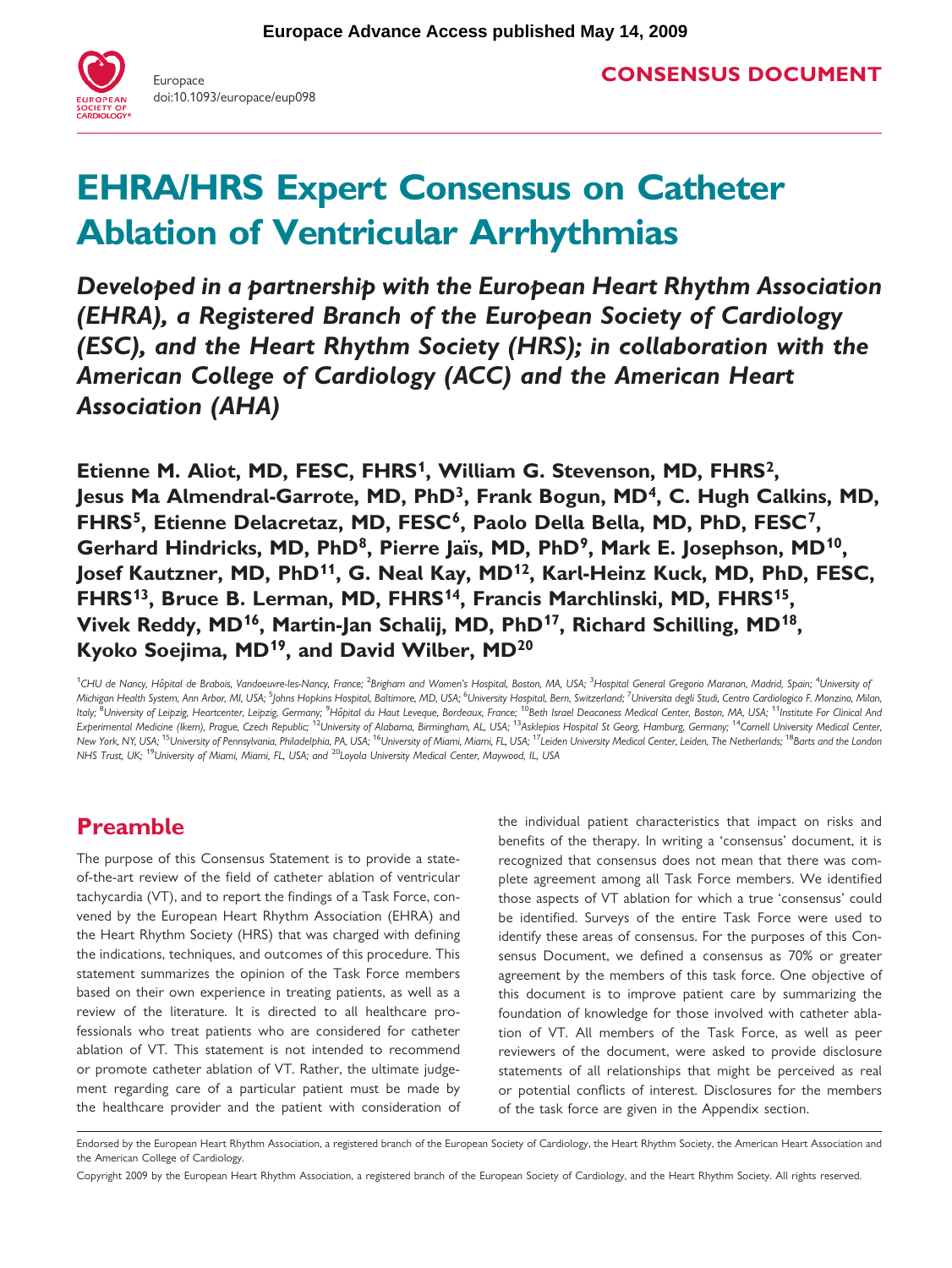## Table of Contents

| T.              |                                               |  |  |  |  |  |
|-----------------|-----------------------------------------------|--|--|--|--|--|
| $\mathbf{II}$ . | <b>VENTRICULAR TACHYCARDIA: DEFINITIONS.</b>  |  |  |  |  |  |
|                 | MECHANISMS, AND RATIONALE FOR ABLATION 2      |  |  |  |  |  |
| III.            | <b>INDICATIONS FOR CATHETER ABLATION OF</b>   |  |  |  |  |  |
|                 | VENTRICULAR TACHYCARDIA<br>6                  |  |  |  |  |  |
| IV              | TECHNICAL ASPECTS<br>$\overline{a}$           |  |  |  |  |  |
| V.              | <b>VENTRICULAR TACHYCARDIA IN STRUCTURAL</b>  |  |  |  |  |  |
|                 |                                               |  |  |  |  |  |
| VI.             | ABLATION OUTCOMES AND CONSIDERATIONS          |  |  |  |  |  |
|                 |                                               |  |  |  |  |  |
| VII             | IDIOPATHIC VENTRICULAR TACHYCARDIAS  26       |  |  |  |  |  |
|                 | VIII. TRAINING AND INSTITUTIONAL REQUIREMENTS |  |  |  |  |  |
|                 |                                               |  |  |  |  |  |
|                 | IX. CLINICAL TRIAL CONSIDERATIONS 31          |  |  |  |  |  |
| X.              |                                               |  |  |  |  |  |
|                 |                                               |  |  |  |  |  |
|                 |                                               |  |  |  |  |  |
|                 |                                               |  |  |  |  |  |
|                 |                                               |  |  |  |  |  |

## I. Introduction

Catheter ablation is now an important option to control recurrent ventricular tachycardias (VTs). The field has evolved rapidly and is a work in progress. Ablation is often a sole therapy of VT in patients without structural heart disease and is commonly combined with an implantable cardioverter-defibrillator (ICD) and/or antiarrhythmic therapy for scar-related VTs associated with structural heart disease.

As the field progresses, it is important that the medical profession play a significant role in critically evaluating therapies as they are introduced and evolve. Rigorous and expert analysis of the available data documenting indications, techniques, benefits and risks, and outcomes can produce helpful guidance to improve the effectiveness of care, optimize patient outcomes, and identify areas for improvement and future research.

## II. Ventricular tachycardia: definitions, mechanisms, and rationale for ablation

## **Definitions**

Many terms have entered clinical usage to describe observations during mapping and ablation of VT. There has been substantial variation in the use of some terms by different investigators. The committee felt that these terms should be standardized to facilitate better understanding of methods, endpoints, and outcomes across centres (Table 1 and Figure 1).<sup>1-4</sup>

## Mechanisms and basis for catheter ablation of ventricular tachycardia

Monomorphic VT can occur in individuals with or without structural heart disease. The underlying heart disease and clinical characteristics

of the VT often suggest a potential mechanism and origin. Ventricular tachycardias that are due to automaticity are expected to have a focal origin, making them susceptible to ablation with discrete radiofrequency (RF) lesions. $5 - 12$  Triggered activity or automaticity are likely causes of focal origin VTs, although small reentry circuits can often not be excluded. Idiopathic outflow tract (OT)-VTs have a focal origin. Relatively large reentry circuits are common in VT associated with ventricular scar, such as prior infarction, but VT may appear focal if the reentry circuit is small, or due to a focal endocardial breakthrough from an epicardial reentry circuit. Automaticity can occur in some patients with ventricular scars.

#### Triggered activity and automaticity

Triggered activity arises from oscillations in membrane potential during (early afterdepolarizations) or following (delayed afterdepolarizations) an action potential. Experimental evidence implicates early afterdepolarizations in the initiation of polymorphic tachycardias in the long OT syndromes.<sup>13</sup> However, the mechanism of the premature ventricular beats targeted for ablation in these syndromes is unknown.<sup>14</sup>

Delayed afterdepolarizations can be caused by intracellular calcium overload which activates the  $Na^{+}/Ca^{2+}$  exchanger resulting in the transient inward current  $I_{ti}$ <sup>1-4</sup> Factors that increase intracellular calcium include increases in heart rate, ß-adrenergic stimulation, and digitalis. B-Adrenergic effects are mediated through a cAMP-induced increase in intracellular calcium and are antagonized by adenosine, which effects a decrease in cAMP. Termination of idiopathic right ventricular outflow tract (RVOT) tachycardias by an intravenous bolus of adenosine or infusion of calcium channel blockers, or by vagotonic manoeuvres is consistent with triggered activity as the likely mechanism for some of these tachycardias.<sup>3</sup> These tachycardias can be difficult to induce at electrophysiology (EP) testing; rapid burst pacing and/or isoproterenol infusion is often required. Aminophylline, calcium infusion, and atropine may also be useful.<sup>15</sup>

Less commonly, focal VT may be due to automaticity that is provoked by adrenergic stimulation that is not triggered.<sup>1,15</sup> This type of VT may become incessant under stress or during isoproterenol administration, but cannot be initiated or terminated by programmed electrical stimulation; it can sometimes be suppressed by calcium channel blockers or  $\beta$ -blockers. In contrast to its effects on triggered RVOT tachycardia, adenosine transiently suppresses the arrhythmia but does not terminate it.<sup>1,15</sup> Automaticity from damaged Purkinje fibres has been suggested as a mechanism for some catecholamine-sensitive, focal origin VTs.<sup>16,17</sup> Whether these VTs are due to abnormal automaticity, originating from partially depolarized myocytes, as has been shown for VTs during the early phase of myocardial infarction (MI), is not clear.

Although automaticity is often associated as a mechanism of VT in the absence of overt structural heart disease, disease processes that diminish cell-to-cell coupling are likely to facilitate automaticity.<sup>18,19</sup> Automatic VTs can occur in structural heart disease,<sup>17</sup> and automatic premature beats may initiate reentrant VTs.

#### Scar-related reentry

The majority of sustained monomorphic VTs (SMVTs) in patients with structural heart disease are due to reentry associated with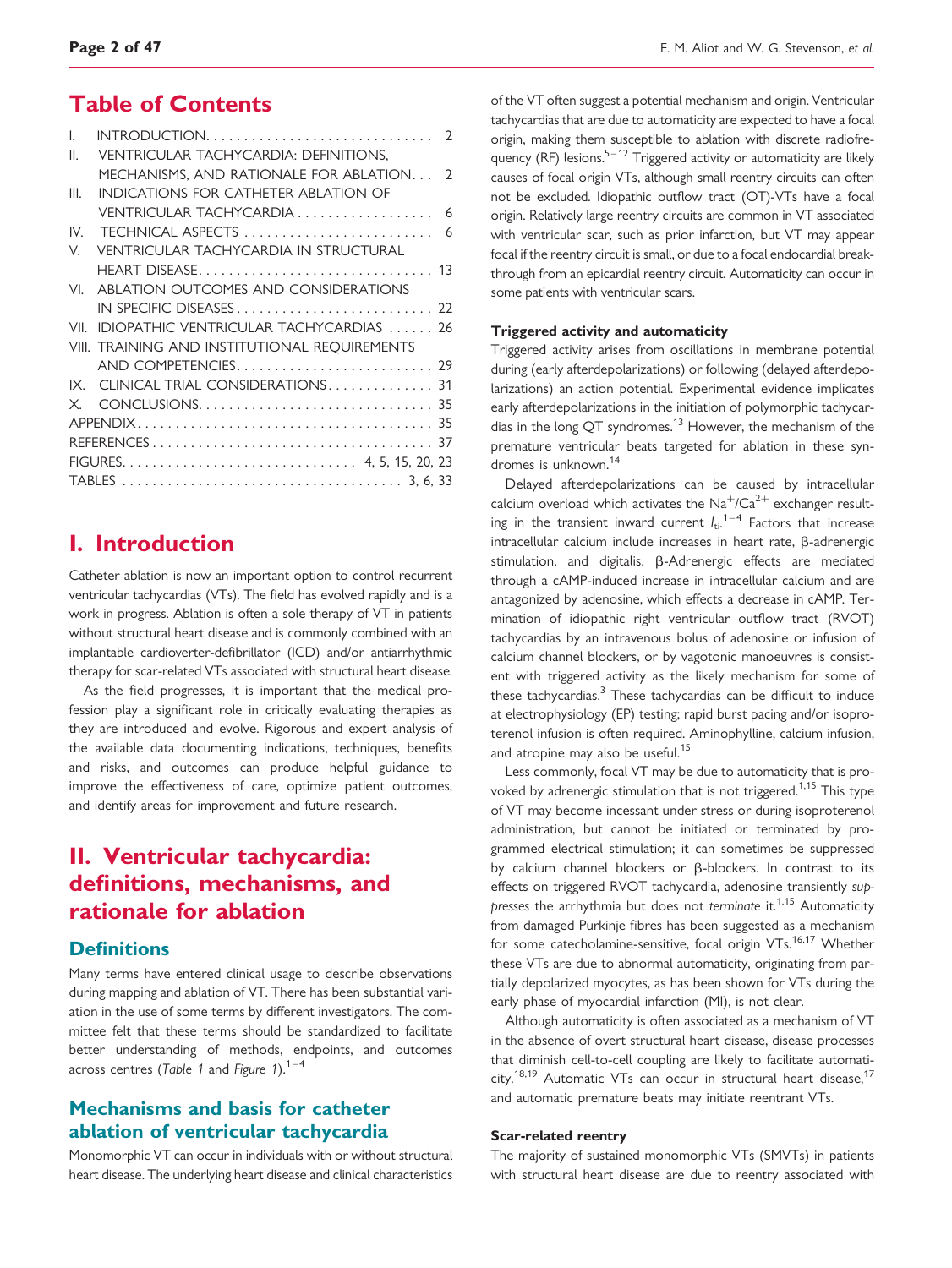#### Table 1 Definitions

#### Clinical characteristics

Clinical ventricular tachycardia (VT): VT that has occurred spontaneously based on analysis of 12-lead ECG QRS morphology and rate. There are many potential problems and assumptions with this designation as it is applied to inducible VT in the electrophysiology laboratory (see Endpoints for ablation section).

Haemodynamically unstable VT causes haemodynamic compromise requiring prompt termination.

- Idiopathic VT is a term that has been used to indicate VT that is known to occur in the absence of clinically apparent structural heart disease.
- Idioventricular rhythm is three or more consecutive beats at a rate of <100/min that originate from the ventricles independent of atrial or AV nodal conduction.

**Incessant VT** is continuous sustained VT that recurs promptly despite repeated intervention for termination over several hours.

Non-clinical VT is a term that has been used to indicate a VT induced by programmed ventricular stimulation that has not been documented previously. This term is problematic because some VTs that have not been previously observed will occur spontaneously.<sup>262</sup> It is recommended that this term can be avoided. Induced VTs with a QRS morphology that has not been previously observed should be referred to as 'undocumented VT morphology'.

Non-sustained VT terminates spontaneously within 30 s.

Presumptive clinical VT is similar to a spontaneous VT based on rate and ECG or electrogram data available from ICD interrogation, but without the 12-lead ECG documentation of either the induced or spontaneous VT.

Repetitive monomorphic VT: continuously repeating episodes of self-terminating non-sustained VT.<sup>378,462</sup>

**Sustained VT**: continuous VT for  $\geq$ 30 s or that requires an intervention for termination (such as cardioversion).

Ventricular tachycardia: a tachycardia (rate >100/min) with three or more consecutive beats that originates from the ventricles independent of atrial or AV nodal conduction.

VT storm is considered three or more separate episodes of sustained VT within 24 h, each requiring termination by an intervention.<sup>262,463</sup>

#### VT morphologies

- Monomorphic VT has a similar QRS configuration from beat to beat (Figure 1A). Some variability in QRS morphology at initiation is not uncommon, followed by stabilization of the QRS morphology.
- Multiple monomorphic VTs: refers to more than one morphologically distinct monomorphic VT, occurring as different episodes or induced at different times.
- Polymorphic VT has a continuously changing QRS configuration from beat to beat indicating a changing ventricular activation sequence (Figure 1C).
- Pleomorphic VT has more than one morphologically distinct QRS complex occurring during the same episode of VT, but the QRS is not continuously changing (Figure 1B).
- Right and left bundle branch block-like—VT configurations: terms used to describe the dominant deflection in V1, with a dominant R-wave described as 'right bundle branch block-like' and a dominant S-wave as 'left bundle branch block-like' configurations. This terminology is potentially misleading as the VT may not show features characteristic of the same bundle branch block-like morphology in other leads.
- Unmappable VT does not allow interrogation of multiple sites to define the activation sequence or perform entrainment mapping; this may be due to: haemodynamic intolerance that necessitates immediate VT termination, spontaneous or pacing-induced transition to other morphologies of VT, or repeated termination during mapping.
- Ventricular flutter is a term that has been applied to rapid VT that has a sinusoidal QRS configuration that prevents identification of the QRS morphology. It is preferable to avoid this term, in favour of monomorphic VT with indeterminant QRS morphology.

#### Mechanisms

Scar-related reentry describes arrhythmias that have characteristics of reentry and originates from an area of myocardial scar identified from electrogram characteristics or myocardial imaging. Large reentry circuits that can be defined over several centimetres are commonly referred to as 'macroreentry'. Focal VT has a point source of earliest ventricular activation with a spread of activation away in all directions from that site. The mechanism can be

automaticity, triggered activity, or microreentry.

areas of scar, designated as scar-related reentry (Table 1). Evidence supporting reentry includes initiation and termination by programmed stimulation (although this does not exclude triggered activity), demonstrable entrainment or resetting with fusion, and continuous electrical activity that cannot be dissociated from VT by extrastimuli. Myocardial scar is identified from: low-voltage regions on ventricular voltage maps, areas with fractionated electrograms, unexcitability during pace mapping, evidence of scar on myocardial imaging, or from an area of known surgical incision. Prior MI is the most common cause, but scar-related VT also occurs in other myocardial diseases including arrhythmogenic right ventricular cardiomyopathy (ARVC), sarcoidosis, Chagas' disease, dilated cardiomyopathy, and after cardiac surgery for

congenital heart disease (particularly Tetralogy of Fallot) or valve replacement.<sup>20-30</sup>

The substrate supporting scar-related reentry is characterized by (i) regions of slow conduction, (ii) unidirectional conduction block at some point in the reentry path that allows initiation of reentry, and (iii) areas of conduction block that often define parts of the reentry path. $31-34$  Ventricular tachycardia after MI has been extensively studied in canine models and in humans.<sup>35-41</sup> Reentry occurs through surviving muscle bundles, commonly located in the subendocardium, but that can also occur in the midmyocardium and epicardium. There is evidence of ongoing ion channel remodelling within scar, at least early after MI, resulting in regional reductions in  $I_{\text{Na}}$  and  $I_{\text{Ca}}$ , <sup>42</sup> although late after infarction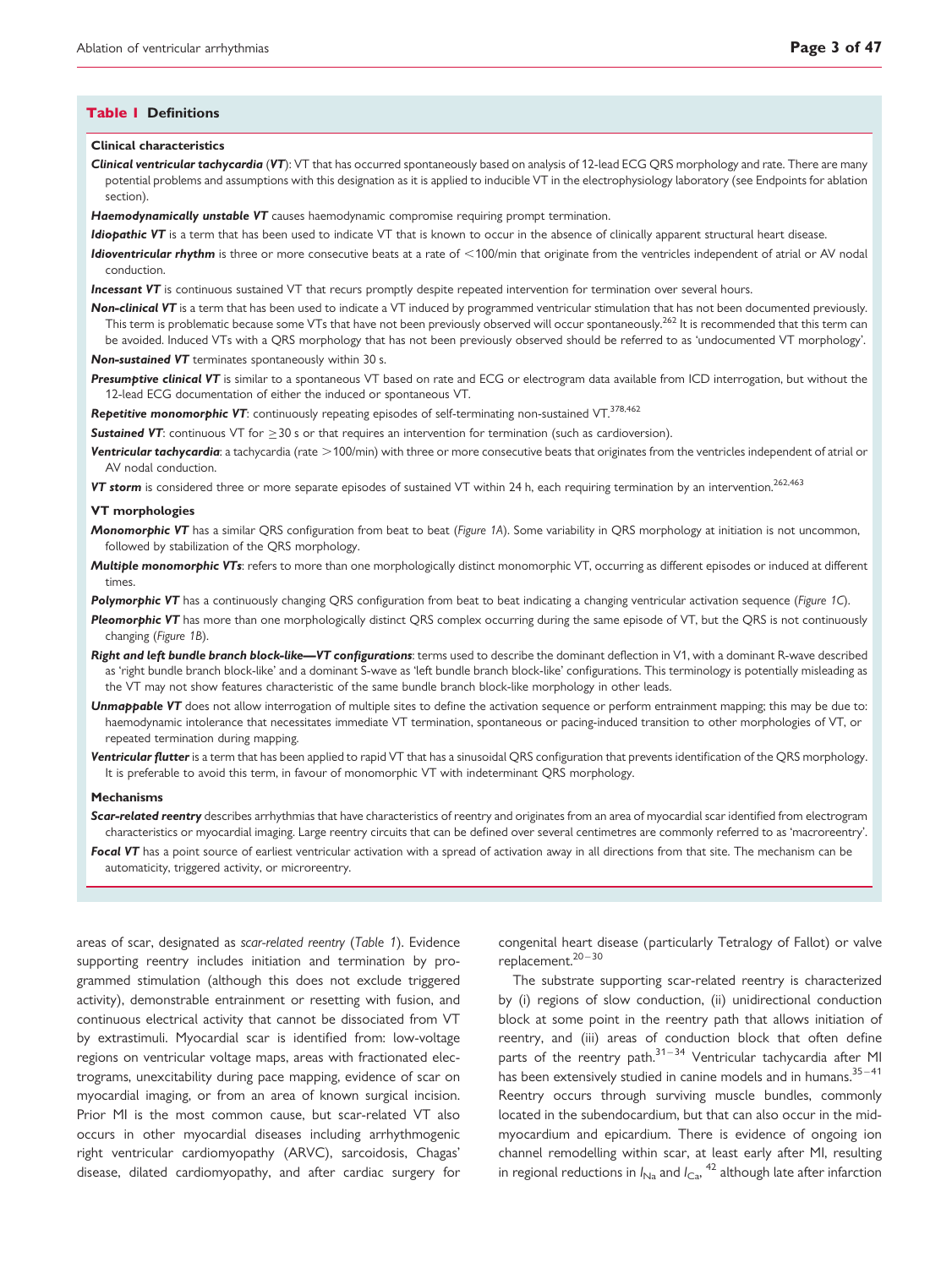

action potential characteristics of surviving myocytes can be near normal.<sup>35</sup> Coupling between myocyte bundles and myocytes is reduced by increased collagen and connective tissue, diminished gap junction density, and alterations in gap junction distribution, composition, and function.<sup>43</sup> Surviving fibres can be connected side to side in regions where the collagenous sheathes are interrupted, resulting in a zig-zag pattern of transverse conduction along a pathway lengthened by branching and merging bundles of surviving myocytes.<sup>34,35,44,45</sup> The pattern of fibrosis may be important in determining the degree of conduction delay; patchy fibrosis between strands of surviving muscle produces greater delay than diffuse fibrosis. $31,46$  These aspects of scar remodelling contribute to the formation of channels and regions where conduction time is prolonged, facilitating reentry.<sup>47</sup>

Unidirectional conduction block may occur after a properly timed extra-beat and is probably functional rather than fixed in most instances (see below).<sup>38,48,49</sup> Regions of conduction block can be anatomically fixed such that they are present during tachycardia and sinus rhythm; dense, non-excitable fibrosis or valve annuli create these types of anatomical boundaries for reentry

(Figure 2).<sup>50-53</sup> Alternatively, conduction block can be functional and present only during tachycardia when the refractory period of the tissue exceeds the tachycardia cycle length, or is maintained by collision of excitation waves (Figure 2D).<sup>33,38,48,49,54</sup> Functional conduction block can occur in figure of eight type of reentry circuits.40,45,55,60

Many reentry circuits contain a protected isthmus or channel of variable length, isolated by arcs of conduction block.<sup>30,35,54-64</sup> Depolarization of the small mass of tissue in a channel is not detectable in the body surface ECG; thus catheter-recorded electrograms in this region are manifest during 'electrical diastole' between QRS complexes. At the exit from the channel, the wavefront propagates across the ventricles establishing the QRS complex. To return to the entrance to the channel, the reentry wavefront may propagate along the border of the scar in an outer loop or may propagate through the scar in an inner loop. Multiple potential loops may be present. There are a variety of potential reentry circuit configurations and locations that vary from patient to patient.<sup>33,54,56-58</sup> Often VT isthmus sites span a few centimetres at the border zone of scars.54,56,58,59 Larger macroreentry circuits spanning several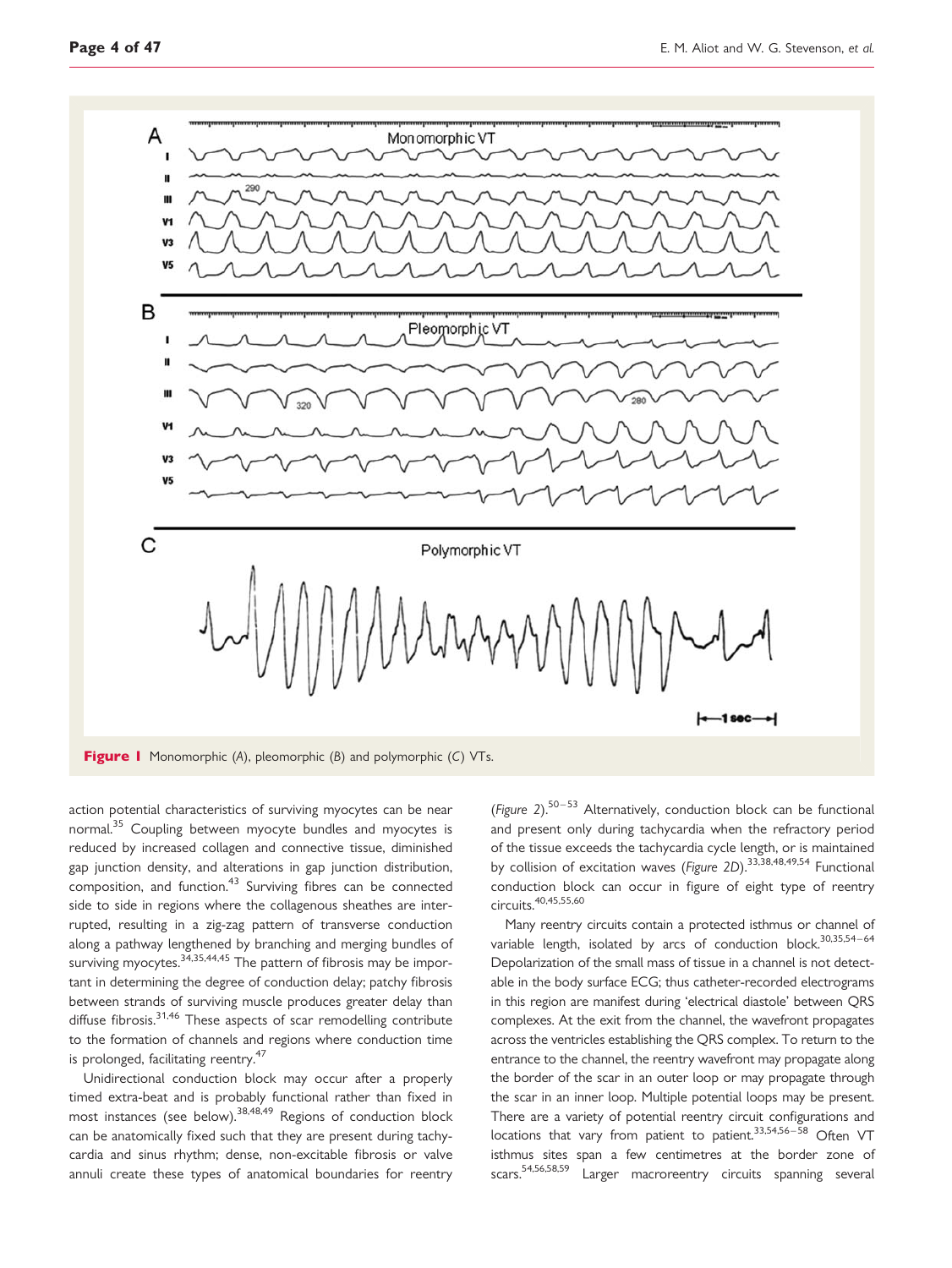

Figure 2 Theoretical reentry circuits related to an inferior wall infarct scar are shown. (A) A large inferior wall infarct designated by the dashed line and shaded border zone. Areas of dense fibrosis define an isthmus along the mitral annulus. A large reentry circuit uses this isthmus and exits at the lateral aspect of the scar. An outer loop propagates along the border to re-enter the isthmus at the medial aspect. Note that this circuit could potentially revolve in the opposite direction as well (not shown) producing VT with a different QRS morphology. Bystander regions are present as well. (B) The anatomic basis of slow conduction that facilitates reentry is shown. Fibrosis (dark bands) separates muscle bundles creates circuitous paths for conduction. Electrograms from these regions have a fractionated appearance indicating asynchronous activation of myocyte bundles. (C) The effect of ablation (Abl) at the exit for the VT. VT-1 is interrupted but other potential reentry paths are present that can allow other VTs. (D) A functionally defined figure-eight type of reentry circuit, in which the central isthmus is defined by functional block (dashed lines).

centimetres can also be encountered.<sup>54,57,58</sup> In cardiomyopathies and inferior wall infarcts, reentry circuits are often located adjacent to a valve annulus, suggesting that the valve annulus often helps to define a reentry path.<sup>54,55,60,61,66</sup>

Multiple VT morphologies are usually inducible in the same patient, often related to multiple reentry circuits. Two different reentry circuits may share the same exit with functional block changing the QRS morphology, may have the same or similar common isthmus with a different exit, or may have two different isthmuses in different areas of the same scar or in different scars (Figure 2).55,56,58,62 The presence of multiple potential reentry circuit paths and the anatomic complexity of scars that support reentry complicate mapping and ablation. It can be difficult to distinguish bystander regions that are not part of the reentry circuit from a critical isthmus.<sup>30,63</sup> A bystander region for one VT may participate in a different VT (Figure 2). Further complicating assessment is the potential three-dimensional configuration of circuits, which can involve the endocardium, epicardium, or mid-myocardium.33,35,38,56

It is possible that other reentry mechanisms cause some VTs. Spiral wave reentry can be induced in excitable tissue in the absence of tissue discontinuities and could cause ventricular fibrillation (VF) or polymorphic VT (PMVT); anchoring to a discontinuity or region of slow conduction could theoretically cause monomorphic VT.<sup>34,64</sup> Whether this type of functional reentry causes VT in humans and whether it would be susceptible to ablation is not known.

#### Reentry in the Purkinje system

Reentry within the Purkinje fibres and the specialized conduction system causes  ${\sim}5\%$  of all SMVTs encountered in patients undergoing catheter ablation. Macroreentry through the bundle branches occurs in patients with slowed conduction through the His-Purkinje system and is usually associated with severe left ventricular (LV) dysfunction due to dilated cardiomyopathy, valvular heart disease, and less often ischaemic heart disease (see below).65,67,68,70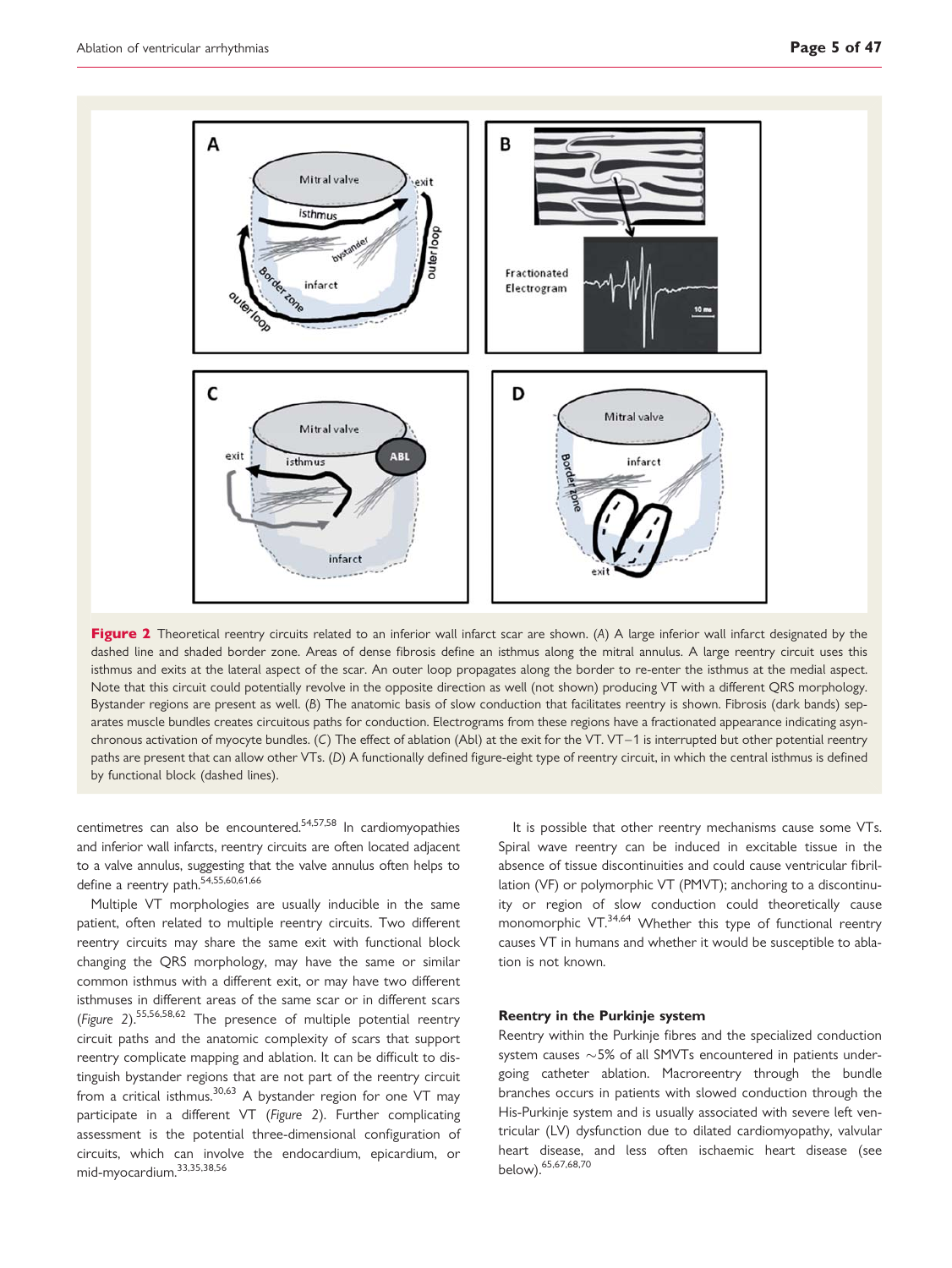Left ventricular intrafascicular verapamil-sensitive VT occurs in patients without structural heart disease. The mechanism is reentry that appears to involve a portion of the LV Purkinje fibres, most often in the region of the left posterior fascicle, giving rise to a characteristic right bundle branch block (RBBB) superior axis QRS configuration and a QRS duration that is only slightly prolonged.<sup>69,70</sup>

## Electrophysiological basis for catheter ablation

The mechanism of VT is a key determinant for selection of mapping strategies to identify ablation target sites. For idiopathic VT, the focal origin or critical portion of the reentry path is usually contained in a very small area such that discrete lesions can abolish VT; therefore, mapping targets a precise region. For scar-related VTs, ablation is aimed at transecting the critical VT isthmus. Ventricular tachycardia isthmuses may be narrow, allowing a discrete lesion to abolish VT, or broad, requiring larger ablation areas. In addition, in patients with unmappable VTs and multiple VTs, larger ablation areas targeting putative critical reentry sites, often in or near the border zone of scars, are often employed. In post-MI VT, most reentry circuit isthmuses can be transected using an endocardial approach.<sup>50,52,54,57,59,62,71–73</sup> However, critical reentry circuit sites are intramural or subepicardial in some patients; these locations are common in some cardiomypathies. $71,74,75$ 

In Purkinje reentry VT, specialized conduction fibres that are part of the reentry path are targeted for ablation.<sup>17,65,67,68</sup>

## III. Indications for catheter ablation of ventricular tachycardia

Selection of catheter ablation for an individual patient should consider risks and benefits that are determined by patient characteristics, as well as the availability of appropriate facilities with technical expertise. In patients with structural heart disease, episodes of sustained VT are a marker for increased mortality and reduce quality of life in patients who have implanted defibrillators and structural heart disease.<sup>76-80</sup> Antiarrhythmic medications can reduce the frequency of ICD therapies, but have disappointing efficacy and side effects. $81 - 83$  Advances in technology and understanding of VT substrates now allow ablation of multiple and unstable VTs with acceptable safety and efficacy, even in patients with advanced heart disease. In the past, ablation was often not considered until pharmacological options had been exhausted, often after the patient had suffered substantial morbidity from recurrent episodes of VT and ICD shocks. There was consensus among the task force members that catheter ablation for VT should generally be considered early in the treatment of patients with recurrent VT. General recommendations for the use of catheter ablation are summarized in Table 2. More detailed information regarding risks and benefits for specific types of VT and in specific types of heart disease is provided in sections below. It should be recognized that the database for these consensus recommendations consists largely of uncontrolled trials and single-centre reports as summarized in the discussion of individual diseases below.

#### Table 2 Indications for catheter ablation of ventricular tachycardia

Patients with structural heart disease (including prior MI, dilated cardiomyopathy, ARVC/D)

Catheter ablation of VT is recommended

- 1. for symptomatic sustained monomorphic VT (SMVT), including VT terminated by an ICD, that recurs despite antiarrhythmic drug therapy or when antiarrhythmic drugs are not tolerated or not desired<sup>, a</sup>
- 2. for control of incessant SMVT or VT storm that is not due to a transient reversible cause;
- 3. for patients with frequent PVCs, NSVTs, or VT that is presumed to cause ventricular dysfunction;
- 4. for bundle branch reentrant or interfascicular VTs;
- 5. for recurrent sustained polymorphic VT and VF that is refractory to antiarrhythmic therapy when there is a suspected trigger that can be targeted for ablation.

Catheter ablation should be considered

- 1. in patients who have one or more episodes of SMVT despite therapy with one of more Class I or III antiarrhythmic drugs;<sup>a</sup>
- 2. in patients with recurrent SMVT due to prior MI who have LV ejection fraction  $>$  0.30 and expectation for 1 year of survival, and is an acceptable alternative to amiodarone therapy;<sup>a</sup>
- 3. in patients with haemodynamically tolerated SMVT due to prior MI who have reasonably preserved LV ejection fraction  $($  > 0.35) even if they have not failed antiarrhythmic drug therapy.<sup>a</sup>

#### Patients without structural heart disease

Catheter ablation of VT is recommended for patients with idiopathic VT

- 1. for monomorphic VT that is causing severe symptoms.
- 2. for monomorphic VT when antiarrhythmic drugs are not effective, not tolerated, or not desired.
- 3. for recurrent sustained polymorphic VT and VF (electrical storm) that is refractory to antiarrhythmic therapy when there is a suspected trigger that can be targeted for ablation.

#### VT catheter ablation is contra-indicated

- 1. in the presence of a mobile ventricular thrombus (epicardial ablation may be considered);
- 2. for asymptomatic PVCs and/or NSVT that are not suspected of causing or contributing to ventricular dysfunction;
- 3. for VT due to transient, reversible causes, such as acute ischaemia, hyperkalaemia, or drug-induced torsade de pointes.

ARVC/D, arrhythmogenic right ventricular cardiomyopathy/dysplasia; ICD, implantable cardioverter defibrillator; MI, myocardial infarction; VT, ventricular tachycardia; VF, ventricular fibrillation.

<sup>a</sup>This recommendation for ablation stands regardless of whether VT is stable or unstable, or multiple VTs are present.

## IV. Technical aspects

## Technologies for mapping and ablation

Technological advances have been critical to the development of the field and will continue to play an important role in improving outcomes. The evaluation of new technologies has generally been based on uncontrolled series. There is limited head-to-head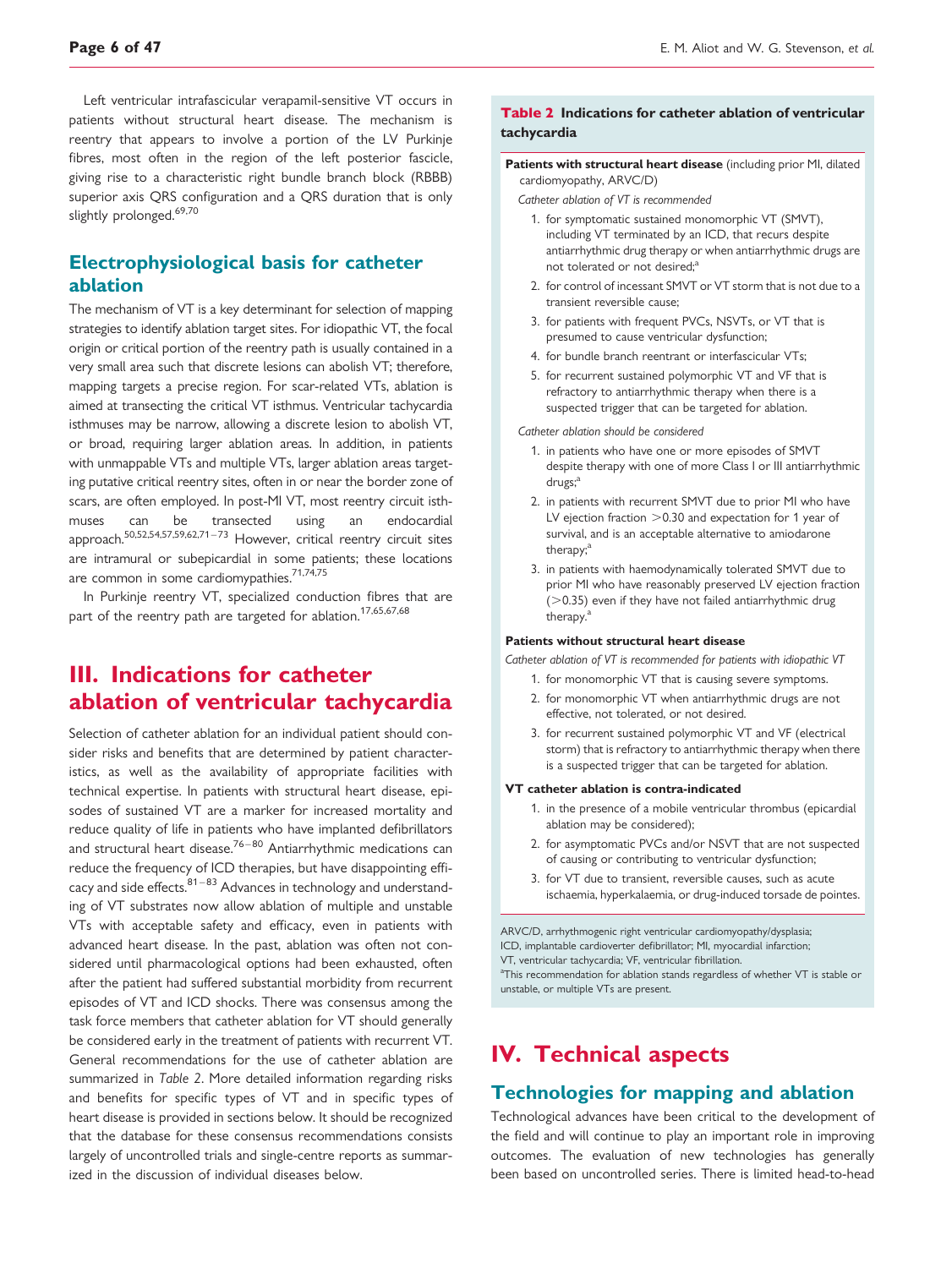comparison of different technologies. Although new technologies generally increase the cost of a procedure when they are introduced, the costs may be justified if they improve outcomes.

The process of evaluation and adoption of new technologies for clinical practice varies from country to country. In this document, the assessment of technologies is based on review of the literature and consensus of the task force. Individual technologies may not have been approved specifically for catheter ablation of VT. It is important for the electrophysiologist performing these procedures to recognize the value and limitations of each mapping system for their effective use. As the field continues to evolve, adoption of new technologies should be based on well-designed clinical trials.

## Mapping systems

Mapping systems that create chamber geometry and display the ablation catheter position are often helpful in ablation of VT in structural heart disease and can be useful in selected patients with idiopathic VT.

#### Electroanatomic mapping systems

Electroanatomic mapping (EAM) refers to point by point contact mapping combined with the ability to display the location of each mapping point in three-dimensional space. This provides the opportunity to record intracardiac electrical activation in relation to anatomical location in a cardiac chamber of interest. Electroanatomic mapping systems integrate three main functions: (i) nonfluoroscopic localization of the ablation catheter within the heart; (ii) display of electrogram characteristics, most commonly activation time or voltage, in relation to anatomic position; and (iii) integration of electroanatomic information with threedimensional images of the heart obtained from point by point sampling, intracardiac ultrasound, computed tomography (CT), or magnetic resonance imaging (MRI).

In patients with scar-related VTs, EAM systems are useful. In patients with idiopathic VTs, EAM systems can be useful, but are not required and are utilized by approximately half of the task force members.

One system utilizes low-level electromagnetic fields emanating from three separate coils beneath the patient that are measured from a location sensor embedded in the tip of the mapping catheter.<sup>84</sup> This allows a three-dimensional reconstruction of the chamber of interest and colour-coded display of various electrophysiological parameters for endocardial or epicardial mapping.<sup>54,73,85-87</sup> An alternative technology determines electrode position based on the measurement of a high-frequency current emitted by three pairs of orthogonally placed skin patches.<sup>62,88,89</sup> Recently, intracardiac echocardiography (ICE) has been incorporated into EAM.<sup>90</sup> The ICE probe, equipped with a location sensor and tracked by the mapping system, allows reconstruction of a three-dimensional shell of the chambers of interest before mapping and may help define irregular anatomic features, such as papillary muscles.<sup>90</sup>

The ability to continuously monitor catheter position without fluoroscopy is expected to reduce fluoroscopy exposure. Electroanatomic mapping systems allow activation mapping that has been used to support catheter ablation of idiopathic focal and reentrant VTs originating in the RV or LV, and/or aortic cusps. $91-94$ 

Electroanatomic mapping systems are used extensively in patients with VTs due to structural heart disease.<sup>28,53,54,59,73,85</sup>-87,95-107 Often the system is used without performing detailed activation maps, but to obtain an anatomical shell and enable annotation of mapping points of interest, as may be determined based on entrainment mapping or pace mapping. Combining anatomy with plots of electrogram amplitude in 'voltage maps' helps identify areas of ventricular scar, an innovation that was important for the development of substrate mapping (see below).<sup>73</sup>

There are a number of limitations of these systems. Cardiac and respiratory motion reduce anatomic accuracy. Patient movement relative to the location signal or reference sources invalidates the anatomic maps and can be a major problem when procedures are done with sedation rather than general anaesthesia. Algorithms for anatomic reconstruction differ between systems and likely have different weaknesses. Data are acquired point by point, such that a stable tachycardia or haemodynamic support is usually required for the definition of a complete activation sequence. Point by point mapping is a tedious process that requires considerable skill with catheter manipulation. Incorporation of multiple mapping catheters and electrodes may facilitate spatial sampling.<sup>108,109</sup>

#### Multielectrode arrays

Mapping systems that allow for multielectrode mapping are an alternative to point by point sampling that can facilitate reconstruction of the activation sequence and identification of abnormal areas. There are currently two different strategies that allow multielectrode mapping.

A basket-shaped catheter composed of multiple thin splines, each of which has multiple electrodes distributed throughout the length of the spline that can be advanced through a long introducer sheath into the ventricle, has been described.<sup>110,111</sup> In addition to recording the activation sequence, pace mapping can be performed through the electrodes that are in contact with the endocardium.<sup>112</sup> Limitations include mechanical trauma that can terminate VT or induce ectopic beats, incomplete, irregular spatial sampling because the splines do not deploy uniformly and some of the electrodes are often not in contact with myocardium. The splines may interfere with manipulation of an ablation catheter. The potential for clots to form on the splines necessitates careful attention to anticoagulation during the procedure. Small case series and anecdotal reports describe their use to determine ventricular activation sequence during sinus rhythm and during VT in patients with scarrelated VTs<sup>110,111</sup> and to guide ablation of idiopathic RVOT VT.<sup>112,113</sup> Other multielectrode catheters are available, but have not been evaluated for guiding VT ablation.<sup>108,109</sup> These multielectrode arrays (MEAs) that allow contact mapping can be useful in selected patients, but are generally not used by the task force members.

A non-contact mapping system consists of a catheter with an MEA of 64 unipolar electrodes over an inflatable balloon.<sup>114-116</sup> The MEA measures the potential generated by far-field electrograms and also detects the location of a roving mapping catheter. Threedimensional endocardial geometry is created by dragging the roving catheter around the ventricle. From the sampled far-field potentials and the measured distance between the array and the endocardium, an 'inverse solution' is calculated for the potentials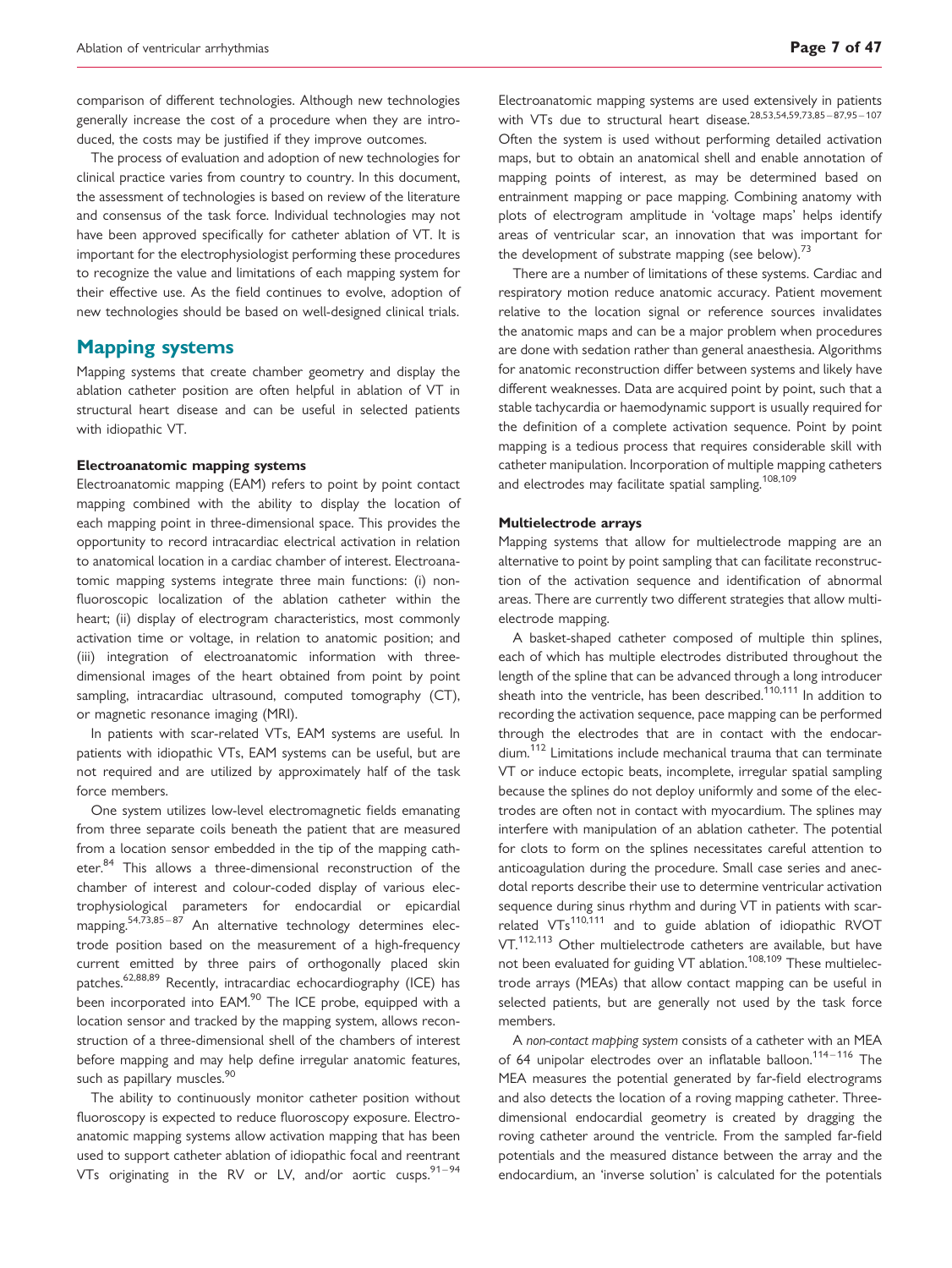at  $>$  3000 points on the endocardial surface to create 'virtual unipolar electrograms'. The virtual electrograms agree with electrograms obtained by contact mapping provided that the endocardial surface of interest is within 4 cm from the centre of the MEA balloon.<sup>114,115,117</sup>

The system is best suited for activation mapping. In scar-related VTs, an endocardial exit region is identified in  $>$ 90% of cases, and a portion of the diastolic pathway can be delineated in some.<sup>116,118,119</sup> Because single beat activation can be assessed, data can be acquired from nonsustained, poorly tolerated, or pleomorphic VTs.

An understanding of the limitations is important to avoid errors in mapping and interpretation of mapping data. Care has to be taken to confirm that the virtual electrogram is related to local activation and not baseline drift or repolarization. Because accuracy decreases as the distance between the MEA and endocardium increases, it should be used with caution in large ventricles. Methods to detect scar based on characteristics of virtual electrograms are under investigation, but may be more difficult to achieve than with contact mapping.<sup>117,120-122</sup> Displacement of the MEA after creation of endocardial geometry invalidates subsequent mapping data. At present, detection and display of activation from two adjacent structures, such as the papillary muscle and subjacent myocardium, is problematic. The potential for thrombus formation on the MEA requires careful attention to anticoagulation, maintaining an activated clotting time (ACT)  $>300$  s is recommended. The mapping sheath is 9F in diameter; femoral haematomas and pseudoaneurysms are the most frequently encountered complications.

Single-centre case series and case reports have shown that the system can be used to guide catheter ablation of VT in patients with idiopathic  $VT^{123-125}$  and scar-related VTs due to arrhythmogenic right ventricular dysplasia (ARVD),<sup>126</sup> congenital heart disease,<sup>127</sup> cardiomyopathy, and MI.<sup>116,118,119,128,129</sup>

### Robotic navigation

Catheter-based ablation of VT places significant demands on the skill and experience of the electrophysiologist. Remote, robotic catheter manipulation seeks to achieve precise and stable catheter navigation, reduced radiation exposure for patient and operator, and shorter procedure times. This concept is appealing for the operator, for whom it may reduce radiation exposure and the chronic physical stress related to prolonged use of protective lead aprons. Two technologies are available, a robotic controlled sheath system<sup>130,131</sup> and a magnetic navigation system that is combined with an EAM system. $132 - 134$  Neither is FDA-approved for ablation of VT. The large diameter and relatively short reach of the robotically controlled sheath limit applicability for ventricular mapping and no clinical experience with VT ablation has been published. Small case series reporting the use of the magnetic navigation system indicate that point by point mapping can be accomplished with very short fluoroscopy exposure times.<sup>113,135-137</sup> At present, studies are not available to demonstrate that either of these systems shortens procedure times or improves efficacy or safety of VT ablation. Such studies are needed to determine their role in catheter ablation of VT and to justify their expense. The present reported experience is not sufficient to form a conclusion as to the utility of these technologies for VT ablation.

## Imaging

An understanding of anatomy is important for mapping and ablation. There is increasing interest in cardiac imaging to identify anatomic correlates and obstacles to ablation of VT. There are no trial data to show that sophisticated imaging improves ablation outcomes, but there is substantial experience with pre- and postprocedure echocardiographic imaging, which is widely accepted in clinical practice.

Pre-procedural imaging is used to identify ventricular thrombi that could increase the risk of endocardial mapping (see below), and identify regions of wall motion abnormalities that may contain the potential VT substrate. Because defining the presence and severity of underlying heart disease is an important part of the clinical evaluation of any patient with ventricular arrhythmias, almost all patients should have some type of pre-procedural imaging, such as echocardiography, ventriculography, nuclear imaging, and/or MRI or CT imaging.

When scar-related VT is suspected, imaging can be used to characterize the location/extent of the myocardial scar that is likely to contain the VT substrate.<sup>97,138-140</sup> Magnetic resonance imaging using delayed Gd enhancement pulse sequences can be used to identify scar with good spatial resolution. Magnetic resonance imaging is limited in the VT population because many patients have implanted permanent pacemakers or defibrillators. Many institutions prohibit the use of MRI in these patients, although feasibility of imaging with a 1.5 T magnet in patients with pacemakers or defibrillators (after changing the pacing mode to either 'demand' only or 'asynchronous' for pacemaker-dependent patients, and disabling magnet response and tachyarrhythmia functions) has been demonstrated.<sup>141-143</sup> 'Delayed enhancement' CT imaging has been investigated for visualizing scarred myocardium, but the reproducibility and true sensitivity of this imaging modality are still unclear.<sup>144,145</sup> Positron emission tomography–CT (PET-CT) can provide scar location information, albeit with less spatial accuracy than MRI.<sup>144,145</sup> It is likely that further advances in imaging technologies will allow more precise imaging of myocardial scar in the future and further studies will be required to determine their utility for facilitating VT ablation.<sup>146,147</sup>

Intracardiac echocardiography is increasingly employed during procedures. It can be used to define three-dimensional ventricular chamber geometries and to observe contact between the catheter tip and underlying tissue that can be helpful during ablation on irregular structures such as papillary muscles.<sup>148-150</sup> Intracardiac echocardiography has been used to visualize the proximity of the ablation catheter tip to an adjacent coronary artery when ablating in the left ventricular outflow tract (LVOT) or aortic valve cusps, but requires skill and experience in obtaining and interpreting ICE images.<sup>151,152</sup> Coronary angiography to allow fluoroscopic visualization of coronary anatomy is presently more commonly employed for this purpose.

Another emerging intra-procedural imaging strategy is the incorporation of pre-acquired volumetric MRI, CT, or PET-CT images into mapping systems to help to detect the arrhythmia substrate as well as anatomic obstacles to ablation, such as epicardial fat.145,147,153 The clinical value of these methods has not yet been demonstrated.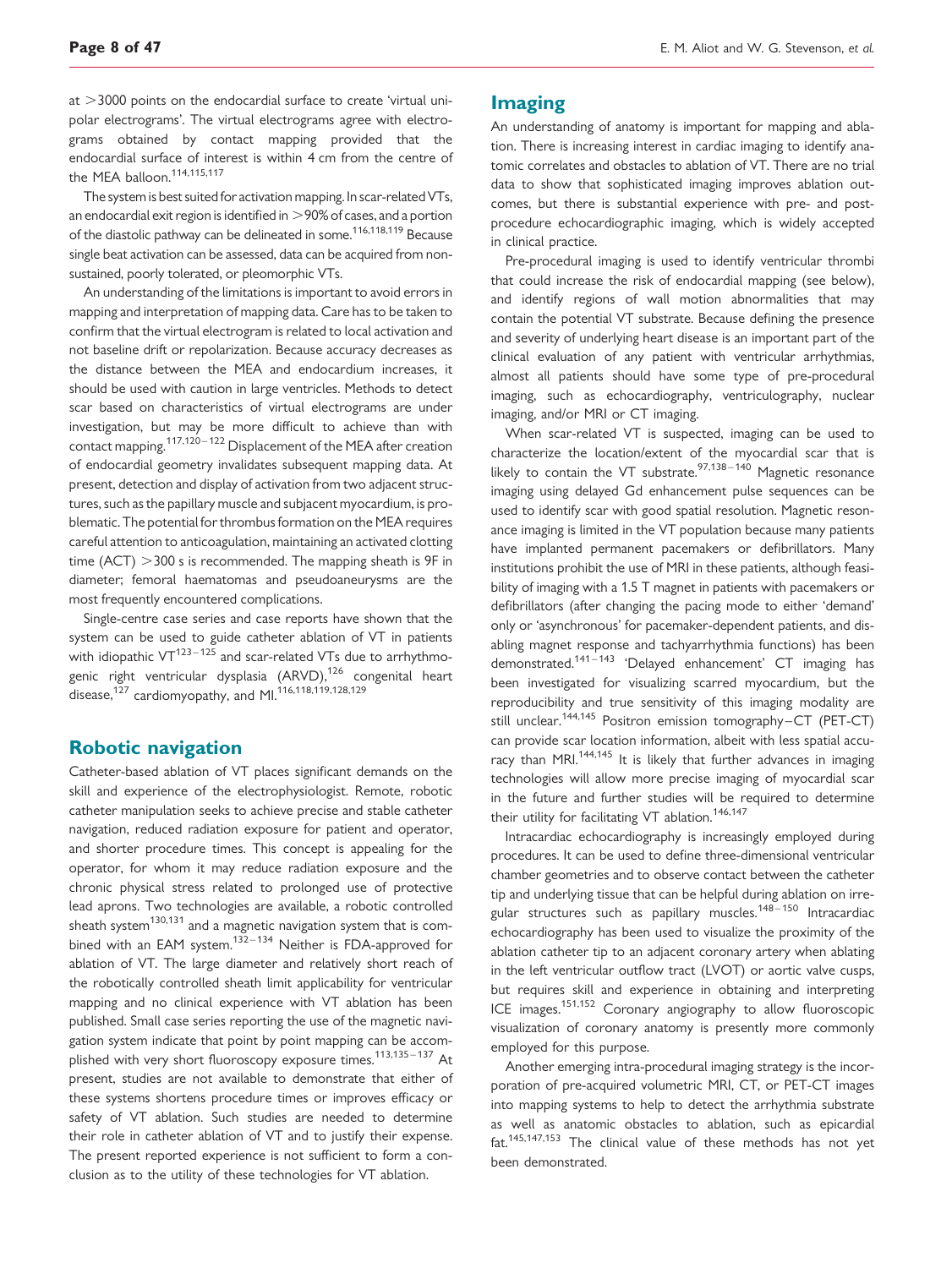Post-procedural imaging is indicated when there is haemodynamic deterioration or instability. Most commonly, imaging with transthoracic echocardiography is performed to assess the presence of pericardial effusion and tamponade, valve injury, or deterioration of ventricular function.

### Energy sources for ablation

Radiofrequency energy is most commonly used for ablation and is relatively simple and effective. Ablation of idiopathic VTs can often be accomplished with relatively small lesions created by RF applied to a solid electrode 4 or 5 mm in length. Ablation of scar-related VTs can require ablation of large areas and regions deep to the endocardium that is facilitated by the use of larger electrodes or irrigated electrodes. There is consensus that irrigated RF electrodes are preferred for ablation of scar-related VT. There are no randomized trials comparing different RF ablation methods for VT ablation. There is limited experience with other energy sources.

#### Standard radiofrequency ablation

Thermal injury produced by RF ablation is due to resistive heating of tissue with some conductive heating of the surrounding tissue.<sup>154-156</sup> Permanent tissue injury occurs at temperatures exceeding 49°C. The RF electrode heats as a consequence of its contact with the tissue. Heating is limited by coagulation of proteins on the electrode that occurs at electrode temperatures exceeding 70°C. Circulating blood cools the electrode such that measured catheter electrode temperature is less than tissue temperature. Tissue heating is indicated by the increase in electrode temperature and fall in measured impedance during ablation.

For endocardial ablation of idiopathic VT, standard solid 4 or 5 mm electrode RF ablation catheters are usually adequate. In addition to RF power and duration, which are controlled by the operator, the effectiveness of RF lesion creation depends on electrode – tissue contact and the extent of cooling from circulating blood flow which are variable and not known by the operator.<sup>154-156</sup> The optimal method of energy application has not been defined and a variety of different approaches to energy titration can be successful. Energy applications should be titrated to that required to eliminate the arrhythmia and to avoid excessive tissue damage. Power of 30–50 W is typically applied in the temperature control mode and titrated to an electrode temperature of 55–708C or an impedance fall of 10–15 ohm. Careful attention to temperature, impedance, and power is important. Brisk heating at low power (e.g.  $<$  15 W) may indicate the location of the electrode in a low flow area and limited lesion creation, despite electrode heating. A brisk fall in impedance of  $>$ 18 ohm may indicate substantial tissue heating and may warrant a reduction in power to avoid steam pops (see below), even though measured temperature is  $<60^{\circ}$ C.<sup>155,156</sup>

Compared with standard solid 4 or 5 mm length electrodes, increasing ablation electrode size (typically to 8 or 10 mm) allows greater energy delivery because the greater surface area of the electrode increases electrode cooling from circulating blood.155,156 Although this is relatively simple and avoids the need for irrigation pumps, there are disadvantages of large electrodes. Greater power is required for lesion creation. There is a greater disparity in temperatures across the surface of the large

electrode such that hot regions can lead to coagulum formation despite relatively low temperatures recorded from the electrode. Increasing the size of the electrode reduces the spatial resolution of mapping.

#### Irrigated radiofrequency ablation

Irrigation of the ablation electrode allows more power to be applied before temperature increases to the point of coagulum formation, increasing the size of RF lesions that can be created and facilitating interruption of scar-related ventricular reentry.<sup>157</sup> Two different types of electrode irrigation are available. An internal irrigation catheter circulates 5% dextrose solution at room temperature in a closed loop through the tip electrode. Open irrigation catheters infuse saline that emerges through pores in the ablation electrode, cooling the electrode and providing some cooling of the tissue–electrode interface. There are no trials directly comparing open vs. closed irrigation for RF ablation of VT. In experimental preparations, external irrigation has a lower risk of coagulum and thrombus formation, possibly due to more effective electrode– tissue interface cooling, when compared with internal irrigation.<sup>158</sup> A low risk of coagulum formation with open irrigation is supported by the absence of thromboembolic complications in three multicentre trials involving 353 patients.102,105,106

External irrigation does result in intravascular saline administration, amounting to a median of 1 L of saline in a recent trial,<sup>105</sup> which can potentially cause pulmonary oedema. Careful monitoring of fluid balance is required and a urinary catheter and diuretic administration may be needed during the procedure. Internal irrigation catheters or large tip catheters should be considered if intravascular volume administration will be difficult to manage, as in patients with renal failure and/or severe heart failure.

Electrode irrigation increases the disparity between tissue temperatures and temperatures recorded from within the electrode.<sup>158</sup> If tissue temperatures exceed  $100^{\circ}$ C, an explosion of steam within the tissue can occur often with an audible 'pop'.<sup>158</sup> These pops can cause perforation.<sup>159</sup> This risk may be greater in thin-walled structures such as the RV and atria. During ablation in areas of scar, pops are usually not associated with perforation.<sup>159</sup> Cardiac tamponade has been reported in 1% of patients in multicentre trials.102,105,106,160 In animal models of atrial ablation, pops are more likely to occur when electrode temperature exceeds 40°C, particularly if power is  $>40$  W, and are often associated with only a small impedance rise, dislocation of the catheter, and a sudden drop in electrode temperature.<sup>161,162</sup> It has also been suggested that the risk of perforation is greater if the electrode is oriented perpendicular to the tissue, rather than when it is parallel in orientation. In a retrospective study of RF ablation with external irrigation at 30 mL/min for VT ablation, steam pops occurred in 1.5% of 4107 RF ablation lesions.<sup>159</sup> Tamponade occurred following 1 of the 62 pops (2%); this RF application was at the free wall of the RV. Applications with steam pops had greater impedance falls  $(22 + 7 \text{ vs. } 18 + 8 \text{ ohm})$  and greater maximum power (45  $\pm$  5 vs. 43  $\pm$  6 W), but did not differ in maximum catheter tip temperature (40  $\pm$  4°C in both groups). The magnitude of decrease in impedance during RF was the best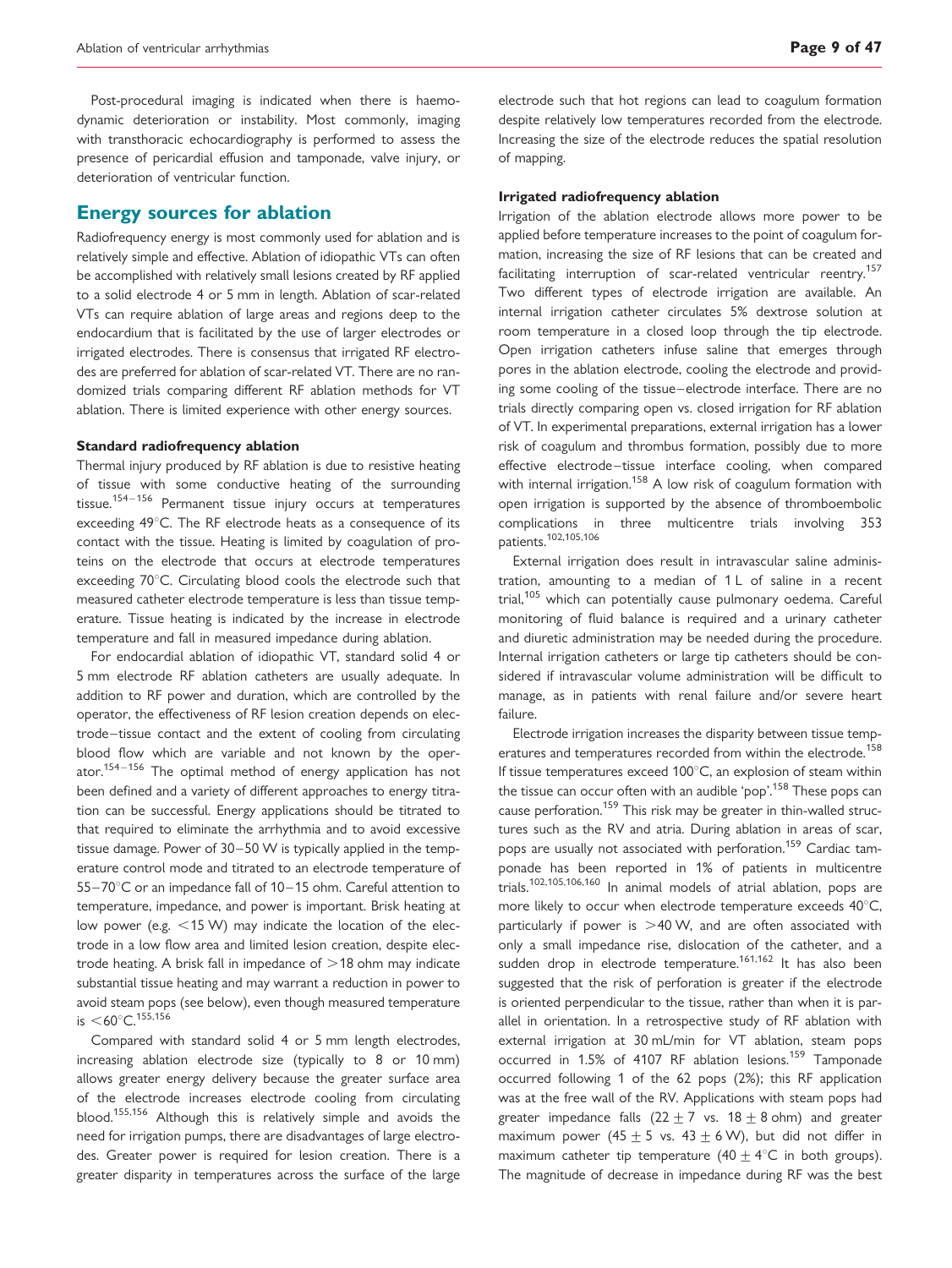predictor of a pop, with 80% of pops occurring after impedance had decreased by  $>18$  ohm.

The optimal parameters to guide power titration for irrigated RF ablation are not completely defined. The greatest experience is with the 3.5 mm electrode with external irrigation at 10-25 mL/ min for power up to 30 W and 30 mL/min for power of .30 W. For endocardial ablation, initiation of RF current at 30 – 35 W and increasing power to achieve an impedance fall of 10– 15 ohm while maintaining electrode temperature  $<$ 40–45°C is reasonable. The method employed should also consider the risks of ablation at the site. Lower power should be considered at sites where perforation is a risk, such as the free wall of the RV and within venous structures or in the great vessels.<sup>163,164</sup> Other irrigated RF systems are in development, and specific operating parameters are likely to vary with a particular system.

Irrigation may be especially important for epicardial RF ablation.<sup>86,164-166</sup> Although the risk of embolism due to char formation does not exist for epicardial ablation, the absence of electrode cooling from circulating blood markedly limits energy delivery. To increase the depth of epicardial lesion formation, irrigation is necessary. Internally irrigated catheters can be effective. External irrigation infuses saline into the pericardium, necessitating aspiration during the procedure (see below). The optimal infusion rates for epicardial irrigated ablation have not yet been defined, but successful ablation has been performed using irrigation at rates ranging from 2 to 30 cc/min. Irrigation is not needed during mapping.

Irrigated RF ablation has been reported in four multicentre trials and is preferred for ablation of scar-related VT.86,102,105,106,160 Some task force members prefer external irrigation, with careful power limitation and titration, for ablation of LV idiopathic VT in the hope of reducing risk of thrombus, although this benefit is not proven.

#### Other energy sources

Cryoablation catheters are available for clinical use, but there is no compelling data that these catheters improve lesion depth over irrigated RF ablation catheters. Animal data suggest that coronary artery injury is less likely with cryoablation than RF ablation when a coronary artery is close to the ablation target.<sup>167,168</sup> Feasibility of cryoablation has been demonstrated in small case series and reports in selected clinical situations such as during epicardial ablation near a coronary artery or during ablation from within a coronary vein (which is typically near a coronary artery) and in children.164,169

Inability to create a sufficiently deep lesion to ablate VT is an important cause of ablation failure and can occur when critical portions of the reentry circuit are intramural or epicardial, when epicardial access cannot be achieved. Animal studies have shown that laser, ultrasound, microwave, or intramural irrigated needle RF ablation can produce deep lesions (and the first three have been employed for surgical ablation of VT), but they are not clinically available for catheter ablation. $170 - 175$ 

## Anticoagulation

Intravascular insertion and manipulation of catheters, creation of ablation lesions, activation of coagulation factors, and potential

disruption of atherosclerotic plaques contribute to a risk of thromboembolism during and after catheter ablation.<sup>176,177</sup> The risk likely varies with the type and site of ablation, and patient factors that influence the tendency for thromboembolism. Patients with structural heart disease undergoing left heart catheterization have a risk of stroke or thromboembolism of  $\sim$ 1%.<sup>72,105,119,160,178-186</sup> There are no data comparing different approaches to anticoagulation before, during, or after the procedure. Antithrombotic measures are recommended for all procedures involving left heart catheterization.

#### Recommendations for anticoagulation

The guidelines for anticoagulation management<sup>187</sup> should be followed if a patient has atrial fibrillation and cardioversion may occur during the ablation procedure.

#### Right heart procedures that do not involve placement of a catheter into the left ventricle or atrium

During the procedure, systemic anticoagulation with heparin is not necessary unless other factors are present that increase the risk for thromboembolic complications. Some laboratories routinely anticoagulate with heparin due to concern for deep venous thrombosis and pulmonary emboli. Anticoagulation during the procedure may be considered, particularly for long procedures, when multiple venous catheters or when extensive ablation is required. Anticoagulation is warranted for patients with a history of prior venous thromboemboli, and/or who have known risk factors for thrombosis (e.g. Factor V Leiden) or have right to left intracardiac shunts that pose a risk of paradoxical embolism. Following the procedure, long-term anticoagulation is not required. Some centres administer aspirin  $75 - 325$  mg daily for  $3 - 12$  weeks.

### Left heart procedures in the absence of structural heart disease

Anticoagulation therapy prior to the intervention is not required. During the procedure, systemic anticoagulation with intravenous heparin is recommended as for patients with structural heart disease. Ventricular tachycardia in these patients is usually ablated with a small number of focal lesions. After ablation, anticoagulation is not required. Some laboratories administer aspirin  $75 - 325$  mg for  $4 - 8$  weeks. Anticoagulation with warfarin may be considered for patients who receive extensive areas of ablation or who are at increased risk of thromboemboli.

#### Left heart procedures in patients with structural heart disease

Imaging to assess the presence of an LV thrombus is warranted prior to endocardial LV mapping. A mobile LV thrombus is a contraindication to LV endocardial mapping and ablation. Evidence of laminated thrombus is not a contraindication to ablation; some laboratories prefer to anticoagulate with warfarin for  $4-6$  weeks prior to elective ablation when laminated thrombus is present. Anticoagulation therapy is not generally necessary prior to the ablation procedure, but is often warranted for other indications in this patient population. Anticoagulation with warfarin may be interrupted 3–5 days before the procedure. Bridging therapy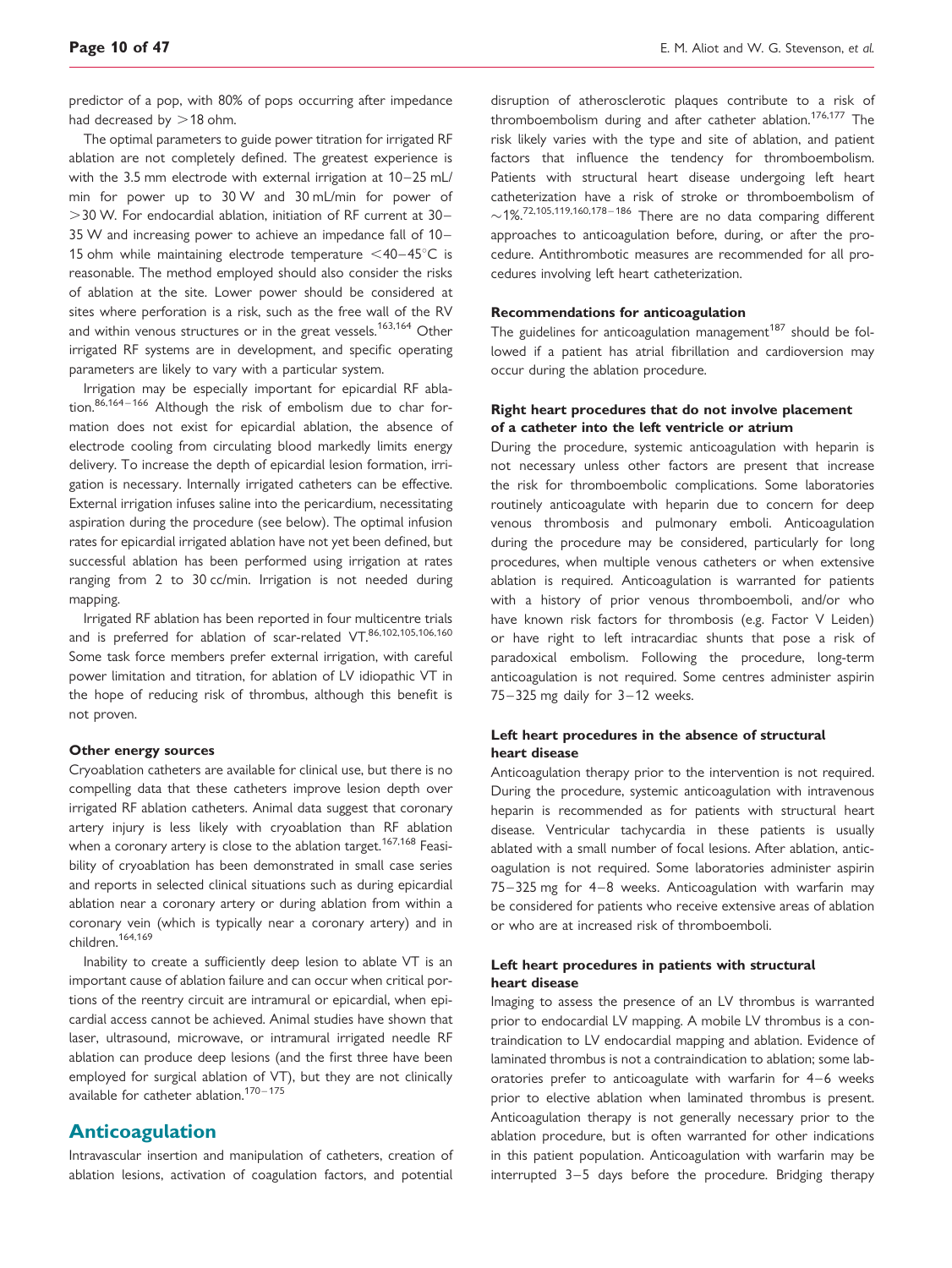with heparin or low-molecular-weight heparin is dictated by other indications for anticoagulation.

#### Peri-procedure anticoagulation

After sheath insertion, systemic anticoagulation is warranted. Anticoagulation regimens differ among centres. Some do not administer heparin until it is determined that the aorta can be navigated with the ablation catheter, to preserve the option of performing transseptal access prior to anticoagulation if vascular access is difficult. The potential use of percutaneous pericardial access is also a consideration (see section on pericardial access). For adults, iv heparin is commonly administered as an initial bolus (empirical dose 5000–10 000 U or 50–100 U/kg) followed by a continuous infusion or intermittent boluses (usually 1000– 1500 U/h) to maintain an ACT level of  $\geq$ 250 s with periodic measurement. Greater degrees of anticoagulation may be considered if long vascular sheaths are inserted into the ventricle by retrograde aortic or transseptal approaches. Some electrode arrays that may be thrombogenic require an  $ACT > 300$  s. Anticoagulation is not needed for epicardial mapping and ablation (see below).

#### Immediate post-procedure anticoagulation

At the completion of the procedure, anticoagulation with heparin or low molecular weight heparin may be instituted 4-6 h after haemostasis is achieved and continued for 12-48 h or until the target INR is reached when warfarin is administered.

#### Follow-up anticoagulation

During initial follow-up, anticoagulation is recommended with aspirin  $(75-325 \text{ mg daily})$  or warfarin for  $6-12$  weeks. Following extensive ablation over large areas (e.g. several centimetres), anticoagulation with warfarin rather than aspirin is reasonable. Determination of the anticoagulation regimen should consider the extent of ablation, patient factors that influence the risk of thromboembolism, and the risks of anticoagulation. Anticoagulation regimens have not been tested in trials and these regiments are based on consensus. Some centres administer warfarin when LV function is severely depressed. Anticoagulation is not required if only epicardial ablation is performed.

### Sedation and analgesia

Mapping and ablation procedures are performed with variable degrees of sedation and analgesia, which depend upon the extent of the procedure and the condition and characteristics of the patient. The purpose of sedation is to minimize anxiety and awareness and to relieve any pain caused by the procedure. The depth of sedation required ranges from minimal to deep and may include general anaesthesia. Assessment of the risks for sedation and anaesthesia must be performed prior to the procedure in order to preemptively plan for patient needs so that the progress of the case is unimpeded. Consultation with an anaesthesiologist is warranted for high-risk patients or those who are likely to require deep sedation and/or general anaesthesia so that haemodynamic stability and respiratory function are maintained at all times. Sedation/analgesia needs to be administered by trained individuals with concomitant monitoring of heart rate, blood pressure, and oxygen saturation.<sup>188,189</sup> Capnography can be useful because it provides an indication of respiration and cardiac function.<sup>188-190</sup> Respiratory arrest may escape detection for 30 s or more when only arterial  $O_2$  saturation is monitored.

The level of training required to safely administer intravenous sedation and analgesia has been outlined by the American Society of Anesthesiologists.<sup>188</sup> Personnel must also meet institutional requirements that vary among centres.

Either conscious sedation or general anaesthesia may be used. The best sedation strategy for an individual patient is dependent upon patient age, associated co-morbidities, and targeted arrhythmias. In adults, short-acting benzodiazepines and opioid analgesics are often sufficient to achieve the level of sedation/analgesia necessary to perform a mapping and ablation procedure. Supplementation with short-acting intravenous general anaesthetic agents such as propofol, ketamine, or etomidate may also be helpful. General anaesthesia provides more complete relief of discomfort and has the advantage of avoiding patient movement, thereby facilitating the process of vascular access, epicardial access, and catheter manipulation and ablation. Manipulation of the ventilator cycle may also help to minimize catheter movement during ablation. Placement of an oral airway by a trained anaesthesiologist or supervised registered nurse can also be helpful in reducing respiratory motion in sedated patients.

General anaesthesia is usually required for ablation procedures in children. It is also a safe alternative in adults at risk for airway obstruction, other respiratory compromise and haemodynamic instability, or in high-risk patients with other major co-morbidities. A major disadvantage of general anaesthesia is the potential for suppressing VT inducibility. It is desirable to avoid general anaesthesia and deeper levels of sedation in patients with catecholamine-sensitive VTs, particularly if VT was not inducible at a prior procedure. In children, propofol and isofurane do not interfere with inducibility of common supraventricular reentrant arrhythmias.<sup>191,192</sup> One study found no impact of enflurane on VT inducibility in patients with structural heart disease.<sup>193</sup> Halothane decreased inducibility of VT in a post-infarction dog model.<sup>194</sup> General anaesthesia may cause vasodilation and impair reflex responses to hypotension during induced VT, although this can often be countered with volume administration and vasopressors. If general anaesthesia is used during epicardial mapping and ablation procedures, paralytic agents should be avoided as these may prevent identification of the phrenic nerve by high output pacing.

As an alternative to general anaesthesia throughout the procedure, a deeper level of sedation can be achieved as needed with a drug such as propofol, when sudden movements of the patient need to be prevented in critical situations (epicardial puncture, for example). If short-acting agents are used, the depth of sedation can be reduced when needed to facilitate initiation of VT.

## Antiarrhythmic drug management in patients undergoing ablation

Most patients who undergo catheter ablation of VT or VF will have failed prior antiarrhythmic drug therapy because of either drug inefficacy or intolerance. Since catheter ablation of idiopathic VT in the absence of structural heart disease is greatly facilitated by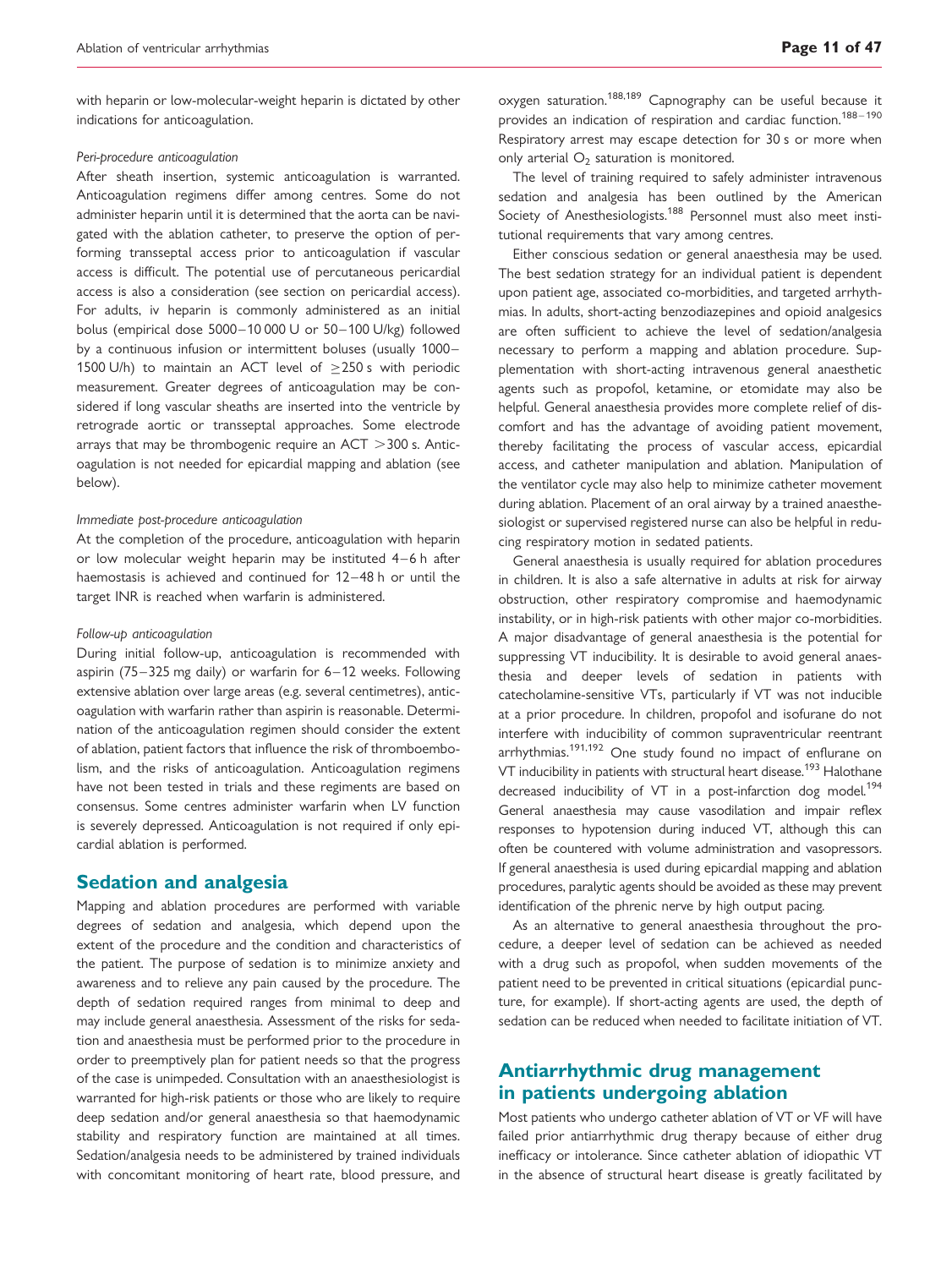activation mapping during spontaneous or induced VT, antiarrhythmic drugs (including ß-blockers) should be discontinued for 4–5 half-lives before the procedure. For patients with poorly tolerated VT, hospitalization may be required for drug discontinuation. After ablation of idiopathic VT, most patients can be discharged without antiarrhythmic drugs, although it may be prudent to gradually taper B-blockers.

In contrast to patients with idiopathic VT, many of those with VT related to significant structural heart disease have received prior treatment with Class III antiarrhythmic drugs such as sotalol or amiodarone.82,83,101,105,160,195 If VT is incessant, catheter ablation is usually performed on an urgent basis, regardless of drug therapy. In addition, intravenous procainamide or amiodarone may slow the rate of VT allowing a haemodynamically unstable VT to become better tolerated and mapping to be performed. These drugs may also convert pleomorphic VTs to a more stable monomorphic VT. However, in order to facilitate the induction and mapping of intermittent VT, Class III or I antiarrhythmic drugs with short elimination half-lives are generally discontinued for 4–5 half-lives prior to catheter ablation. Due to the very prolonged elimination half-life of amiodarone, many patients will undergo catheter ablation of VT while therapeutic effects are present. Thus, the results of catheter ablation must be considered to reflect the combined effects of ablation and amiodarone. There are no trials that address management of amiodarone after ablation and recommendations are based on consensus. Following successful catheter ablation, amiodarone may be discontinued but is often continued at a reduced dose. If Class I or III antiarrhythmic drugs are added or discontinued after ablation, the potential effects of these drugs on the rate of recurrent VT and the defibrillation threshold should be considered for programming of the patient's ICD. Ventricular tachycardia inducibility and cycle length may warrant reassessment several weeks after a change in amiodarone therapy, due to its long half-life. In patients with structural heart disease treated with  $\beta$ -adrenergic blockers, these drugs should usually be continued after ablation.

## Risks of catheter ablation

Catheter ablation of VT is a complex intervention often performed in patients with advanced heart disease. There are significant risks that require careful consideration.<sup>196</sup> For the purpose of this document, a major complication is defined as one that leads to prolongation of hospital stay or to another hospitalization, requires additional intervention for treatment, and/or results in significant injury or death. Although serious complications are uncommon during ablation of idiopathic VTs (see below), the incidence of major procedure-related complications reached 8% in a multicentre trial of VT ablation in patients with advanced structural heart disease, with a 3% procedure-related mortality.<sup>160</sup> Mortality is often due to incessant VT, which may simply reflect failure of the procedure to control VT in an ill patient, although a proarrhythmic effect cannot be excluded in some patients. More recently, significant complications have been reported in  $<$  5% of patients who underwent prophylactic catheter ablation of postinfarction VT in randomized, multicentre study.<sup>102</sup> It should be recognized that these reports are largely from experienced centres. Some specific complications have been reported only

anecdotally and some are particular to epicardial catheter ablation (see below).

#### Vascular injury

For VT ablation, standard vascular access techniques are used. For LV access, a retrograde transaortic approach is most commonly employed. In the presence of a mechanical aortic valve or aortic valve disease, an atrial transseptal approach allowing access to the LV through the mitral valve can be considered. This approach can also be useful in patients with peripheral vascular disease to avoid arterial complications of a retrograde aortic approach. Transseptal puncture also has risks, including perforation and embolization. Venous injury may lead to deep venous thrombosis and pulmonary embolism. Femoral haematomas, atrio-ventricular (AV) fistula, and pseudoaneurysms also occur. Significant vascular complications are estimated to occur in  $\sim$ 2% of procedures.72,105,119,160,178 – 186

#### Thromboembolism

In 13 published series reporting radio frequency (RF) catheter ablation in a total of 1079 patients, cerebrovascular accidents and transient ischaemic attacks occurred in 1.3% of patients.<sup>72,105,119,160,178</sup>-186 Open irrigated tip ablation has been suggested to reduce the risk of thrombus formation, but marked differences in thromboembolic risk between different ablation methods and with extensive substrate ablation have not been documented based on clinical experience or trials in VT ablation.<sup>110,161,165</sup>

#### Air embolism

Use of long sheaths to reach the LV, as with the transeptal approach, is associated with a risk of coronary or cerebral air embolism. Coronary embolism typically involves the right coronary artery and produces ST segment elevation and transient chest pain. Urgent coronary angiography may be required to disintegrate the air bubble. Cerebral air embolism is potentially more serious and may warrant hyperbaric oxygenation.<sup>197</sup>

#### Cardiac tamponade

Cardiac tamponade is reported in  $\sim$ 1% of procedures.72,105,119,160,178 – 186 Mechanical perforation during catheter manipulation or tissue disruption during RF ablation and steam pops are potential causes. The risk is likely to be greater in the free wall of the RV, warranting careful consideration in ablation energy titration. Limiting RF power to achieve impedance decrease of  $<$ 18 ohm with open irrigation catheters has been suggested.<sup>159</sup>

#### Valve injury

The aortic valve can be damaged during retrograde crossing of the ablation catheter. Entrapment in the mitral or tricuspid valve is unlikely with an ablation catheter; however, it could occur with catheters with multiple splines or circular mapping catheters.

#### Damage to the conduction system

Atrio-ventricular block can occur when ablating along the interventricular septum and/or when the ablation involves the conduction system; it is often an anticipated complication in these situations. In some patients, mechanical trauma from the catheter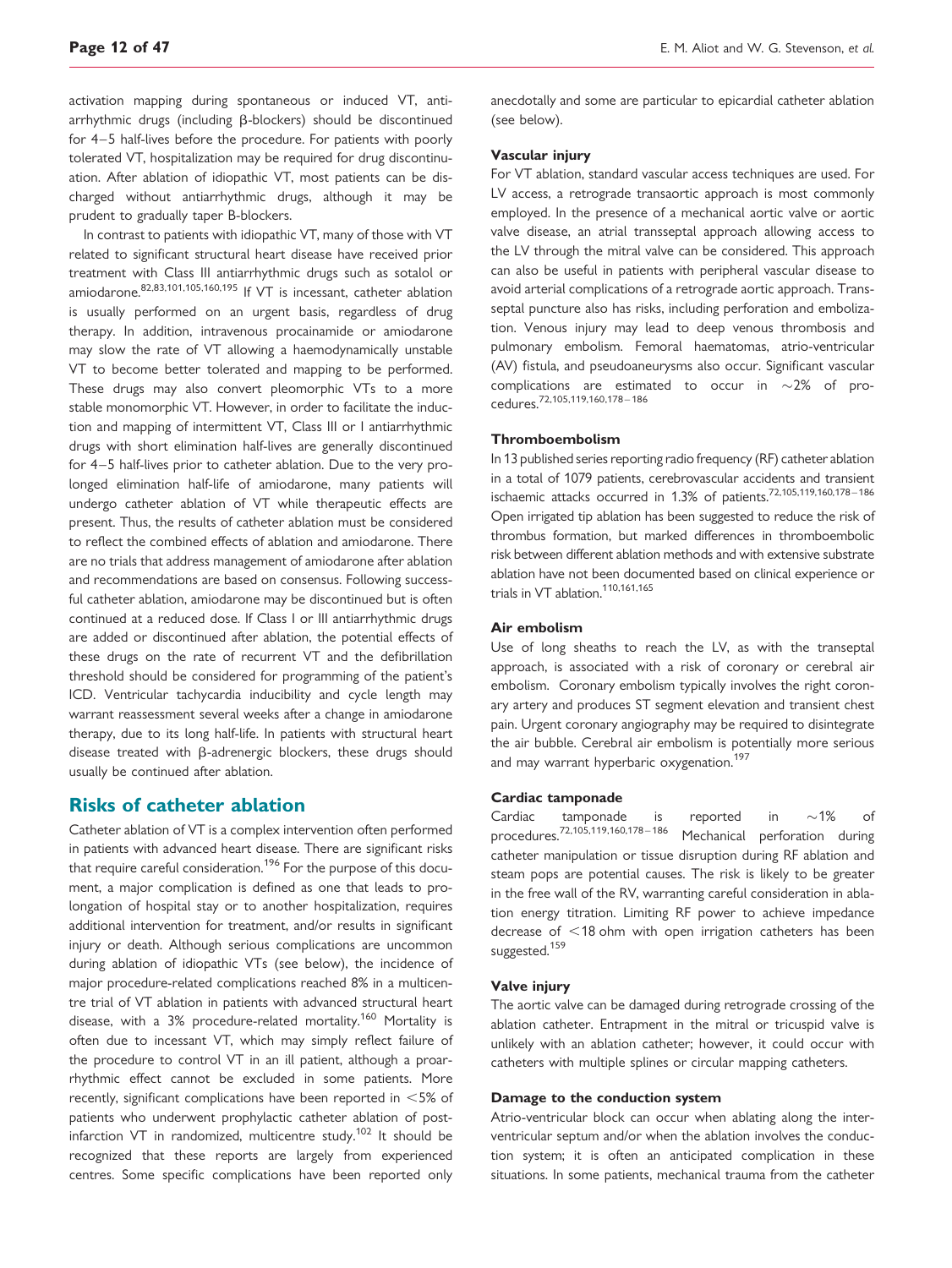induces temporary AV block. The subsequent necessity for ventricular pacing has the potential to aggravate ventricular dysfunction in some patients.

#### Damage to the coronary arteries

The ostia of the coronary arteries can be injured during attempts for retrograde crossing of the aortic valve or during ablation in the region of coronary cusps. Coronary angiography is recommended prior to ablation in the aortic sinuses to ensure that distance is maintained between the catheter tip and the coronary ostium. Alternatively, ICE could potentially be used for this purpose if sufficient expertise is available.198 Avoiding high-power applications in the aortic root is prudent.

#### Myocardial ischaemia

Episodes of induced VT can cause hypotension and myocardial ischaemia that may aggravate ventricular dysfunction.

#### Heart failure

In patients with LV dysfunction, the additional saline administration from open irrigation catheters increases the risk of acute heart failure. Careful attention to fluid balance and ability to manage fluid administration with diuresis are warranted. Extensive ablation in viable myocardium and repeated VT episodes with hypotension that may cause myocardial ischaemia can lead to heart failure or cardiogenic shock in patients with impaired ventricular function.

In patients with scar-related VT, particularly after MI, heart failure accounts for more than one-third of mortality during follow-up late after ablation and exceeds 10% per year in some studies.<sup>72,105,119,160,178-186</sup> As noted above, there are a number of complications by which catheter ablation could increase heart failure. Extensive substrate-based ablation has the potential to damage contracting myocardium and this consideration is a reason to attempt to restrict RF ablation lesions to regions identified as scar and the scar border zone when extensive ablation is needed in patients with scar-related VT. Several observations suggest that VT ablation is not a major cause of the heart failure in this patient population. Severely depressed ventricular function and a history of heart failure are common in these patients such that the reported heart failure mortality is in line with expectations for this population. Furthermore, the occurrence of VT is a marker for increased heart failure and mortality in patients with ICDs, suggesting that these patients are at increased risk.<sup>78,79</sup> Assessment of LV ejection fraction (LVEF) before and after ablation in small series does not suggest an adverse effect.<sup>73,102,199</sup> Serial echocardiographic assessment of LV function in a randomized trial of substrate-guided ablation did not find evidence of a detrimental effect of ablation on LV function.<sup>102</sup> Despite these reassurances, the frequency with which VT ablation aggravates heart failure is not known. Attention to measures that reduce injury to functioning myocardium, valves, and the conduction system is prudent.

#### Radiation

As with any ablation procedure, the patient and staff are exposed to the radiation risks associated with fluoroscopy. Attention to measures that reduce radiation exposure is important.<sup>200,457-460</sup>

The use of EAM systems may help reduce radiation exposure.<sup>91</sup> Remote navigation systems also have the potential to reduce radiation exposure.<sup>135</sup>

## V. Ventricular tachycardia in structural heart disease

The most common cause of scar-related VT is a prior MI. The term non-ischaemic cardiomyopathy refers to all other causes of ventricular dysfunction. Myocardial fibrosis is almost always present in patients with non-ischaemic cardiomyopathies. However, the extent, location, and pattern of myocardial fibrosis vary greatly with the type of cardiomyopathy. Whereas most cardiomyopathic processes involve the LV predominantly, some, notably arrhythmogenic right ventricular dysplasia/cardiomyopathy (ARVD/C), predominantly affect the RV.<sup>85,201,202</sup> In either ventricle, there appears to be a predisposition for myocardial scars that cause  $VT$  to involve the perivalvular regions.<sup>22,61,203</sup> In addition to idiopathic cardiomyopathy, scar-related VT occurs in cardiomyopathies due to: (i) valvular heart disease, (ii) myocarditis, (iii) sarcoidosis, (iv) hypertrophic cardiomyopathy, (v) ARVD/C, and (vi) Chagas' disease and in repaired congenital heart disease.22,27,61,85,201 – 205

Contrast-enhanced MRI has emerged as a robust tool for the assessment, localization, and quantification of myocardial fibrosis, revealing it in virtually all types of ischaemic and non-ischaemic cardiomyopathies.<sup>61,139,146,201-210</sup> The pattern and extent of myocardial fibrosis was found to be a predictor of inducible VT in patients with a non-ischaemic cardiomyopathy.<sup>139</sup> Studies in animal models suggest a future role for analysis of the pattern and extent of myocardial fibrosis in pre-procedural planning for catheter ablation of scar-related VT.

### Evaluation prior to catheter ablation

Patients who are being considered for catheter ablation of VT should undergo a careful cardiovascular evaluation prior to the procedure. In addition to a physical examination, routine laboratory evaluation, and ECG, additional testing is warranted aimed at: (i) identifying obstructive coronary artery disease that may warrant revascularization, (ii) defining the precise aetiology as well as the extent of myocardial disease, and (iii) identifying and quantifying the types and burden of sustained and non-sustained ventricular tachycardia (NSVT). Each of these issues is discussed further below.

There are several reasons for assessing the presence of obstructive coronary artery disease. First, MI is a common cause of myocardial fibrosis. Second, during catheter ablation, it may be desirable for the patient to remain in VT for an extended period of time to allow for activation and entrainment mapping. An understanding of the potential risk for ischaemia is important, particularly if haemodynamic instability develops during the procedure. Third, revascularization improves outcome of some patients with significant coronary artery disease. Recurrent SMVT is rarely, however, due to acute myocardial ischaemia. For patients with scar-related VTs, a coronary angiogram or recent exercise or pharmacological stress evaluation should be considered, but it is not required if the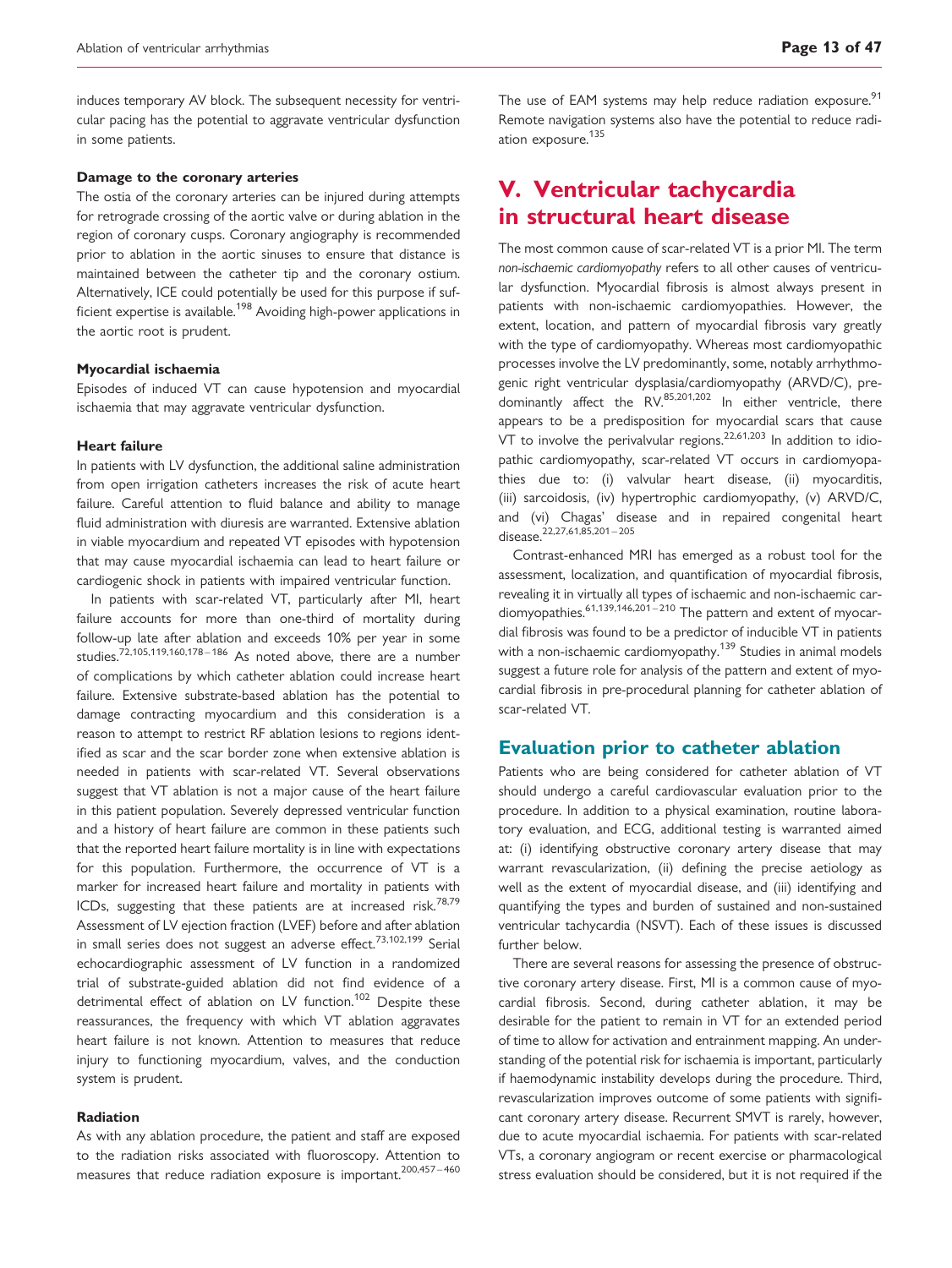severity of coronary disease has been recently defined and symptoms and haemodynamic tolerance of VT do not suggest significant ischaemia. For patients with frequent or incessant monomorphic VT proceeding to catheter ablation, gaining control of the arrhythmia may be warranted prior to assessment of coronary artery disease.

Patients should undergo evaluation to determine the precise aetiology as well as the extent of myocardial disease. At a minimum, this evaluation should include an echocardiogram and evaluation for obstructive coronary artery disease as described above. For patients found to have a non-ischaemic cardiomyopathy, further evaluation may be undertaken with a cardiac MRI, cardiac CT scan, and an endomyocardial biopsy. At the present time, there is no consensus on which of these tests is required. This reflects, in large measure, the absence of evidence from clinical trials that these diagnostic modalities improve outcome.

It is important to identify and quantify the types and burden of sustained VT and NSVT prior to performing catheter ablation. Many patients with scar-related VT will have multiple distinct morphologies and types of inducible VT. Optimally, a 12-lead ECG of the clinical VTs will be available for review at the time of the EP procedure. This information may be used to focus on the exit region suggested by the VT morphology to limit the extent of detailed mapping, particularly when the clinical VT is haemodynamically unstable.

In patients with ICDs, VT is usually terminated promptly and a 12-lead ECG is often not available. The VT cycle length and ICD electrogram morphology data can be used to help identify presumptive clinical VTs, although it should be recognized that this information has the inherent limitations of a single- or two-lead recording system and can be misleading. Despite the limitations of electrogram assessment, some laboratories compare ICD electrogram morphology and rate during spontaneous and induced VT events particularly when trying to limit ablation to targeting presumptive clinical VT.

Assessment for peripheral vascular disease that may make vascular access difficult is reasonable when suspected. When identified, a transseptal approach to the left heart may be considered.

Imaging to assess the presence of LV thrombus is recommended prior to LV mapping. Transthoracic echocardiography is usually adequate. Magnetic resonance imaging can also be used.<sup>211</sup> For operators experienced with its use, ICE performed from the right side of the heart at the beginning of the procedure can also potentially detect an LV thrombus. If atrial fibrillation is present and cardioversion may occur during the ablation procedure, the guidelines for anticoagulation management should be followed.<sup>187</sup>

## Mapping of scar-related ventricular tachycardias

The mapping technique used to identify potential sites for ablation depends on the mechanism of the VT. $^{212}$  Although reentry is extremely common in patients with ventricular scars, focal mechanisms also occur. Activation mapping and pace mapping are most useful for focal mechanisms, whereas substrate mapping (with or without associated pace mapping) and entrainment mapping are used for reentrant mechanisms. Different mapping methods are

often complementary, such that a combined approach tailored to the individual patient is often employed. It is important for the electrophysiologist to understand the strengths and weaknesses of the different approaches and mapping systems.

#### Electrogram recording and interpretation

Mapping relies on the interpretation of electrograms, providing information regarding activation time, evidence of scar, and evidence of abnormal conduction that might be the substrate of reentry. Bipolar, unipolar, and at times simultaneous recording of both unipolar and bipolar electrograms can be helpful.<sup>212-215</sup>

The characteristics of electrograms are influenced by interelectrode distance, electrode size, the characteristics of the recording system, and filtering. Local activation time in unipolar electrograms is defined as the steepest negative deflection (although several deflections may be present) and coincides with the peak of the first derivative of the signal, or the peak of the high-pass filtered unipolar electrogram.<sup>212-215</sup> The activation time is independent of wavefront direction. The major limitation of unipolar signals is the presence of a substantial far-field component due to depolarization of tissue remote from the recording site. In scar regions, the far-field component can obscure small local potentials of interest.<sup>214</sup> Bipolar electrograms represent the difference between the unipolar signals recorded at each pole. Much of the far-field signal is subtracted, such that low-amplitude local potentials are easier to recognize. Either the peak deflection or rapid downslope of the peak deflection of the filtered signal is considered as local activation, based on modelling studies and mapping with fine (as small as 100  $\mu$ m) needle electrodes separated by very short distances ( $<$ 200  $\mu$ m to 1 mm). Similar studies have not been performed for mapping and ablation catheters which have larger electrodes and interelectrode spacing. The peak of the bipolar signal usually coincides with the steepest intrinsicoid deflection of the two 'local unipolar' recordings. The more rapid the intrinsicoid deflection on the unipolar signal, the taller the peak of the bipolar signal.

A limitation of bipolar electrograms is the potential for the signal of interest to originate from myocardium below either of the recording electrodes.214,216 Since ablation energy is delivered only through the tip electrode, it is imperative that the ablation target be located beneath the distal electrode, rather than the proximal electrode. Simultaneous recording of the unipolar electrograms from each electrode can allow this distinction.<sup>214</sup> Bipolar signals are direction-dependent and show minimal amplitude if the wavefront is perpendicular to the recording bipolar electrode pair.

Activation times in bipolar signals are difficult to assign or interpret when electrograms have multiple components. Relatively long-duration electrograms with multiple components are referred to as fractionated.<sup>45,217</sup> In areas of scar, each peak of a fractionated electrogram may represent depolarization of a separate myocyte bundle separated by fibrosis from neighbouring bundles, and causing slow conduction (Figure 2).<sup>45</sup> Electrograms with a long isoelectric period (arbitrarily defined as  $>30-$ 50 ms) between two spikes are said to be split potentials (Figure 3B). Split potentials may represent block with activation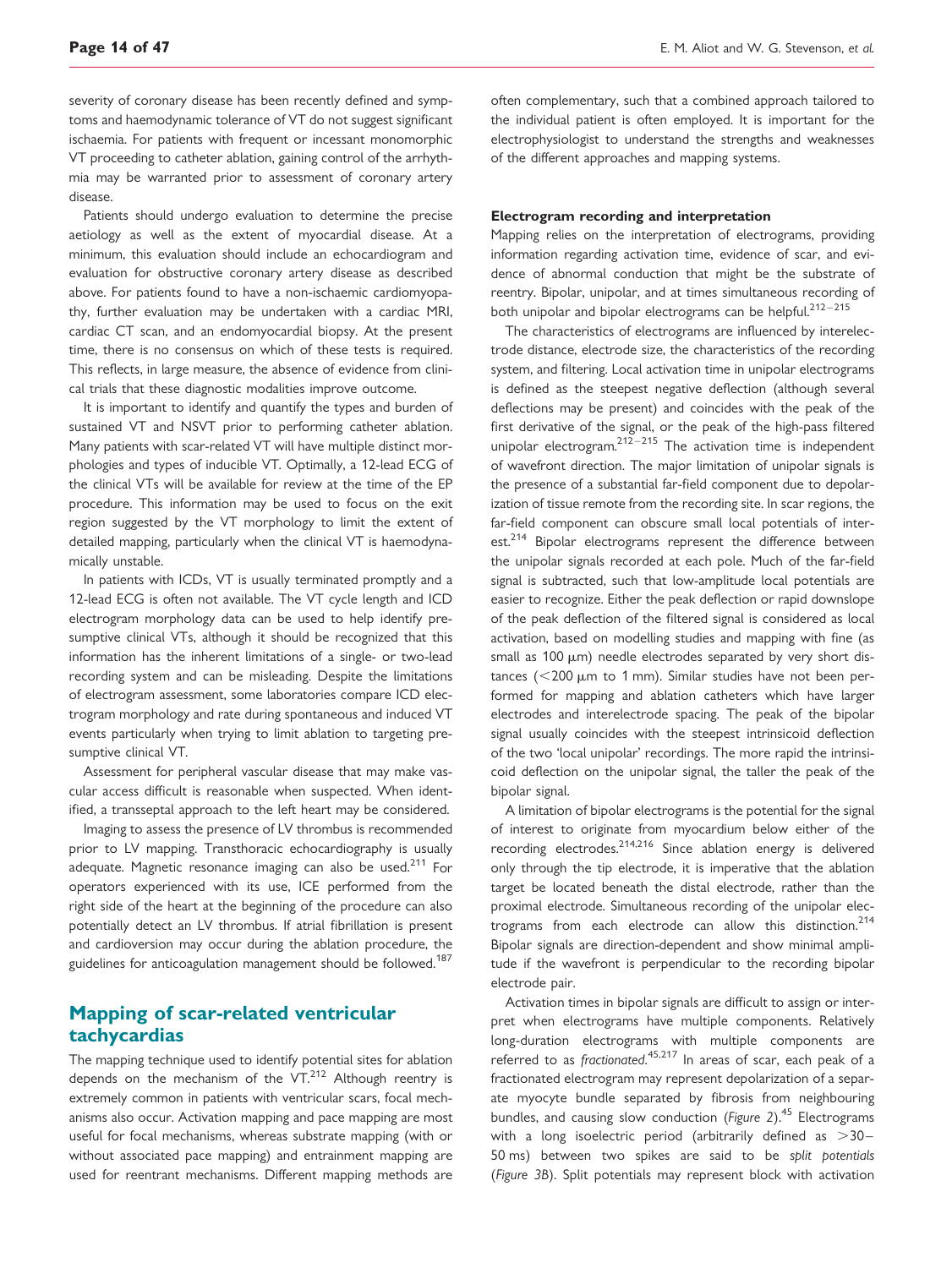

Figure 3 (A) Electrograms types recorded from 2 mm bipolar electrodes with a 5-10 mm interelectrode distance filtered at 30-500 Hz. Normal signals are bi- or triphasic with an amplitude of  $\geq$ 3 mV, duration  $<$ 70 ms, and amplitude/duration ratio of  $<$ 0.046 mV/ms. All other electrograms are abnormal. Fractionated electrograms are multicomponent signals of long duration (>133 ms) and low voltage ( $<$  0.5 mV). From Cassidy et al.<sup>223</sup> (B) An example of an isolated, late, split potential recorded, in this case, during ventricular pacing. Late potentials (LPs) are defined as isolated potentials (LP) occurring  $>10$  ms after the end of the QRS (sinus rhythm or paced).

around the site of block or two wavefronts moving in the same or opposite directions at different times. The definition of a normal electrogram will vary depending on the precise recording methods.<sup>212</sup> From bipolar recordings with 2 mm electrodes with 5-10 mm interelectrode distance, normal electrograms had amplitudes of  $>$ 3 mV, width of  $<$ 70 ms, and amplitude/duration ratios of 0.046 mV/ms (Figure 3A); $^{218}$  fractionated electrograms were defined as multicomponent signals of  $<$  0.5 mV and duration of  $>$ 133 ms. With smaller (1 mm) electrodes with narrower (2 mm) interelectrode distances used for intraoperative mapping, normal ventricular electrogram amplitude was  $>$  0.6 mV, illustrating the dramatic effect that the recording methods can have electrogram characteristics.<sup>212</sup> Studies of substrate mapping have defined normal electrogram amplitude of  $>$  1.55 mV using a 4 mm tip electrode with 1 mm interelectrode distance and filtering at  $10-400$  Hz.<sup>73</sup>

#### Activation mapping

Mapping of the electrical activation sequence during VT is a valuable mapping strategy that can be used alone or in conjunction with substrate mapping, entrainment mapping, and/or pace mapping. Activation mapping can be performed by recording and analysing either unipolar or bipolar electrograms. The sequential point-by-point method involves moving an electrode catheter to multiple ventricular locations and recording an electrogram at each site. This approach is greatly facilitated by the use of an EAM system. Although point-by-point mapping is tedious and requires considerable skill with catheter manipulation, it has been widely employed to facilitate catheter ablation of stable VT. Alternatively, activation sequence mapping can be performed using a multielectrode mapping system (see the Techniques section). There is limited experience with basket catheters and multielectrode catheters and these are not routinely used by the members of the task force (see above). Non-contact mapping systems are used in selected patients by some task force members.

For focal VT, the earliest site of activation identifies the tachycardia origin that is targeted for ablation. The QRS provides a convenient fiducial point for mapping. Activation at the origin precedes the QRS onset. In normal tissue, the unipolar signal (with high-pass filter setting  $<$ 1 Hz) typically demonstrates a QS configuration consistent with the spread of activation away in all directions from the VT origin.

In scar-related reentry, activation mapping is usually limited. Although the term 'site of origin' makes sense for focal VT, it is a misnomer in scar-related macroreentry (Figure 2). There is a continuous reentry path with no 'earliest point'. The QRS onset typically occurs when the impulse reaches an exit along the border zone of the scar and propagates into the surrounding myocardium. Electrograms immediately preceding the QRS are typically recorded from the exit region.<sup>30,219–221</sup> Exit regions can also be identified by the non-contact mapping system where depolarization propagates away from the scar.<sup>62,128</sup> At reentry circuit sites that are in a channel proximal to the exit, electrograms are typically earlier, between the QRS complexes (diastolic electrograms). These are often isolated potentials or split potentials.30,219,222,223 Sites that are outside the isthmus, in outer loops or remote from the scar, are typically depolarized during inscription of the QRS. However, sites that are proximal in a reentry circuit, isthmus can be depolarized at the end of the QRS complex.<sup>30,224</sup> Sites that are outside the reentry circuit are bystanders (Figure 2). The extensive conduction abnormalities in areas of scar can cause bystander regions to depolarize during electrical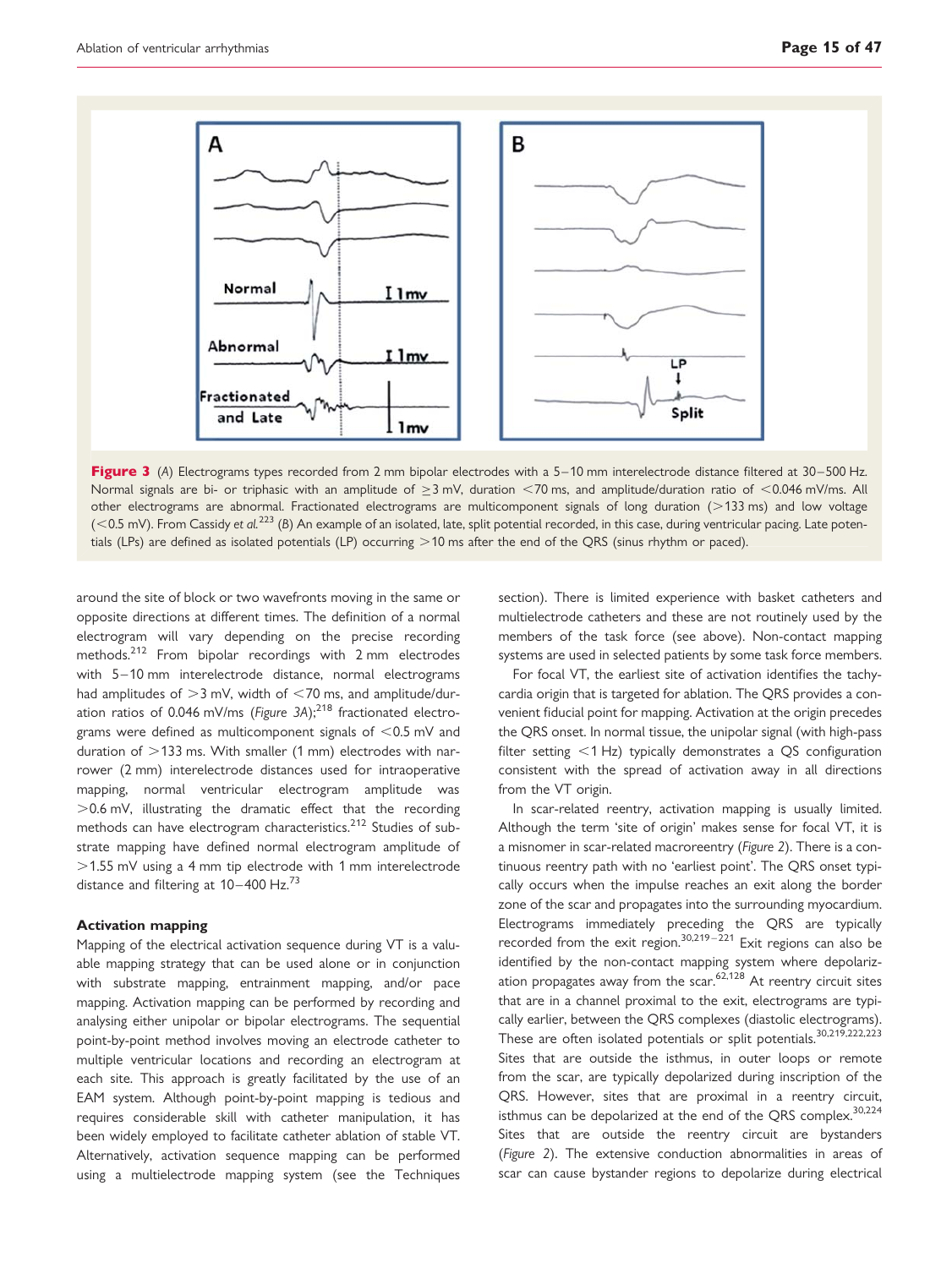diastole mimicking the timing of an isthmus site.<sup>30</sup> Thus, electrogram timing at an individual site is not a reliable indicator that the site is a desirable ablation target, and entrainment methods are helpful for selecting ablation sites (see below).

For stable VT, complete activation sequences may be defined and used with entrainment mapping to guide ablation. More commonly, limited activation assessment, noting areas of pre-systolic activity and isolated potentials, is performed, and this information is integrated with entrainment mapping data to identify target sites for ablation.

#### Pace mapping

Pace mapping refers to analysis of the activation sequence, usually assessed from the 12-lead ECG during pacing at a mapping site in the absence of VT. The site where the paced QRS morphology replicates that of the VT is likely to be near the origin for a focal VT or an exit region for scar-related reentry.<sup>51,225-228</sup>

Either bipolar or unipolar pacing may be used. Bipolar pacing produces a smaller stimulus artefact; there is the possibility of capture at the proximal ring electrode as well as at the tip electrode that may reduce accuracy, particularly if larger interelectrode distances  $(8-10 \text{ mm})$  and high-current strength  $(>8 \text{ mA})$  is used.<sup>227</sup> Pacing slightly above threshold is likely to improve accuracy by limiting the size of the virtual electrode and reducing the likelihood of anodal capture at the proximal ring electrode during bipolar pacing when there is good contact at the contact at the tip electrode.<sup>229</sup> However, repetitive threshold determinations are often not practical. Some laboratories initially pace with 10 mA, 2 ms stimuli and occasionally decrease stimulus strength if a broad area of capture is suspected, or increase stimulus strength (e.g. up to 20 mA) if required to capture tissue in a scar region.<sup>53,230</sup> Whether the use of body surface mapping or automated algorithms to quantitate comparison of QRS morphologies during VT and pace mapping improves the clinical utility of pace mapping is not yet known.<sup>231,232</sup>

For focal VTs, pace mapping may be used to suggest the location of the origin, although activation sequence mapping is probably more accurate.<sup>10,227,233,234</sup> The optimal site should exactly match the tachycardia QRS, including individual notches as well as major deflections. Pace mapping can be particularly useful if the targeted arrhythmia is difficult to induce.

For scar-related VTs, pace mapping at the exit region will match the VT QRS. However, the potential for large reentry circuits and abnormal conduction creates several limitations and caveats. Pacing in normal areas outside the exit can produce a similar QRS morphology to VT. Thus, pace mapping is often combined with a voltage map during substrate mapping to define the potential exit.<sup>73,235</sup> Although pacing in the reentry circuit near the exit may produce a QRS similar to that of VT, pacing at sites more proximal in the reentry circuit isthmus during sinus rhythm may produce a markedly different QRS and ECG pattern, as the stimulated wavefront propagates away from the site via paths that are blocked during VT.<sup>225,226,228,235</sup> Thus, when pacing in regions of scar, a QRS that does not match the VT does not reliably indicate that the site is outside of the reentry circuit.

Sites where the stimulus to QRS interval exceeds 40 ms are consistent with pacing in regions of slow conduction.<sup>53,228,235</sup> In

some reentry circuit isthmuses, pacing produces a long S-QRS and a QRS morphology that matches that of  $VT$ .<sup>51,53,235</sup>

#### Entrainment mapping

Entrainment mapping is useful for identifying reentry circuit sites and recognizing bystander sites in stable VT. Entrainment is performed by pacing faster than  $VT<sup>30,219,222,223,225,236-243</sup>$  During reentrant VT, a stable QRS morphology with resumption of tachycardia on termination of pacing indicates that each stimulated wavefront has reset the reentry circuit, entraining the tachycardia. Entrainment can be confirmed by the presence of constant fusion, progressive fusion, or evidence of conduction block terminating tachycardia.<sup>241</sup>

Entrainment mapping is critically dependent on the assumption that pacing is not altering conduction through the circuit. Pacing should be performed at a cycle length that is only modestly faster (10– 30 ms shorter) than the VT cycle length to reduce the chance of terminating or altering the VT. Pacing at an output that is just above threshold to avoid capture of remote myocardium is desirable, but repeated threshold determination is not always practical. Pacing at 10 mA at 2 ms stimulus strength is reasonable and stimulus strength can be reduced if desired. At some sites in scar, greater stimulus strength is required to capture and identify reentry circuit sites.<sup>230</sup> Although some investigators use unipolar pacing to limit the potential for anodal capture, bipolar pacing is used effectively by many laboratories.30,219,236 – 244

At sites in the reentry circuit, the post-pacing interval at the site of stimulation approximates the revolution time through the circuit, which is the tachycardia cycle length. The post-pacing interval increases with increasing conduction time between the pacing site and circuit. There are several potential sources of error. The post-pacing interval is measured to the local potential. In areas of scar with fractionated and split potentials, distinguishing the local potential from far-field signals due to depolarization of tissue remote from the pacing site can be difficult.<sup>216</sup> Electrical noise and stimulus artefact can obscure electrograms during entrainment.<sup>245,246</sup> If pacing slows conduction in the circuit, the post-pacing interval prolongs.

The QRS morphology during entrainment indicates whether the pacing site is likely to be in an isthmus. At sites that are remote from the VT circuit, pacing changes the QRS morphology producing either QRS fusion or a paced QRS that resembles that which occurs in the absence of VT. At reentry circuit isthmus sites, pacing entrains VT without changing the ventricular activation remote from the circuit because the paced wavefronts use the VT exit to activate the ventricle. The QRS complex during entrainment is the same as that during VT, a finding that has been designated concealed entrainment, entrainment with concealed fusion, or exact entrainment. At these isthmus sites, the S-QRS interval, which indicates the conduction time from the pacing site to the exit, is the same as the electrogram to QRS interval. In contrast, at bystander sites that are adjacent to the reentry circuit isthmus, entrainment may occur without QRS fusion, but the post-pacing interval (PPI) will exceed the VT cycle length and the S-QRS will exceed the electrogram to QRS interval.<sup>30,247</sup> Sites with long S-QRS ( $>70\%$  of the VT cycle length) with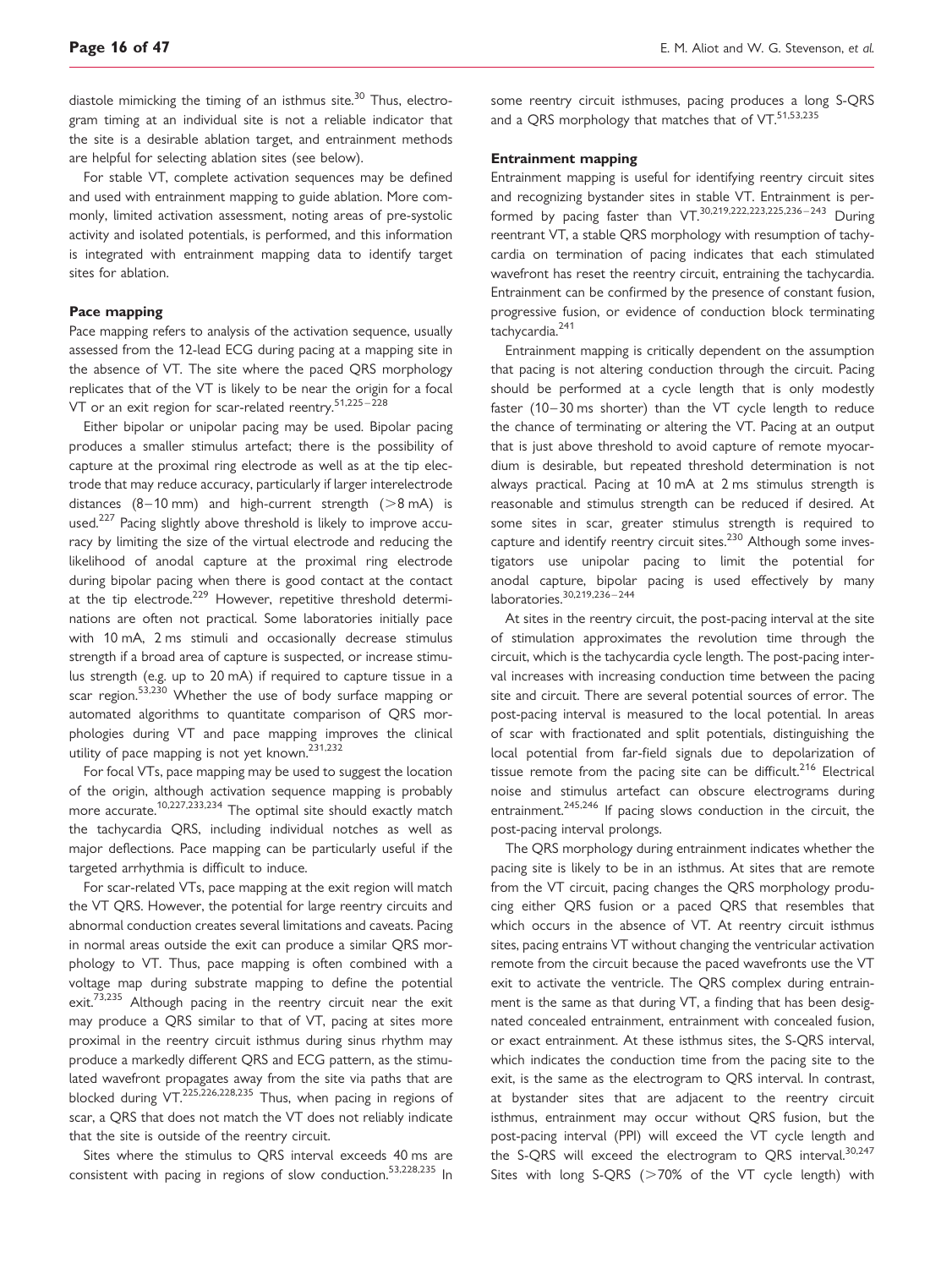concealed fusion and a PPI indicating that the site is in the circuit often seem to be proximal to the isthmus region (inner loops), with a lower likelihood of VT termination by RF ablation.

Sites that are in an outer loop of the reentry circuit along the border of the scar can be recognized by a post-pacing interval that approximates the VT cycle length, but with QRS fusion during entrainment. Because surface ECG fusion can sometimes be difficult to recognize, careful attention needs to be paid to analysing all 12-ECG leads during pacing and comparing the QRS morphology with pacing to that of the VT. QRS fusion is often not detected when  $<$  22% of the QRS duration is due to the antidromic wavefront.<sup>248</sup> Therefore, some outer loop sites are misidentified as exit sites or inner loop sites.

In patients with haemodynamically tolerated VT, ablation at isthmus sites identified by entrainment mapping often terminates VT.219,222,223,243,249 Ablation at isthmus sites that also have an isolated mid-diastolic potentials most consistently terminates VT with limited RF energy application, with a low risk of recurrent VT during follow-up.219,223,238 In patients with unstable VT, limited entrainment mapping has been combined with substrate mapping to target regions of the scar for ablation.<sup>28,59</sup>

#### Substrate mapping

Substrate mapping is the characterization of areas likely to support reentry based on anatomy and electrophysiological characteristics that can be determined during stable sinus or paced rhythm. This approach can facilitate ablation of multiple VTs, pleomorphic VTs, and VTs that are unmappable due to haemodynamic instability or that are not reliably inducible.50,53,55,59,73,95,99,101,250 – 255 Even for haemodynamically stable VTs, substrate mapping is commonly used to limit activation sequence mapping or entrainment mapping to a region of interest. In these cases, the voltage map that identifies scar regions may be obtained during  $VT.^{104}$ 

Substrate mapping generally begins with identification of the region of ventricular scar, based on electrogram characteristics (usually voltage) in an electroanatomic map of the ventricle of interest. Markers for reentry circuit exits, channels (isthmuses), and regions of slow conduction, identified based on pace mapping and electrogram properties, are then targeted for ablation. Given the less precise localization of the reentry circuit, a more extensive ablation approach involving the delivery of energy over a relatively large area within the scar is commonly employed.

#### Identification of scar

Scar tissue can be identified based on bipolar electrogram amplitude. Using a 4 mm tip electrode and 1 mm ring interelectrode spacing with a 2 mm ring (1 mm interelectrode distance) filtered at 10– 400 Hz, 95% of normal LV endocardial electrograms have a peak-to-peak amplitude  $>1.53-1.55$  mV.<sup>73</sup> A good correlation has also been found between low-voltage areas and scar in animal models.<sup>256</sup> Areas of extremely low voltage ( $<$ 0.5 mV or even less) have been designated as 'dense scar', but it is important to recognize that these regions can still contain viable myocytes and reentry circuit isthmuses. $53$  The area of intermediate low voltage with signal amplitude between 0.5 and 1.5 mV designated as being within the border zone was initially targeted as being an

area of particular interest given the success of the subendocardial resection for surgically eliminating VT.<sup>73</sup>

#### Exits and channels

The area of scar is often large, averaging 21 cm in circumference in one study of post-infarction patients.<sup>59</sup> In order to limit the area of ablation within the scar, a region of the scar is targeted for ablation based on pace mapping or additional electrogram characteristics. Radiofrequency lesions are generally confined within the lowvoltage region to reduce the risk of damage to functioning myocardium.

Exits can be identified based on pace mapping along the border of the scar. Radiofrequency lesions can then be placed in the infarct border zone (where bipolar electrogram amplitude is typically between 0.5 and 1.0 mV) roughly parallel to the infarct border; additional lines of ablation lesions perpendicular to the border, extending through the exit region into the dense scar region, may also be added.<sup>73,101,252,253</sup> Whether identifying a site with a 'perfect' pace-map QRS match with VT achieves better results than ablation through a region identified as having a 'good' pace-map match is not known.

Several markers of potential isthmuses have been described.50,51,55,95,99,250,250a Sites where pacing produces a long S-QRS but matches the VT QRS morphology are seen at some reentry circuit isthmus sites and can be targeted for ablation.<sup>51</sup> Areas of late potentials and split potentials with an isolated diastolic component are observed at some reentry circuit isthmus sites during sinus or paced rhythm and have been targeted for ablation.50,95,99,263 Potential channels within the low-voltage scar have been identified by manipulating the upper boundary of the colour scale to expose relatively higher voltage channels bordered on either side by low-voltage regions of dense scar. Targeting these channels has also shown promising results in single-centre studies.<sup>55,250</sup>

Areas of electrically unexcitable scar can be defined and marked based on a high pacing threshold  $(>10 \text{ mA}$  at 2 ms during unipolar pacing).<sup>53</sup> In some patients, these unexcitable regions define channels that can be targeted for ablation.

Substrate-guided ablation is a reasonable strategy for VT ablation when mapping cannot be performed during a stable VT. It can also be used to help direct ablation of scar-related stable VTs. Whether it should be considered in patients with inducible VT following ablation of a clinical VT is not known. The different criteria for identifying exits and placing RF lesions have not been directly compared.

### Endpoints for ablation

The endpoint of ablation in patients with scar-related SMVT, and the acute success of the procedure, is assessed most commonly by programmed ventricular stimulation, typically employing up to three extrastimuli at one or more RV (and occasionally LV) sites. This endpoint is subject to the limitations of programmed stimulation in reproducing spontaneous VT at the onset of the study. The utility of various endpoints has been judged by spontaneous recurrence rates during long-term follow-up. These data are limited by several factors, including (i) the intrinsic reproducibility of VT induction, (ii) short-term alterations in autonomic tone,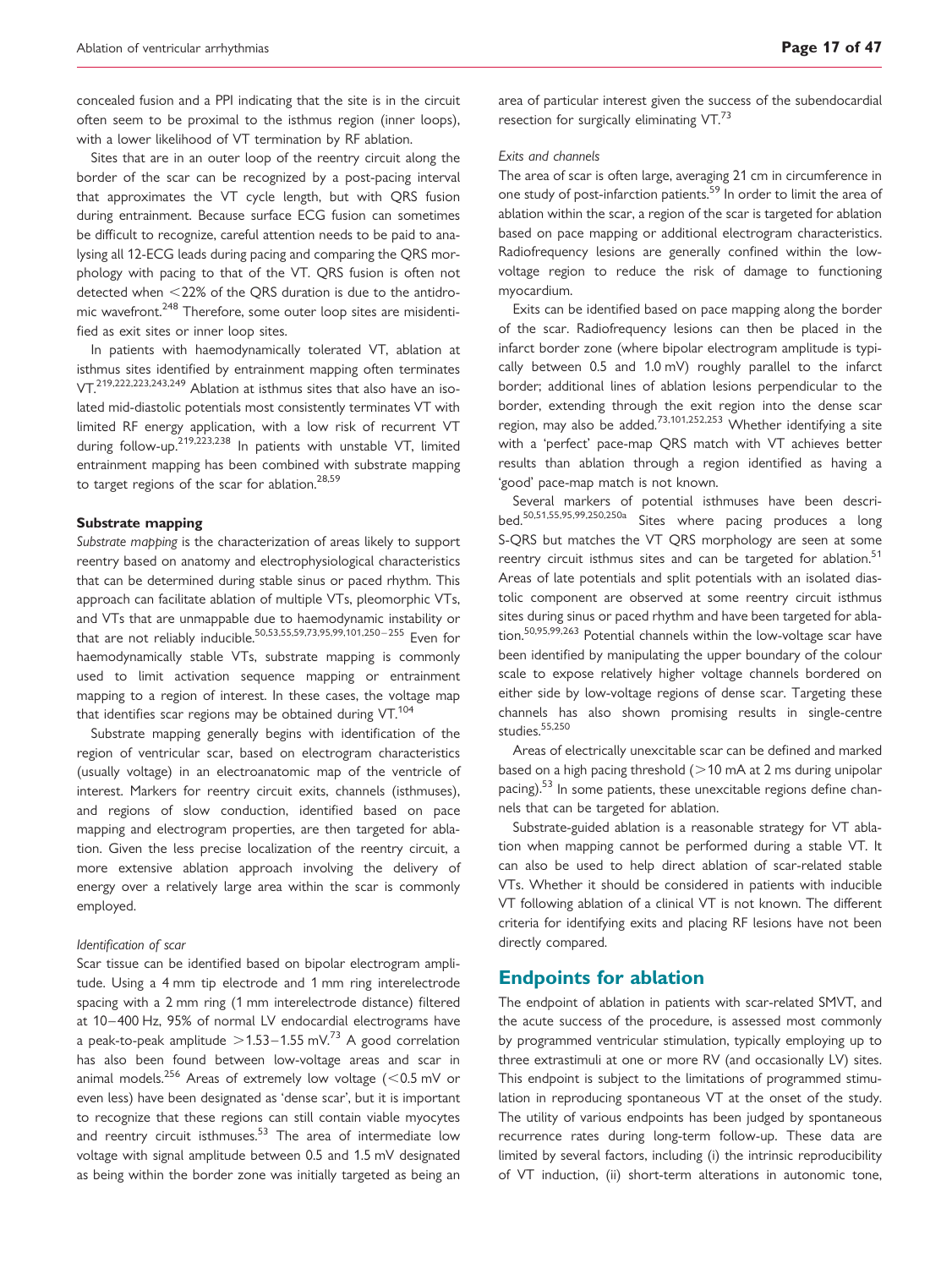loading conditions and fibre stretch, and acute ischaemia, (iii) alterations in post-ablation antiarrhythmic drug therapy, and (iv) long-term evolution and progression of underlying myocardial and coronary disease. In addition, temporal evolution of ablation lesions may alter the immediate post-ablation substrate, producing either lesion expansion (mediated in part by secondary myocyte loss due to disrupted microcirculation) or regression (resolution of oedema and healing), thus altering susceptibility to VT. Techniques and strategies have evolved over the past 2 decades, resulting in a greater diversity of patients undergoing ablation, including those with multiple QRS morphologies, unstable VT, and patients in whom a clinical (or any) VT cannot be induced at baseline. The correlation of outcome to endpoints derived from early reports in highly selected subgroups may not be applicable to contemporary patients undergoing VT ablation.

Overall, three general endpoints have been evaluated: (i) noninducibility of clinical VT, (ii) modification of induced VT cycle length (elimination of all VTs with cycle lengths equal to or longer than spontaneously documented or targeted VT), and (iii) non-inducibility of any VT (excluding ventricular flutter and fibrillation). Although a change in the 'intensity' of stimulation required to induce VT (greater number of extrastimuli and alternative stimulation sites) has occasionally been used to indicate a beneficial response to ablation, there is little evidence to support this claim. Direct comparisons of different endpoints are limited, and the majority of data derive from single-centre studies.

#### Non-inducibility of clinical ventricular tachycardia

Many studies have described outcomes in terms of inducibility of clinical VT, a term that has been used to refer to VT that has occurred spontaneously (Table 1). There are many problems and assumptions with this designation. The minimum number of ECG leads required to discern differences between different VT origins or circuits is not clear. Furthermore, differences in ECG lead placement, patient position, and antiarrhythmic drugs may influence the similarity between two episodes of VT that arise from the same circuit. Some studies have used a frontal plane axis within  $45^\circ$  and the same dominant deflection in V1 to designate an induced VT as similar to a spontaneously occurring VT.<sup>257</sup> The VT cycle length alone is influenced by antiarrhythmic drugs and can be similar for different VTs or may be different for VTs originating from the same region, and is therefore unreliable as a sole indicator of clinical VT. The task force members recommend that the term clinical VT be reserved for induced VTs that are known to have the same 12-lead ECG QRS morphology and approximate cycle length as a spontaneous VT. Other VTs should be designated as presumptive clinical or as previously undocumented VT morphology (Table 1).

When clinical VT(s) can be documented prior to the procedure and induced at the onset of ablation, non-inducibility of clinical VT immediately post-procedure is associated with a lower risk of VT recurrence (up to 37%), compared with persistent inducibility of clinical VT (up to 80%).<sup>59,178,254,257,258</sup> In patients with a single stable spontaneous morphology, the persistent induction of 'nonclinical' VT was reported to have little influence on subsequent spontaneous recurrence rates.<sup>259</sup>

#### Modification of inducible ventricular tachycardia

With evolving trends in the management of VT, including widespread use of ICDs, the clinical VT is most often unknown, or at best inferred from a limited number of telemetry leads or ICD logs of stored rates and electrogram morphologies. A large majority of patients have multiple monomorphic VTs induced (mean of  $\sim$ 3 per patient), including previously undocumented VT morphologies. As a result, a surrogate endpoint employed in many laboratories has been the elimination of all VTs with cycle lengths equal to or longer than those documented spontaneously. This approach is reported to be associated with a lower risk of recurrent VT in some,<sup>59,260</sup> but not all, laboratories.<sup>254,257,261</sup> While persistently inducible 'non-clinical' VTs are often faster than those targeted for ablation, the occasional spontaneous occurrence of these rapid VTs during follow-up is well documented.119,186,254,257,261,262

#### Non-inducibility of any ventricular tachycardia

Single-centre experience reflecting more diverse populations demonstrate that inability to induce any VT is associated with the lower recurrence rates in most, $257,261,262$  but not all, $119$ studies. The prognostic significance of eliminating all inducible VT is supported by the results of two recent multicentre trials. The Thermocool VT Ablation Trial evaluated endpoints in 231 patients with both stable and unstable post-infarction VT undergoing ablation by a combination of mapping and substrate-based strategies,<sup>105</sup> 49% of patients had no inducible VT post-procedure, whereas an additional 33% had inducible VT that was faster than that induced at baseline stimulation. Induction of any VT postablation was associated with a significantly greater risk of VT recurrence (nearly 2-fold), while persistent induction of more rapid VT only, as well as the cycle length of the post-ablation-induced VT, did not predict recurrence. The Euro-VT-Study evaluated outcome of ablation in 63 patients with both stable and unstable post-infarction VT.<sup>106</sup> The endpoint of non-inducibility or induction of VT more rapid than clinically documented VT was achieved in 81% of patients and did not predict the risk of VT recurrence.

Although the majority of outcome studies focused on the correlation of inducibility to even a single recurrence of VT during follow-up, this criterion may be overly stringent. Substantial reduction in VT episode frequency occurs in a majority of patients during follow-up, even if occasional recurrences of VT persist. In a multicentre study of 145 patients with either ischaemic or nonischaemic cardiomyopathy who had at least one stable or mappable VT, 89% of patients had at least one clinical VT identified.<sup>160</sup> During follow-up, clinical success was defined as  $> 75%$  reduction in VT episodes. Persistent induction of clinical VT post-ablation was associated with a greater than four-fold increased risk of failure; induction of any VT post-ablation was not predictive of this outcome. A single-centre series also suggests that ablation of clinical VT (but not necessarily all VT) is associated with a lower incidence of electrical storm and cardiac death, despite a high likelihood of sporadic VT recurrence.<sup>262</sup>

Finally, newer substrate approaches and patient populations may require additional and/or alternative endpoint criteria. When isolated, late diastolic potentials in sinus rhythm are targeted for ablation; elimination of these potentials post-ablation (or a subset with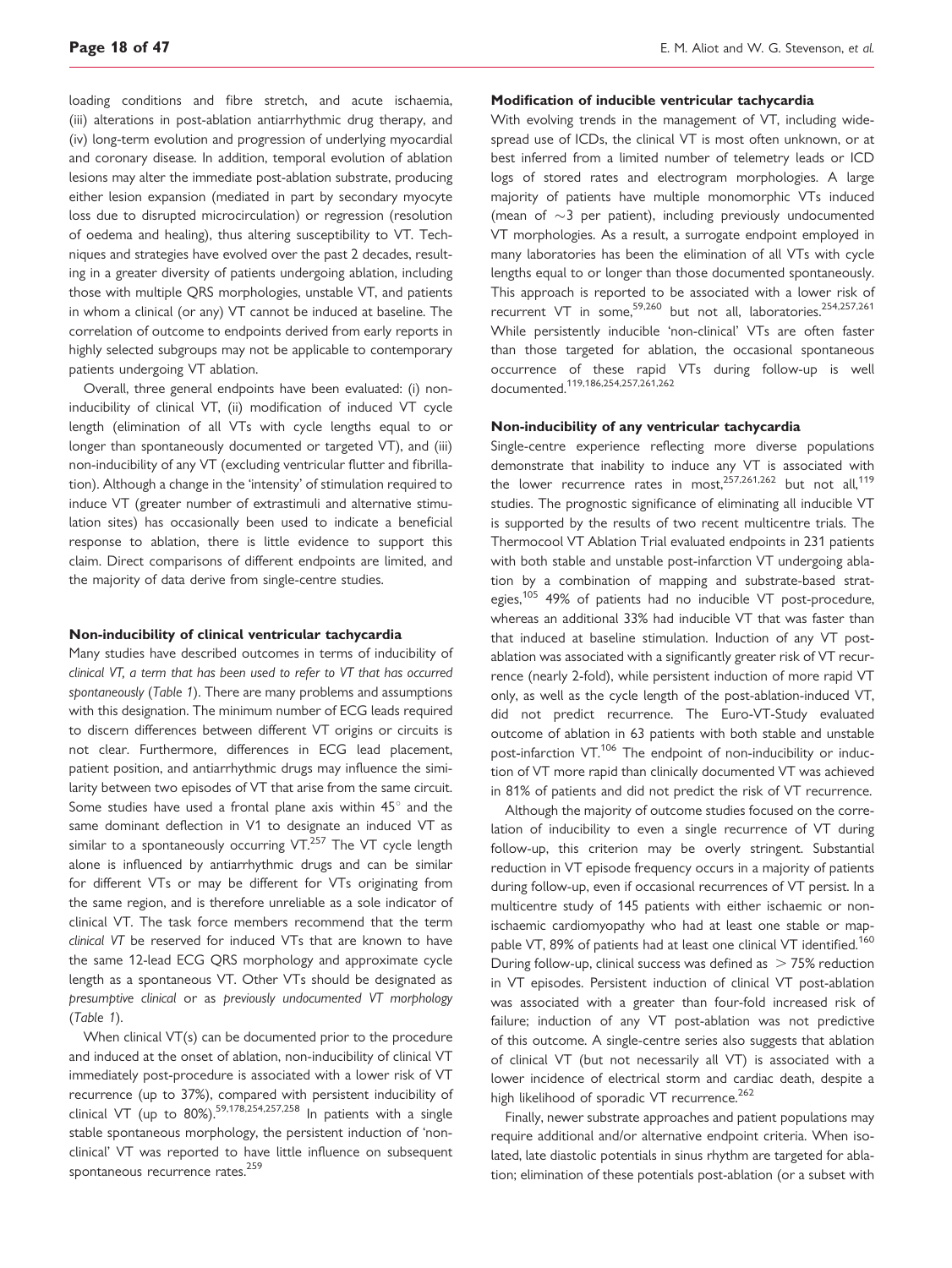the greatest delays) has been advocated as useful endpoint.<sup>50,95</sup> In patients with recurrent episodes of primarily PMVT or VF, ablation of a limited number of uniform premature ventricular complex (PVC) morphologies that were documented to trigger spontaneous episodes has been associated with a substantial reduction in recurrences during long-term follow-up.<sup>264,265</sup> Whether these endpoints are sufficient as predictors of freedom from long-term recurrences compared with the outcome of programmed stimulation requires further investigation, but they may be particularly useful when VT cannot be induced at the onset of the ablation session.

The consensus of the task force members is as follows. When clinical or presumed clinical VTs have been adequately documented previously and can be induced at the outset of the procedure, the minimum endpoint of ablation should be to eliminate the induction of that VT during post-procedure programmed stimulation. The stimulation protocol should include up to three extrastimuli delivered from at least two ventricular sites (one of which may be LV), with shortest coupling intervals of 180-200 ms or to refractoriness. If the initial stimulation protocol required additional LV pacing sites or catecholamine infusion to induce VT, then that protocol should be repeated following ablation. In patients who present with incessant VT, restoration of stable sinus rhythm represents a reasonable clinical endpoint, irrespective of the outcome of subsequent programmed stimulation. The task force members did not reach consensus on whether complete elimination of induced VT should be employed as the primary and routine procedural endpoint, and acknowledges the need for additional data and further research to clarify optimal endpoints for VT ablation in various clinical settings. Finally, the group recognizes that some patients undergoing VT ablation have significant haemodynamic compromise and substantial ischaemic burden often aggravated by prolonged periods of tachycardia. Post-procedure stimulation to assess VT inducibility should be avoided if in the judgement of the physician, it places the patient at risk of cardiopulmonary deterioration.

It is strongly recommended that reports of ablation procedures include specific information regarding the extent of postprocedure programmed stimulation, endpoints used, the cycle lengths, and morphologies of post-procedure-induced VTs, and their relationship to previously documented spontaneous VT when known. If post-procedure programmed stimulation is omitted or truncated, the reason should be specified. These data should also be explicitly elaborated in case series and multicentre trials of the outcome of VT ablation submitted for publication.

## Ablation strategies

#### Endocardial ablation

Selection of the strategies for endocardial ablation should consider the type and severity of underlying heart disease, the underlying arrhythmia substrate, characteristics of the VT, the mapping and ablation technologies available and the optimal vascular access routes (retrograde aortic or transseptal approach to the LV). A variety of strategies are reasonable. In general, it is desirable to first induce VT, to confirm the diagnosis, to evaluate the possibility of bundle branch reentry, to establish inducibility for interpretation as an endpoint, and to record the 12-lead ECG morphology of VT in the electrophysiology laboratory.

When there is a clear clinical VT that is haemodynamically tolerated, and particularly when the VT is incessant, a combination of activation sequence mapping and entrainment mapping to identify a critical isthmus for ablation are reasonable.<sup>54,180,223</sup> Once VT is terminated by ablation, additional lesions may be placed creating ablation lines that meet valve annuli or dense unexcitable scar that may form borders of the reentry path.

More commonly multiple VTs are present, some of which may be haemodynamically tolerated for a variable period, and others that are not tolerated. Many centres then start with substrate mapping during stable sinus rhythm. Brief episodes of VT can be induced to assess the potential location of the reentry circuit, with prompt termination of VT if required to help select the ablation region.<sup>59,99</sup> Alternatively, ablation can be performed guided by substrate characteristics.<sup>73,95,99,101,250</sup> These different approaches have not been directly compared.

The extent and pattern of RF lesions guided by these approaches also varies. Many centres place a line of RF lesions parallel to and within the low-voltage border of the scar through presumptive exit regions. $28,73$  Ablation within the low-voltage area at sites with features of channels is another strategy. These have not been compared. It is generally recognized that channels are often located adjacent and frequently parallel to a valve annulus, such that ablation in areas that are near a valve annulus is often extended through the scar to the valve annulus, in the hope of transecting the isthmus.<sup>28,55,57,73</sup>

The optimal RF ablation endpoints for assessing lesion creation are not known. Termination of VT during RF application with prevention of reinitiation, diminution of electrogram amplitude, increase in unipolar pacing threshold to  $>$  10 mA, and arbitrary duration of ablation with impedance fall and temperature indications of adequate heating have all been used and are considered reasonable by the task force.<sup>53,59,73</sup> Endpoints for the procedure are discussed above.

#### Epicardial mapping and ablation

Ventricular tachycardia originating from the subepicardium is an important cause of failure of endocardial ablation approaches.<sup>56,266-268</sup> A percutaneous epicardial mapping approach allows many of these VTs to be ablated in the electrophysiology laboratory.<sup>29,267</sup> Catheter ablation from the epicardium is often required for ablation of VTs due to non-ischaemic cardiomyopathy and is occasionally useful for VTs in a variety of other diseases, as well as some idiopathic VTs. In a recent survey of three tertiary centres performing VT ablation, 17% of procedures involved epicardial mapping, not all resulted in epicardial ablation, however.<sup>269</sup> Data are from a few experienced centres and there are significant technical challenges and risks.

#### Technical considerations

The procedure may be performed using conscious sedation and local anaesthesia, but some operators feel that deep sedation with the support of an anaesthesiologist or general anaesthesia may allow better control of respiratory motion, which might reduce the chance of unintentional RV puncture. From the subxiphoid approach, a 17 or 19 G Tuohy needle is gently advanced, under fluoroscopic observation to the edge of the cardiac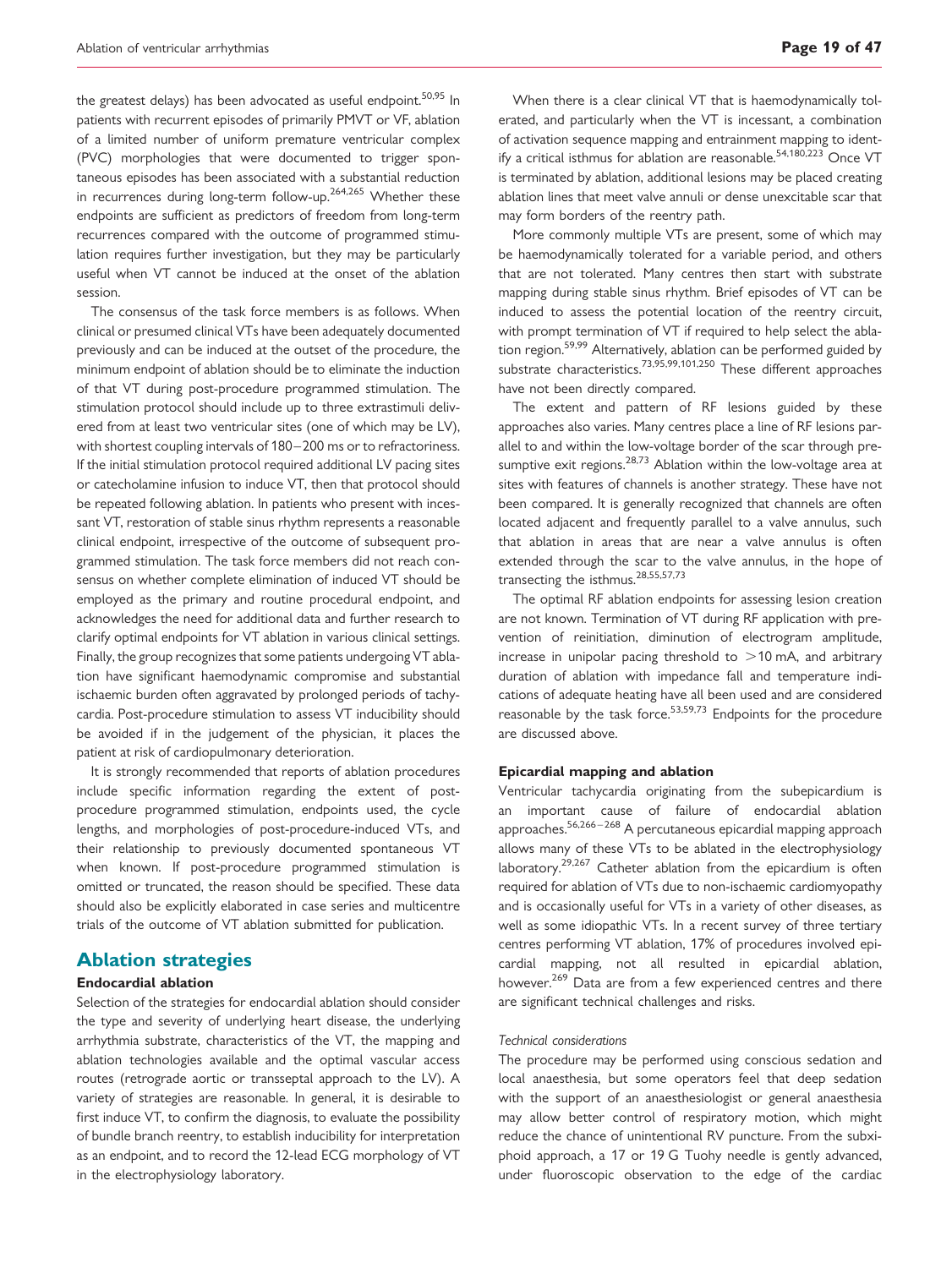

Figure 4 A saggital anatomical cross section showing approaches for percutaneous pericardial entry. RV, right ventricle; LV, left ventricle.

profile.29,267,270 Directing the needle towards the left shoulder with an angle of  ${\sim}45^{\circ}$  relative to the skin surface is generally used to reach the inferior wall. A shallow angle is used if an anterior approach is desired (Figure 4).

Entry into the pericardial space is indicated by negative pressure (concave meniscus at the proximal end of the needle) or by injection of a small amount of contrast that distributes into the pericardial space. A soft-tipped guidewire is then inserted through the needle into the space. Confirmation that the wire is intrapericardial and has not been inadvertently inserted into a cardiac chamber is obtained by observing the course of the wire in multiple fluoroscopic projections confirming that it crosses multiple cardiac chambers, hugging the cardiac silhouette. An introducer sheath is then advanced into the pericardial space, allowing free access to any mapping and ablation catheter.

Attempted epicardial access fails in  $\sim$ 10% of patients.<sup>269</sup> Pericardial adhesions from prior pericarditis or cardiac surgery is usually the cause, although limited access may be possible in some of these patients.<sup>269,271</sup> Surgical creation of a pericardial window and manual dissection and lysis of the lesions to allow catheter mapping and ablation in the electrophysiology laboratory have been shown to be feasible in small series.<sup>251,272</sup>

The approach to mapping is essentially the same as for endocardial ablation, including activation mapping, entrainment mapping, substrate mapping, and pace mapping.<sup>29,86,87,251,272,273</sup> At some sites, pace mapping and entrainment mapping may be limited by a high stimulation threshold due to epicardial fat.<sup>274</sup> Epicardial fat can cause low-amplitude electrograms, falsely suggesting scar in voltage maps. $85,251$  Fractionated and split potentials may be a more reliable indication of scar.

Reported series have generally used RF ablation. Due to the lack of convective cooling of the ablation electrode by the circulating blood, high electrode temperatures may be encountered at low-power settings (10 W or less), limiting lesion creation.<sup>165</sup> Epicardial fat can limit lesion creation.<sup>165</sup> Open or closed loop irrigation allows the delivery of energy at power settings (25– 50 W) capable of creating deep lesions (up to 5 mm) that can be effective even in the presence of adipose tissue.<sup>274</sup>

Optimal parameters for RF power titration and irrigation are not completely defined. With external irrigation flow of 0–2 mL/min may be used during mapping, increasing to 10-30 mL/min during ablation, as required to maintain electrode temperature  $<$  50 $^{\circ}$ C. Careful power titration starting at 20-30 W to a maximum of 50 W is commonly employed. Monitoring for an impedance fall is commonly used to assess likely adequate power delivery.<sup>165</sup> With open irrigation, fluid must be periodically drained from the pericardium. This can be accomplished by intermittently removing the ablation catheter to allow aspiration from the pericardial sheath, placing a second pericardial catheter for drainage purposes, or using a single sheath that is larger than the ablation catheter, allowing aspiration of fluid around the catheter from the side port.

The absence of circulating blood in the pericardial space theoretically should facilitate cryoablation,<sup>166,270</sup> but there is limited human experience. Cryoablation did not produce significantly larger lesions than irrigated RF in an animal model.<sup>270</sup>

#### Complications and risks

Some degree of pericardial bleeding is recognized in  $\sim$ 30% of cases.<sup>270</sup> Unintentional RV puncture and pericardial bleeding is a well-recognized potential complication and a reason to avoid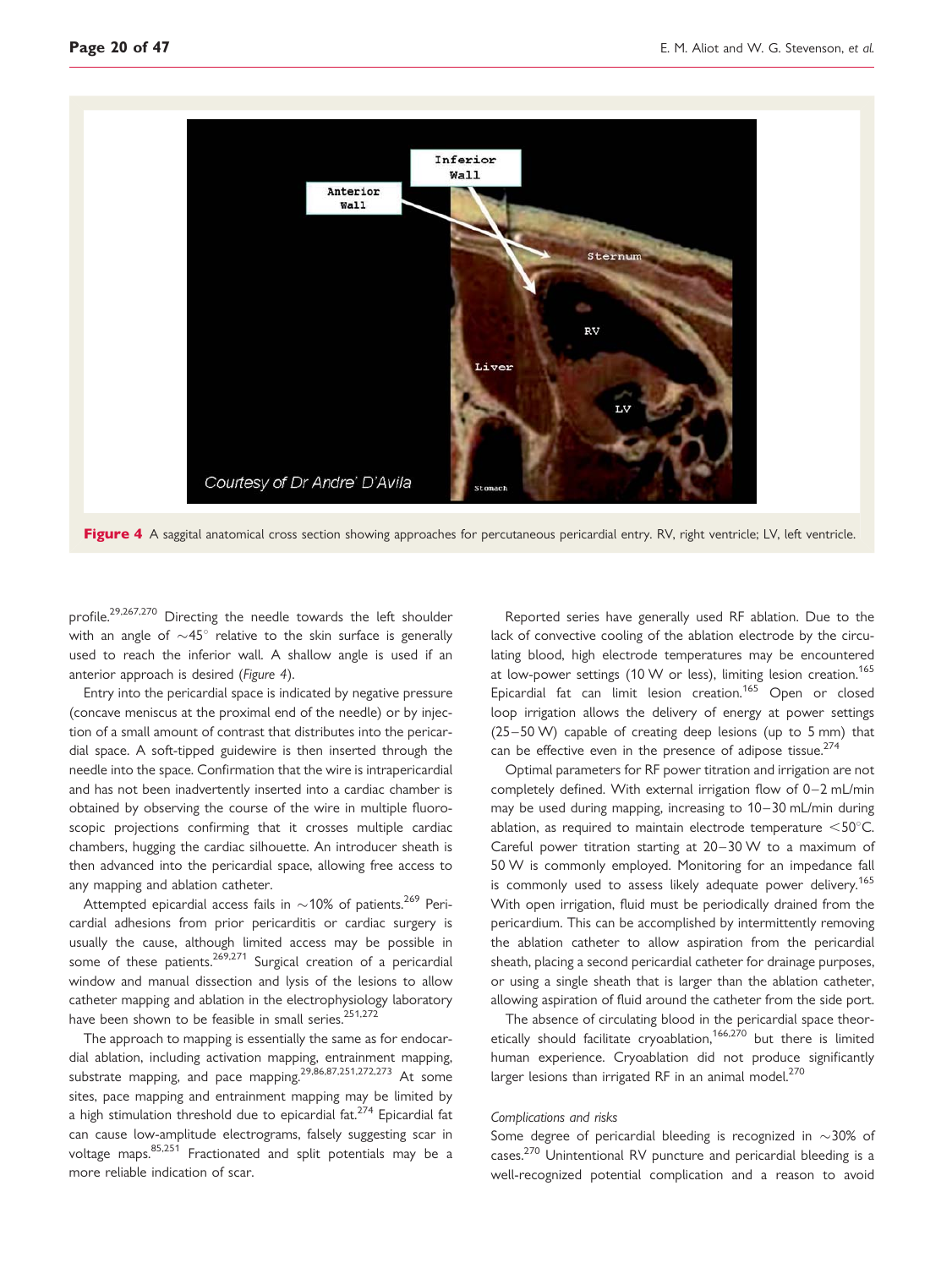performance of pericardial puncture in the presence of systemic anticoagulation. In some cases, puncture of the RV is not followed by significant pericardial bleeding. Mild or modest bleeding usually resolves and can be carefully monitored with repeated aspiration of the pericardial space, as the procedure continues.<sup>135</sup> Severe bleeding requiring surgical intervention can potentially occur.<sup>29,270</sup> There is concern that abrasion or laceration can occur if a stiff vascular sheath is left in the pericardium without a catheter protruding from the lumen. Precautions must be in place for managing severe bleeding, including availability of appropriate surgical expertise. When bleeding stops, or when pericardial access is achieved without pericardial bleeding, anticoagulation has been administered to allow endocardial mapping without adverse consequences. Puncture of a subdiaphragmatic vessel causing intraabdominal bleeding has occurred and can potentially require surgery.<sup>270,275</sup> Hepatic laceration and bleeding is also a potential risk.

Radiofrequency injury to coronary arteries can cause acute thrombosis or may produce damage to the arterial wall that is evident on histological examination in animal models, the significance of which is unknown.274,275 Severe coronary artery spasm has also occurred during epicardial mapping.<sup>269</sup> Prior to ablation, direct visualization of the relation between the ablation site and adjacent coronary arteries must be obtained, usually by coronary angiography performed with the ablation catheter on the target site. An absolute safe distance between the ablation site and epicardial artery has not been defined, and likely varies depending on the RF energy applied, coronary artery diameter and flow, and the presence of overlying fat.<sup>274,276</sup> Based on available data and experience, a distance of  $>5$  mm between the ablation catheter and an epicardial artery is commonly accepted.<sup>274,275,277,278</sup> Cryoablation appears to have less risk of coronary injury in animal models, but can still create occlusion and intimal damage, when in close proximity, particularly to small vessels.<sup>167,279</sup> More data are needed regarding long-term safety and potential effects of ablation in proximity to coronary arteries.

The left phrenic nerve is potentially susceptible to injury along its course adjacent to the lateral LV wall.280,281 Proximity to the nerve can be detected by pacing (typically at 10 Ma or greater stimulus strength) to detect diaphragmatic stimulation, allowing its course to be marked on a three-dimensional map.<sup>86</sup> Detection by pacing is prevented by the use of paralytic agents during general anaesthesia. Catheter ablation should be avoided at sites adjacent to the phrenic nerve. Alternatively moving the nerve away from the myocardium by injection of air into the pericardium or placement of a balloon catheter between the ablation site and nerve has been reported.<sup>282,283</sup> Air in the pericardial space can increase the defibrillation threshold, requiring emergent evacuation if defibrillation is required.<sup>284</sup>

Symptoms of pericarditis are common after the procedure, occurring in  $\sim$  30% of cases. $^{275}$  Symptoms usually resolve within a few days with anti-inflammatory medications. Pericardial instillation of a glucocorticoid has been shown to reduce inflammation in a porcine model, and this practice has been adopted by many centres.<sup>285</sup>

#### Indications and outcomes

Patients with scar-related or idiopathic VT may benefit from an epicardial approach if endocardial ablation fails. Patients reported have generally been referred to specialized centres, often after failing endocardial ablation; thus, the incidence of epicardial VTs is unknown. In the majority of reported cases, epicardial ablation has been performed as a second, separate intervention following failure of an attempted endocardial approach.<sup>86,251,262,266</sup> Endocardial mapping in these cases may show a focal endocardial exit that is actually breakthrough from an epicardial VT origin.<sup>74,86</sup> Electrocardiographic criteria that suggest an epicardial origin may help guide the procedure, although exceptions occur.<sup>286-288</sup> For VT with RBBB-like configuration, a slurred upstroke creating the appearance of a pseudo-delta wave favours an epicardial origin.<sup>288</sup> In LV cardiomyopathies, a Q-wave in leads felt to reflect the VT exit region may favour an epicardial exit.<sup>287</sup>

Combined endocardial and epicardial mapping procedures are feasible and would be expected to reduce the number of procedures required for patients with suspected epicardial VTs.87,251,289,290 Most investigators feel that epicardial access should be achieved before systemic anticoagulation. If pericardial entry is achieved with no bleeding or modest pericardial bleeding that stops, anticoagulation can be administered to allow endocardial LV mapping, followed by continued monitoring for recurrent pericardial bleeding. Experience is limited, however, and caution is warranted. Epicardial mapping and ablation may be useful as a first procedure when endocardial mapping is not an option due to intraventricular thrombi.<sup>288,291</sup>

In patients with coronary artery disease, epicardial ablation appears to be more frequently required for inferior wall infarct VTs than for those from anterior wall infarcts.135,166,251,266,290,292 In one series of 14 consecutive patients with prior inferior wall infarction, a successful epicardial ablation site was found for 7 of 30 VTs (23%).<sup>271</sup> Epicardial VTs have been observed in  $\sim$  10% of post-infarction VTs in another series.<sup>290</sup> The risk of recurrent VT after acutely successful epicardial ablation appears to be low, although second procedures are occasionally required.<sup>266</sup> No serious complications were reported in these series.

Epicardial mapping and ablation is needed more often in patients with SMVT associated with dilated, non-ischaemic cardiomyopathy than in patients with prior infarction, although only a small number of patients are reported.86,135,166,251,288,292 Voltage maps consistently demonstrate areas of scarring that are often more extensive on the epicardium than on the endocardium. 86,87,251 Epicardial reentry circuits are frequent in Chagas' disease.<sup>29</sup>

Small series and anecdotal reports have also reported successful ablation of epicardial VTs following a failed endocardial ablation in patients with idiopathic OT-VTs, VTs originating from the mitral annulus, the crux of the heart, idiopathic ventricular aneurysms, ARVD, and non-compaction of the LV.<sup>86,135,166,251,288,292</sup> Idiopathic OT-VTs that are epicardial in location may originate close to the anterior interventricular vein, great cardiac vein, and middle cardiac vein; and successful ablation from within these structures has been reported.<sup>164,293,294</sup>

#### Surgical ablation of ventricular tachycardia

With the availability of implantable defibrillators and catheter ablation, arrhythmia surgery for VT has become uncommon. Surgery is a reasonable alternative, however, for treatment of recurrent VT, in patients with prior MI with LV aneurysms,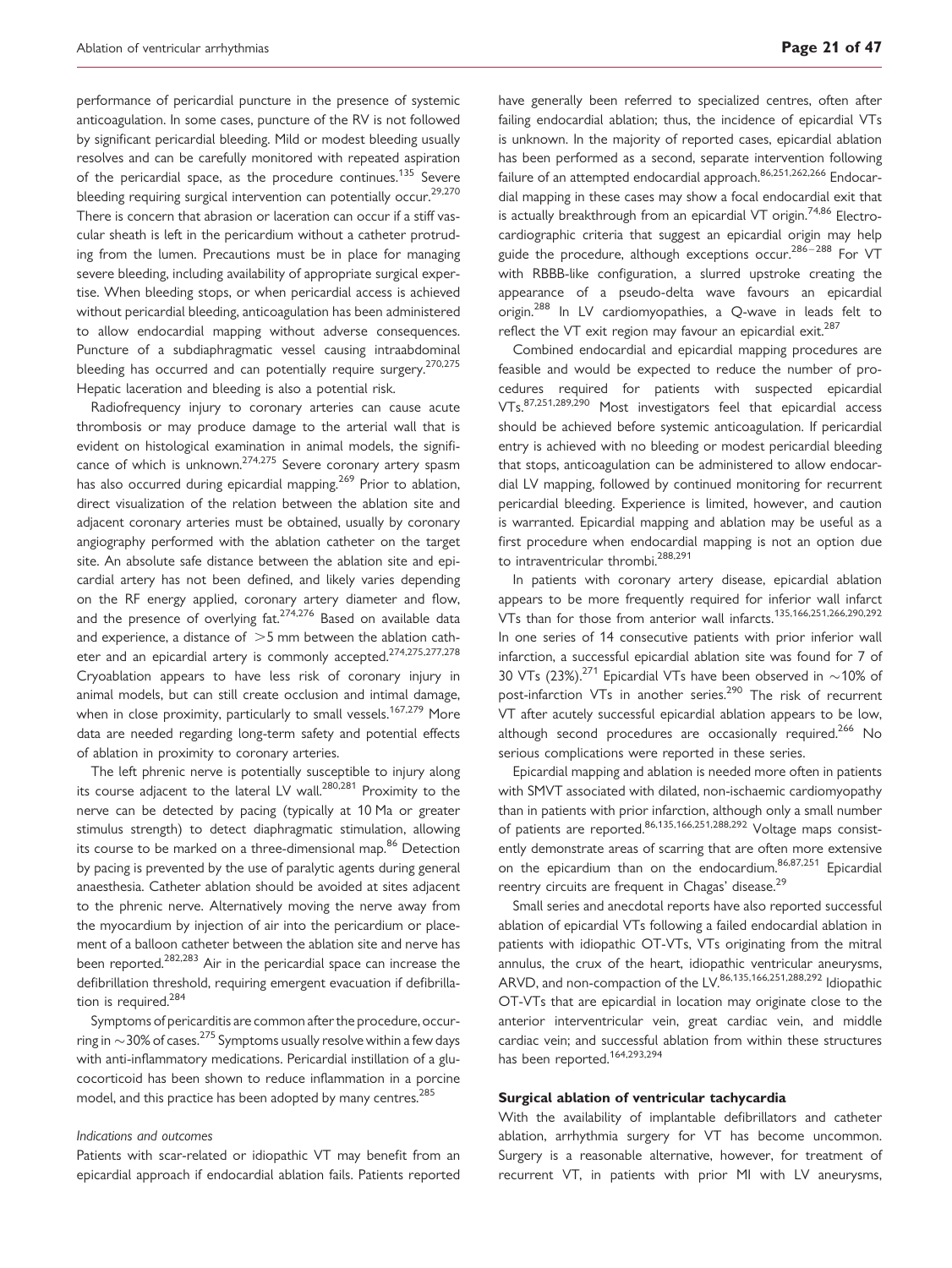particularly if significant coronary disease requiring revascularization is present.<sup>295-297</sup> Careful patient selection and a centre with experience are important. Surgery is also an option for selected patients with VT late after repair of Tetralogy of Fallot and in some selected patients with non-ischaemic heart disease and difficult to control arrhythmia.<sup>298-300</sup>

#### Intracoronary ethanol ablation

The feasibility of intracoronary injection of ethanol for VT ablation was demonstrated in the early 1990s,<sup>154,301 – 303</sup> but endocardial or epicardial catheter ablation is currently preferred. Transcoronary ethanol ablation may be considered when both endocardial and epicardial ablation fail to control severely symptomatic, drug refractory VT.304,305 In a large VT referral centre where this treatment was available, it was used in only 1.4% of VT ablation procedures.304

Transcoronary ethanol ablation should only be performed in centres with experience in both VT ablation and ethanol septal reduction for hypertrophic obstructive cardiomyopathy. A cardiologist experienced in the technique of alcohol ablation should perform the procedure with an electrophysiologist. Coronary anatomy must be carefully correlated with endocardial and epicardial mapping studies to select the target branch likely to supply blood to the reentry circuit.<sup>304,306</sup> If VT is haemodynamically tolerated, iced saline can be injected in an attempt to terminate VT, providing evidence that the vessel supplies the VT circuit. If a coronary target can be identified, a technique similar to that described for alcohol septal ablation in obstructive cardiomyopathy can been used.<sup>304,307-309</sup> Injection of contrast after proximal balloon occlusion of the target branch allows delineation of the region receiving blood supply from the branch. The presence of collaterals should be carefully analysed as they may allow spread of ethanol to unintended territories. With the balloon inflated to occlude the branch proximally and prevent damage from backflow, absolute alcohol (96%) is slowly injected (typically  $1-2$  mL over  $2-5$  min with balloon inflation during 10 min) and can be repeated if needed.<sup>304</sup> Control angiography is performed to confirm occlusion of the distal vessel.

Alcohol ablation has several limitations. There is significant potential for extensive myocardial damage and complications including heart block, worsening heart failure, ventricular rupture, and death.<sup>304,310</sup> A satisfactory target vessel cannot always be identified or cannulated.

## VI. Ablation outcomes and considerations in specific diseases

### Prior myocardial infarction

Ventricular tachycardia occurs in 1–2% of patients late after MI, often after an interval of several years. Early reperfusion of infarct-related arteries results in less aneurysm formation, smaller scars, and less extensive electrophysiological abnormalities, 311 although a significant risk of late VT (often with rapid cycle lengths) persists. $312$  In addition, the number of at-risk patients with chronic ischaemic cardiomyopathy due to multiple infarctions and late remodelling has increased due to improvements in longterm medical care.<sup>313</sup> The mechanism of VT is usually macroreentry;32,54,71 focal non-reentrant mechanisms are responsible for fewer than  $5-10\%$  of VTs.<sup>58</sup>

Programmed stimulation induces VT in over 90% of patients with a history of VT, although the rate and QRS morphology of induced VT may differ from that observed during spontaneous tachycardia.<sup>32,54,71</sup> The link between spontaneous and inducible VT remains incompletely understood. However, the induction of VT signifies the presence of a fixed anatomic substrate associated with an increased likelihood of future spontaneous events.<sup>32,54,71</sup> Episodes of sustained VT are a marker for increased mortality and reduce quality of life in patients who have implanted defibrillators.<sup>76-80</sup> Antiarrhythmic medications can reduce the frequency of ICD therapies, but have disappointing efficacy and side effects. $81 - 83$  Ablation has an important role for controlling VT in this population.

Post-infarction VT poses several challenges for ablation. The majority of VTs are haemodynamically unstable and multiple VTs (an average of 3 per patient) due to separate reentry circuits or shared areas of slow conduction with variable exits from the scar are common.<sup>32,57,71,105,314</sup> Reentry circuit channels may be narrow and easily transected with ablation, but can also be relatively broad ( $>$ 2–3 cm).<sup>54</sup> For these reasons, activation and entrainment mapping in post-infarction VT have been increasingly supplemented and/or replaced by substrate mapping approaches.

#### **Outcomes**

Patient series reported from single centres vary in disease severity, stability of VT for mapping, methods for mapping and ablation, and ablation endpoints. Of 802 patients from 19 centres reported since 2000, at least one VT was ablated in 72-96% of patients and all inducible VTs were ablated in 38-72% of patients.53,54,59,62,95,98,99,101,119,129,178,219,250,251,257,258,261,315,316 Procedure-related mortality was 0.5%. For the 13 studies with mean follow-up of 12 months or more, 50-88% of patients were free of any VT, with 30-100% continuing on previously ineffective antiarrhythmic medications. Mortality during follow-up ranged from 0 to 32%.

The Multicentre Thermocool Ventricular Tachycardia Ablation Trial enrolled 231 patients with recurrent VT (median of 11 episodes in the previous 6 months) for ablation with open irrigation RF guided by an EAM using substrate and/or entrainment mapping approaches.<sup>105</sup> Median LVEF was 0.25, age was 68 years, 62% had a history of heart failure, 70% had failed amiodarone, and 94% had an ICD. Patients had a median of three inducible VTs and unmappable VT was present in 69% of patients. Ablation abolished at least one VT in 81% of patients and all VTs in 49% of patients. During the following 6 months, 51% had recurrent VT. Although recurrences were common, the frequency of VT was markedly reduced in a substantial number of patients (Figure 5). In 142 patients who had ICDs for 6 months before and after ablation, the median number of VT episodes was reduced from 11 to 0; 67% of patients had a  $>$  75% reduction in the frequency of VT episodes. Procedure mortality was 3% with 6 of 7 deaths related to uncontrollable VT, and one due to tamponade with MI. There were no strokes or thromboembolic events. Non-fatal complications occurred in 7% of patients, including heart failure, increase in mitral regurgitation, and vascular access complications. The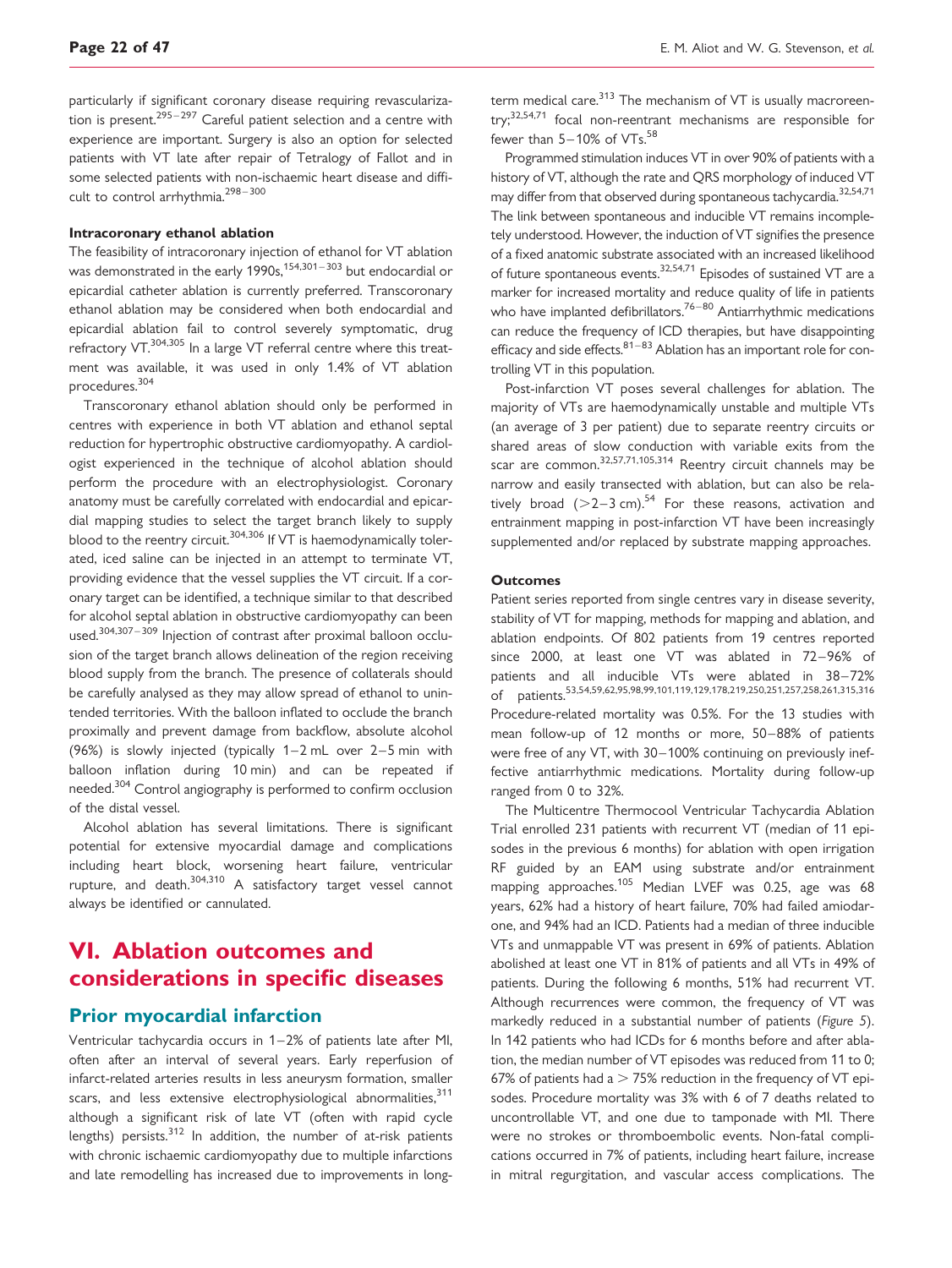

Figure 5 Plot showing the frequency of VT during the 6 months before (blue lines) and after (red lines) ablation for 142 patients with ICDs before and after ablation who survived 6 months (excluding patients with incessant VT). Each line represents an individual patient, arranged by recurrences from greatest (bottom) to fewest (top). The frequency of VT episodes was reduced by  $\geq$ 75% in 67% of patients. Upper boundaries are artificially truncated as indicated at 100 episodes. Reproduced with permission from Stevenson et al.<sup>105</sup>

1-year mortality was 15% with 38% of deaths due to ventricular arrhythmias and 35% due to heart failure. In multivariable analysis, lower LVEF, history of atrial fibrillation, recurrence of VT, greater number of RF lesions, and slower maximum VT cycle length were markers for increased mortality. The presence of a mappable VT was associated with decreased mortality. Predictors of recurrent VT included history of atrial fibrillation, history of heart failure, and greater number of inducible VTs.

The Euro-VT-Study performed catheter ablation using external irrigation and EAM in 63 patients at eight centres.<sup>106</sup> The population had a median of 17 VT episodes in the 6 months prior to ablation, age of 63 years, LVEF 0.28, and 67% had an ICD. An average of three VTs was inducible; 63% had unmappable VT and 37% had only mappable VT. At least one VT was ablated in 81% of patients; all inducible VTs were abolished in  $\sim$  50% of patients. During follow-up of 6 months, 51% of patients remained free of any recurrent VT. Although in patients with recurrences, the mean number of ICD therapies was decreased from  $60 \pm 70$  prior to ablation to 14  $\pm$  15 for the 6 months after ablation. There was no procedure mortality; one patient suffered prolonged cardiac arrest and died of progressive heart failure 2 months later. Non-fatal adverse events occurred in 5% of patients included groin haematomas and pericardial effusions that did not require drainage. There were no thromboembolic events. After an average follow-up of 12 months, mortality was 8% and was related to heart failure or cardiac transplantation in three patients, and incessant VT in one patient. The electrophysiolgical findings did not predict VT recurrence.

In a multicentre trial of 146 patients (82% of whom had coronary artery disease) who had mappable VT and ablation performed with an internally irrigated catheter; 54% were free of VT during an average follow-up of 8 months.<sup>160</sup> Of those with at least 2 months

of follow-up, 81% experienced a  $>75%$  reduction in VT episodes. Complications included stroke in four (2.7%) patients, tamponade in four (2.7%) patients, and MI in one (0.7%) patient. Only one of the cardiac perforations seemed to be temporally associated with RF application. Procedure-related mortality was 2.7%.

The Substrate Mapping and Ablation in Sinus Rhythm to Halt Ventricular Tachycardia (SMASH-VT) multicentre study enrolled 128 patients with prior MI (average age  $67 + 9$  years; LVEF 0.30 – 0.32) who were receiving an initial ICD for VF, unstable VT, or syncope with inducible VT.<sup>102</sup> Patients were randomized to substrate-based ablation vs. a control group. There was no procedure mortality. During an average follow-up of 23 months, 33% of the control group, but only 12% of the ablation group, received appropriate ICD therapy for VT or VF. There was a non-significant trend to better mortality in the ablation group (9 vs. 17%,  $P =$ 0.29). Serial assessments of LVEF showed no evidence of a detrimental effect of ablation on ventricular function.

Prophylactic VT ablation in patients with ICDs implanted for primary or secondary prevention is investigational, and further trials are needed to assess this approach.

Catheter ablation can be immediately life-saving for patients with VT storm or incessant VT.<sup>105,262,317-319</sup> Incessant or frequent VT is controlled acutely in over 90% of patients. During follow-up, 74 –92% remain free of incessant VT or VT storm, although single episodes of VT recur in approximately a third of patients.

#### Recommendations

In patients with SMVT due to healed MI, methods for guiding ablation are now well defined. Even in the relatively ill populations referred after failing multiple antiarrhythmic drugs, procedure mortality and morbidity are acceptable. Ablation usually reduces the frequency of VT episodes, although isolated recurrences remain a risk. Although mortality from heart failure is a concern, this appears to be related largely to the severity of underlying heart disease. The use of mapping methods to maintain RF lesions in low-voltage regions of scar is recommended to reduce the risk of damage to functioning myocardium. In view of these considerations, the task force members felt that ablation should generally be considered relatively early, before multiple recurrences of VT and repeated courses of drug therapy. Recommendations are summarized in Table 2.

### Non-ischaemic-dilated cardiomyopathy

Sustained monomorphic ventricular tachycardia is not common in non-ischaemic-dilated cardiomyopathies, but 80% of those that occur are due to scar-related reentry, with the remainder due to bundle branch reentry or a focal origin.<sup>21,86,251,320</sup> Scars are probably due to progressive replacement fibrosis. Compared with postinfarction VT, areas of scar are smaller, but patients who present with SMVT typically have multiple morphologies of VT inducible. Magnetic resonance imaging with delayed Gd enhancement and voltage mapping demonstrates that scars are often adjacent to a valve annulus.<sup>139,320</sup> Transmural scar is rare and intramural scars are common. These features likely account for the general perception that ablation of VT is more difficult when compared with that in the post-MI population. When endocardial ablation fails, epicardial mapping usually shows that more extensive scar is present in the epicardium.<sup>21,86,139</sup>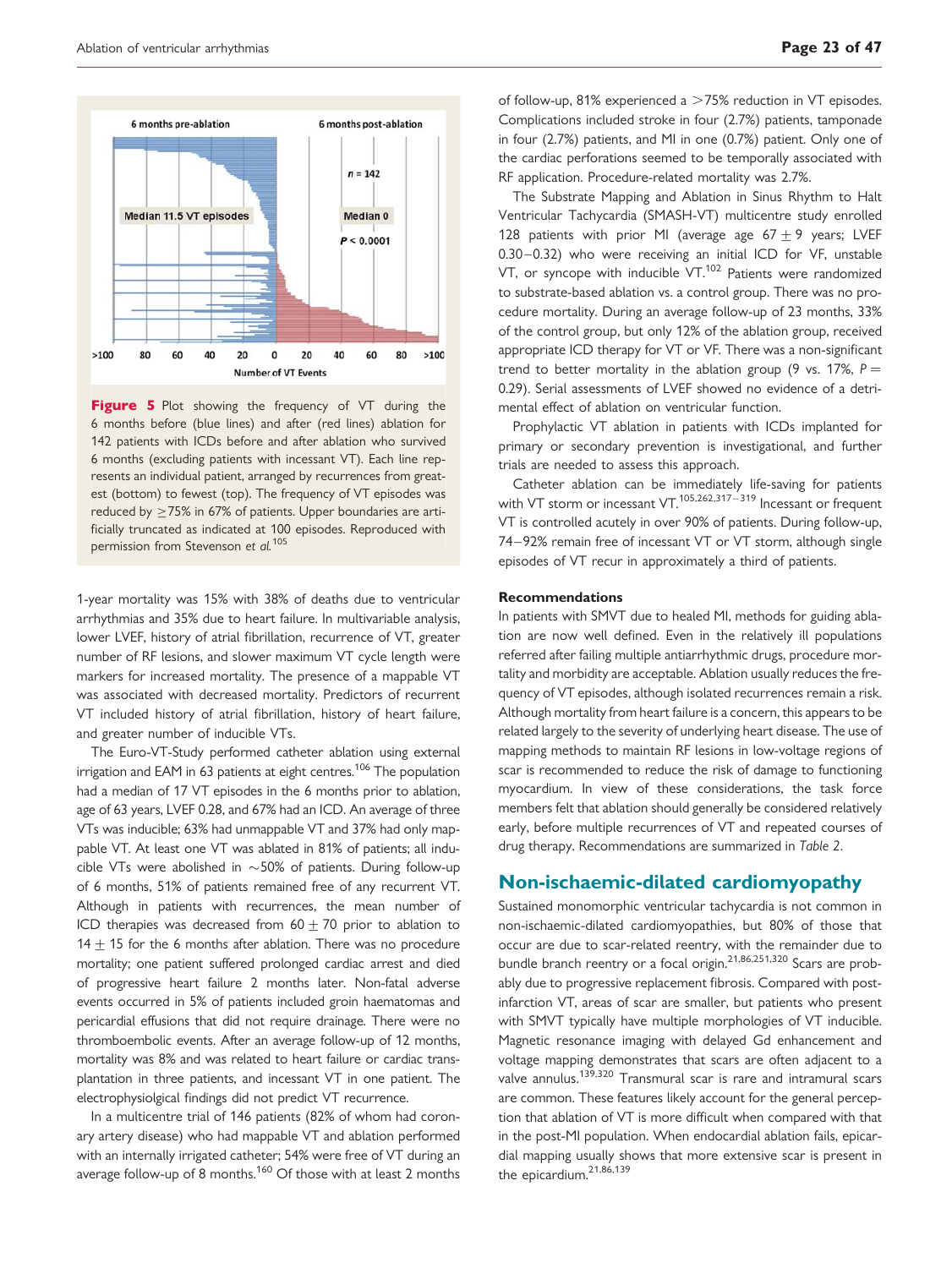**Page 24 of 47** E. M. Aliot and W. G. Stevenson, et al.

Catheter ablation employs the approaches for scar-related VT after exclusion of bundle branch reentry. Data are from small single-centre series.<sup>21,86,139</sup> In a series of 19 patients with recurrent SMVT due to dilated cardiomyopathy, endocardial ablation abolished all inducible VT in 14 patients.<sup>139</sup> After a follow-up of  $22 \pm$  months, five patients were alive without VT recurrence. In a series of 22 patients, epicardial mapping and ablation was performed if endocardial ablation failed.<sup>86</sup> Scar-related reentry circuits were identified in the endocardium in 12 patients and in the epicardium in all 7 who underwent epicardial mapping after failed endocardial ablation. At least one VT was abolished in 16 of 22 patients and all VTs were abolished in 12 of 22 patients. During a mean follow-up of 334 days, VT recurred in 46% of patients, one patient died of heart failure, and cardiac transplantation was performed in two patients. Ablation can be life-saving in patients with incessant VT or VT storm.<sup>262,266</sup> In these small series, no serious complications were reported, although septal ablation produced anticipated AV block in one patient.

Recommendations for ablation are as stated for ablation of VT associated with structural heart disease in Table 2.

## Surgically repaired congenital heart disease

Congenital heart defects occur in almost 1% of live births; 30–50% require surgery during early childhood.<sup>321,322</sup> Life expectancy has steadily improved, but sudden cardiac death (SCD) remains the most common cause of late mortality.<sup>323</sup> Ventricular scars from ventriculotomy or patches create the substrate for scar-related reentry.<sup>36,39,324</sup> Focal VT has also been reported.<sup>127</sup> Myocardial hypertrophy occurs in a variety of malformations and also likely contributes to arrhythmia risk. The prevalence of VT after repair of Tetralogy of Fallot ranges between 3 and 14%, with a risk for SCD estimated at 2% per decade.<sup>321,325-329</sup>

The approach to catheter ablation of SMVT is as described for scar-related VTs.<sup>330,331</sup> Physicians undertaking these procedures should be familiar with the anatomic complexities that are a major challenge. Knowledge of the details of the surgical repair, usually available in the operation report, is helpful. Imaging with angiography and echocardiography and integration of MRI or CT images to enhance the anatomic definition may be helpful. $331$ Identification of the region of scar and a substrate mapping approach to identify channels has been described.<sup>331</sup>

Data are from case reports and small patient series.<sup>104,127,330-337</sup> Initial studies demonstrated feasibility of mapping and ablation, but late recurrences of VTs that were not observed at the time of the procedure and high recurrence in patients with unmappable VT were noted.<sup>330,336</sup> A report using substrate mapping approaches after Tetralogy of Fallot or ventricular septal defect repairs described common isthmuses supporting reentry between the tricuspid or pulmonic valve annuli and scar or patch in the septum or RV free wall that could be targeted for ablation.<sup>331</sup> In 11 patients, 15 different VTs were inducible. Ablation abolished all inducible VTs. During an average follow-up of 30 months, 91% of patients were free of VT. In a series of 10 patients with Tetralogy of Fallot mapping with the non-contact electrode array demonstrated macroreentry in 11 of 13 induced VT.<sup>127</sup> Ablation was performed

in eight patients, six of whom were free of VT during follow-up.127 In these small series, no serious complications were reported.

Recommendations for catheter ablation are as stated for VT associated with structural heart disease in Table 2.

### Right ventricular disease

Right ventricular diseases causing VT are infrequent. Arrhythmogenic right ventricular dysplasia/cardiomyopathy is probably the most common cause and has a prevalence of  $\sim$ 1 in 5000.<sup>338</sup> Arrhythmogenic right ventricular dysplasia/cardiomyopathy is characterized by fibrofatty replacement of myocardium within the so-called triangle of dysplasia which encompasses the RV inflow, outflow, and apex. Septal and LV involvement has been described.<sup>338</sup> Scar-related reentry is the most common cause of SMVT and is an important feature that helps distinguish these VTs from idiopathic RVOT VT, which is focal. Focal VTs in ARVD/C have been described,<sup>100</sup> although some of these cases may represent epicardial reentry with a focal endocardial breakthrough. Cardiac sarcoidosis with RV involvement can mimic ARVD/C.<sup>27</sup> Non-ischaemic cardiomyopathy and MI also cause some RV scar-related VTs.<sup>339</sup>

The methods for mapping and ablation are as for scar-related VTs; activation mapping, entrainment mapping, substrate mapping, and combined approaches have been used.<sup>23,28,100,201,315,340</sup> As in infarct-related VTs, large scars and reentry circuits with extensive areas of abnormal electrograms, evidence of slow conduction, and bystander regions occur. Reentry paths are commonly located along the tricuspid valve annulus or pulmonary annulus. A strategy aiming to transect an isthmus by extending ablation lesions from the annulus to a region of scar has been used.<sup>23,28,340</sup> Irrigated RF ablation catheters are favoured as trabeculated and annular regions where cooling from circulating blood flow is low can limit power application. Attention to power titration and monitoring impedance is recommended due to concern for risk of perforation when ablating in the free wall of the RV. The reentry substrate is epicardial in an undefined, but important number of patients, consistent with the fact that ARVD/C involvement usually starts in the epicardium. Epicardial ablation has been successfully used after failure of endocardial ablation.<sup>135,288,341</sup> Electrocardiographic criteria suggesting epicardial VT locations for the LV do not apply to RV tachycardias and pace mapping suggests that epicardial locations of OT VTs cannot be predicted from the QRS configuration, but Q waves or QS complexes suggest an epicardial origin for VTs in other locations.286

In reported series of RV scar-related VT, abolition of inducible VT is achieved in 41–88% of patients.23,28,100,103,126,315,340,342,343 During average follow-ups of 11-24 months, VT recurs in 11-83% of patients, with some series observing a significant incidence of late recurrences increasing with time.<sup>315,340</sup> The variable outcomes likely reflect progression of disease, and the inclusion of different causes of myopathy, as most did not include genetic analysis, and different ablation strategies employed. In addition, epicardial mapping and ablation was generally not employed. Serious complications are infrequent, but the risk of perforation and tamponade is expected to be increased in areas where the RV is thinned, and this complication has been reported.<sup>178</sup>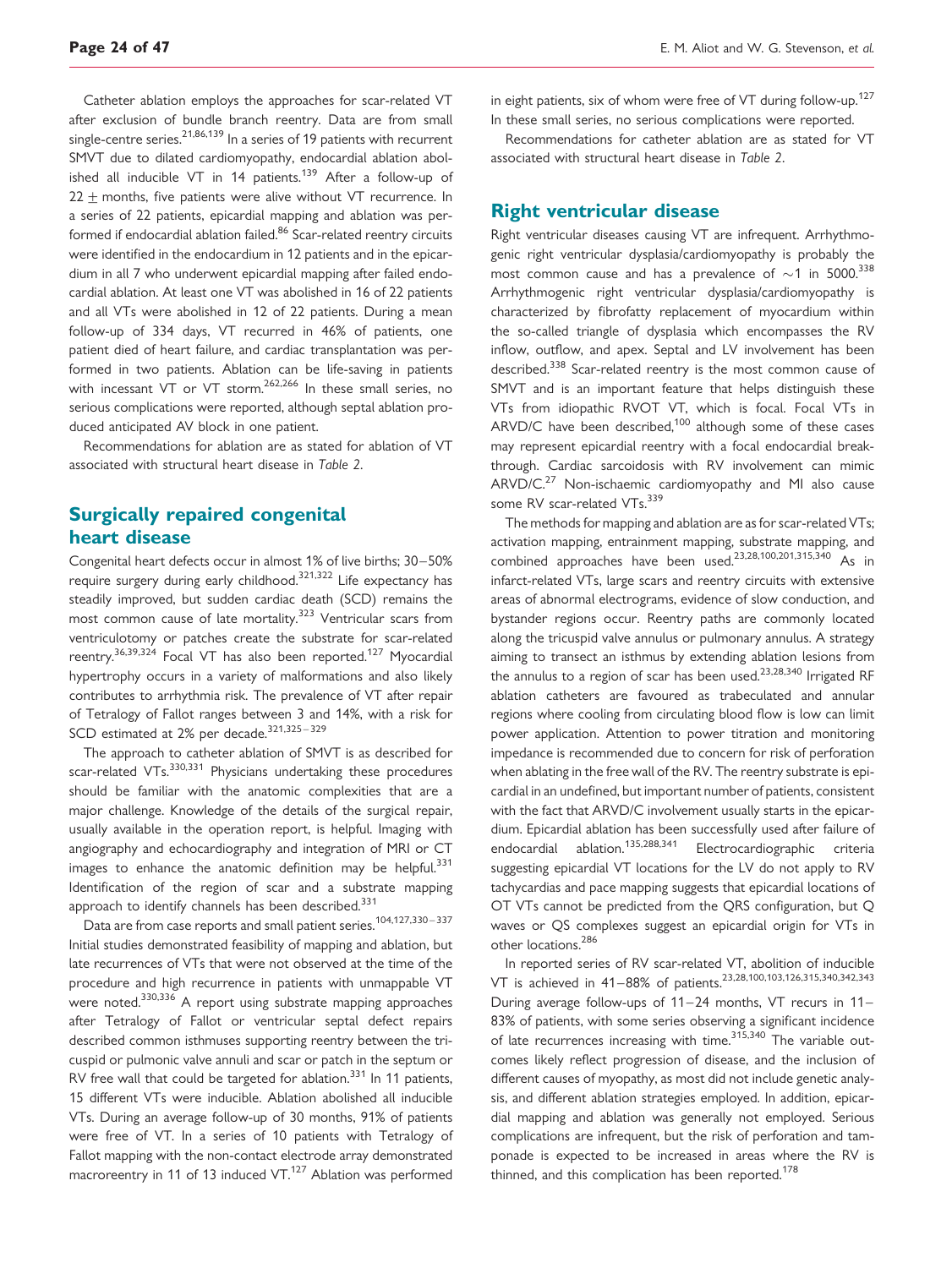Catheter ablation in ARVC/D can reduce frequent episodes of VT but long-term follow-up has demonstrated a continued risk of recurrence.315,340 Recommendations for ablation are as stated for ablation for VT associated with structural heart disease in the Indications section above. Further studies are needed to clarify the role and benefit for epicardial mapping and ablation. There is also a need to better define the characteristics of patients who are likely to have long-term benefit from catheter ablation of VT.

## Depressed ventricular function associated with frequent ventricular ectopy

Very frequent PVCs can result in a reversible form of cardiomyopathy, but cardiomyopathy can also cause PVCs; often, it is not clear that the PVCs are the cause of LV dysfunction. Negative inotropic effects of some antiarrhythmic drugs may also contribute to ventricular dysfunction. The critical number of PVCs and the time course required to cause a cardiomyopathy are not known. A PVC burden of  $>$  20% is present in most patients, but some patients have as few as 5% PVCs on a single 24 h Holter recording.<sup>344,345</sup> The duration over which PVCs must be present to cause cardiomyopathy is not clear and difficult to assess because PVCs are asymptomatic in a substantial number of patients. Triggered activity and automaticity are probably the most common mechanisms of focal PVCs in this setting. Reentry is unlikely in patients without scar, but has been documented in post-infarction models.<sup>346</sup> Premature ventricular complexes in the setting of prior MI frequently originate from scar areas and may share QRS morphology features of post-infarction VT, suggesting that reentry might be their cause.347 Ablation is guided by activation mapping. Pace mapping can be used if PVCs are not frequent, but is probably less accurate.234,348,349

Data are from small case series. In one series of consecutive patients with decreased LV function attributed to PVCs from a variety of different origins, the overall success rate of ablation was 82%.<sup>344</sup> Premature ventricular complexes originated from the RVOT in half the patients; other sites of origin included the LV, the coronary cusps, and the pulmonary artery. Success is likely to be greater when only RVOT PVCs are present.<sup>345</sup> Ventricular function improved following ablation.

Catheter ablation is recommended for patients with frequent PVCs or NSVTs when they are presumed to cause ventricular dysfunction. At the time of the ablation procedure, it is often not clear whether the frequent PVCs are causing LV dysfunction. Assessment of LV function during follow-up helps to clarify whether a cardiomyopathic process is present or whether PVCs resulted in a decline of LV function. To assess the contribution of PVCs to ventricular dysfunction, pharmacological suppression, such as by amiodarone therapy, may be considered, but the utility of this approach and duration of therapy required have not been defined. Multiple morphologies of PVCs are likely to reduce procedural success. The role for pre-procedural identification and quantification of a predominant PVC (for example, by performing a 12-lead Holter) warrants further study. In the absence of a predominant PVC morphology, medical management should be considered.

### Bundle branch reentry

Bundle branch reentrant tachycardia (BBRT) accounts for  ${\sim}5\%$  of SMVTs induced during programmed ventricular stimulation in patients with heart disease.<sup>17,65,350</sup> The reentry wavefront circulates retrogradely up one bundle branch (most commonly the left bundle) and down the other (most commonly the right bundle), giving rise to VT that usually has a typical left bundle branch block (LBBB) configuration that can be the same as the QRS configuration during sinus rhythm.<sup>17,65,350</sup> Right bundle branch block configuration tachycardias occur when the left bundle is used anterogradely, or are due to interfascicular reentry tachycardia involving both fascicles of the left-sided Purkinje system that may coexist with bundle branch reentry.17,67,355 – 357 In these RBBB tachycardias, right axis deviation indicates antegrade activation over left anterior fascicle and retrograde over the left posterior fascicle; and left axis deviation occurs when the circuit revolves in the opposite direction.<sup>358</sup> The tachycardia cycle length is usually  $<$ 300 ms; near syncope, syncope, or cardiac arrest are common presentations.

Substantial His-Purkinje system disease is usually present associated with ventricular dysfunction usually due to coronary artery disease, valvular heart disease, or cardiomyopathy.22,65,351,357,359 – 364 Cases due to sodium channel blockade with flecainide<sup>365,366</sup> and isolated conduction system disease have been described. During sinus rhythm, the 12-lead ECG characteristically shows nonspecific interventricular conduction delay or LBBB and the HV interval is typically, but not always, prolonged.65,351,357,360,361,363,367 The VT can usually be induced by programmed RV stimulation; induction may occur with LV stimulation, short-long-short extrastimuli sequences, isoproterenol infusion, sodium channel blockade, atrial stimulation, or an irregular rhythm from atrial fibrillation or flutter.65,357,368 Bundle branch reentrant tachycardia is confirmed by evidence linking the Purkinje system to the reentry circuit in His bundle and or right or left bundle recordings. During entrainment from the RV apex, the post-pacing interval-VT cycle length difference is typically 30 ms or less.<sup>369</sup>

Drug therapy is usually ineffective. Catheter ablation is a firstline therapy and successful in  $\sim$  100%.<sup>357,360,361</sup> The right bundle branch is the preferred ablation target. Even in patients with baseline LBBB, right bundle ablation does not usually produce heart block, but back-up bradycardia pacing is required in  ${\sim}30\%$  of patients.357,360,361,367 Ablation of the left bundle branch may be considered when LBBB is present during sinus rhythm, but is more difficult and has risks of left heart catheterization. There is concern that LBBB may be more likely to adversely affect ventricular function than RBBB. Long-term outcome depends on the underlying cardiac disease. Despite successful BBRT ablation, many patients remain at risk of sudden death due to concomitant scar-related VTs and/or LV dysfunction. An ICD with or without cardiac resynchronization should be considered according to the current guidelines.

## Special considerations for patients with implanted defibrillators

Patients undergoing catheter ablation of VT often have a previously implanted ICD or will undergo device implantation after ablation.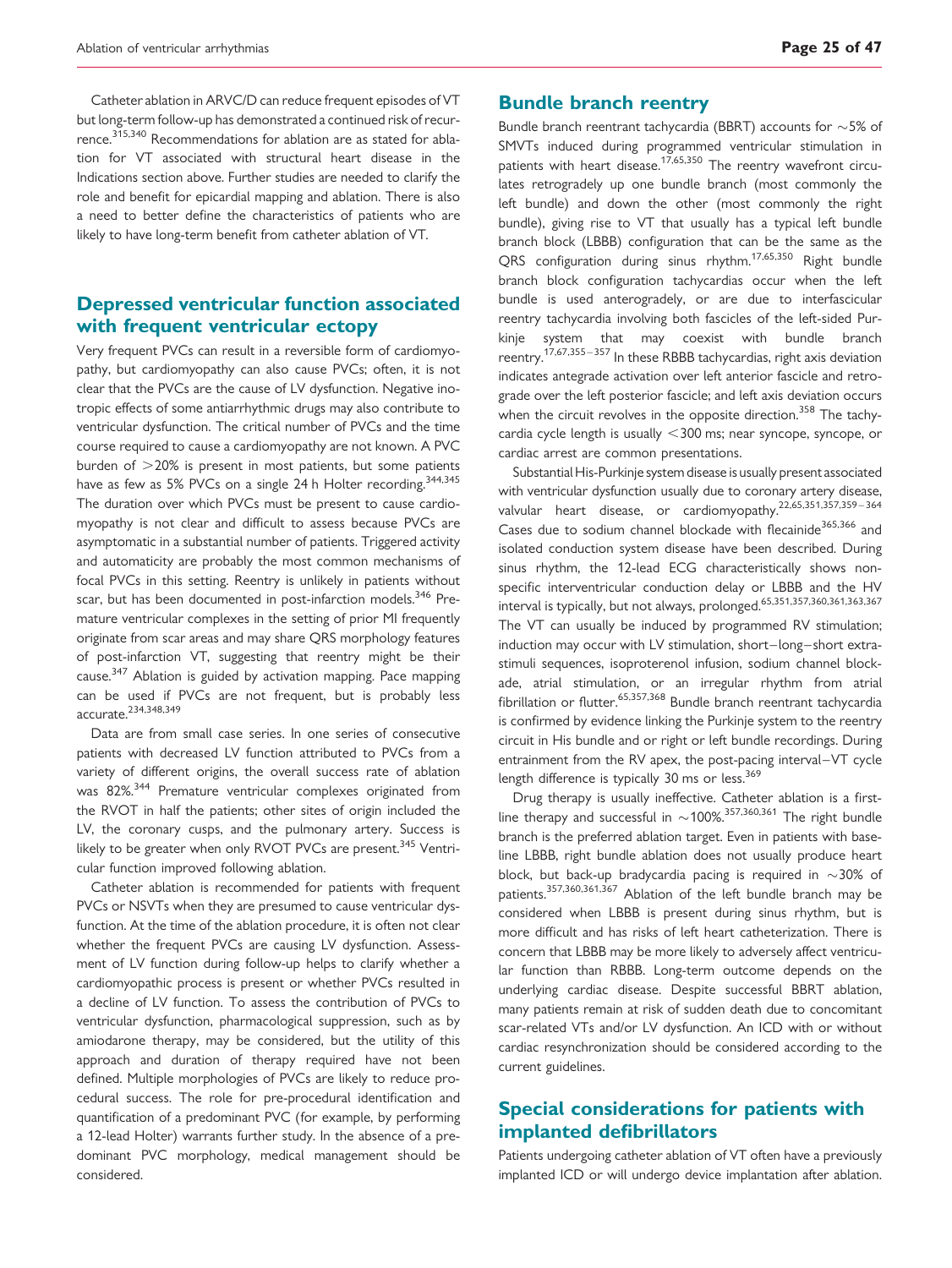For patients with incessant VT or electrical storm, an ECG can often be obtained to identify the QRS morphology of clinical monomorphic VT or the PVCs initiating PMVT. When the indication for ablation is recurrent ICD shocks or antitachycardia pacing therapies, a 12-lead electrocardiogram of the VT may not be available. In such cases, stored intracardiac electrograms provide a measurement of the VT cycle length, although only minimal clues to the morphology of the clinical VT, limiting ability to identify clinical VTs, particularly when multiple VT morphologies are inducible. It must be recognized that RF ablation may affect both the myocardial VT substrate and the pacing and sensing functions of an ICD; both of these aspects must be considered. Because programmed electrical stimulation and RF current are sensed by ICDs, these devices must be reprogrammed prior to the ablation procedure to prevent oversensing and unintended delivery of antitachycardia therapies. Tachycardia detection zones must be programmed 'off' once the patient has been connected to an external defibrillator and personnel are available for monitoring of the patient. The ICD can still be used to deliver commanded shocks to terminate VT that is not interrupted by overdrive pacing. For patients who are pacemaker-dependent, the noise reversion response of the ICD should be programmed to an asynchronous mode before RF current is applied. For patients who are not pacemaker-dependent, the ICD is usually programmed to asynchronous noise reversion mode at a low pacing rate. Stimulation thresholds and intracardiac electrogram amplitudes should be measured before and after ablation to ensure appropriate pacing and sensing by the ICD. In addition, because RF current can result in an increase in the stimulation threshold of a previously implanted lead, the pacing thresholds should be measured and the stimulus amplitude programmed to anticipate a rise in threshold. If the electrogram amplitude is relatively low  $(<$ 3 mV), induction of VF may be indicated to ensure effective sensing by the ICD after ablation. Following the ablation procedure, tachycardia detection must be reprogrammed 'on' and the antitachycardia therapies tailored to the results of final programmed electrical stimulation. Fluoroscopic confirmation of stable lead position after ablation may also be warranted. Some centres administer prophylactic antibiotics at the time of ablation in patients who have an ICD, even long after implantation; but many centres do not use antibiotic prophylaxis and infections related to catheter ablation appear to be rare.

Catheter ablation may affect several factors requiring consideration: (i) the indication for ICD implantation; (ii) the rate of VT that may require reprogramming of VT detection zones and maximum tracking rates for pacing;<sup>370</sup> (iii) the addition or discontinuation of antiarrhythmic drugs that will affect the rate of recurrent VT or other arrhythmias and the defibrillation threshold; $82,83,371$  (iv) sensing of VT or VF by the ICD; (v) the response of VT to antitachycardia pacing algorithms; (vi) the requirement for reprogramming of ICD discrimination algorithms;<sup>370</sup> (vii) the need for continued ICD therapy possibly allowing explantation of the device; and (viii) the potential loss of pacing if, for example, a pacing lead is dislodged or ablation in the vicinity increases pacing threshold.

In general, the results of catheter ablation of VT should have little influence on the indications for ICD implantation. However, the function of the ICD may influence the decision to proceed with catheter ablation. For example, biventricular pacing may sometimes induce incessant  $VT^{372}$  In this situation, the risks and benefits of resynchronization therapy must be weighed against those of catheter ablation. Most patients who have VT related to structural heart disease will continue to have a standard indication for ICD therapy for primary prevention.<sup>373</sup> Even when all VTs have been rendered non-inducible by ablation, the recurrence rate remains substantial so that secondary prophylaxis remains indicated.<sup>374,375</sup> One potential exception is when an ICD has been implanted to treat idiopathic monomorphic VT such as from the RVOT or LVOT in the absence of structural heart disease. In these patients, explantation or deactivation of a previously implanted ICD may be considered if catheter ablation has successfully eliminated VT. However, an observation period is warranted after ablation and great care should be taken to exclude structural heart disease in these individuals.

## VII. Idiopathic ventricular tachycardias

Idiopathic VT refers to VTs that occur in the absence of clinically apparent structural heart disease. These VTs occasionally occur in patients with structural heart disease, in whom the structural heart disease is not related to the VT. When frequent, they can be a cause of depressed ventricular function as a form of tachycardia-induced cardiomyopathy. Sudden death is rare, and therapy for idiopathic VTs is largely guided by symptoms. Ablation is a relatively effective option. Risks depend on the location of the VT origin. Indications for ablation are as summarized in the Indication section above, with addition discussion below.

## Idiopathic outflow tract ventricular tachycardias

The region of RVOT and LVOT is the most common origin of idiopathic VT and PVCs, accounting for  $\sim$  10% of all patients referred for evaluation of  $\sqrt{1}^{14,376-388}$  More than 70–80% of these arrhythmias originate from the RVOT.<sup>389</sup> Other origins include the pulmonary artery, near the bundle of His, the LVOT, the aortic sinuses of Valsalva, the coronary sinus (CS) and cardiac veins, the mitral and tricuspid valve annuli, and the epicardium.<sup>12,41,149,164,233,378,390-399</sup> Although idiopathic focal OT-VT usually occurs in patients with no structural heart disease, MRI has shown subtle areas of diminished wall motion and suggested that mild structural abnormalities may be present.  $400-405$  These tachycardias have a focal origin, and findings consistent with triggered activity (see the Mechanism section), including initiation by burst pacing and isoproterenol administration.377,400,406

Idiopathic focal OT-VT typically presents between ages 20 and 50 years and occurs more frequently in women;<sup>407</sup> hormonal triggers may influence occurrences.<sup>381,408</sup> There are two typical forms: exercise- (stress-) induced VT and repetitive monomorphic VT occurring at rest. Repetitive salvos of NSVT are frequent, comprising 60 –92% of reported series, but incessant VT occasionally occurs. Paroxysmal sustained VT, separated by relatively long intervals of infrequent premature ventricular beats is less common.<sup>409</sup> Episodes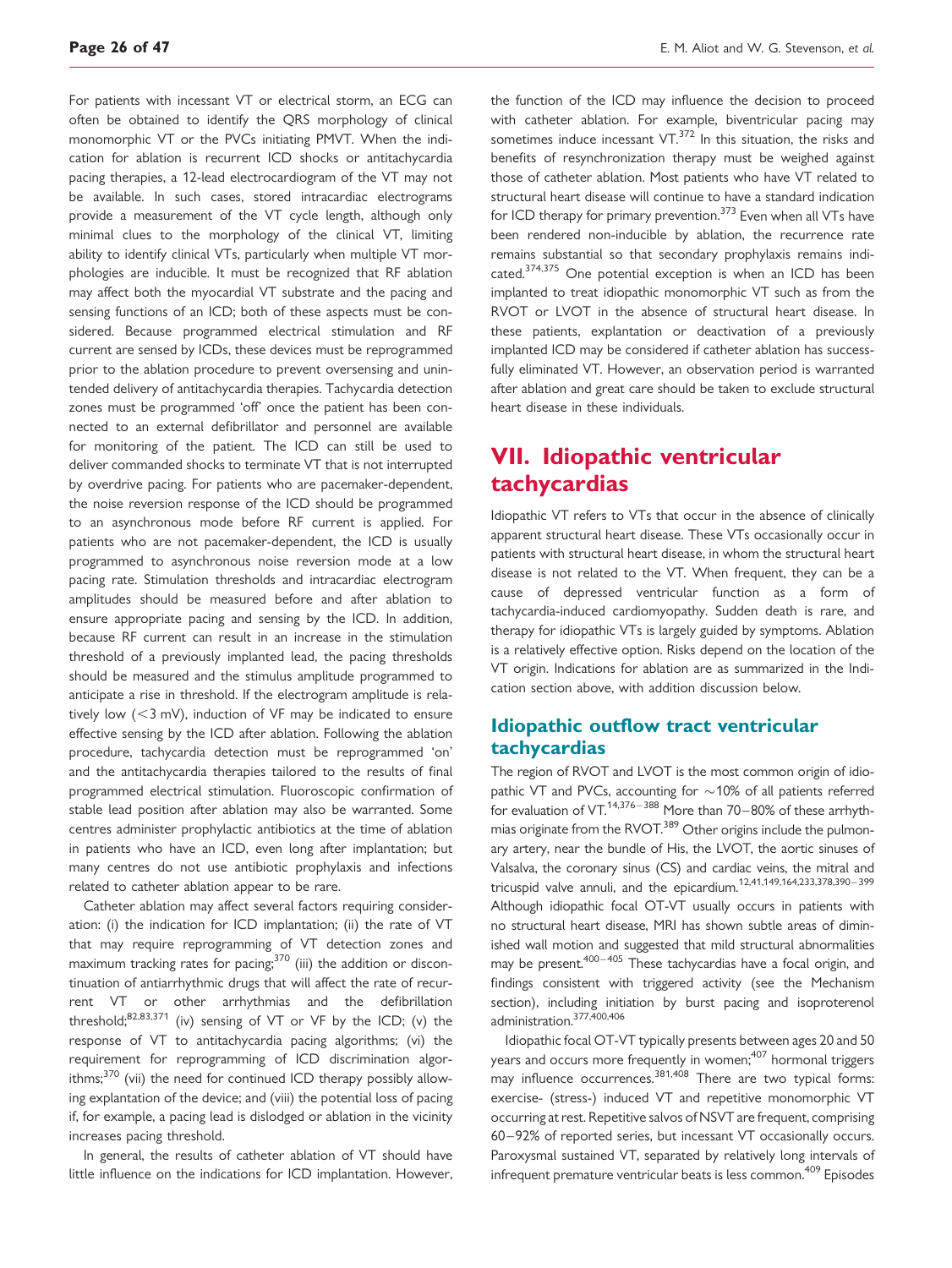tend to increase in frequency and duration during exercise and emotional stress. Thus, an exercise test may provoke focal OT-VT either during exercise or in the recovery phase. In a significant number of patients, exercise suppresses the arrhythmia.<sup>5,410</sup>

The typical QRS morphology during idiopathic focal OT-VT shows LBBB configuration with an inferior (right or left) axis. Premature beats or the first beat of VT usually has a relatively long coupling interval to the preceding QRS-complex. $411-413$  The QRS duration is usually  $<$  140 ms and a QRS duration  $>$  120 ms in lead I suggests RV dysplasia rather than idiopathic  $VT<sup>410</sup>$  Ventricular tachycardia is monomorphic; however, the QRS morphology may vary slightly during tachycardia. Multiple distinct VT morphologies are very rare and should raise the suspicion that a scarrelated VT, rather than idiopathic VT, is present.<sup>342,379,382,414</sup>

Although idiopathic focal OT-VT has a benign course, potentially malignant forms of VT that resemble idiopathic focal OT-VT may also arise from the OT region, including VT in ARVC.<sup>342,376,415,416</sup> polymorphic catecholminergic VT,<sup>388</sup> VT/VF in Brugada syndrome, $14$  and also idiopathic PMVT/ VF.380,387,400,413,417 It is important to differentiate these arrhythmias from idiopathic focal OT-VT. All patients presenting with OT-VT require an evaluation for organic heart diseases or genetic syndromes associated with sudden death. The ECG during sinus rhythm is usually normal, but  $\sim$  10% of patients with OT-VT show complete or incomplete RBBB.410 T-wave inversion in the anterior precordial leads suggests  $ARVD$ .<sup>418</sup> A Brugada type ECG, findings of reduced LV or RV function, PMVT or multiple VT morphologies, a history of recurrent syncope, or a family history of SCD mandate further detailed evaluation. An exercise test and cardiac imaging (usually at least echocardiography) should be done in all patients. Left and/or right heart catheterization may be warranted. Invasive electrophysiological study is usually not necessary to establish a diagnosis.

The success of ablation depends on the presence of spontaneous or inducible VT or PVCs at the time of the procedure. All antiarrhythmic medications should be discontinued for at least five half-lives before the procedure. Sedation can decrease spontaneous or inducible arrhythmia, but in many patients, mild sedation and adequate analgesia do not prevent spontaneous or provoked VT.381 In addition to diagnostic electrode catheters at the RV apex, assessing activation on catheters at the His bundle position and in the great cardiac vein via the CS can be helpful in suggesting the origin.<sup>419</sup> If spontaneous PVCs or VT are absent, programmed stimulation and burst pacing with or without isoproterenol infusion should be performed. Careful catheter manipulation during mapping should seek to avoid mechanical trauma that may transiently abolish the arrhythmia.

Analysis of the surface ECG morphology of PVCs or OT-VT is a cornerstone to localize the site of origin.<sup>5,385</sup> Recording of spontaneous or induced OT-PVC or OT-VT in the EP laboratory is important to direct the procedure and guide pace mapping. Electrocardiographic recordings from outside the EP laboratory may not allow sufficient precision for pace mapping due to differences in patient posture and lead position during the recording. Premature ventricular complexes with the same morphology as VT are an acceptable target if VT is not inducible. In the absence of spontaneous or inducible clinical arrhythmia, catheter ablation should be avoided.

Precise localization of the VT origin from its QRS morphology is limited by the close anatomic relations of RVOT, LVOT, and great vessels.2 – 4,6,41,349,384,389,391,396,398,410,420 – 424 Ventricular tachycardia arising from RVOT typically shows an R/S transition zone in the precordial leads at V4, whereas an R/S transition at V1 or V2 indicates an LV origin.<sup>6,384,391,410</sup> An R/S transition at V3 is compatible with RV or LV origin.<sup>4,6,41,384,391,414,421,422,424</sup> – <sup>426</sup> A longer time to maximum deflection in the precordial leads suggests an epicardial origin.<sup>293</sup> A broad R-wave in V1 or V2 suggests an aortic cusp origin.<sup>41,427</sup>

Precise localization for ablation is guided by activation mapping, pace mapping, or a combination of both methods. Mapping should begin in the RVOT (including the pulmonary artery), followed by the great cardiac vein, and then LVOT and aortic cusps. Epicardial mapping is occasionally necessary. Most epicardial OT-VTs originate at or close to the superior CS and the cardiac veins.164,293,392,427 Mapping of the great cardiac vein is recommended before epicardial mapping by pericardial puncture.

#### Right ventricular outflow tract tachycardia

The focal VT origin can be identified from activation and/or pace mapping.4,381,385,410 Systematic point-by-point activation mapping is the initial preferred technique.<sup>233,234,385,409</sup> Some investigators use three-dimensional EAM systems to assist in relating the anatomy to the mapping data.<sup>4,124,125,233,381,385,428-430</sup> In the RVOT, bipolar electrograms typically have normal amplitude (e.g.  $>1.5$  mV) and are sharp, without fragmentation. Activation at the site of successful catheter ablation precedes the onset of the surface QRS complex by  $10-60$  ms.<sup>379,389,390,431,432</sup> The bipolar electrogram may display high-frequency low-voltage activity preceding the main local ventricular electrogram component. Ventricular tachycardia occasionally originates from muscle bundles extending along the pulmonary artery, where low-amplitude signals are recorded.<sup>4,396</sup> Unipolar electrograms show a sharp QS-morphology with a sharp intrinsic deflection indicating the activation moving away from the mapping electrode.<sup>433</sup>

Although activation mapping is the strategy of first choice, pace mapping can be used to identify a region of interest and then refine position based on activation, and can be the major guide to the ablation site when spontaneous arrhythmia is infrequent. Pace mapping should be done at the VT rate. A site where pacing exactly reproduces the 12-lead ECG of the spontaneous or induced VT should be sought. $385,434$  The spatial resolution of pace mapping is limited and in some patients a perfect pace map is seen at sites up to 2 cm away from the VT orgin.233,234,349,381,385 Pacing at stimulus strengths only slightly greater than threshold is desirable to avoid capture over a large area that may reduce accuracy.

Radiofrequency ablation with solid 4 mm tip electrodes at maximal temperatures of  $50-70^{\circ}$ C and power settings of  $\leq$  50 W is usually sufficient for ablation when mapping is adequate (see the Technologies section). Use of 8 mm electrodes with higher power or irrigated electrodes is usually not necessary. Avoiding steam pops from high-power ablation is particularly desirable to avoid perforation when ablation is performed in the RVOT.

There are no controlled or multicentre trials of ablation. In reported case series, acute success rate of RF catheter ablation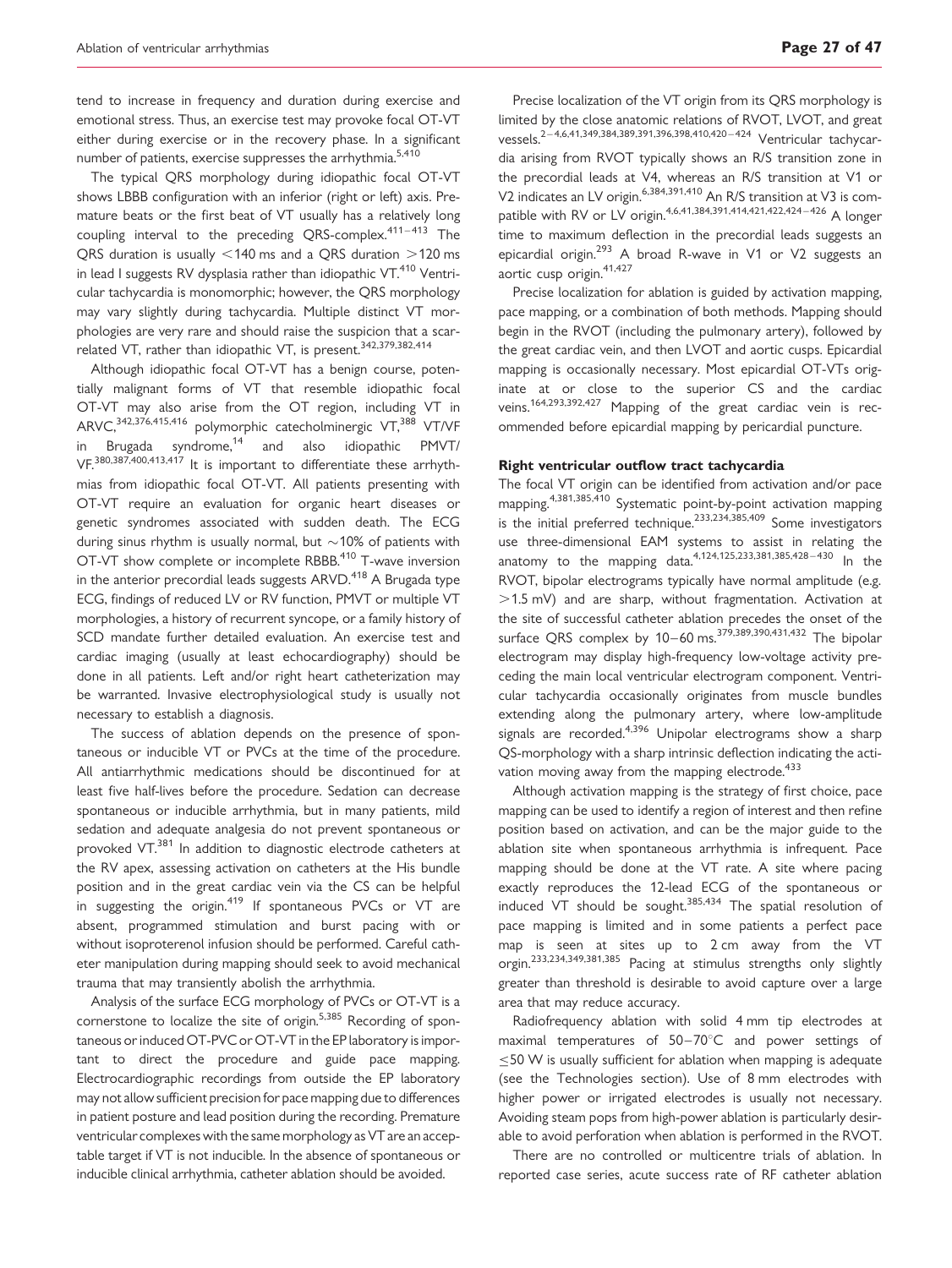of RVOT-VT is 65–97% and typically exceeds 80%; recurrence of arrhythmia has been reported in up to 5% after acutely successful ablation.2,6,178,342,349,381,390,394,395,406,435,436 Failure is usually due to inability to induce the arrhythmia for mapping. Complications are rare, but perforation and tamponade are reported and ablation of foci near the His bundle region can result in heart block.<sup>398</sup> The leftward posterior aspect of the RVOT is only 4 mm from the left main coronary artery, such that there is a theoretical risk of coronary artery injury with ablation in that aspect of the RVOT and pulmonary artery, that would likely be increased with the use of high-power, irrigated ablation.<sup>152</sup>

#### Left ventricular outflow ventricular tachycardias

Left ventricular outflow tachycardias can originate from the superior basal region of the left interventricular septum, LV free wall, aortic sinuses of Valsalva, or the LV epicardium. Small case series demonstrate feasibility of ablation for most of these VTs and suggest acceptable risk. However, left heart catheterization is required, introducing risks of thromboembolism, coronary arterial injury, and aortic valve injury.

Left ventricular outflow tract tachycardias that originate from the endocardium near the aortic annulus have a QRS with an inferior axis and may have an earlier precordial transition to positive R-wave, sometimes with prominent R-waves in V1 or V2, when compared with RVOT tachycardia.<sup>4,378,406,437-439</sup> The approach to mapping and ablation is similar to that for the RVOT tachycardias. Heart block, aortic valve, and coronary artery injury are potential risks. Feasibility of ablation has been shown in small case series and anecdotal reports.<sup>4,378,406,437</sup>-439

#### Aortic cusp ventricular tachycardias

Ventricular tachycardia originating from extension of ventricular myocardium above the aortic annulus that required ablation from within the sinuses of Valsalva accounted for 17 and 21% of idiopathic OT-VTs in two recent series of 155 and 352 patients, respectively.<sup>2,440</sup> The majority are ablated from the left coronary cusp, followed in frequency by the right coronary cusp, the junction between the right and left coronary cusp, and rarely the noncoronary cusp. Activation mapping typically shows a twocomponent electrogram with the earliest deflection preceding the QRS complex by an average of 39 ms, but sometimes  $>$  50 ms.<sup>41,427,440,441</sup> Pace mapping in the aortic sinus may require high output and is less likely to reproduce the VT QRS compared with pace mapping for endocardial VTs.

Small case series have shown feasibility of successful ablation without reported significant complications.<sup>41,427,440,441</sup> The potential for acute occlusion of the left main or right coronary arteries is a major concern. The proximity of the coronary ostia to the ablation site must be defined by coronary angiography or ICE by an experienced operator.<sup>422</sup> Sites of successful ablation are typically  $>8$  mm below the coronary artery ostia. Injury to the aortic valve is theoretically possible.<sup>163,421</sup> Titration of energy beginning at low power is reasonable.

#### Epicardial outflow tract ventricular tachycardias

Percutaneous epicardial mapping and ablation is useful in selected patients. Epicardial foci cause VTs with a longer interval from QRS onset to earliest maximal deflection in the precordial leads, consistent with late access of the wavefront to the endocardial Purkinje system.<sup>293</sup> The VT focus may be adjacent to the great cardiac vein that can be cannulated via the CS, allowing successful ablation via this route.<sup>164,392,442</sup> These VTs have also been ablated via percutaneous pericardial access.<sup>293</sup> The risk of coronary injury when the focus is adjacent to a coronary artery is a major concern. The overlying left atrial appendage can also be an anatomic obstacle to ablation.<sup>439</sup> When proximity to epicardial coronary artery precludes catheter ablation, a direct surgical approach can be an option.<sup>293</sup> Feasibility of ablation has been shown in small case series and anecdotal reports, but risks and benefits are not well defined.

## Mitral annulus ventricular tachycardia

Focal VT from the mitral annulus accounted for 5% of idiopathic VTs in one series.<sup>2</sup> Ventricular tachycardia has RBBB or RS pattern in V1 and monophasic-R or RS pattern in leads V2–V6. Endocardial ablation is usually successful; ablation from within the CS may occasionally be required.<sup>2,395</sup> Feasibility of ablation has been shown in small case series and anecdotal reports, but risks and benefits are not well defined.

## Other locations

Successful ablation of focal idiopathic VTs originating from the tricuspid annulus, papillary muscles, and occasionally at other ventricular sites has been described in case reports and small series.3,149,394

## Intrafascicular verapamil-sensitive reentrant tachycardia

Intrafascicular verapamil-sensitive reentrant tachycardia typically presents as exercise-related VT between the ages of 15 and 40 years;  $60-80\%$  of patients are male.<sup>2,69,123,383,443-446</sup> Ventricular tachycardia has an RBBB configuration with rS complexes in the mid-precordial leads. The mechanism is reentry in or near portions of Purkinje fascicles of the left bundle. More than 80% of these VTs have exits near the posterior fascicles of the left bundle, causing a superior frontal plane axis. Occasionally, VT has an inferior axis, suggesting an exit in the vicinity of the anterior fascicle. An area of rounded-appearing potentials in diastole during VT and sinus rhythm is present in the inferoseptal region that appears to indicate a slow conduction region that is sensitive to verapamil appears to be involved in the circuit. $93,447$  Ablation targets sharp potentials near the circuit exit or the diastolic potentials.69,93,123,383,444 – 446,448 Mechanical trauma from catheter manipulation often terminates VT and prevents reinitiation. Ablation then targets the site of mechanical termination, low amplitude, or diastolic sinus rhythm potentials, or creates a line of lesions through this region.<sup>93,123,443</sup>

Of 103 patients reported in 10 series, the overall success rate of ablation was  $>95\%$ .<sup>69,123,383,443 –446,448</sup> Although complications related to left heart catheterization and are expected, no serious complications were reported. Left posterior hemiblock has been observed when a line of RF lesions was placed through the posterior septal region.<sup>123</sup>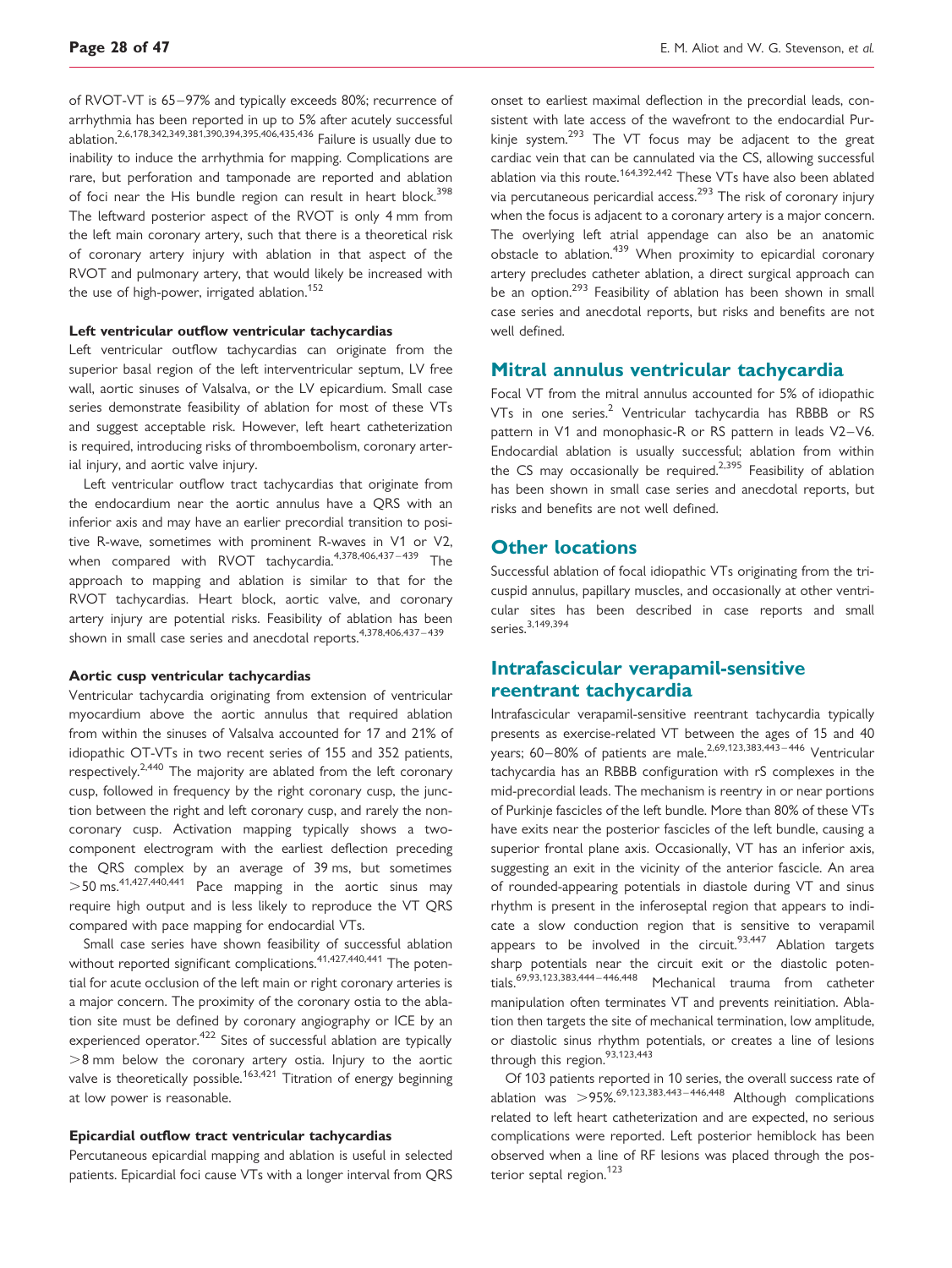## Polymorphic ventricular tachycardia and ventricular fibrillation

Polymorphic VT and VF may present as an arrhythmia storm and, in this uncommon instance, may be considered for catheter ablation. The prevalence of VT/VF storms in ICD patients is  $\sim$ 20%,  $^{449}$ whereas idiopathic VF is estimated to represent 5–10% of SCD  $cases.450-452$   $\beta$ -Adrenergic blockers, various antiarrhythmic drugs including amiodarone, procainamide, and lidocaine and even general anaesthesia can be effective.<sup>453,454</sup> Catheter ablation can play a crucial role when drugs fail and has been described for the following conditions: post-MI, $317$  Brugada syndrome, $380$  long QT syndrome,<sup>380</sup> RVOT ectopy,<sup>455</sup> and idiopathic VF.<sup>455</sup>

These PMVTs likely have various mechanisms. After MI, afterdepolarizations and triggered activity from Purkinje fibres in the infarct region may cause premature ventricular beats that initiate PMVT/VF.<sup>317</sup> In the Brugada and long QT syndromes, and some rare idiopathic VF patients, closely coupled monomorphic ectopic beats from the LV or RV Purkinje network or from the RVOT may lead to PMVT/VF.<sup>380</sup> Patients with idiopathic VF typically have isolated premature ventricular beats, best appreciated immediately following resuscitation. Premature beats with a positive QRS morphology in lead V1 are from the LV and tend to be polymorphic but with a characteristically short QRS duration often in the range of 115 ms. Conversely, premature beats with a negative QRS morphology in lead V1 are typically from the RV and have a significantly longer QRS duration.

Feasibility of ablation targeting the initiating PVCs that trigger PMVT/VF has been demonstrated in small series.<sup>455</sup> Mapping requires frequent ventricular ectopy and is best performed at the time of arrhythmia storm. Ablation is not feasible when triggering ectopic sources cannot be identified. In the absence of arrhythmia storm, provocative manoeuvres including the use of isoproterenol or extrastimuli are not usually helpful. Pace mapping can be used in cases of monomorphic ventricular ectopy where a clear 12-lead recording of the ectopic beat has been recorded. Activation mapping is the most widely used technique. Targeting ectopy from the Purkinje system, in the syndromes above or after MI, a low-amplitude and high-frequency signal (Purkinje potential), which precedes and is closely coupled to the ventricular signal, is recorded at the successful site. The endpoint of ablation is the abolition of the local Purkinje potentials and suppression of the targeted ventricular ectopic beats including during provocation with isoprenaline and pacing. Mapping and ablation of triggers in the RVOT is identical to that for idiopathic OT tachycardias described above.<sup>380</sup>

The reported series demonstrate feasibility. However, these results were obtained in small series from expert centres. The success rate for ablation of VF storm following MI was 100% in four patients at 5, 6, 14, and 33 months follow-up.<sup>317</sup> In a multicentre study of 27 patients with idiopathic VF and malignant RVOT VT, 89% of patients were free from recurrent PMVT/VF at 24 months (27 patients).<sup>455</sup> In seven patients with PMVT related to Brugada and long QT syndromes, all remained free of PMVT/VF during 17 months of follow-up.<sup>380</sup> There were no serious complications.

Catheter ablation is recommended for recurrent PMVT and VF that is refractory to antiarrhythmic therapy when there is a suspected trigger that can be targeted for ablation. This is a challenging procedure and should be performed only in experienced centres. Success is facilitated by very frequent ventricular ectopy to facilitate mapping, often necessitating that the procedure be performed emergently when the arrhythmia is active.

## VIII. Training and institutional requirements and competencies

Catheter mapping and ablation in patients with potentially lifethreatening ventricular arrhythmias is a challenging procedure that requires advanced technical and manual skills. Strategies, methods, and technology are evolving rapidly, and training and operator level requirements will change over time. Ventricular tachycardia ablation procedures should be performed in experienced, adequately equipped centres that have a dedicated electrophysiology programme that offers appropriate patient assessment and selection, treatment strategies, and follow-up after ablation. The procedure should be performed by a fully trained cardiac electrophysiologist. Technical skills are even more demanding for epicardial VT ablation procedures, which should only be performed by physicians with considerable experience with VT ablation.

## Training requirements

In comparison with other ablation procedures, VT ablation procedures are more often performed in patients with serious underlying heart disease and are associated with a significant risk of complications and possibility for haemodynamic deterioration.<sup>105</sup> Physicians entering training programmes that include VT ablation must be familiar with current cardiopulmonary resuscitation (CPR) techniques. Trainees should be familiar with ablation procedures for supraventricular tachycardias and should comply with the requirements specified in the American College of Cardiology/American Heart Association 2006 update of the clinical competence statement on invasive electrophysiology studies, catheter ablation, and cardioversion.<sup>456</sup>

Training for VT ablation should include the following:

- (i) Selection of patients who may benefit from an ablation procedure.
- (ii) Thorough knowledge of the anatomy of the ventricles, the valvular apparatus, and the coronary vasculature.
- (iii) Knowledge of the different mechanisms potentially causing ventricular arrhythmias.
- (iv) Knowledge of other treatment modalities (including antiarrhythmic drugs, implantable defibrillators, and surgery).
- (v) Cardiac haemodynamics and the potential deleterious haemodynamic effects of ventricular arrhythmias.
- (vi) Recognition, prevention, and management of complications.
- (vii) Current strategies, methods, and technology for VT ablation procedures, including state of the art imaging techniques.
- (viii) How to perform structured patient screening, selection, treatment, and follow-up.
- (ix) Technical skills.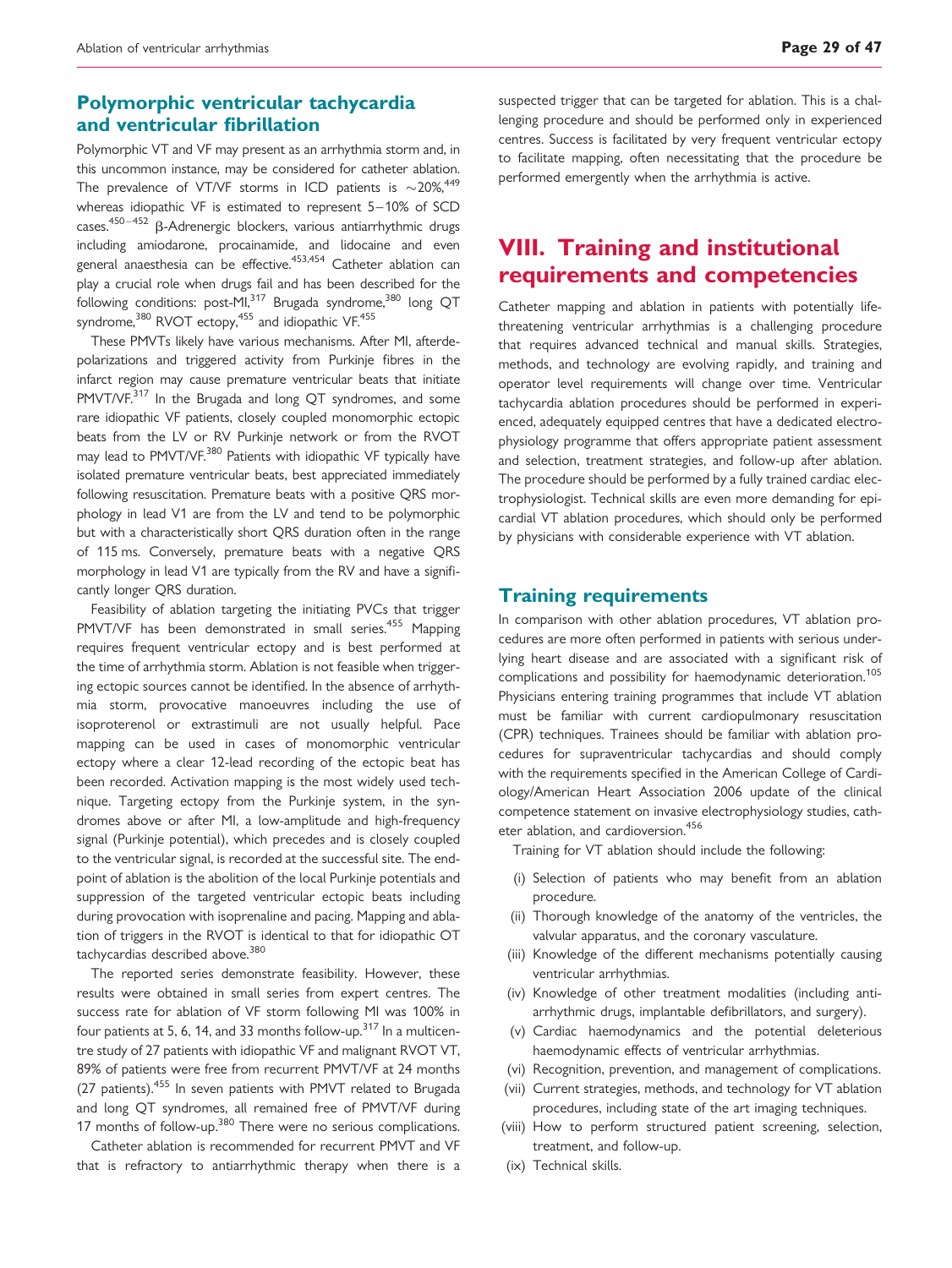#### Selection of patients who may benefit from an ablation procedure

Although VT ablation is an option for an increasing number of patients with a variety of cardiac diseases and range of disease severities, the procedure has significant risks and many patients are not candidates. The trainee must learn how to assess risks and benefits in selecting patients for VT ablation procedures. Training must include counselling patients about the risks and potential benefits of ablation as well as alternative therapies. Patients should only be treated after considering all possible treatment options.

#### Thorough knowledge of the anatomy

Detailed knowledge of the anatomy of the ventricles (including the conduction system), the valvular system, and the coronary arteries and veins is mandatory for performing VT ablation procedures. This knowledge is necessary to obtain safe access to the area of interest, because VT may arise from anatomically complex regions and because anatomy is an important determination of risks to the vasculature, His-Purkinje system, coronary arteries, phrenic nerves, and valves.

#### Knowledge of ventricular arrhythmia mechanisms

The VT mechanism often determines the mapping approach. Knowledge of VT mechanisms is necessary, including knowledge of the different pacing and pharmacological manoeuvres that help discriminate between the different mechanisms. Expert knowledge in interpretation of the 12-lead ECG, not only to discriminate between SVT and VT, but also to determine potential sites of VT origin and to be able to interpret pace-mapping data, is required.

#### Knowledge of other therapies (including antiarrhythmic drugs, implantable defibrillators, and surgery)

Many patients will not be suitable candidates for VT ablation or may be adequately treated with other therapies. Furthermore, the patient's course may evolve to require combinations of therapies. Detailed knowledge of pharmacological, surgical, and devicebased therapies for VT is required. Ventricular tachycardia ablation should be part of an integrated treatment protocol for patients with structural heart disease. The trainee should be taught to work with surgeons, interventional cardiologists, and heart failure specialists with the goal of achieving the best outcome for the patient.

#### Assessment of cardiac performance and the potential deleterious effects of ventricular arrhythmias on haemodynamic stability

Haemodynamic consequences of ventricular arrhythmias vary from minimal to catastrophic. The ability to assess haemodynamics and an understanding of the potential effects of VT are required. Knowledge and experience with basic CPR techniques are required. The trainee should be able to monitor vital signs and to recognize signs of haemodynamic or respiratory deterioration that may occur during the mapping and ablation procedures.

#### Recognition, prevention, and management of complications

Complications may occur unexpectedly during or after VT ablation procedures, including cardiac tamponade, thromboemboli, and electrical storm, and require prompt recognition and therapy. The trainee must acquire extensive knowledge of the potential complications, their presentations, and treatments.

#### Strategies, methods, and technology in current VT ablation procedures, including the use of state of the art imaging techniques

Understanding of the different systems for imaging, mapping, and ablation (see the Technology section) is required to select among them and to plan and implement their appropriate use according to the anticipated type of heart disease and VT. Knowledge regarding the risks of radiation from fluoroscopic imaging, and methods to limit radiation exposure according to the ALARA principles are required.<sup>457</sup> Preferably, the trainee should follow a certification programme before starting the training (according to local laws). Knowledge of the operational aspects of mapping systems is required.

#### Performance of structured patient screening, selection, treatment, and follow-up

For optimal patient treatment, the trainee must acquire knowledge for implementing a structured screening, selection, treatment, and follow-up programme. This should include knowledge of the evaluation required to assess the type and severity of heart disease and associated diseases, and factors that increase the risk of ablation procedures, including the use of cardiac diagnostic imaging techniques. Ventricular tachycardia ablation procedures should be performed in a structured manner that seeks to limit the risk of complications and to achieve an optimal outcome. In order to evaluate the results of the procedure, follow-up should also be performed in a structured manner.

#### Technical skills and maintenance of experience

Ventricular tachycardia ablation procedure is a complex task requiring significant technical skills. It should be performed as part of an integrated treatment plan by physicians able to integrate anatomic and electrophysiological data obtained from different mapping and imaging systems.

An ongoing experience with the procedure is required to maintain competence and incorporate advances in knowledge as the procedure evolves. Electrophysiologists and centres should be discouraged from performing VT ablation if they do not maintain a significant experience with the technique. Furthermore, optimal treatment of many VT patients requires involvement of multidisciplinary group that may also include interventionalists, cardiac or thoracic surgeons, imaging specialists, and heart failure specialists.

### Institutional requirements

A fully functional laboratory for ablation of VT includes a dedicated work space, typically between 400 and 600 square feet, and often an anteroom housing the programmed stimulator, recording system, and dedicated mapping system. A positive pressure ventilation system with air exchange cycles meeting any mandated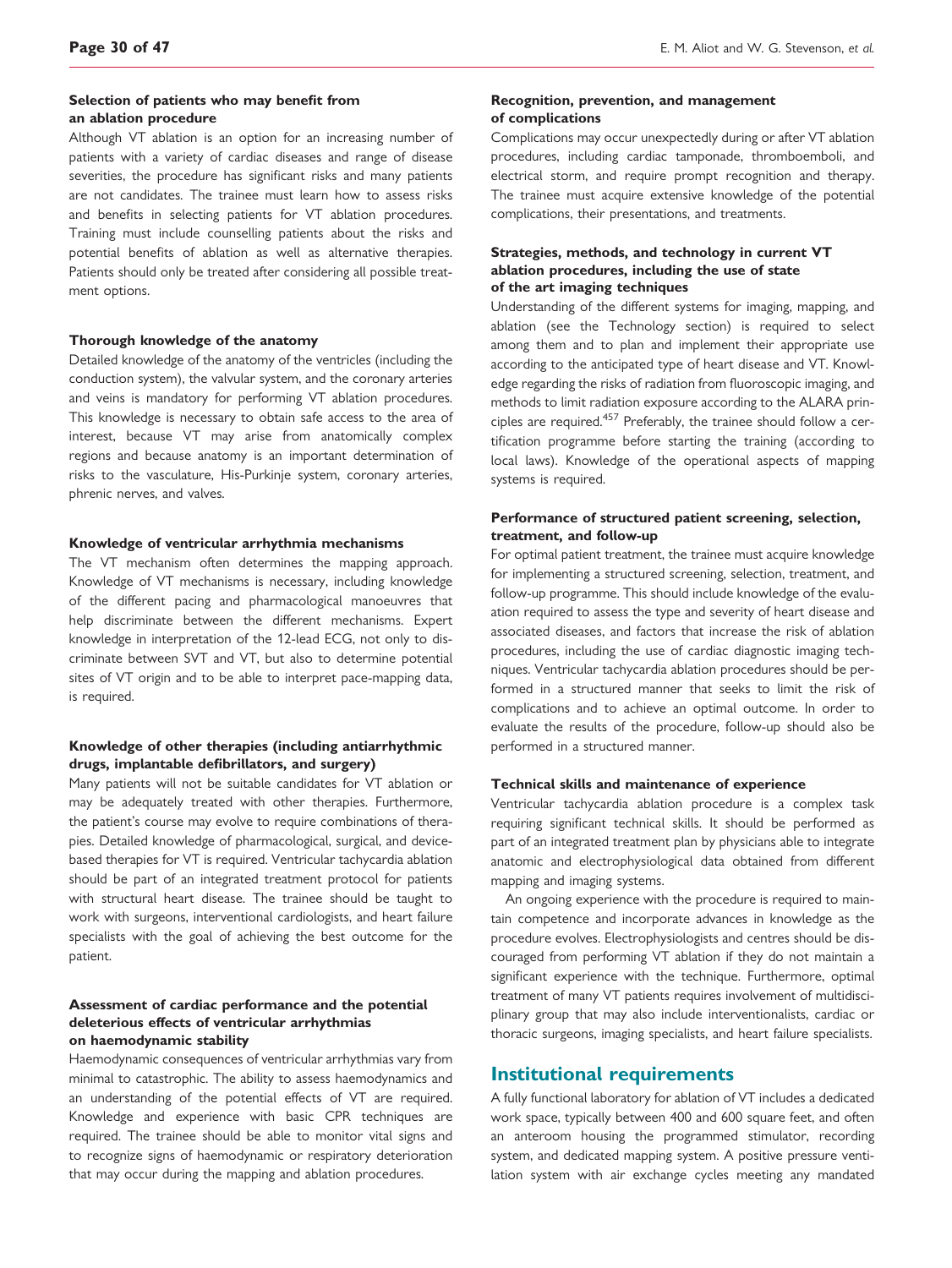regulations for air exchange is a standard operating requirement for many laboratories. Standard medical gases, accessible from an outlet console, should include oxygen and compressed air (for a ventilator), as well as a vacuum line for suction.

Laboratories should be equipped with single or biplane fluoroscopy system to facilitate mapping; these systems should have capability for cinefluoroscopy and cineangiography. The latter is particularly helpful for outlining the coronary ostia for VTs that originate from the aortic cusps or for delineating the coronary anatomy prior to epicardial ablation. The availability of digitalpulsed fluoroscopy at low pulse frequencies significantly reduces radiation exposure, as does a flat panel detector and the presence of exposure attenuation filters.<sup>458,459</sup> Radiation scatter to the operator may also be reduced by lead glass, lead curtains, wholebody shields, and the use of sterile disposable x-ray shields.<sup>460</sup>

All laboratories should be equipped with at least one, and preferably two biphasic DC defibrillators. In the event that one defibrillator fails, due to premature battery depletion or random component failure, or that multiple rapid shocks are required, immediate accessibility to a second defibrillator can be life-saving. In many laboratories, one defibrillator is connected to the patient via disposable defibrillation pads, whereas the other defibrillator serves as a backup device.

A physiological recorder should be located adjacent to the patient, for nursing or technician access, and have the capability to monitor pulse oximetry, non-invasive, and intra-arterial blood pressure, and to record one or more ECG channels.

A programmed stimulator should have a constant current source, at least two and preferably four output channels and the capability of synchronizing its output to the native or paced rhythm. EP laboratory recording systems have evolved from analog to digital storage media, with DVD or network storage being the current preferred medium. Current digital recording systems are capable of continuously recording a 12-lead ECG simultaneously along with intracardiac electrograms from three or more catheters ECG throughout the study. Availability of at least 32 recording channels is desirable.

Display monitors for real-time intracardiac and ECG recordings, and for review purposes are essential requirements. Some laboratories may also prefer monitors for additional display of electroanatomical maps and intracardiac echocardiographic images.

Each laboratory should have a dedicated RF generator unit that is designed for catheter ablation. The capability for irrigated or cooled-tip RF ablation is also desirable.

An EAM system should be available for mapping and ablation of scar-related VTs.

Intracardiac echocardiography can be helpful in ablation of VT by defining LV structures, such as papillary muscles and false tendons, and monitoring in real-time, proximity to coronary ostia when ablation is performed in the coronary cusps.

#### Personnel

Ventricular tachycardia ablation procedures are complex and should be carried out with trained personnel, typically with either two nurses or a nurse and a technician present throughout the procedure.<sup>461</sup> The credentialing requirements for personnel depend on the institution's specific requirements. At least one

person should be expert in monitoring sedation and administering drugs. At least two people in attendance should be proficient in assessing vital signs, using a DC defibrillator and performing CPR. An anaesthesiologist or nurse anaesthetist should be available for consultation or assistance if needed. Someone expert in operating the mapping systems that are used should be present. The institution should have a biomedical engineering department responsible for the integrity and maintenance of the equipment and available for troubleshooting.

A physician to perform coronary angiography to delineate coronary anatomy for epicardial and aortic sinus ablation procedures, and to insert an intraaortic balloon pump if the need arises, should be available. A cardiac or thoracic surgeon should be available in the event that sternotomy with cardiopulmonary bypass is required.

## IX. Clinical trial considerations

## **Needs**

Whereas several large randomized multicentre trials for ICD therapy assessing mortality have been performed, most knowledge of catheter ablation outcomes derives from single-centre studies. In most cases, these studies reflect the experience of large academic centres, the outcomes of which may or may not be replicated by smaller centres. The inherent design of such studies leave many questions unanswered. This section will address clinical trial considerations for the population of patients with scar-related VT/VF. The members of this task force feel that studies in idiopathic VT are difficult to conduct, since ablation of idiopathic VT is well established as a standard therapy for many  $VTs$ .<sup>454</sup> Furthermore, idiopathic VTs are relatively benign and comparative trials on morbidity or mortality would require large patient numbers.

At present, very limited data establishing the long-term impact of catheter ablation of VT/VF on major morbidity and mortality are available. There are no randomized multicentre trials with mortality as the primary endpoint comparing catheter ablation with either best medical antiarrhythmic or ICD treatment. There are many questions that are left unanswered by the present data for ablation of VT in structural heart disease. Some of the major questions include:

- What is the long-term efficacy of catheter ablation?
- What are the comparative success rates of various drug and ablative therapies?
- What are the outcomes of different ablation strategies such as ablation at critical isthmuses vs. ablation at exit sites and other targets?
- Should ablation target the epicardium first in some patients and can these patients be identified?
- What is the impact of ablation on ventricular size, morphology, and function? Can ablation of VT slow or improve ventricular remodelling?
- Does the benefit of VT ablation vary for patients with different underlying cardiac and non-cardiac diseases?
- † Does ablation improve long-term morbidity and mortality?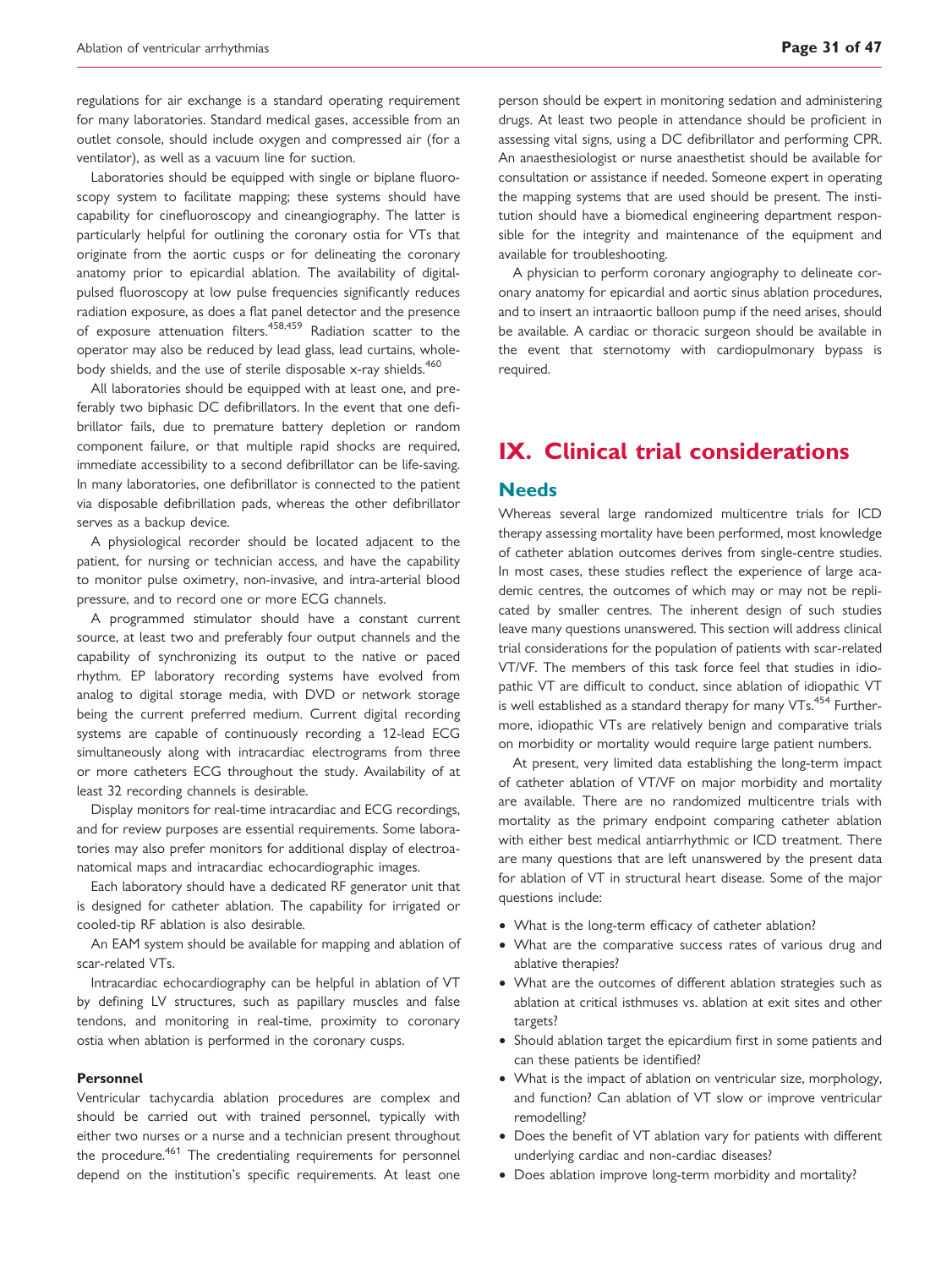- Can ablation eliminate the need for an ICD? If so, in which patients? For different diseases and severity of disease, what density or frequency of VT warrants ablation? Are there patients who should receive prophylactic VT ablation after ICD implantation, before recurrence of VT?
- † Is ablative cost-effective relative to other arrhythmia therapies?
- What are the safety and efficacy outcomes of other ablation technologies such as intracoronary alcohol injection, cryoablation, ultrasound, and laser energy?

## Investigational studies: current and future

These unresolved issues provide a strong incentive to conduct clinical trials specifically designed to answer critical questions. These include:

- (i) sufficiently powered, randomized mortality studies;
- (ii) multicentre outcome trials;
- (iii) industry-sponsored device approval studies; and
- (iv) carefully designed single and multicentre registry studies.

#### Mortality trials

Although large, multicentre randomized clinical trials are expensive and require years for completion, they are required to determine the impact of therapy on mortality and other long-term outcomes. A randomized trial design is most likely to provide an unbiased understanding of the outcomes of ablative intervention and to provide information that can be extrapolated to the largest possible number of patients. These studies are appropriately held to a higher clinical trial standard or burden of proof and should require the comparison of ablative therapy against ICD therapy, which has been shown to be superior to the best available drug therapy. Because ICDs have not been demonstrated to reduce mortality in patients with SMVT and LVEF  $>0.35$ , we believe that a trial of catheter ablation vs. ICD in this patient population should be considered. At publication, however, no such studies have been conducted.

#### Multicentre outcomes trials

The disadvantage of mortality studies is the accompanying cost and length of time required for completion. Knowledge will be more immediately advanced by smaller multicentre trials that can provide answers to specific questions more quickly. These trials have often been performed to support the applications of new catheter designs for clinical use. These trials could be used to compare outcomes, including quality of life, for different diseases, different ablation strategies, and according to the frequency of VT episodes. If conducted in consortium research groups, these trials could provide outcome data applicable to a wide range of patients, without the limitations of single-centre studies. Particularly, since episodes of VT are known to have a negative impact on quality of life and have been associated with markers of sudden death, trials that evaluate the impact of ablation on the frequency of VT are clinically relevant.<sup>85-89</sup>

#### Industry-sponsored device approval studies

The number of prospective, randomized, clinical trials to evaluate the safety and efficacy of VT ablation using investigational catheters and systems as part of FDA and other regulatory agency approval

processes is presently very limited. Compared with AF ablation, the need for VT ablation, as perceived by industry, is considered to be rather small; and there has been comparatively little technological innovation introduced in recent years. Studies conducted for this purpose are often limited by short follow-up durations, and restrictive inclusion and exclusion criteria. Such studies could be substantially streamlined by the elimination of requisite randomized comparisons with drug therapy. One of the major problems of such trials is defining a meaningful endpoint, particularly if no control arm is included. A pre-specified reduction in the number of VT episodes after is such a potential endpoint, but requires definition of matched pre- and post-ablation time intervals. A 75% reduction of VT episodes as has been reported in post hoc analyses from some trials could be a clinically relevant endpoint.<sup>170</sup> Development of statistical methods to facilitate analysis of this type of data is of interest.

Furthermore, randomization against an accepted state of the art ablation catheter may be sufficient for assessing efficacy and safety in device approval studies. Sham procedures for control groups are not recommended.

#### Ablation registry studies

The use of registries to collect ablation data should be encouraged. Two former surveys of catheter ablation including patients with VT have provided insight into ablation outcomes outside of the largest academic centres. In this regard, the registry format discloses outcomes of ablation therapy as it is actually performed in practice. Importantly, registries can be sufficiently large to provide efficacy and safety information in subgroups of rare diseases that cause VT, such as ARVD, and more common diseases that infrequently cause VT, such as hypertrophic cardiomyopathy or valvular heart disease. Registries can also clarify the frequency and nature of uncommon complications.

#### Standards for reporting outcomes in clinical trials

A clear understanding of the safety and efficacy of VT ablation is impeded by the highly variable definitions and endpoints used in the reports of single-centre clinical experience. There are substantial differences in treatment modalities, endpoints of acute and long-term success, follow-up, redo and cross-over treatments, and accounting of adverse events. To allow comparisons between ablation technologies and/or techniques, standards for data reporting should be defined and followed. Furthermore, a standard for the minimum data required for all VT ablation reports should be defined. Minimum data reported should include the procedural outcome and clinical outcome. Standardized reporting of these data will facilitate comparisons of outcomes for different patient groups and centres. For example, the immediate procedural outcome is often variably reported as inducibility or absence of inducibility of the clinical VT or any VT. Even if this information can be interpreted, variations in stimulation protocols (including the number of extrastimuli, pacing sites, and use of isoproterenol) among centres limit comparisons between different centres and reports.

Assessment of efficacy based on symptoms reported by the patient is limited as with all other arrhythmias. Standardization of follow-up is facilitated by the presence of ICDs in most patients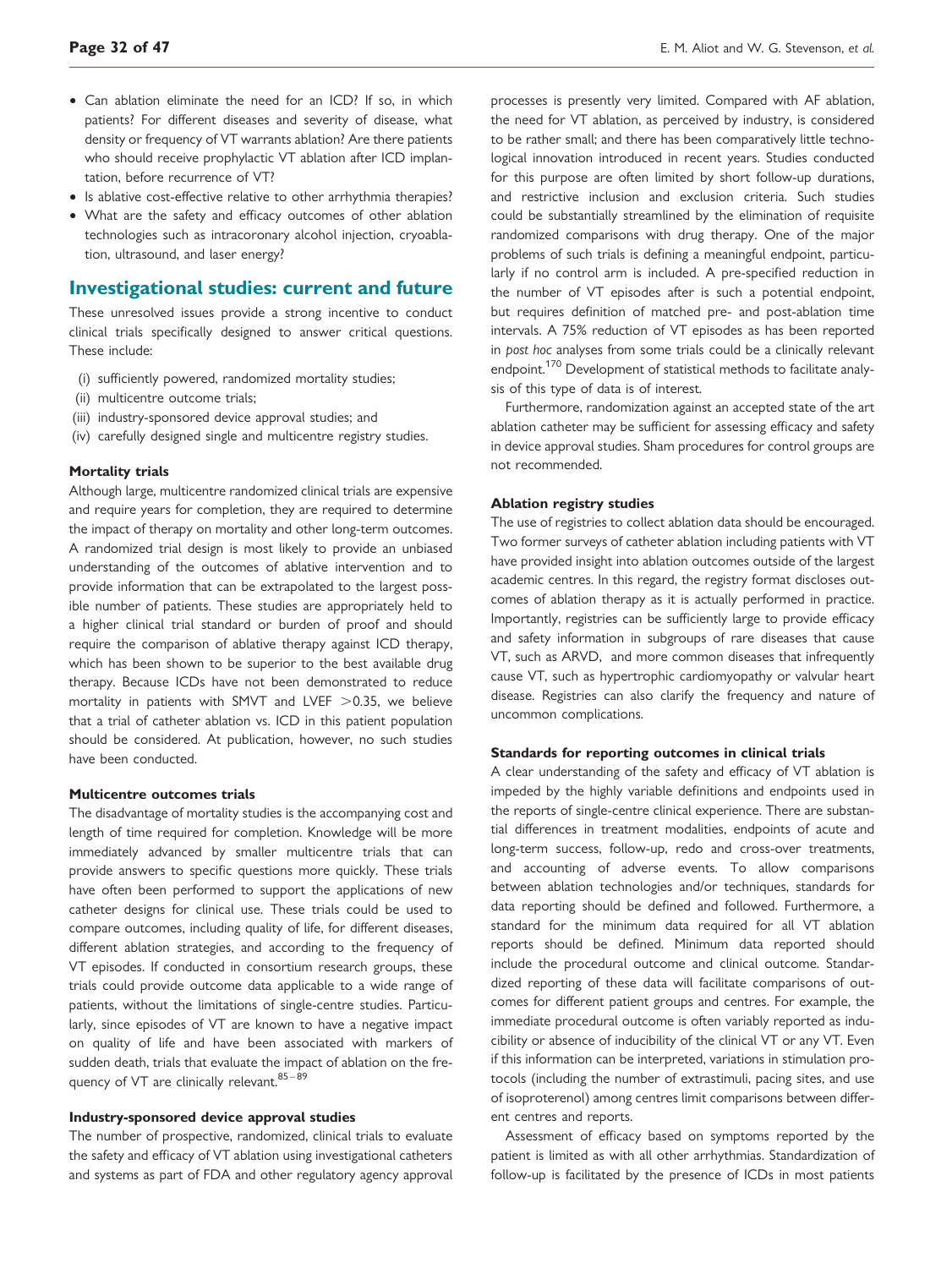with heart disease; however, follow-up times reported in different studies range from 6 months to 2.5 years. Furthermore, consideration needs to be given to the capacity for data storage in ICDs, which is limited and differs among devices. Full electrogram documentation may be retrievable for some events, but for others, details may be erased or not recorded, such that only the time, VT rate, and therapy can be obtained. A protocol should be in place for analysis of arrhythmia recurrences in the event of ICD storage overload.

The definition of a successful outcome also has varied, with some studies requiring freedom from the clinical VT, from a slow VT or from any VT in the absence of antiarrhythmic drug therapy, whereas other studies require freedom from VT or a reduction in VT/VF burden independent of drug therapy. Most commonly, freedom from VT at any particular time point has been analysed from time to first recurrence using life-table methods, which does not provide an assessment of a change in frequency of VT that may be clinically relevant.

To address these problems, this Task Force proposes minimum reporting standards for conveying the results of catheter ablation for VT (Table 3). Several of these recommendations require elaboration.

Although it is recognized that the endpoints of a particular study have to be developed according to the design and purpose of the study, consistent monitoring techniques should be employed. It is critical that an indication of compliance with monitoring requirements be reported in published studies. The Task Force acknowledges that monitoring tools are a work in progress and may not be uniformly available or practical for all patients. The suggested monitoring techniques represent a target standard for evaluating procedural efficacy:

The Task Force believes that reporting all categories of outcomes allows the readers to determine the relevant outcome for themselves and may provide important insights into the role of VT ablation in the management of patients with VT/VF. However, the gold standard for assessing the efficacy of new techniques and technology should remain freedom from VT/VF of  $>$ 30 s duration in the absence of all antiarrhythmic drugs (excluding  $\beta$ -blocking agents).

Although Kaplan –Meier analyses are commonly used to report outcomes of VT ablation, particularly in randomized clinical trials, this methodology may underestimate the true effectiveness of VT ablation. This underestimation results from the fact that isolated recurrences of VT following catheter ablation are commonly observed. The members of this task force accept the notion that patients with these types of sporadic recurrences may achieve excellent long-term control and clinical benefit, despite rare recurrences. Because this pattern of benefit will be obscured by a Kaplan-Meier analysis, it is recommended that other alternative and/or secondary endpoints be reported in clinical trials. We

#### Table 3 Standards for reporting results of catheter ablation for VT

- (1) Baseline clinical characteristics
	- (A) Characteristics of spontaneous arrhythmias
		- 1. Duration over which episodes of VT/VF have occurred
			- –The number of episodes within the preceding year; or other defined interval
			- –Specify whether VT frequency is determined from an implanted device.
		- 2. The type of VT as monomorphic, polymorphic, sustained, stable or unstable, and method(s) of termination.
		- 3. Indication of whether patients have previously failed pharmacological therapy due to VT recurrences or inability to tolerate drug therapy
	- (B) The type and severity of underlying heart disease including right and left ventricular function, presence of coronary artery disease
	- (C) Significant comorbidities that may influence mortality including
		- –Hypertension
		- –Diabetes mellitus
		- –Atrial fibrillation
		- –Heart failure
		- –Renal insufficiency
		- –Peripheral arterial occlusive disease
		- –Prior stroke
	- (D) Use of medications that are known to influence outcomes including:
		- –Antiarrhythmic medications
		- –Beta-adrenergic blocking agents
		- –Other therapies for heart failure or ventricular dysfunction (e.g. angiotensin-converting enzyme inhibitors, aldosterone antagonists).
- (2) Mapping and ablation
	- (A) The protocol for initiation of VT should be described in detail
		- –Sites of stimulation
		- –Basic drive cycle lengths (with or without sinus rhythm)
		- –Maximum number of extrastimuli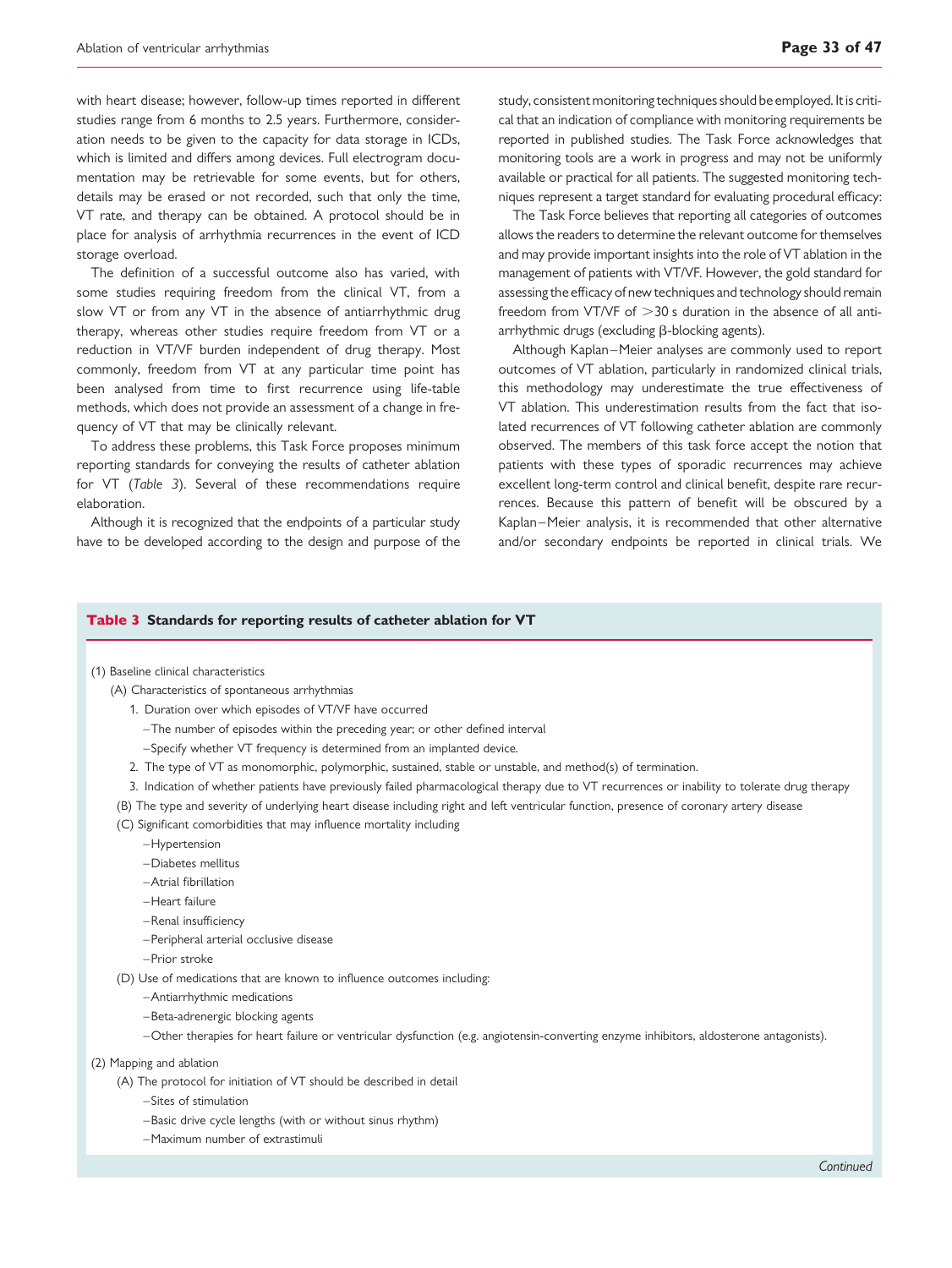### Table 3 Continued

- –Use of isoproterenol
- –In general, stimulation should include two RV sites with at least three extrastimuli.
- (B) The mapping criteria for the identification of the ablation target
- (C) The method of ablation
	- –Type of catheter
	- –Energy source, power, and duration of energy application
- (D) The results of the stimulation protocol repeated after ablation
	- –The stimulation protocol should be the same as before ablation and completed if no VT is induced
	- –The reason for limited testing should be stated if no or limited stimulation is performed.
- (3) Detection and reporting of VT recurrences.
	- (A) Recurrences for patients with an ICD.
		- 1. ICD interrogation should be obtained, whenever symptoms suggest an ICD therapy or at intervals sufficiently frequent to avoid ICD storage overload, and in the event of death.
		- 2. Because ICD data storage can be limited, recurrences should be categorized as follows
			- (a) VT/VF episodes with all diagnostic information, including EGMs
			- (b) VT/VF episodes with diagnostic information, but without EGMs.
			- (c) VT/VF episodes with unspecific diagnostic information
	- (B) Recurrences for patients without ICDs
		- 1. Assessment for symptomatic VT recurrences requires ECG documentation (12-lead ECG or ambulatory monitor recordings)
		- 2. A search for asymptomatic slow VT at 6 months intervals using one of the following
		- (a) Trans-telephonic monitoring for 4 weeks around the follow-up interval, including symptom-triggered recording with a minimum of weekly transmissions to detect asymptomatic events.
		- (b) 24–72 h Holter monitoring.
		- (c) Thirty-day auto-triggered event monitoring or ambulatory telemetry.
- (4) Follow-up and efficacy endpoints
	- (A) A minimum follow-up duration of 6 –12 months is required for an assessment of recurrent VT.
	- (B) A minimum follow-up duration of 1 year is required for assessment of mortality.
	- (C) VT recurrence is defined as any episode of VT of at least 30 s duration or that requires ICD intervention.
	- (D) Reporting of the following measures of efficacy is required
		- 1. Spontaneous recurrence of any sustained VT
		- 2. Freedom from VT in the absence of antiarrhythmic drug therapy.
		- –for this endpoint the follow-up period should begin five half lives after the drug has been stopped or at least 3 months after stopping amiodarone.
		- 3. Death
	- (E) Other outcomes that should be reported if possible
		- 1. Number of VT recurrences during the follow-up period
		- 2. Recurrence of monomorphic VT as opposed to ventricular fibrillation or polymorphic VT
		- 3. Freedom from VT with previously ineffective antiarrhythmic therapy.
		- 4. Improvement in VT frequency. A  $>75\%$  decrease in the frequency of VT for a 6-month monitoring period before and after ablation is a reasonable measure of favourable clinical impact that has been used in previous multicenter trials.<sup>105,160</sup>
		- 5. Quality of life as measured by accepted standardized tools
		- 6. Cost-effectiveness
- (5) Complications
	- (A) All studies should include a complete reporting of major complications.
	- (B) Major complications are defined as those resulting in permanent injury or death, or that require intervention for treatment, or that prolong or require hospitalization.

therefore propose that clinical trials also report VT/VF at various points following ablation. It is essential that the method used for monitoring in the treatment and control arms be reported as part of this type of analysis.

Well-designed clinical trials will continue to provide a solid evidence base upon which to formulate practice guidelines in the future. The above reporting standards will lead to sufficient comparability to facilitate that goal.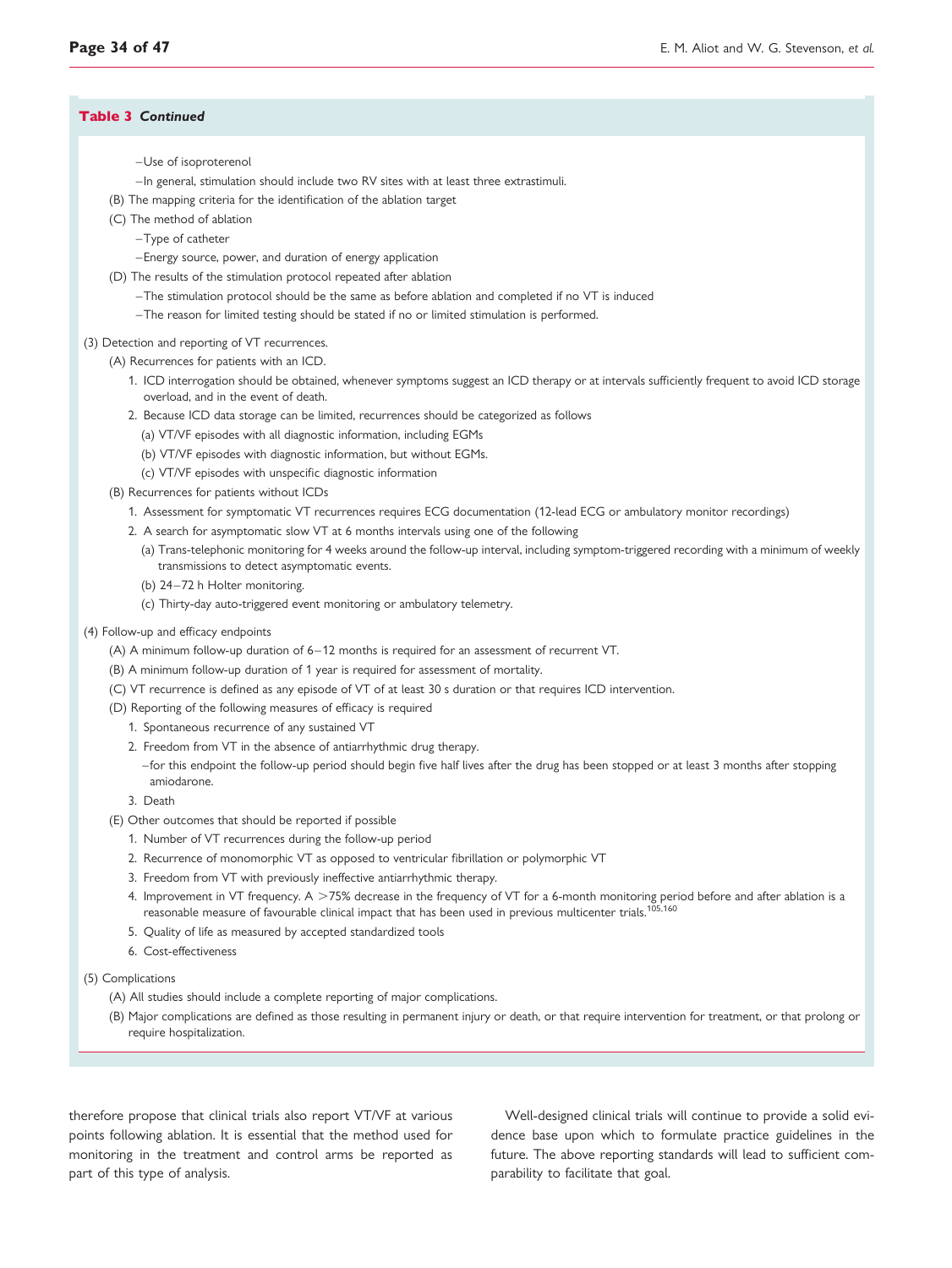A comment regarding the funding of clinical trials is consistent with the overarching goals of this VT Ablation Consensus document. Although the value of programmes ensuring funding of basic investigation in cardiac electrophysiology is central to understanding arrhythmogenesis, funding of translational and clinical studies provides the critical means of extending and applying that information to patient care. Industry, third party payers, and government agencies should be strongly encouraged to provide the financial support needed to conduct these trials. The academic community should solidly support the paradigm of partnerships between these groups and private foundations, and clinicians should extend their patient advocacy to the level of these agencies and organizations to lobby for the necessary support for funding meritorious trials. More than passive support is required, active intervention from the basic laboratory to the clinic and from industry to insurance companies is needed.

## X. Conclusions

Catheter ablation of VTs is increasingly performed. This document provides an up-to-date review of the indications, techniques, and outcomes. This statement summarizes the opinion of the task force members based on their analysis of the literature, as well as on their own experience in treating patients, and is directed to all healthcare professionals, healthcare institutions, manufacturers, and governmental, reimbursement, and regulatory bodies who are involved in the care of patients with VTs. Areas for which a consensus can be reached concerning VT ablation are identified. Nevertheless, it is important to note that when we use the term 'consensus' in this document, this indicates that  $>70\%$  of the members were in agreement, and complete agreement was not always present. It is important to recognize that the selection of catheter ablation for the treatment of an individual patient must be made by the physician and patient with consideration of all the particular co-morbidities and circumstances relevant to that patient. This document summarizes information to assist healthcare providers in caring for patients with VT. Finally, it is recognized that this field continues to evolve and that this document will need to be updated.

## Appendix

The task force writing group would like to thank members from EHRA, a Registered Branch of the ESC, HRS, ESC, AHA, and ACC for their thoughtful reviews of the document. Our thanks go to: Prof Martin Borggrefe, Prof. Antonio Berruezo, Prof. Christian de Chillou, Dr Shih-Ann Chen, Dr L. Brent Mitchell, Dr N.A. Mark Estes III, Dr Alfred Buxton, Dr Usha Tedrow, Dr Claudio Schuger, Dr Paul Wang, Dr Andrea Russo, Dr Jennifer Cummings, Dr Wendy Gross, and Dr Jane Chen. All comments received were considered. Thank you for performing this valuable service.

#### ............................................................................................................................... ................................................ Author **Consulting fees/honoraria** Speaker's Bureau Ownership/ partnership/ principal Research grants Fellowship support and other benefit Dr Ftienne Aliot **Biotronik** Cardiome Meda Pharma Medtronic Sanofi Aventis Sorin None None None None Dr Jesus Ma Almendral Garrote Boston Scientific **St lude Medical** None None None None Dr Frank Bogun None None None Biosense Webster None Dr Hugh Calkins Biosense Webster<sup>a</sup> Boston Scientific Medtronic St Jude Medical None None Biosense Webster Boston Scientific Medtronic Dr Etienne Delacretaz None None None None None Dr Paolo Della Bella Biosense Webster St Jude Medical<sup>a</sup> None None None None Dr Gerhard Hindricks Biosense Webster **Biotronik**<sup>a</sup> Cyberheart Medtronic St Jude Medical<sup>a</sup> Stereotaxis None None None None **Continued**

### Author relationships with industry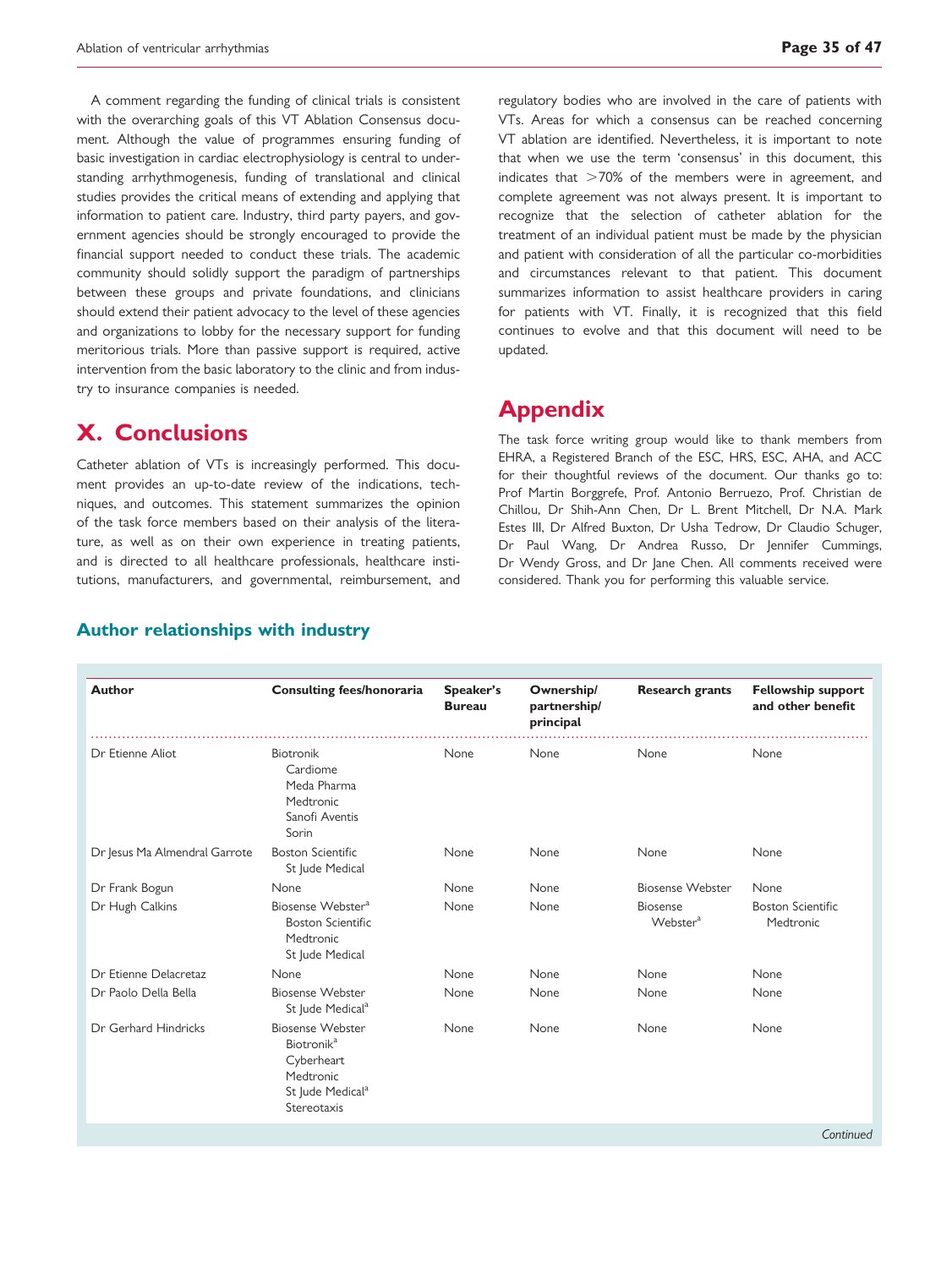| <b>Continued</b>             |                                                                                                                                                           |                                                  |                                         |                                                                                                                              |                                                                                                                                                                        |  |  |
|------------------------------|-----------------------------------------------------------------------------------------------------------------------------------------------------------|--------------------------------------------------|-----------------------------------------|------------------------------------------------------------------------------------------------------------------------------|------------------------------------------------------------------------------------------------------------------------------------------------------------------------|--|--|
| Author                       | <b>Consulting fees/honoraria</b>                                                                                                                          | Speaker's<br><b>Bureau</b>                       | Ownership/<br>partnership/<br>principal | <b>Research grants</b>                                                                                                       | Fellowship support<br>and other benefit                                                                                                                                |  |  |
| Dr Pierre laïs               | <b>Biosense Webster</b><br><b>Boston Scientific</b><br>Sorin<br>St Jude Medical<br>Voyage Medical                                                         | None                                             | None                                    | Philips <sup>a</sup>                                                                                                         | None                                                                                                                                                                   |  |  |
| Dr Mark E. Josephson         | Medtronic                                                                                                                                                 | None                                             | None                                    | None                                                                                                                         | None                                                                                                                                                                   |  |  |
| Dr Josef Kautzner            | <b>Biosense Webster</b><br>Biotroni<br><b>Boston Scientific</b><br>Hansen Medical<br>St Jude Medical                                                      | None                                             | None                                    | None                                                                                                                         | None                                                                                                                                                                   |  |  |
| Dr G. Neal Kay               | Biosense Webster <sup>a</sup><br>Boston Scientific <sup>a</sup>                                                                                           | None                                             | None                                    | None                                                                                                                         | Biosense Webster <sup>a</sup><br>Boston Scientific <sup>a</sup><br>Medtronic <sup>a</sup><br>St Jude Medical <sup>a</sup>                                              |  |  |
| Dr Karl-Heinz Kuck           | St Jude Medical<br>Stereotaxis                                                                                                                            | None                                             | None                                    | <b>Biosense Webster</b>                                                                                                      | None                                                                                                                                                                   |  |  |
| Dr Bruce Lerman              | None                                                                                                                                                      | None                                             | None                                    | Boston Scientific <sup>a</sup><br>Medtronic <sup>a</sup><br>St Jude Medical <sup>a</sup>                                     | Boston Scientific <sup>a</sup><br>Medtronic <sup>a</sup><br>St Jude Medical <sup>a</sup>                                                                               |  |  |
| Dr Francis Marchlinski       | Biosense Webster <sup>a</sup><br>Boston Scientific/Guidant <sup>a</sup><br><b>GE</b> Healthcare<br>Medtronic <sup>a</sup><br>St Jude Medical <sup>a</sup> | None                                             | None                                    | Biosense<br>Webster <sup>a</sup><br>St Jude Medical <sup>a</sup>                                                             | Biosense Webster <sup>a</sup><br><b>Biotronik</b> <sup>a</sup><br>Boston Scientific/<br>Guidant <sup>a</sup><br>Medtronic <sup>a</sup><br>St Jude Medical <sup>a</sup> |  |  |
| Dr Vivek Reddy               | Biosense Webster <sup>a</sup><br>St Jude Medical <sup>a</sup>                                                                                             | None                                             | None                                    | <b>Biosense</b><br>Webster <sup>a</sup><br>St Jude Medical <sup>a</sup>                                                      | None                                                                                                                                                                   |  |  |
| Dr Martin-Jan Schalij        | <b>Boston Scientific</b>                                                                                                                                  | <b>Biotronik</b><br>Boston<br>Scientific         | None                                    | <b>Biotronik</b> <sup>a</sup><br>Boston<br>Scientific <sup>a</sup><br>Medtronic <sup>a</sup><br>St Jude Medical <sup>a</sup> | None                                                                                                                                                                   |  |  |
| Dr Richard Schilling         | None                                                                                                                                                      | <b>Biosense</b><br>Webster<br>St Jude<br>Medical | None                                    | None                                                                                                                         | Boston Scientific <sup>a</sup><br>Medtronic <sup>a</sup>                                                                                                               |  |  |
| Dr Kyoko Soejima             | Medtronic Japan<br>Toray Japan                                                                                                                            | None                                             | None                                    | None                                                                                                                         | None                                                                                                                                                                   |  |  |
| Dr William Gregory Stevenson | <b>Biosense Webster</b><br><b>Boston Scientific</b><br>Medtronic<br>St Jude Medical                                                                       | None                                             | None                                    | None                                                                                                                         | None                                                                                                                                                                   |  |  |
| Dr David Wilber              | <b>Biosense Webster</b><br><b>Boston Scientific</b><br>Cardio Insight<br>Medtronic<br>St Jude Medical<br>Stereotaxis                                      | None                                             | None                                    | None                                                                                                                         | None                                                                                                                                                                   |  |  |

a<br>"Significant: a relationship is considered to be 'significant' if (1) the person receives \$10 000 or more during any 12-month period or 5% or more of the person's gross income or (2) the person owns 5% or more of the voting stock or share of the entity or owns \$10 000 or more of the fair market value of the entity. If the amount is under the preceding definition it is considered 'modest'.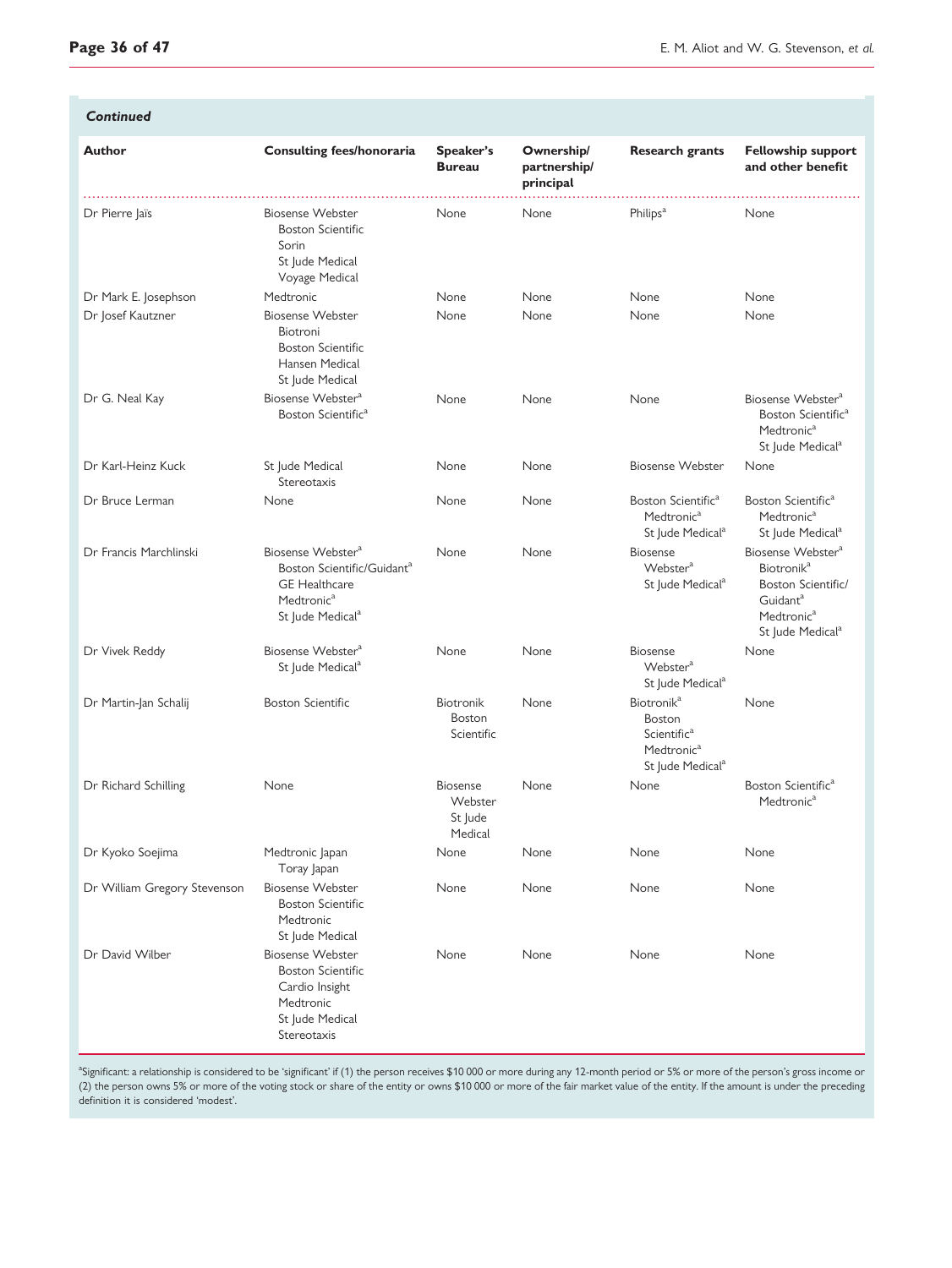#### **References**

- 1. Lerman BB. Mechanism of outflow tract tachycardia. Heart Rhythm 2007;4:  $973–6.$
- 2. Tada H, Ito S, Naito S, Kurosaki K, Kubota S, Sugiyasu A et al. Idiopathic ventricular arrhythmia arising from the mitral annulus: a distinct subgroup of idiopathic ventricular arrhythmias. J Am Coll Cardiol 2005;45:877-86.
- 3. Tada H, Tadokoro K, Ito S, Naito S, Hashimoto T, Kaseno K et al. Idiopathic ventricular arrhythmias originating from the tricuspid annulus: prevalence, electrocardiographic characteristics, and results of radiofrequency catheter ablation. Heart Rhythm 2007;4:7– 16.
- 4. Tanner H, Hindricks G, Schirdewahn P, Kobza R, Dorszewski A, Piorkowski C et al. Outflow tract tachycardia with R/S transition in lead V3: six different anatomic approaches for successful ablation. J Am Coll Cardiol 2005;45:418-23.
- 5. Buxton AE, Waxman HL, Marchlinski FE, Simson MB, Cassidy D, Josephson ME. Right ventricular tachycardia: clinical and electrophysiologic characteristics. Circulation 1983:68:917-27.
- 6. Ito S, Tada H, Naito S, Kurosaki K, Ueda M, Hoshizaki H et al. Development and validation of an ECG algorithm for identifying the optimal ablation site for idiopathic ventricular outflow tract tachycardia. J Cardiovasc Electrophysiol 2003;14: 1280–6.
- 7. Kamakura S, Shimizu W, Matsuo K, Taguchi A, Suyama K, Kurita T et al. Localization of optimal ablation site of idiopathic ventricular tachycardia from right and left ventricular outflow tract by body surface ECG. Circulation 1998;98: 1525–33.
- 8. Lerman BB, Belardinelli L, West GA, Berne RM, DiMarco JP. Adenosine-sensitive ventricular tachycardia: evidence suggesting cyclic AMP-mediated triggered activity. Circulation 1986;74:270–80.
- 9. Lerman BB, Stein K, Engelstein ED, Battleman DS, Lippman N, Bei D et al. Mechanism of repetitive monomorphic ventricular tachycardia. Circulation 1995;92:  $421 - 9$ .
- 10. Morady F, Kadish AH, DiCarlo L, Kou WH, Winston S, deBuitlier M et al. Longterm results of catheter ablation of idiopathic right ventricular tachycardia. Circulation 1990;82:2093-9.
- 11. Sung RJ, Keung EC, Nguyen NX, Huycke EC. Effects of beta-adrenergic blockade on verapamil-responsive and verapamil-irresponsive sustained ventricular tachycardias. *I Clin Invest* 1988:81:688-99.
- 12. Tada H, Tadokoro K, Miyaji K, Ito S, Kurosaki K, Kaseno K et al. Idiopathic ventricular arrhythmias arising from the pulmonary artery: prevalence, characteristics, and topography of the arrhythmia origin. Heart Rhythm 2008;5:419-26.
- 13. Antzelevitch C, Shimizu W. Cellular mechanisms underlying the long QT syndrome. Curr Obin Cardiol 2002:17:43-51.
- 14. Haissaguerre M, Extramiana F, Hocini M, Cauchemez B, Jais P, Cabrera JA et al. Mapping and ablation of ventricular fibrillation associated with long-QT and Brugada syndromes. Circulation 2003;108:925 –8.
- 15. Lerman BB. Response of nonreentrant catecholamine-mediated ventricular tachycardia to endogenous adenosine and acetylcholine. Evidence for myocardial receptor-mediated effects. Circulation 1993;87:382-90.
- 16. Damle RS, Landers M, Kelly PA, Reiter MJ, Mann DE. Radiofrequency catheter ablation of idiopathic left ventricular tachycardia originating in the left anterior fascicle. Pacing Clin Electrophysiol 1998;21:1155-8.
- 17. Lopera G, Stevenson WG, Soejima K, Maisel WH, Koplan B, Sapp JL et al. Identification and ablation of three types of ventricular tachycardia involving the His-Purkinje system in patients with heart disease. J Cardiovasc Electrophysiol 2004;  $15.52 - 8$
- 18. Huelsing DJ, Spitzer KW, Pollard AE. Spontaneous activity induced in rabbit Purkinje myocytes during coupling to a depolarized model cell. Cardiovasc Res 2003;  $59:620 - 7.$
- 19. Spitzer KW, Pollard AE, Yang L, Zaniboni M, Cordeiro JM, Huelsing DJ. Cell-to-cell electrical interactions during early and late repolarization. J Cardiovasc Electrophysiol 2006;17(Suppl. 1):S8 –14.
- 20. Belhassen B, Caspi A, Miller H, Shapira I, Laniado S. Extensive endocardial mapping during sinus rhythm and ventricular tachycardia in a patient with arrhythmogenic right ventricular dysplasia. J Am Coll Cardiol 1984;4:1302-6.
- 21. Delacretaz E, Stevenson WG, Ellison KE, Maisel WH, Friedman PL. Mapping and radiofrequency catheter ablation of the three types of sustained monomorphic ventricular tachycardia in nonischemic heart disease. J Cardiovasc Electrophysiol 2000;11:11 –17.
- 22. Eckart RE, Hruczkowski TW, Tedrow UB, Koplan BA, Epstein LM, Stevenson WG. Sustained ventricular tachycardia associated with corrective valve surgery. Circulation 2007;116:2005-11.
- 23. Ellison KE, Friedman PL, Ganz LI, Stevenson WG. Entrainment mapping and radiofrequency catheter ablation of ventricular tachycardia in right ventricular dysplasia. J Am Coll Cardiol 1998;32:724-8.
- 24. Hsia HH, Marchlinski FE. Electrophysiology studies in patients with dilated cardiomyopathies. Card Electrophysiol Rev 2002;6:472–81.
- 25. Josephson ME, Horowitz LN, Farshidi A, Kastor JA. Recurrent sustained ventricular tachycardia. 1. Mechanisms. Circulation 1978;57:431 –40.
- 26. Josephson ME, Almendral JM, Buxton AE, Marchlinski FE. Mechanisms of ventricular tachycardia. Circulation 1987;75(Pt 2):III41-7.
- 27. Koplan BA, Soejima K, Baughman K, Epstein LM, Stevenson WG. Refractory ventricular tachycardia secondary to cardiac sarcoid: electrophysiologic characteristics, mapping, and ablation. Heart Rhythm 2006;3:924–9.
- 28. Marchlinski FE, Zado E, Dixit S, Gerstenfeld E, Callans DJ, Hsia H et al. Electroanatomic substrate and outcome of catheter ablative therapy for ventricular tachycardia in setting of right ventricular cardiomyopathy. Circulation 2004;110: 2293 –8.
- 29. Sosa E, Scanavacca M, D'Avila A, Piccioni J, Sanchez O, Velarde JL et al. Endocardial and epicardial ablation guided by nonsurgical transthoracic epicardial mapping to treat recurrent ventricular tachycardia. J Cardiovasc Electrophysiol 1998;9:229 – 39.
- 30. Stevenson WG, Khan H, Sager P, Saxon LA, Middlekauff HR, Natterson PD et al. Identification of reentry circuit sites during catheter mapping and radiofrequency ablation of ventricular tachycardia late after myocardial infarction. Circulation 1993;88(Pt 1):1647 –70.
- 31. Dillon SM, Allessie MA, Ursell PC, Wit AL. Influences of anisotropic tissue structure on reentrant circuits in the epicardial border zone of subacute canine infarcts. Circ Res 1988;63:182 – 206.
- 32. Downar E, Harris L, Mickleborough LL, Shaikh N, Parson ID. Endocardial mapping of ventricular tachycardia in the intact human ventricle: evidence for reentrant mechanisms. J Am Coll Cardiol 1988;11:783 –91.
- 33. Downar E, Kimber S, Harris L, Mickleborough L, Sevaptsidis E, Masse S et al. Endocardial mapping of ventricular tachycardia in the intact human heart. II. Evidence for multiuse reentry in a functional sheet of surviving myocardium. *| Am* Coll Cardiol 1992;20:869–78.
- 34. Kleber AG, Rudy Y. Basic mechanisms of cardiac impulse propagation and associated arrhythmias. Physiol Rev 2004;84:431-88.
- 35. de Bakker JM, van Capelle FJ, Janse MJ, Wilde AA, Coronel R, Becker AE et al. Reentry as a cause of ventricular tachycardia in patients with chronic ischemic heart disease: electrophysiologic and anatomic correlation. Circulation 1988;77: 589 –606.
- 36. Downar E, Harris L, Kimber S, Mickleborough L, Williams W, Sevaptsidis E et al. Ventricular tachycardia after surgical repair of tetralogy of Fallot: results of intraoperative mapping studies. J Am Coll Cardiol 1992;20:648-55.
- 37. El-Sherif N, Smith RA, Evans K. Canine ventricular arrhythmias in the late myocardial infarction period. 8. Epicardial mapping of reentrant circuits. Circ Res 1981;49:255 – 65.
- 38. El-Sherif N, Mehra R, Gough WB, Zeiler RH. Reentrant ventricular arrhythmias in the late myocardial infarction period. Interruption of reentrant circuits by cryothermal techniques. Circulation 1983;68:644 –56.
- 39. Horowitz LN, Vetter VL, Harken AH, Josephson ME. Electrophysiologic characteristics of sustained ventricular tachycardia occurring after repair of tetralogy of fallot. Am | Cardiol 1980;46:446-52.
- 40. Kugler JD, Pinsky WW, Cheatham JP, Hofschire PJ, Mooring PK, Fleming WH. Sustained ventricular tachycardia after repair of tetralogy of Fallot: new electrophysiologic findings. Am J Cardiol 1983;51:1137-43.
- 41. Ouyang F, Fotuhi P, Ho SY, Hebe J, Volkmer M, Goya M et al. Repetitive monomorphic ventricular tachycardia originating from the aortic sinus cusp: electrocardiographic characterization for guiding catheter ablation. J Am Coll Cardiol 2002;39:500 – 8.
- 42. Baba S, Dun W, Cabo C, Boyden PA. Remodeling in cells from different regions of the reentrant circuit during ventricular tachycardia. Circulation 2005;112: 2386 –96.
- 43. Peters NS, Wit AL. Myocardial architecture and ventricular arrhythmogenesis. Circulation 1998;97:1746 –54.
- 44. de Bakker JM, Coronel R, Tasseron S, Wilde AA, Opthof T, Janse MJ et al. Ventricular tachycardia in the infarcted, Langendorff-perfused human heart: role of the arrangement of surviving cardiac fibers. J Am Coll Cardiol 1990;15:1594-607.
- 45. de Bakker JM, van Capelle FJ, Janse MJ, Tasseron S, Vermeulen JT, de JN et al. Slow conduction in the infarcted human heart. 'Zigzag' course of activation. Circulation 1993;88:915–26.
- 46. Kawara T, Derksen R, de Groot IR, Coronel R, Tasseron S, Linnenbank AC et al. Activation delay after premature stimulation in chronically diseased human myocardium relates to the architecture of interstitial fibrosis. Circulation 2001;104: 3069 –75.
- 47. de Bakker JM, Stein M, van Rijen HV. Three-dimensional anatomic structure as substrate for ventricular tachycardia/ventricular fibrillation. Heart Rhythm 2005;  $2:777 - 9.$
- 48. Josephson ME, Harken AH, Horowitz LN. Endocardial excision: a new surgical technique for the treatment of recurrent ventricular tachycardia. Circulation 1979;60:1430 –9.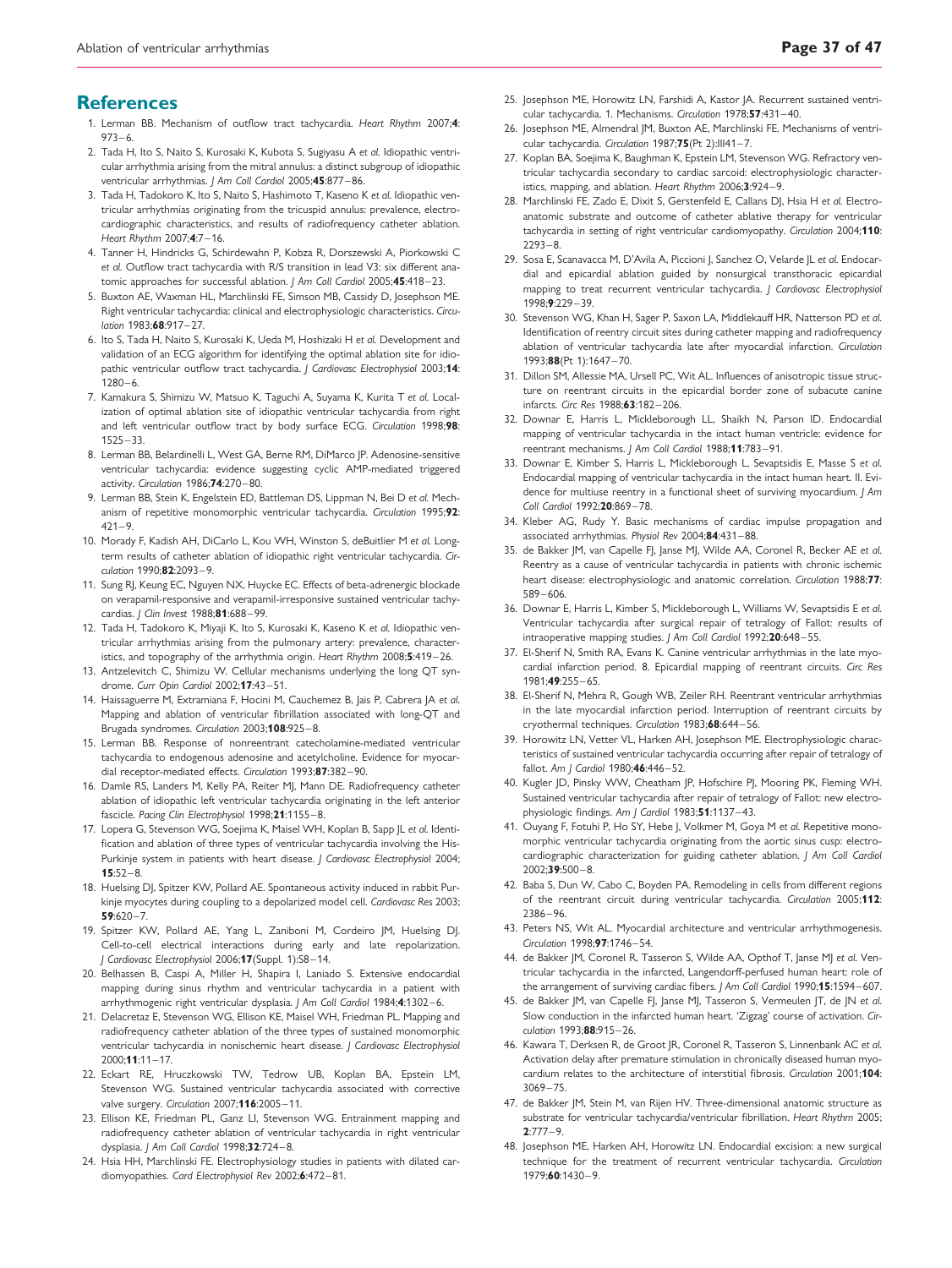- 49. Klein GJ, Ideker RE, Smith WM, Harrison LA, Kasell J, Wallace AG et al. Epicardial mapping of the onset of ventricular tachycardia initiated by programmed stimulation in the canine heart with chronic infarction. Circulation 1979;60: 1375 –84.
- 50. Bogun F, Good E, Reich S, Elmouchi D, Igic P, Lemola K et al. Isolated potentials during sinus rhythm and pace-mapping within scars as guides for ablation of post-infarction ventricular tachycardia. J Am Coll Cardiol 2006;47:2013 –9.
- 51. Brunckhorst CB, Delacretaz E, Soejima K, Maisel WH, Friedman PL, Stevenson WG. Identification of the ventricular tachycardia isthmus after infarction by pace mapping. Circulation 2004;110:652-9.
- 52. Miller JM, Tyson GS, Hargrove WC III, Vassallo JA, Rosenthal ME, Josephson ME. Effect of subendocardial resection on sinus rhythm endocardial electrogram abnormalities. Circulation 1995;91:2385 –91.
- 53. Soejima K, Stevenson WG, Maisel WH, Sapp JL, Epstein LM. Electrically unexcitable scar mapping based on pacing threshold for identification of the reentry circuit isthmus: feasibility for guiding ventricular tachycardia ablation. Circulation 2002;106:1678 – 83.
- 54. de Chillou C, Lacroix D, Klug D, Magnin-Poull I, Marquie C, Messier M et al. Isthmus characteristics of reentrant ventricular tachycardia after myocardial infarction. Circulation 2002;105:726-31.
- 55. Hsia HH, Lin D, Sauer WH, Callans DJ, Marchlinski FE. Anatomic characterization of endocardial substrate for hemodynamically stable reentrant ventricular tachycardia: identification of endocardial conducting channels. Heart Rhythm 2006;3:503 – 12.
- 56. Littmann L, Svenson RH, Gallagher JJ, Selle JG, Zimmern SH, Fedor JM et al. Functional role of the epicardium in postinfarction ventricular tachycardia. Observations derived from computerized epicardial activation mapping, entrainment, and epicardial laser photoablation. Circulation 1991;83:1577-91.
- 57. Wilber DJ, Kopp DE, Glascock DN, Kinder CA, Kall JG, Catheter ablation of the mitral isthmus for ventricular tachycardia associated with inferior infarction. Circulation 1995;92:3481-89.
- 58. Pogwizd SM, Hoyt RH, Saffitz JE, Corr PB, Cox JL, Cain ME. Reentrant and focal mechanisms underlying ventricular tachycardia in the human heart. Circulation 1992:86:1872-87.
- 59. Soejima K, Suzuki M, Maisel WH, Brunckhorst CB, Delacretaz E, Blier L et al. Catheter ablation in patients with multiple and unstable ventricular tachycardias after myocardial infarction: short ablation lines guided by reentry circuit isthmuses and sinus rhythm mapping. Circulation 2001;104:664–9.
- 60. El-Sherif N, Gough WB, Zeiler RH, Hariman R. Reentrant ventricular arrhythmias in the late myocardial infarction period. 12. Spontaneous versus induced reentry and intramural versus epicardial circuits. J Am Coll Cardiol 1985;6:  $124 - 32$
- 61. Marchlinski FE. Perivalvular fibrosis and monomorphic ventricular tachycardia: toward a unifying hypothesis in nonischemic cardiomyopathy. Circulation 2007; 116:1998 – 2001.
- 62. Klemm HU, Ventura R, Steven D, Johnsen C, Rostock T, Lutomsky B et al. Catheter ablation of multiple ventricular tachycardias after myocardial infarction guided by combined contact and noncontact mapping. Circulation 2007;115: 2697 –704.
- 63. Brugada P, Abdollah H, Wellens HJ. Continuous electrical activity during sustained monomorphic ventricular tachycardia. Observations on its dynamic behavior during the arrhythmia. Am | Cardiol 1985;55:402-11.
- 64. Lin JW, Garber L, Qi YR, Chang MG, Cysyk J, Tung L. Region [corrected] of slowed conduction acts as core for spiral wave reentry in cardiac cell monolayers. Am J Physiol Heart Circ Physiol 2008;294:H58-65.
- 65. Caceres J, Jazayeri M, McKinnie J, Avitall B, Denker ST, Tchou P et al. Sustained bundle branch reentry as a mechanism of clinical tachycardia. Circulation 1989;79:  $256 - 70.$
- 66. Hadjis TA, Stevenson WG, Harada T, Friedman PL, Sager P, Saxon LA. Preferential locations for critical reentry circuit sites causing ventricular tachycardia after inferior wall myocardial infarction. J Cardiovasc Electrophysiol 1997;8: 363 –70.
- 67. Crijns HJ, Smeets JL, Rodriguez LM, Meijer A, Wellens HJ. Cure of interfascicular reentrant ventricular tachycardia by ablation of the anterior fascicle of the left bundle branch. J Cardiovasc Electrophysiol 1995;6:486-92.
- 68. Tchou P, Jazayeri M, Denker S, Dongas J, Caceres J, Akhtar M. Transcatheter electrical ablation of right bundle branch. A method of treating macroreentrant ventricular tachycardia attributed to bundle branch reentry. Circulation 1988:78:  $246 - 57$ .
- 69. Nakagawa H, Beckman KJ, McClelland JH, Wang X, Arruda M, Santoro I et al. Radiofrequency catheter ablation of idiopathic left ventricular tachycardia guided by a Purkinje potential. Circulation 1993;88:2607-17.
- 70. Rodriguez LM, Smeets JL, Timmermans C, Trappe HJ, Wellens HJ. Radiofrequency catheter ablation of idiopathic ventricular tachycardia originating in the

anterior fascicle of the left bundle branch. *| Cardiovasc Electrophysiol* 1996;7:  $1211 - 6$ 

- 71. Kaltenbrunner W, Cardinal R, Dubuc M, Shenasa M, Nadeau R et al. Epicardial and endocardial mapping of ventricular tachycardia in patients with myocardial infarction. Is the origin of the tachycardia always subendocardially localized? Circulation 1991;84:1058-71.
- 72. Stevenson WG, Friedman PL, Kocovic D, Sager PT, Saxon LA, Pavri B. Radiofrequency catheter ablation of ventricular tachycardia after myocardial infarction. Circulation 1998;98:308-14.
- 73. Marchlinski FE, Callans DJ, Gottlieb CD, Zado E. Linear ablation lesions for control of unmappable ventricular tachycardia in patients with ischemic and nonischemic cardiomyopathy. Circulation 2000;101:1288 –96.
- 74. Ouyang F, Antz M, Deger FT, Bansch D, Schaumann A, Ernst S et al. An underrecognized subepicardial reentrant ventricular tachycardia attributable to left ventricular aneurysm in patients with normal coronary arteriograms. Circulation  $2003:107:2702 - 9$
- 75. Sosa E, Scanavacca M, D'Avila A, Bellotti G, Pilleggi F. Radiofrequency catheter ablation of ventricular tachycardia guided by nonsurgical epicardial mapping in chronic Chagasic heart disease. Pacing Clin Electrophysiol 1999;22(Pt 1):128-30.
- 76. Irvine J, Dorian P, Baker B, O'Brien BJ, Roberts R, Gent M et al. Quality of life in the Canadian Implantable Defibrillator Study (CIDS). Am Heart J 2002;144: 282 –9.
- 77. Mark DB, Anstrom KJ, Sun JL, Clapp-Channing NE, Tsiatis AA, vidson-Ray L et al. Quality of life with defibrillator therapy or amiodarone in heart failure. N Engl J Med 2008;359:999-1008.
- 78. Moss AJ, Greenberg H, Case RB, Zareba W, Hall WJ, Brown MW et al. Longterm clinical course of patients after termination of ventricular tachyarrhythmia by an implanted defibrillator. Circulation 2004;110:3760-5.
- 79. Poole JE, Johnson GW, Hellkamp AS, Anderson J, Callans DJ, Raitt MH et al. Prognostic importance of defibrillator shocks in patients with heart failure. N Engl | Med 2008:359:1009-17.
- 80. Schron EB, Exner DV, Yao Q, Jenkins LS, Steinberg JS, Cook JR et al. Quality of life in the antiarrhythmics versus implantable defibrillators trial: impact of therapy and influence of adverse symptoms and defibrillator shocks. Circulation 2002;105:589 –94.
- 81. Bollmann A, Husser D, Cannom DS. Antiarrhythmic drugs in patients with implantable cardioverter-defibrillators. Am | Cardiovasc Drugs 2005;5:371-8.
- 82. Connolly SJ, Dorian P, Roberts RS, Gent M, Bailin S, Fain ES, Thorp K et al. Comparison of beta-blockers, amiodarone plus beta-blockers, or sotalol for prevention of shocks from implantable cardioverter defibrillators: the OPTIC study: a randomized trial. J Am Med Assoc 2006;295:165-71.
- 83. Pacifico A, Hohnloser SH, Williams JH, Tao B, Saksena S, Henry PD et al. Prevention of implantable-defibrillator shocks by treatment with sotalol. d,l-Sotalol Implantable Cardioverter-Defibrillator Study Group. N Engl | Med 1999;340: 1855 –62.
- 84. Gepstein L, Hayam G, Ben-Haim SA. A novel method for nonfluoroscopic catheter-based electroanatomical mapping of the heart. In vitro and in vivo accuracy results. Circulation 1997:95:1611-22.
- 85. Dixit S, Narula N, Callans DJ, Marchlinski FE. Electroanatomic mapping of human heart: epicardial fat can mimic scar. | Cardiovasc Electrophysiol 2003;14:1128.
- 86. Soejima K, Stevenson WG, Sapp JL, Selwyn AP, Couper G, Epstein LM. Endocardial and epicardial radiofrequency ablation of ventricular tachycardia associated with dilated cardiomyopathy: the importance of low-voltage scars. J Am Coll Cardiol 2004:43:1834-42.
- 87. Swarup V, Morton JB, Arruda M, Wilber DJ. Ablation of epicardial macroreentrant ventricular tachycardia associated with idiopathic nonischemic dilated cardiomyopathy by a percutaneous transthoracic approach. J Cardiovasc Electrophysiol 2002;13:1164-8.
- 88. Roux JF, Dubuc M, Pressacco J, Roy D, Thibault B, Talajic M et al. Concordance between an electroanatomic mapping system and cardiac MRI in arrhythmogenic right ventricular cardiomyopathy. Pacing Clin Electrophysiol 2006;29:109-12.
- 89. Wittkampf FH, Wever EF, Derksen R, Wilde AA, Ramanna H, Hauer RN et al. LocaLisa: new technique for real-time 3-dimensional localization of regular intracardiac electrodes. Circulation 1999;99:1312-7.
- 90. Khaykin Y, Skanes A, Whaley B, Hill C, Beardsall M, Seabrook C et al. Real-time integration of 2D intracardiac echocardiography and 3D electroanatomical mapping to guide ventricular tachycardia ablation. Heart Rhythm 2008;5: 1396 –1402.
- 91. Khongphatthanayothin A, Kosar E, Nademanee K. Nonfluoroscopic threedimensional mapping for arrhythmia ablation: tool or toy? J Cardiovasc Electrophysiol 2000:11:239-43.
- 92. Nademanee K, Kosar EM. A nonfluoroscopic catheter-based mapping technique to ablate focal ventricular tachycardia. Pacing Clin Electrophysiol 1998;21:1442 –7.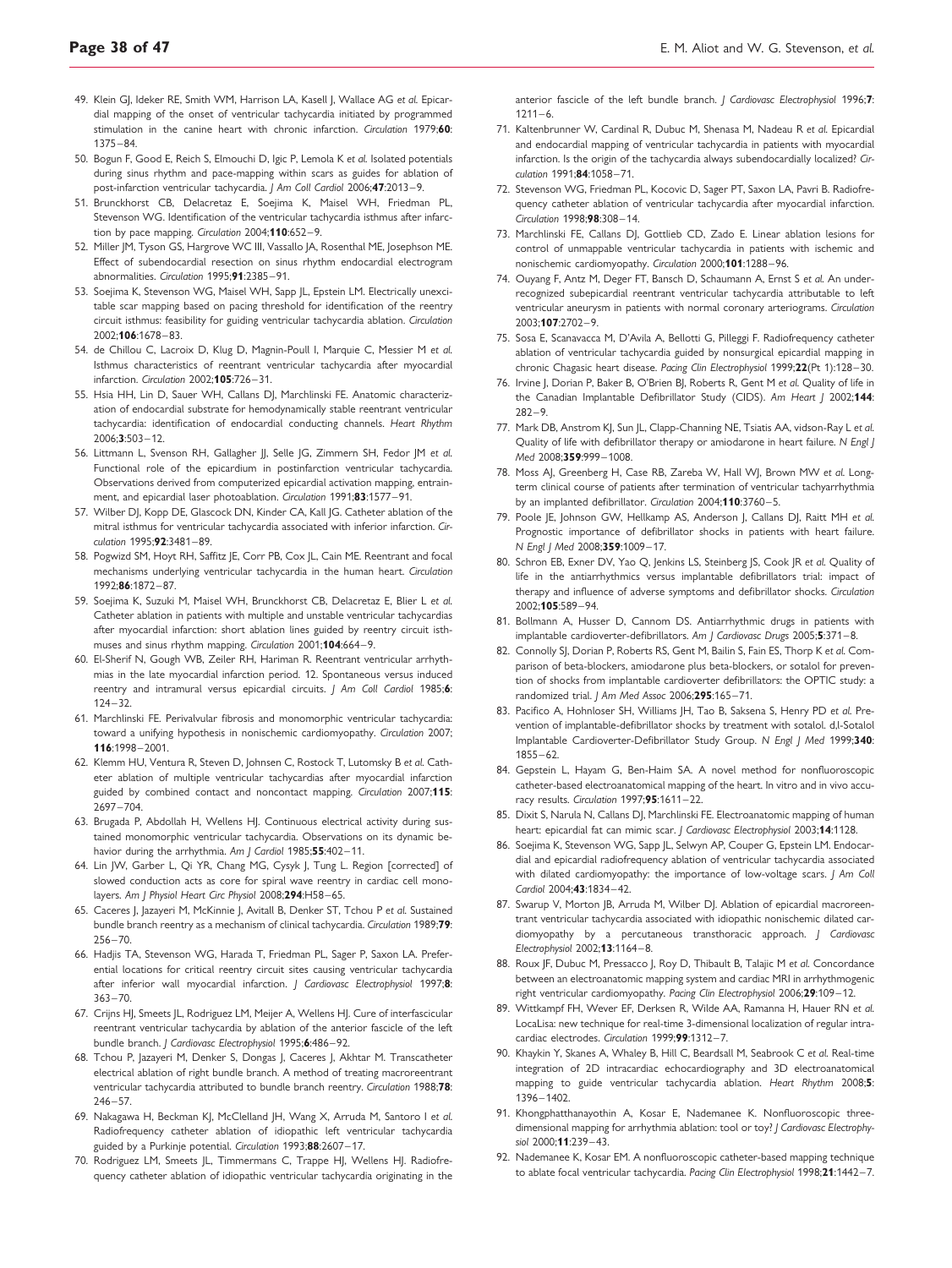- 93. Ouyang F, Cappato R, Ernst S, Goya M, Volkmer M, Hebe J et al. Electroanatomic substrate of idiopathic left ventricular tachycardia: unidirectional block and macroreentry within the purkinje network. Circulation 2002;105:462-9.
- 94. Varanasi S, Dhala A, Blanck Z, Deshpande S, Akhtar M, Sra J. Electroanatomic mapping for radiofrequency ablation of cardiac arrhythmias. J Cardiovasc Electrophysiol 1999;10:538–44.
- 95. Arenal A, Glez-Torrecilla E, Ortiz M, Villacastin J, Fdez-Portales J, Sousa E et al. Ablation of electrograms with an isolated, delayed component as treatment of unmappable monomorphic ventricular tachycardias in patients with structural heart disease. J Am Coll Cardiol 2003;41:81-92.
- 96. Brunckhorst CB, Delacretaz E, Soejima K, Jackman WM, Nakagawa H, Kuck KH et al. Ventricular mapping during atrial and right ventricular pacing: relation of electrogram parameters to ventricular tachycardia reentry circuits after myocardial infarction. *J Interv Card Electrophysiol* 2004;11:183-91.
- 97. Codreanu A, Odille F, Aliot E, Marie PY, Magnin-Poull I, Andronache M et al. Electroanatomic characterization of post-infarct scars comparison with 3-dimensional myocardial scar reconstruction based on magnetic resonance imaging. | Am Coll Cardiol 2008;52:839-42.
- 98. Kautzner J, Cihak R, Peichl P, Vancura V, Bytesnik J. Catheter ablation of ventricular tachycardia following myocardial infarction using three-dimensional electroanatomical mapping. Pacing Clin Electrophysiol 2003;26(Pt 2):342 –7.
- 99. Kottkamp H, Wetzel U, Schirdewahn P, Dorszewski A, Gerds-Li JH, Carbucicchio C et al. Catheter ablation of ventricular tachycardia in remote myocardial infarction: substrate description guiding placement of individual linear lesions targeting noninducibility. J Cardiovasc Electrophysiol 2003;14: 675– 81.
- 100. Miljoen H, State S, de Chillou C, Magnin-Poull I, Dotto P, Andronache M et al. Electroanatomic mapping characteristics of ventricular tachycardia in patients with arrhythmogenic right ventricular cardiomyopathy/dysplasia. Europace  $2005:7:516-24$
- 101. Reddy VY, Neuzil P, Taborsky M, Ruskin JN. Short-term results of substrate mapping and radiofrequency ablation of ischemic ventricular tachycardia using a saline-irrigated catheter. J Am Coll Cardiol 2003;41:2228-36.
- 102. Reddy VY, Reynolds MR, Neuzil P, Richardson AW, Taborsky M, Jongnarangsin K et al. Prophylactic catheter ablation for the prevention of defibrillator therapy. N Engl J Med 2007;357:2657 –65.
- 103. Reithmann C, Hahnefeld A, Remp T, Dorwarth U, Dugas M, Steinbeck G et al. Electroanatomic mapping of endocardial right ventricular activation as a guide for catheter ablation in patients with arrhythmogenic right ventricular dysplasia. Pacing Clin Electrophysiol 2003;26:1308-16.
- 104. Stevenson WG, Delacretaz E, Friedman PL, Ellison KE. Identification and ablation of macroreentrant ventricular tachycardia with the CARTO electroanatomical mapping system. Pacing Clin Electrophysiol 1998;21:1448-56.
- 105. Stevenson WG, Wilber DJ, Natale A, Jackman WM, Marchlinski FE, Talbert T et al. Irrigated radiofrequency catheter ablation guided by electroanatomic mapping for recurrent ventricular tachycardia after myocardial infarction: the multicenter thermocool ventricular tachycardia ablation trial. Circulation 2008; 118:2773 –82.
- 106. Tanner H, Hindricks G, Volkmer M, Furniss S, kuhlkamp V, Lacroix D et al. Catheter ablation of recurrent scar-related ventricular tachycardia using electroanatomical mapping and irrigated ablation technology: Results of the prospective multicenter Euro-VT-Study. 2009 (in press).
- 107. Tomassoni G, Stanton M, Richey M, Leonelli FM, Beheiry S, Natale A. Epicardial mapping and radiofrequency catheter ablation of ischemic ventricular tachycardia using a three-dimensional nonfluoroscopic mapping system. J Cardiovasc Electrophysiol 1999;10:1643 –8.
- 108. Chauhan VS, Nair GM, Sevaptisidis E, Downar E. Magnetoelectroanatomic mapping of arrhythmias in structural heart disease using a novel multielectrode catheter. Pacing Clin Electrophysiol 2004;27:1077 –84.
- 109. Patel AM, D'Avila A, Neuzil P, Kim SJ, Mela T, Singh J et al. Atrial tachycardia after ablation of persistent atrial fibrillation: identification of the critical isthmus with a combination of multielectrode activation mapping and targeted entrainment mapping. Circ Arrhythmia Electrophysiol 2008;1:14– 22.
- 110. Greenspon AJ, Hsu SS, Datorre S. Successful radiofrequency catheter ablation of sustained ventricular tachycardia postmyocardial infarction in man guided by a multielectrode "basket" catheter. J Cardiovasc Electrophysiol 1997;8:565-70.
- 111. Schalij MJ, van Rugge FP, Siezenga M, van der Velde ET. Endocardial activation mapping of ventricular tachycardia in patients: first application of a 32-site bipolar mapping electrode catheter. Circulation 1998;98:2168-79.
- 112. Yoshida Y, Hirai M, Murakami Y, Kondo T, Inden Y, Akahoshi M et al. Localization of precise origin of idiopathic ventricular tachycardia from the right ventricular outflow tract by a 12-lead ECG: a study of pace mapping using a multielectrode "basket" catheter. Pacing Clin Electrophysiol 1999;22:1760 – 8.
- 113. Thornton AS, Jordaens LJ. Remote magnetic navigation for mapping and ablating right ventricular outflow tract tachycardia. Heart Rhythm 2006:3:691-6.
- 114. Gornick CC, Adler SW, Pederson B, Hauck J, Budd J, Schweitzer J. Validation of a new noncontact catheter system for electroanatomic mapping of left ventricular endocardium. Circulation 1999;99:829-35.
- 115. Schilling RJ, Peters NS, Davies DW. Simultaneous endocardial mapping in the human left ventricle using a noncontact catheter: comparison of contact and reconstructed electrograms during sinus rhythm. Circulation 1998;98:887-98.
- 116. Schilling RJ, Peters NS, Davies DW. Feasibility of a noncontact catheter for endocardial mapping of human ventricular tachycardia. Circulation 1999;99: 2543 –52.
- 117. Sivagangabalan G, Pouliopoulos J, Huang K, Lu J, Barry M, Thiagalingam A et al. Comparison of electroanatomic contact and noncontact mapping of ventriular scar in postinfarct ovine model with intramural needle electrode recording and histological validation. Circ Arrhythmia Electrophysiol 2008;1:363 –9.
- 118. Della BP, Pappalardo A, Riva S, Tondo C, Fassini G, Trevisi N. Non-contact mapping to guide catheter ablation of untolerated ventricular tachycardia. Eur Heart 1 2002:23:742-52.
- 119. Segal OR, Chow AW, Markides V, Schilling RJ, Peters NS, Davies DW. Longterm results after ablation of infarct-related ventricular tachycardia. Heart  $R$ hythm  $2005:2.474 - 82$
- 120. Abrams DJ, Earley MJ, Sporton SC, Kistler PM, Gatzoulis MA, Mullen MJ et al. Comparison of noncontact and electroanatomic mapping to identify scar and arrhythmia late after the Fontan procedure. Circulation 2007;115:1738-46.
- 121. Jacobson JT, Afonso VX, Eisenman G, Schultz JR, Lazar S, Michele JJ et al. Characterization of the infarct substrate and ventricular tachycardia circuits with noncontact unipolar mapping in a porcine model of myocardial infarction. Heart Rhythm 2006;3:189-97.
- 122. Voss F, Steen H, Bauer A, Giannitsis E, Katus HA, Becker R. Determination of myocardial infarct size by noncontact mapping. Heart Rhythm 2008;5:308-14.
- 123. Chen M, Yang B, Zou J, Shan Q, Chen C, Xu D et al. Non-contact mapping and linear ablation of the left posterior fascicle during sinus rhythm in the treatment of idiopathic left ventricular tachycardia. Europace 2005;7:138 –44.
- 124. Friedman PA, Asirvatham SJ, Grice S, Glikson M, Munger TM, Rea RF et al. Noncontact mapping to guide ablation of right ventricular outflow tract tachycardia. J Am Coll Cardiol 2002;39:1808 –12.
- 125. Ribbing M, Wasmer K, Monnig G, Kirchhof P, Loh P, Breithardt G et al. Endocardial mapping of right ventricular outflow tract tachycardia using noncontact activation mapping. J Cardiovasc Electrophysiol 2003;14:602-8.
- 126. Yao Y, Zhang S, He DS, Zhang K, Hua W, Chu J et al. Radiofrequency ablation of the ventricular tachycardia with arrhythmogenic right ventricular cardiomyopathy using non-contact mapping. Pacing Clin Electrophysiol 2007;30:526-33.
- 127. Kriebel T, Saul JP, Schneider H, Sigler M, Paul T. Noncontact mapping and radiofrequency catheter ablation of fast and hemodynamically unstable ventricular tachycardia after surgical repair of tetralogy of Fallot. J Am Coll Cardiol 2007;  $50.2162 - 8$
- 128. Rajappan K, Schilling RJ. Non-contact mapping in the treatment of ventricular tachycardia after myocardial infarction. J Interv Card Electrophysiol 2007;19:9– 18.
- 129. Strickberger SA, Knight BP, Michaud GF, Pelosi F, Morady F. Mapping and ablation of ventricular tachycardia guided by virtual electrograms using a noncontact, computerized mapping system. J Am Coll Cardiol 2000;35:414-21.
- 130. Al-Ahmad A, Grossman JD, Wang PJ. Early experience with a computerized robotically controlled catheter system. J Interv Card Electrophysiol 2005;12:  $199 - 202$
- 131. Saliba W, Cummings JE, Oh S, Zhang Y, Mazgalev TN, Schweikert RA et al. Novel robotic catheter remote control system: feasibility and safety of transseptal puncture and endocardial catheter navigation. J Cardiovasc Electrophysiol 2006;  $17:1102 - 5.$
- 132. Faddis MN, Blume W, Finney J, Hall A, Rauch J, Sell J et al. Novel, magnetically guided catheter for endocardial mapping and radiofrequency catheter ablation. Circulation 2002;106:2980-5.
- 133. Greenberg S, Blume W, Faddis M, Finney J, Hall A, Talcott M et al. Remote controlled magnetically guided pulmonary vein isolation in canines. Heart Rhythm  $2006:3:71 - 6.$
- 134. Pappone C, Vicedomini G, Manguso F, Gugliotta F, Mazzone P, Gulletta S et al. Robotic magnetic navigation for atrial fibrillation ablation. J Am Coll Cardiol 2006; 47:1390 – 400.
- 135. Aryana A, D'Avila A, Heist EK, Mela T, Singh JP, Ruskin JN et al. Remote magnetic navigation to guide endocardial and epicardial catheter mapping of scar-related ventricular tachycardia. Circulation 2007;115:1191 –200.
- 136. Burkhardt JD, Saliba WI, Schweikert RA, Cummings J, Natale A. Remote magnetic navigation to map and ablate left coronary cusp ventricular tachycardia. J Cardiovasc Electrophysiol 2006;17:1142-4.
- 137. Thornton AS, Res J, Mekel JM, Jordaens LJ. Use of advanced mapping and remote magnetic navigation to ablate left ventricular fascicular tachycardia. Pacing Clin Electrophysiol 2006;29:685 – 8.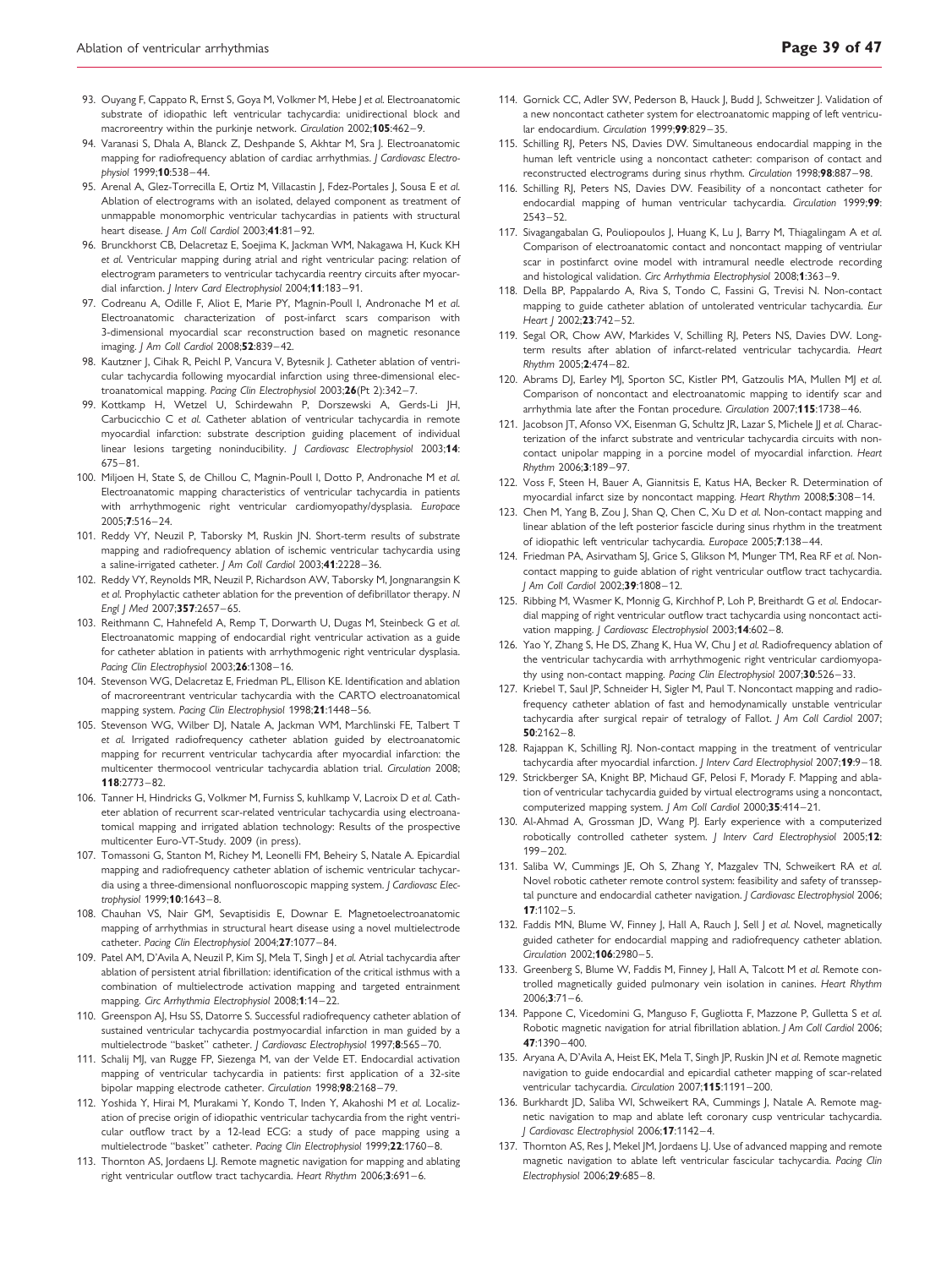- 138. Bogun F, Morady F. Ablation of ventricular tachycardia in patients with nonischemic cardiomyopathy. J Cardiovasc Electrophysiol 2008;19:1227 – 30.
- 139. Nazarian S, Bluemke DA, Lardo AC, Zviman MM, Watkins SP, Dickfeld TL et al. Magnetic resonance assessment of the substrate for inducible ventricular tachycardia in nonischemic cardiomyopathy. Circulation 2005;112:2821-5.
- 140. Schmidt A, Azevedo CF, Cheng A, Gupta SN, Bluemke DA, Foo TK et al. Infarct tissue heterogeneity by magnetic resonance imaging identifies enhanced cardiac arrhythmia susceptibility in patients with left ventricular dysfunction. Circulation 2007;115:2006 – 14.
- 141. Faris OP, Shein M. Food and Drug Administration perspective: magnetic resonance imaging of pacemaker and implantable cardioverter-defibrillator patients. Circulation 2006;114:1232-3.
- 142. Nazarian S, Roguin A, Zviman MM, Lardo AC, Dickfeld TL, Calkins H et al. Clinical utility and safety of a protocol for noncardiac and cardiac magnetic resonance imaging of patients with permanent pacemakers and implantable-cardioverter defibrillators at 1.5 tesla. Circulation 2006:114:1277-84
- 143. Roguin A, Schwitter J, Vahlhaus C, Lombardi M, Brugada J, Vardas P et al. Magnetic resonance imaging in individuals with cardiovascular implantable electronic devices. Europace 2008;10:336 –46.
- 144. Bello D, Kipper S, Valderrabano M, Shivkumar K. Catheter ablation of ventricular tachycardia guided by contrast-enhanced cardiac computed tomography. Heart Rhythm 2004:1:490-2.
- 145. Dickfeld T, Kocher C. The role of integrated PET-CT scar maps for guiding ventricular tachycardia ablations. Curr Cardiol Rep 2008;10:149-57.
- 146. Ashikaga H, Sasano T, Dong J, Zviman MM, Evers R, Hopenfeld B et al. Magnetic resonance-based anatomical analysis of scar-related ventricular tachycardia: implications for catheter ablation. Circ Res 2007;101:939 –47.
- 147. Reddy VY, Malchano ZJ, Holmvang G, Schmidt EJ, D'Avila A, Houghtaling C et al. Integration of cardiac magnetic resonance imaging with three-dimensional electroanatomic mapping to guide left ventricular catheter manipulation: feasibility in a porcine model of healed myocardial infarction. J Am Coll Cardiol 2004;44:  $2202 - 13$ .
- 148. Doppalapudi H, Yamada T, McElderry T, Plumb V, Epstein A, Kay G. Ventricular tachycardia originating from the posterior papillary muscle in the left ventricle: a distinct clinical syndrome. Circ Arrhythmia Electrophysiol 2008;1:23 –9.
- 149. Good E, Desjardins B, Jongnarangsin K, Oral H, Chugh A, Ebinger M, Pelosi F et al. Ventricular arrhythmias originating from a papillary muscle in patients without prior infarction: a comparison with fascicular arrhythmias. Heart Rhythm 2008;5:1530 –7.
- 150. Okumura Y, Henz B, Johnson S, Bunch TJ, O'Brien C, Hodge D et al. Threedimensional ultrasound for image-guided mapping and intervention: methods, quantitative validation, and clinical feasibility of a novel multimodality image mapping system. Circ Arrhythmia Electrophysiol 2008;1:110-9.
- 151. Srivathsan K, Bunch TJ, Asirvatham S, Edwards W, Friedman PA, Munger TM et al. Mechanisms and utility of discrete great arterial potentials in the ablation of outflow tract ventricular arrhythmias. Circ Arrhythmia Electrophysiol 2008;1:  $30 - 8.$
- 152. Vaseghi M, Cesario DA, Mahajan A, Wiener I, Boyle NG, Fishbein MC et al. Catheter ablation of right ventricular outflow tract tachycardia: value of defining coronary anatomy. J Cardiovasc Electrophysiol 2006;17:632-7.
- 153. Abbara S, Desai JC, Cury RC, Butler J, Nieman K, Reddy V. Mapping epicardial fat with multi-detector computed tomography to facilitate percutaneous transepicardial arrhythmia ablation. Eur J Radiol 2006;57:417-22.
- 154. Haines DE. The biophysics of radiofrequency catheter ablation in the heart: the importance of temperature monitoring. Pacing Clin Electrophysiol 1993;16: 586 –91.
- 155. Matsudaira K, Nakagawa H, Wittkampf FH, Yamanashi WS, Imai S, Pitha JV et al. High incidence of thrombus formation without impedance rise during radiofrequency ablation using electrode temperature control. Pacing Clin Electrophysiol 2003;26:1227 – 37.
- 156. Nakagawa H, Yamanashi WS, Pitha JV, Arruda M, Wang X, Ohtomo K et al. Comparison of in vivo tissue temperature profile and lesion geometry for radiofrequency ablation with a saline-irrigated electrode versus temperature control in a canine thigh muscle preparation. Circulation 1995;91:2264-73.
- 157. Soejima K, Delacretaz E, Suzuki M, Brunckhorst CB, Maisel WH, Friedman PL et al. Saline-cooled versus standard radiofrequency catheter ablation for infarct-related ventricular tachycardias. Circulation 2001;103:1858-62.
- 158. Yokoyama K, Nakagawa H, Wittkampf FH, Pitha JV, Lazzara R, Jackman WM. Comparison of electrode cooling between internal and open irrigation in radiofrequency ablation lesion depth and incidence of thrombus and steam pop. Circulation 2006;113:11-9.
- 159. Seiler J, Roberts-Thomson KC, Raymond JM, Vest J, Delacretaz E, Stevenson WG. Steam pops during irrigated radiofrequency ablation: feasibility of impedance monitoring for prevention. Heart Rhythm 2008;5:1411 –6.
- 160. Calkins H, Epstein A, Packer D, Arria AM, Hummel J, Gilligan DM et al. Catheter ablation of ventricular tachycardia in patients with structural heart disease using cooled radiofrequency energy: results of a prospective multicenter study. Cooled RF Multi-Center Investigators Group. J Am Coll Cardiol 2000;35: 1905 –14.
- 161. Cooper JM, Sapp JL, Tedrow U, Pellegrini CP, Robinson D, Epstein LM et al. Ablation with an internally irrigated radiofrequency catheter: learning how to avoid steam pops. Heart Rhythm 2004;1:329 –33.
- 162. Hsu LF, Jais P, Hocini M, Sanders P, Scavee C, Sacher F et al. Incidence and prevention of cardiac tamponade complicating ablation for atrial fibrillation. Pacing Clin Electrophysiol 2005;28(Suppl. 1):S106-9.
- 163. D'Avila A, Thiagalingam A, Holmvang G, Houghtaling C, Ruskin JN, Reddy VY. What is the most appropriate energy source for aortic cusp ablation? A comparison of standard RF, cooled-tip RF and cryothermal ablation. J Interv Card Electrophysiol 2006;16:31 –8.
- 164. Obel OA, D'Avila A, Neuzil P, Saad EB, Ruskin JN, Reddy VY. Ablation of left ventricular epicardial outflow tract tachycardia from the distal great cardiac vein. J Am Coll Cardiol 2006;48:1813-7.
- 165. D'Avila A, Houghtaling C, Gutierrez P, Vragovic O, Ruskin JN, Josephson ME et al. Catheter ablation of ventricular epicardial tissue: a comparison of standard and cooled-tip radiofrequency energy. Circulation 2004;109:2363 –9.
- 166. D'Avila A, Aryana A, Thiagalingam A, Holmvang G, Schmidt E, Gutierrez P et al. Focal and linear endocardial and epicardial catheter-based cryoablation of normal and infarcted ventricular tissue. Pacing Clin Electrophysiol 2008;31: 1322 –31.
- 167. Aoyama H, Nakagawa H, Pitha JV, Khammar GS, Chandrasekaran K, Matsudaira K et al. Comparison of cryothermia and radiofrequency current in safety and efficacy of catheter ablation within the canine coronary sinus close to the left circumflex coronary artery. J Cardiovasc Electrophysiol 2005;16:  $1218 - 26.$
- 168. Lustgarten DL, Keane D, Ruskin J. Cryothermal ablation: mechanism of tissue injury and current experience in the treatment of tachyarrhythmias. Prog Cardiovasc Dis 1999;41:481–98.
- 169. Kirsh JA, Gross GJ, O'Connor S, Hamilton RM. Transcatheter cryoablation of tachyarrhythmias in children: initial experience from an international registry. J Am Coll Cardiol 2005;45:133 –6.
- 170. Bhavani SS, Tchou P, Chung M, Fahmy T, Gillinov AM. Intraoperative electroanatomical mapping and beating heart ablation of ventricular tachycardia. Ann Thorac Surg  $2006;82:1091-3$ .
- 171. Braun MU, Knaut M, Rauwolf T, Strasser RH. Microwave ablation of an ischemic sustained ventricular tachycardia during aortocoronary bypass, mitral valve and tricuspid valve surgery guided by a three-dimensional nonfluoroscopic mapping system (CARTO). J Interv Card Electrophysiol 2005;13:  $243 - 7$ .
- 172. Kovoor P, Daly M, Campbell C, Dewsnap B, Eipper V, Uther J et al. Intramural radiofrequency ablation: effects of electrode temperature and length. Pacing Clin Electrophysiol 2004;27(6 Pt 1):719 –25.
- 173. Pfeiffer D, Moosdorf R, Svenson RH, Littmann L, Grimm W, Kirchhoff PG et al. Epicardial neodymium. YAG laser photocoagulation of ventricular tachycardia without ventriculotomy in patients after myocardial infarction. Circulation 1996;  $94:3221 - 5.$
- 174. Sapp JL, Cooper JM, Zei P, Stevenson WG. Large radiofrequency ablation lesions can be created with a retractable infusion-needle catheter. *| Cardiovasc Electro*physiol 2006;17:657 –61.
- 175. Svenson RH, Littmann L, Colavita PG, Zimmern SH, Gallagher JJ, Fedor JM et al. Laser photoablation of ventricular tachycardia: correlation of diastolic activation times and photoablation effects on cycle length and termination—observations supporting a macroreentrant mechanism. I Am Coll Cardiol 1992:19:607-13.
- 176. Blanc JJ, Almendral J, Brignole M, Fatemi M, Gjesdal K, Gonzalez-Torrecilla E et al. Consensus document on antithrombotic therapy in the setting of electrophysiological procedures. Europace 2008;10:513 –27.
- 177. Zhou L, Keane D, Reed G, Ruskin J. Thromboembolic complications of cardiac radiofrequency catheter ablation: a review of the reported incidence, pathogenesis and current research directions. J Cardiovasc Electrophysiol 1999;10:  $611 - 20.$
- 178. Borger van der Burg AE, de Groot NM, Van Erven L, Bootsma M, van der Wall EE, Schalij MJ. Long-term follow-up after radiofrequency catheter ablation of ventricular tachycardia: a successful approach? J Cardiovasc Electrophysiol 2002;  $13:417 - 23$
- 179. Callans DJ, Zado E, Sarter BH, Schwartzman D, Gottlieb CD, Marchlinski FE. Efficacy of radiofrequency catheter ablation for ventricular tachycardia in healed myocardial infarction. Am | Cardiol 1998;82:429-32.
- 180. Della BP, De Ponti R, Uriarte JA, Tondo C, Klersy C, Carbucicchio C et al. Catheter ablation and antiarrhythmic drugs for haemodynamically tolerated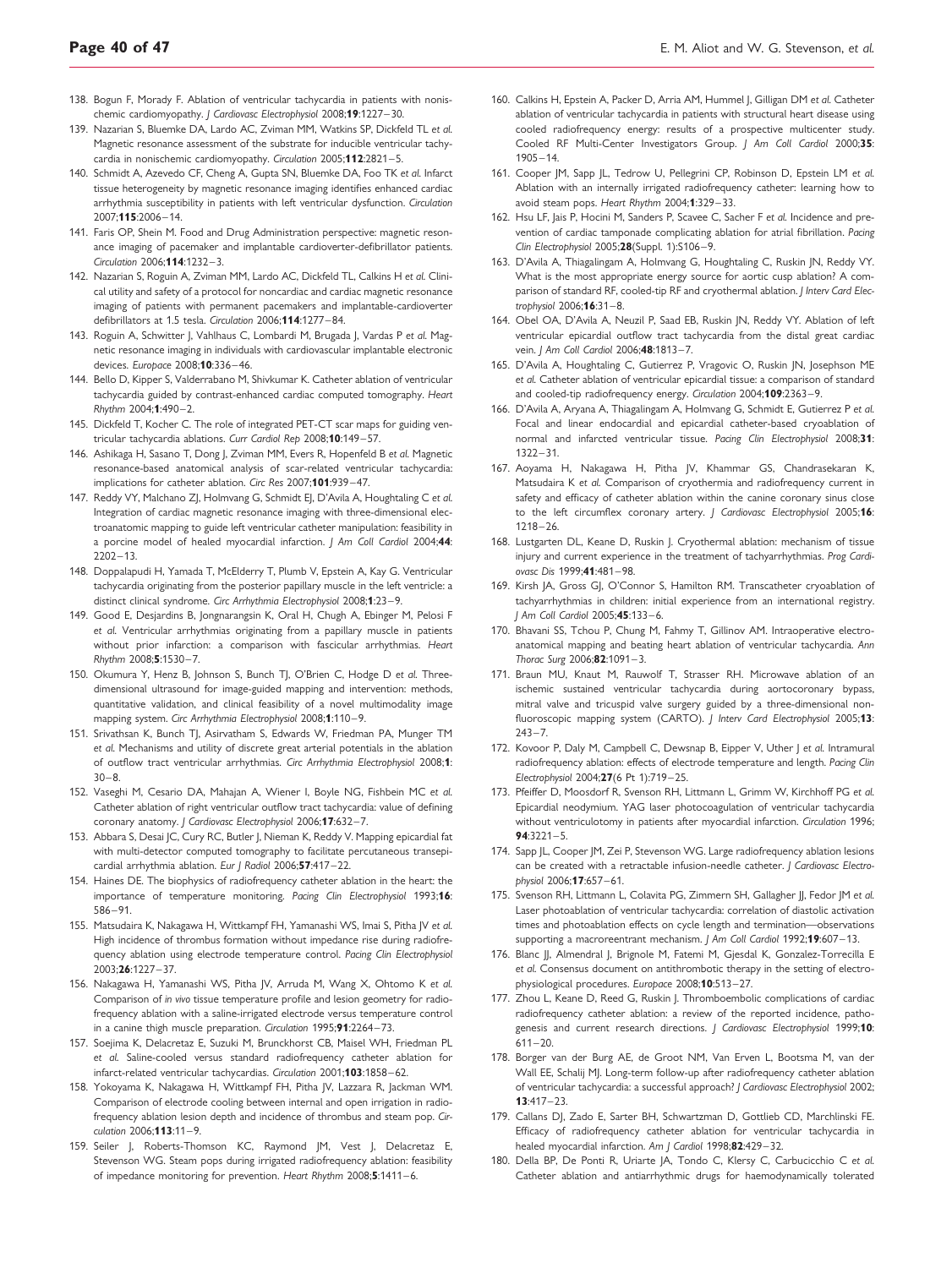post-infarction ventricular tachycardia; long-term outcome in relation to acute electrophysiological findings. Eur Heart J 2002;23:414-24.

- 181. Kim YH, Sosa-Suarez G, Trouton TG, O'Nunain SS, Osswald S, McGovern BA et al. Treatment of ventricular tachycardia by transcatheter radiofrequency ablation in patients with ischemic heart disease. Circulation 1994:89:1094-102.
- 182. Morady F, Harvey M, Kalbfleisch SJ, el-Atassi R, Calkins H, Langberg JJ. Radiofrequency catheter ablation of ventricular tachycardia in patients with coronary artery disease. Circulation 1993:87:363-72.
- 183. O'Callaghan PA, Poloniecki J, Sosa-Suarez G, Ruskin JN, McGovern BA, Garan H. Long-term clinical outcome of patients with prior myocardial infarction after palliative radiofrequency catheter ablation for frequent ventricular tachycardia. Am J Cardiol 2001;87:975 –979.
- 184. O'Donnell D, Bourke JP, Anilkumar R, Simeonidou E, Furniss SS. Radiofrequency ablation for post infarction ventricular tachycardia. Report of a single centre experience of 112 cases. Eur Heart | 2002;23:1699-705.
- 185. Ortiz M, Almendral J, Villacastin J, Arenal A, Martinez-Sande JL, Perez-Castellano N et al. Radiofrequency ablation of ventricular tachycardia in patients with ischemic cardiopathy. Rev Esp Cardiol 1999;52:159-68.
- 186. Rothman SA, Hsia HH, Cossu SF, Chmielewski IL, Buxton AE, Miller JM. Radiofrequency catheter ablation of postinfarction ventricular tachycardia: long-term success and the significance of inducible nonclinical arrhythmias. Circulation 1997;96:3499 –508.
- 187. Fuster V, Ryden LE, Cannom DS, Crijns HJ, Curtis AB, Ellenbogen KA et al. ACC/AHA/ESC 2006 Guidelines for the Management of Patients with Atrial Fibrillation: a report of the American College of Cardiology/American Heart Association Task Force on Practice Guidelines and the European Society of Cardiology Committee for Practice Guidelines (Writing Committee to Revise the 2001 Guidelines for the Management of Patients With Atrial Fibrillation): developed in collaboration with the European Heart Rhythm Association and the Heart Rhythm Society. Circulation 2006;114:e257 –354.
- 188. Statement on Granting Privileges for Administration of Moderate Sedation to Practitioners Who Are Not Anesthesia Professionals. Approved by House of Delegates on 25 October 2005, and amended on 18 October 2006, ASA Standards, Guidelines and Statements; 2009. pp. 43 –8.
- 189. Bubien RS, Fisher JD, Gentzel JA, Murphy EK, Irwin ME, Shea JB et al. NASPE expert consensus document: use of i.v. (conscious) sedation/analgesia by nonanesthesia personnel in patients undergoing arrhythmia specific diagnostic, therapeutic, and surgical procedures. Pacing Clin Electrophysiol 1998;21:375-85.
- 190. Srinivasa V, Kodali BS. Capnometry in the spontaneously breathing patient. Curr Opin Anaesthesiol 2004;17:517 –20.
- 191. Erb TO, Kanter RJ, Hall JM, Gan TJ, Kern FH, Schulman SR. Comparison of electrophysiologic effects of propofol and isoflurane-based anesthetics in children undergoing radiofrequency catheter ablation for supraventricular tachycardia. Anesthesiology 2002;96:1386-94.
- 192. Lavoie J, Walsh EP, Burrows FA, Laussen P, Lulu JA, Hansen DD. Effects of propofol or isoflurane anesthesia on cardiac conduction in children undergoing radiofrequency catheter ablation for tachydysrhythmias. Anesthesiology 1995; 82:884 –87.
- 193. Hief C, Borggrefe M, Chen X, Martinez-Rubio A, Hachenberg T, Lawin P et al. Effects of enflurane on inducibility of ventricular tachycardia. Am J Cardiol 1991;68:609–13.
- 194. Denniss AR, Richards DA, Taylor AT, Uther JB. Halothane anesthesia reduces inducibility of ventricular tachyarrhythmias in chronic canine myocardial infarction. Basic Res Cardiol 1989:84:5-12.
- 195. Seidl K, Hauer B, Schwick NG, Zahn R, Senges J. Comparison of metoprolol and sotalol in preventing ventricular tachyarrhythmias after the implantation of a cardioverter/defibrillator. Am | Cardiol 1998;82:744-8.
- 196. Garcia FC, Valles E, Dhruvakumar S, Marchlinski FE. Ablation of ventricular tachycardia. Herzschrittmacherther Elektrophysiol 2007;18:225–33.
- 197. Hinkle DA, Raizen DM, McGarvey ML, Liu GT. Cerebral air embolism complicating cardiac ablation procedures. Neurology 2001;56:792-4.
- 198. Jongbloed MR, Bax JJ, van der Burg AE, van der Wall EE, Schalij MJ. Radiofrequency catheter ablation of ventricular tachycardia guided by intracardiac echocardiography. Eur J Echocardiogr 2004;5:34-40.
- 199. Khan HH, Maisel WH, Ho C, Suzuki M, Solomon S, Stevenson WG. Effect of radiofrequency catheter ablation of ventricular tachycardia on left ventricular function in patients with prior myocardial infarction. J Interv Card Electrophysiol 2002;7:243–7.
- 200. Scanavacca M, D'Avila A, Velarde JL, Reolao JB, Sosa E. Reduction of radiation exposure time during catheter ablation with the use of pulsed fluoroscopy. Int J Cardiol 1998;63:71 –4.
- 201. Corrado D, Basso C, Leoni L, Tokajuk B, Turrini P, Bauce B et al. Threedimensional electroanatomical voltage mapping and histologic evaluation of myocardial substrate in right ventricular outflow tract tachycardia. J Am Coll Cardiol 2008;51:731-9.
- 202. Tandri H, Saranathan M, Rodriguez ER, Martinez C, Bomma C, Nasir K et al. Noninvasive detection of myocardial fibrosis in arrhythmogenic right ventricular cardiomyopathy using delayed-enhancement magnetic resonance imaging. J Am Coll Cardiol 2005;45:98 –103.
- 203. Hsia HH, Marchlinski FE. Characterization of the electroanatomic substrate for monomorphic ventricular tachycardia in patients with nonischemic cardiomyopathy. Pacing Clin Electrophysiol 2002;25:1114-27.
- 204. Kwon DH, Setser RM, Popovic ZB, Thamilarasan M, Sola S, Schoenhagen P et al. Association of myocardial fibrosis, electrocardiography and ventricular tachyarrhythmia in hypertrophic cardiomyopathy: a delayed contrast enhanced MRI study. Int J Cardiovasc Imaging 2008;24:617-25.
- 205. Suk T, Edwards C, Hart H, Christiansen JP. Myocardial scar detected by contrast-enhanced cardiac magnetic resonance imaging is associated with ventricular tachycardia in hypertrophic cardiomyopathy patients. Heart Lung Circ 2008;  $17:370 - 4.$
- 206. de Roos A, van Rossum AC, van der Wall E, Postema S, Doornbos J, Matheijssen N et al. Reperfused and nonreperfused myocardial infarction: diagnostic potential of Gd-DTPA–enhanced MR imaging. Radiology 1989;172:  $717 - 20.$
- 207. Kim RJ, Wu E, Rafael A, Chen EL, Parker MA, Simonetti O et al. The use of contrast-enhanced magnetic resonance imaging to identify reversible myocardial dysfunction. N Engl | Med 2000;343:1445-53.
- 208. Lima JA, Judd RM, Bazille A, Schulman SP, Atalar E, Zerhouni EA. Regional heterogeneity of human myocardial infarcts demonstrated by contrast-enhanced MRI. Potential mechanisms. Circulation 1995;92:1117-25.
- 209. Tscholakoff D, Higgins CB, Sechtem U, McNamara MT. Occlusive and reperfused myocardial infarcts: effect of Gd-DTPA on ECG-gated MR imaging. Radiology 1986;160:515-9.
- 210. Vignaux O, Dhote R, Duboc D, Blanche P, Devaux J, Weber S et al. Detection of myocardial involvement in patients with sarcoidosis applying T2-weighted, contrast-enhanced, and cine magnetic resonance imaging: initial results of a prospective study. J Comput Assist Tomogr 2002;26:762-7.
- 211. Weinsaft JW, Kim HW, Shah DJ, Klem I, Crowley AL, Brosnan R et al. Detection of left ventricular thrombus by delayed-enhancement cardiovascular magnetic resonance prevalence and markers in patients with systolic dysfunction. J Am Coll Cardiol 2008;52:148–157.
- 212. Josephson ME. Clinical Cardiac Electrophysiology: Techniques and Interpretations. 4th ed. Philadelphia: Lippincott Williams and Wilkins; 2008.
- 213. de Bakker JM, Hauer RN, Simmers TA. Activation mapping: unipolar versus bipolar recording. In: Zipes DP, Jalife J eds. Cardiac Electrophysiology: From Cell to Bedside. 2nd ed. Philadelphia, PA: WB Saunders; 1995. 1068.
- 214. Delacretaz E, Soejima K, Gottipaty VK, Brunckhorst CB, Friedman PL, Stevenson WG. Single catheter determination of local electrogram prematurity using simultaneous unipolar and bipolar recordings to replace the surface ECG as a timing reference. Pacing Clin Electrophysiol 2001;24(Pt 1):441-9.
- 215. Stevenson WG, Soejima K. Recording techniques for clinical electrophysiology. J Cardiovasc Electrophysiol 2005;16:1017 –22.
- 216. Tung S, Soejima K, Maisel WH, Suzuki M, Epstein L, Stevenson WG. Recognition of far-field electrograms during entrainment mapping of ventricular tachycardia. J Am Coll Cardiol 2003;42:110 –5.
- 217. Gardner PI, Ursell PC, Fenoglio JJ Jr, Wit AL. Electrophysiologic and anatomic basis for fractionated electrograms recorded from healed myocardial infarcts. Circulation 1985;72:596–611.
- 218. Cassidy DM, Vassallo JA, Marchlinski FE, Buxton AE, Untereker WJ, Josephson ME. Endocardial mapping in humans in sinus rhythm with normal left ventricles: activation patterns and characteristics of electrograms. Circulation 1984;70:37 –42.
- 219. Bogun F, Kim HM, Han J, Tamirissa K, Tschopp D, Reich S et al. Comparison of mapping criteria for hemodynamically tolerated, postinfarction ventricular tachycardia. Heart Rhythm 2006;3:20-26.
- 220. Miller JM, Harken AH, Hargrove WC, Josephson ME. Pattern of endocardial activation during sustained ventricular tachycardia. J Am Coll Cardiol 1985;6:1280-7.
- 221. Miller JM, Marchlinski FE, Buxton AE, Josephson ME. Relationship between the 12-lead electrocardiogram during ventricular tachycardia and endocardial site of origin in patients with coronary artery disease. Circulation 1988;77:759-66.
- 222. Bogun F, Bahu M, Knight BP, Weiss R, Paladino W, Harvey M et al. Comparison of effective and ineffective target sites that demonstrate concealed entrainment in patients with coronary artery disease undergoing radiofrequency ablation of ventricular tachycardia. Circulation 1997;95:183 – 90.
- 223. El-Shalakany A, Hadjis T, Papageorgiou P, Monahan K, Epstein L, Josephson ME. Entrainment/mapping criteria for the prediction of termination of ventricular tachycardia by single radiofrequency lesion in patients with coronary artery disease. Circulation 1999:99:2283-9.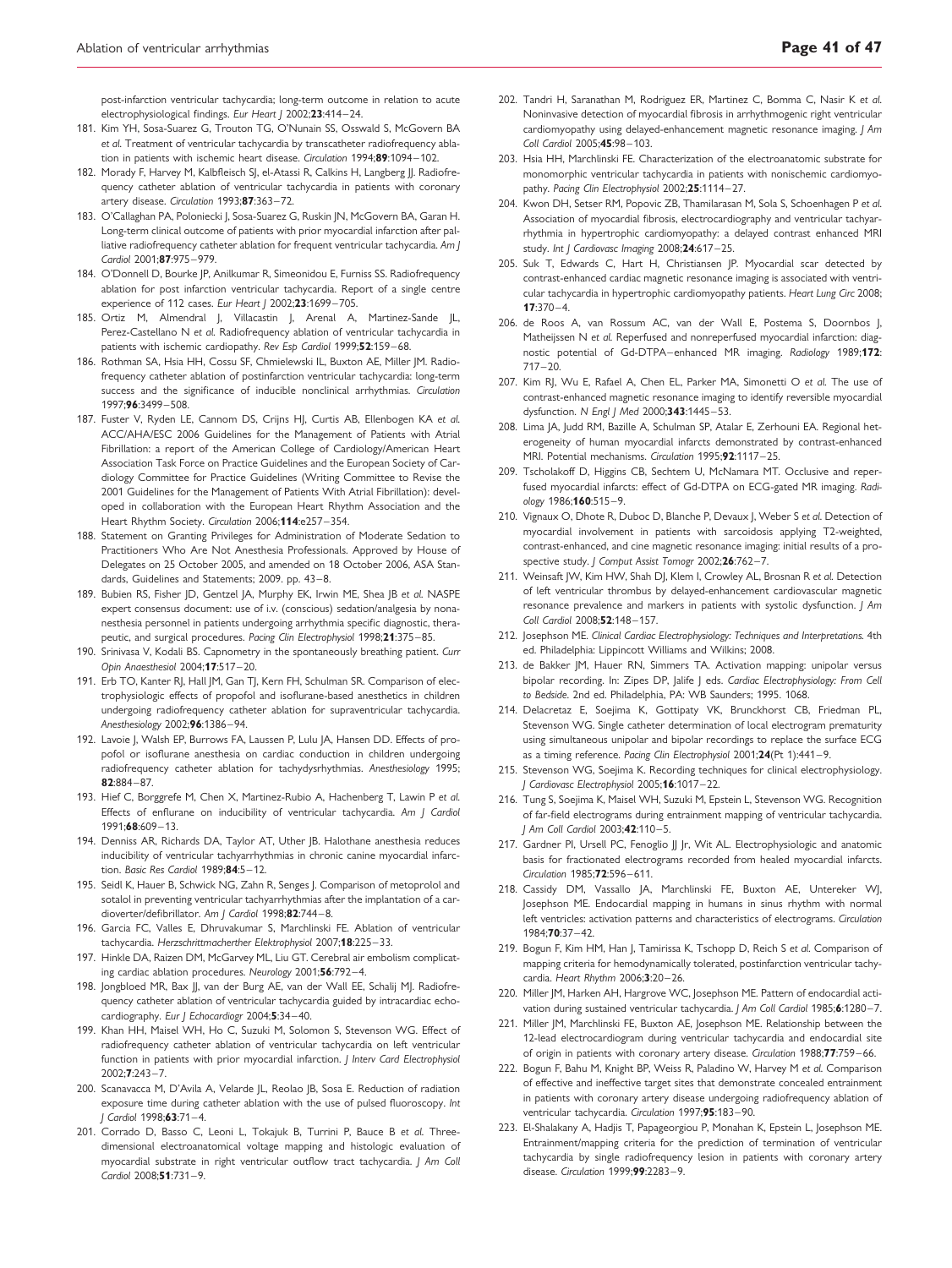- 224. Bogun F, Knight B, Goyal R, Michaud GF, Strickberger SA, Hohnloser SH et al. Discrete systolic potentials during ventricular tachycardia in patients with prior myocardial infarction. J Cardiovasc Electrophysiol 1999;10:364-9.
- 225. Bogun F, Bahu M, Knight BP, Weiss R, Goyal R, Daoud E et al. Response to pacing at sites of isolated diastolic potentials during ventricular tachycardia in patients with previous myocardial infarction. J Am Coll Cardiol 1997;30:505-13.
- 226. Josephson ME, Waxman HL, Cain ME, Gardner MJ, Buxton AE. Ventricular activation during ventricular endocardial pacing. II. Role of pace-mapping to localize origin of ventricular tachycardia. Am J Cardiol 1982;50:11-22.
- 227. Kadish AH, Schmaltz S, Morady F. A comparison of QRS complexes resulting from unipolar and bipolar pacing: implications for pace-mapping. Pacing Clin Electrophysiol 1991;14(Pt 1):823 – 32.
- 228. Stevenson WG, Sager PT, Natterson PD, Saxon LA, Middlekauff HR, Wiener I. Relation of pace mapping QRS configuration and conduction delay to ventricular tachycardia reentry circuits in human infarct scars. J Am Coll Cardiol 1995;26:  $481 - 8$
- 229. Meesmann M, Marchlinski FE. Effect of pacing current strength on indices of myocardial activation in man: influence of chronic infarction and polarity of pacing. J Am Coll Cardiol 1990;15:393-401.
- 230. Sarrazin JF, Kuehne M, Wells D, Chalfoun N, Crawford T, Boonyapisit W et al. High-output pacing in mapping of postinfarction ventricular tachycardia. Heart Rhythm 2008;5:1709-14.
- 231. Neil R, Brysiewicz B, Mark A. Initial experience with automated pacemapping for localization of ventricular tachycardia. Heart Rhythm 2007;4:PO5–11.
- 232. SippensGroenewegen A, Spekhorst H, van Hemel NM, Kingma JH, Hauer RN, de Bakker JM et al. Localization of the site of origin of postinfarction ventricular tachycardia by endocardial pace mapping. Body surface mapping compared with the 12-lead electrocardiogram. Circulation 1993;88(Pt 1):2290-306.
- 233. Azegami K, Wilber DJ, Arruda M, Lin AC, Denman RA. Spatial resolution of pacemapping and activation mapping in patients with idiopathic right ventricular outflow tract tachycardia. J Cardiovasc Electrophysiol 2005;16:823-9.
- 234. Bogun F, Taj M, Ting M, Kim HM, Reich S, Good E et al. Spatial resolution of pace mapping of idiopathic ventricular tachycardia/ectopy originating in the right ventricular outflow tract. Heart Rhythm 2008;5:339-44.
- 235. Brunckhorst CB, Stevenson WG, Soejima K, Maisel WH, Delacretaz E, Friedman PL et al. Relationship of slow conduction detected by pace-mapping to ventricular tachycardia re-entry circuit sites after infarction. J Am Coll Cardiol 2003:41:802-9.
- 236. Almendral JM, Gottlieb CD, Rosenthal ME, Stamato NJ, Buxton AE, Marchlinski FE et al. Entrainment of ventricular tachycardia: explanation for surface electrocardiographic phenomena by analysis of electrograms recorded within the tachycardia circuit. Circulation 1988;77:569-80.
- 237. Callans DJ, Zardini M, Gottlieb CD, Josephson ME. The variable contribution of functional and anatomic barriers in human ventricular tachycardia: an analysis with resetting from two sites. J Am Coll Cardiol 1996;27:1106-11.
- 238. Kocovic DZ, Harada T, Friedman PL, Stevenson WG. Characteristics of electrograms recorded at reentry circuit sites and bystanders during ventricular tachycardia after myocardial infarction. J Am Coll Cardiol 1999;34:381 – 8.
- 239. Morady F, Frank R, Kou WH, Tonet JL, Nelson SD, Kounde S et al. Identification and catheter ablation of a zone of slow conduction in the reentrant circuit of ventricular tachycardia in humans. J Am Coll Cardiol 1988;11:775-82.
- 240. Nitta T, Schuessler RB, Mitsuno M, Rokkas CK, Isobe F, Cronin CS et al. Return cycle mapping after entrainment of ventricular tachycardia. Circulation 1998;97: 1164 –75.
- 241. Okumura K, Olshansky B, Henthorn RW, Epstein AE, Plumb VJ, Waldo AL. Demonstration of the presence of slow conduction during sustained ventricular tachycardia in man: use of transient entrainment of the tachycardia. Circulation 1987;75:369 – 78.
- 242. Rosenthal ME, Stamato NJ, Almendral JM, Gottlieb CD, Josephson ME. Resetting of ventricular tachycardia with electrocardiographic fusion: incidence and significance. Circulation 1988;77:581–8.
- 243. Stevenson WG, Friedman PL, Sager PT, Saxon LA, Kocovic D, Harada T et al. Exploring postinfarction reentrant ventricular tachycardia with entrainment mapping. J Am Coll Cardiol 1997;29:1180-9.
- 244. Khan HH, Stevenson WG. Activation times in and adjacent to reentry circuits during entrainment: implications for mapping ventricular tachycardia. Am Heart J 1994;127(Pt 1):833 –42.
- 245. Hadjis TA, Harada T, Stevenson WG, Friedman PL. Effect of recording site on postpacing interval measurement during catheter mapping and entrainment of postinfarction ventricular tachycardia. J Cardiovasc Electrophysiol 1997;8:398 –404.
- 246. Soejima K, Stevenson WG, Maisel WH, Delacretaz E, Brunckhorst CB, Ellison KE et al. The  $N + 1$  difference: a new measure for entrainment mapping. J Am Coll Cardiol 2001;37:1386-94.
- 247. Fontaine G, Evans S, Frank R, Tonet J, Iwa T, Lascault G et al. Ventricular tachycardia overdrive and entrainment with and without fusion: its relevance to the catheter ablation of ventricular tachycardia. Clin Cardiol 1990;13:797–803.
- 248. Ormaetxe IM, Almendral I, Martinez-Alday ID, Villacastin IP, Arenal A, Pastor A et al. Analysis of the degree of QRS fusion necessary for its visual detection: importance for the recognition of transient entrainment. Circulation 1997;96:  $3509 - 16.$
- 249. Morady F, Kadish A, Rosenheck S, Calkins H, Kou WH, de Buitler M et al. Concealed entrainment as a guide for catheter ablation of ventricular tachycardia in patients with prior myocardial infarction. J Am Coll Cardiol 1991:17:678-89.
- 250. Arenal A, del Castillo S, Gonzalez-Torrecilla E, Atienza F, Ortiz M, Jimenez J et al. Tachycardia-related channel in the scar tissue in patients with sustained monomorphic ventricular tachycardias: influence of the voltage scar definition. Circula $t$ ion  $2004 \cdot 110 \cdot 2568 - 74$
- 250a. Ciaccio EJ, Chow AW, Kaba RA, Davies DW, Segal OR, Peters NS. Detection of the diastolic pathway, circuit morphology, and inducibility of human postinfarction ventricular tachycardia from mapping in sinus rhythm. Heart Rhythm 2008;5:981 –91.
- 251. Cesario DA, Vaseghi M, Boyle NG, Fishbein MC, Valderrabano M, Narasimhan C et al. Value of high-density endocardial and epicardial mapping for catheter ablation of hemodynamically unstable ventricular tachycardia. Heart Rhythm 2006;3:  $1 - 10$
- 252. Li YG, Gronefeld G, Israel C, Lu SB, Wang QS, Meng S et al. Stepwise approach to substrate modification of ventricular tachycardia after myocardial infarction. Chin Med | (Engl) 2006;119:1182-9.
- 253. Oza S, Wilber DJ. Substrate-based endocardial ablation of postinfarction ventricular tachycardia. Heart Rhythm 2006:3:607-9.
- 254. Volkmer M, Ouyang F, Deger F, Ernst S, Goya M, Bansch D et al. Substrate mapping vs. tachycardia mapping using CARTO in patients with coronary artery disease and ventricular tachycardia: impact on outcome of catheter ablation. Europace 2006;8:968-76.
- 255. Zeppenfeld K, Kies P, Wijffels MC, Bootsma M, van Erven L, Schalij MJ. Identification of successful catheter ablation sites in patients with ventricular tachycardia based on electrogram characteristics during sinus rhythm. Heart Rhythm 2005;2:940 –50.
- 256. Callans DJ, Ren JF, Michele J, Marchlinski FE, Dillon SM. Electroanatomic left ventricular mapping in the porcine model of healed anterior myocardial infarction. Correlation with intracardiac echocardiography and pathological analysis. Circulation  $1999:100:1744 - 50$
- 257. Della BP, Riva S, Fassini G, Giraldi F, Berti M, Klersy C et al. Incidence and significance of pleomorphism in patients with postmyocardial infarction ventricular tachycardia. Acute and long-term outcome of radiofrequency catheter ablation. Eur Heart | 2004;25:1127-38.
- 258. O'Donnell D, Bourke JP, Furniss SS. Standardized stimulation protocol to predict the long-term success of radiofrequency ablation of postinfarction ventricular tachycardia. Pacing Clin Electrophysiol 2003;26(Pt 2):348-51.
- 259. Gonska BD, Cao K, Schaumann A, Dorszewski A, von zur MF, Kreuzer H. Catheter ablation of ventricular tachycardia in 136 patients with coronary artery disease: results and long-term follow-up. J Am Coll Cardiol 1994;24:1506-14.
- 260. Ventura R, Klemm HU, Rostock T, Lutomsky B, Risius T, Steven D et al. Stable and unstable ventricular tachycardias in patients with previous myocardial infarction: a clinically oriented strategy for catheter ablation. Cardiology 2008;109:  $52 - 61$ .
- 261. Deneke T, Grewe PH, Lawo T, Calcum B, Mugge A, Lemke B. Substratemodification using electroanatomical mapping in sinus rhythm to treat ventricular tachycardia in patients with ischemic cardiomyopathy.  $Z$  Kardiol 2005;94:  $453 - 60.$
- 262. Carbucicchio C, Santamaria M, Trevisi N, Maccabelli G, Giraldi F, Fassini G et al. Catheter ablation for the treatment of electrical storm in patients with implantable cardioverter-defibrillators: short- and long-term outcomes in a prospective single-center study. Circulation 2008;117:462-9.
- 263. Harada T, Stevenson WG, Kocovic DZ, Friedman PL. Catheter ablation of ventricular tachycardia after myocardial infarction: relation of endocardial sinus rhythm late potentials to the reentry circuit. J Am Coll Cardiol 1997;30:1015-23.
- 264. Marrouche NF, Verma A, Wazni O, Schweikert R, Martin DO, Saliba W et al. Mode of initiation and ablation of ventricular fibrillation storms in patients with ischemic cardiomyopathy. J Am Coll Cardiol 2004;43:1715-20.
- 265. Szumowski L, Sanders P, Walczak F, Hocini M, Jais P, Kepski R et al. Mapping and ablation of polymorphic ventricular tachycardia after myocardial infarction. J Am Coll Cardiol 2004;44:1700-6.
- 266. Brugada J, Berruezo A, Cuesta A, Osca J, Chueca E, Fosch X et al. Nonsurgical transthoracic epicardial radiofrequency ablation: an alternative in incessant ventricular tachycardia. J Am Coll Cardiol 2003;41:2036 –43.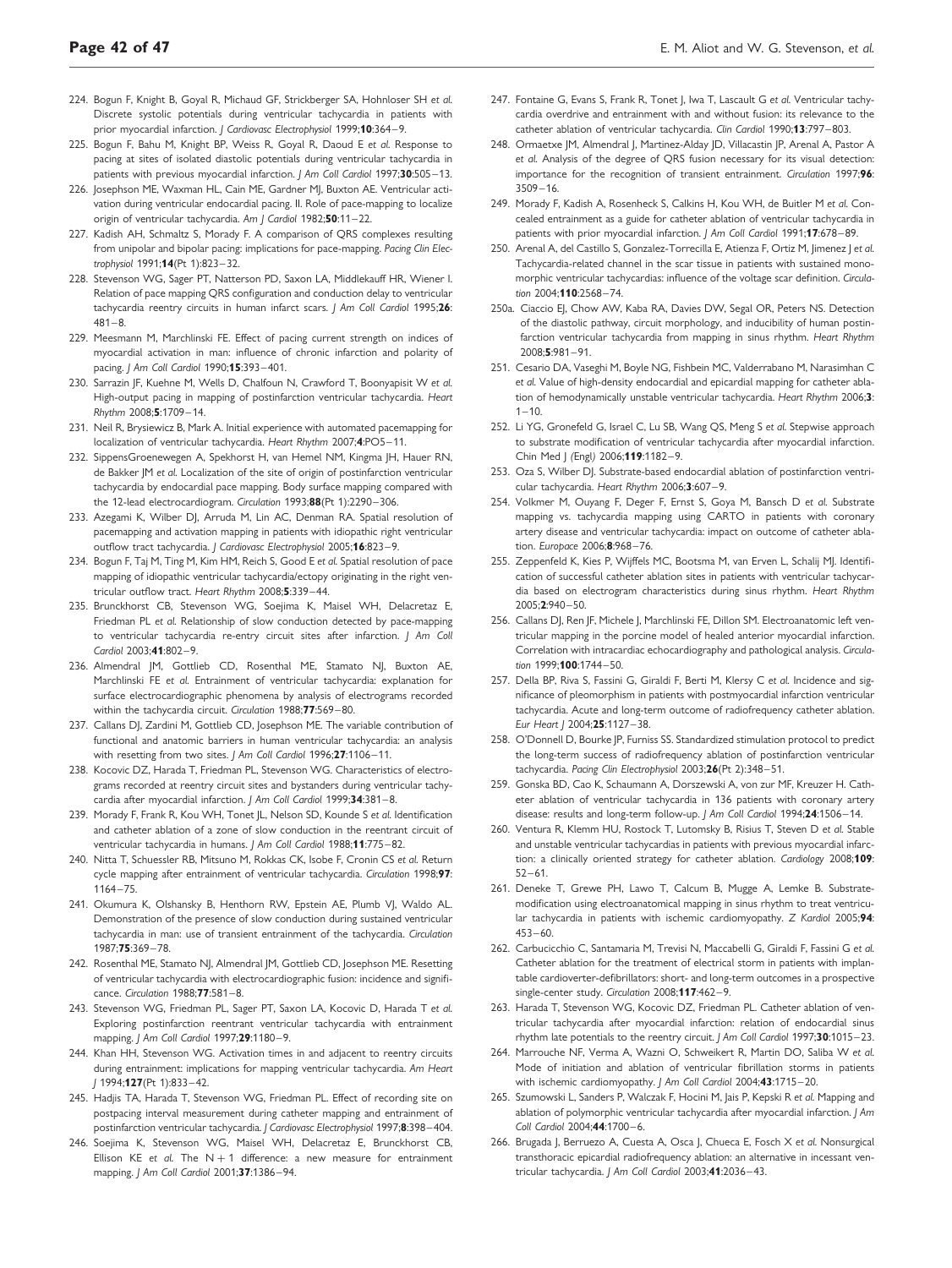- 267. Sosa E, Scanavacca M, D'Avila A, Pilleggi F. A new technique to perform epicardial mapping in the electrophysiology laboratory. | Cardiovasc Electrophysiol 1996;  $7:531 - 6.$
- 268. Spielman SR. Activation mapping in ventricular tachycardia: role of the epicardium. *| Am Coll Cardiol* 1990;15:171-3.
- 269. D'Avila A et al. Epicardial VT ablation. A multicenter safety study. 2009 (in press).
- 270. D'Avila A. Epicardial catheter ablation of ventricular tachycardia. Heart Rhythm 2008;5:S73 –5.
- 271. Sosa E, Scanavacca M, D'Avila A, Antonio J, Ramires F. Nonsurgical transthoracic epicardial approach in patients with ventricular tachycardia and previous cardiac surgery. J Interv Card Electrophysiol 2004;10:281-8.
- 272. Soejima K, Couper G, Cooper JM, Sapp JL, Epstein LM, Stevenson WG. Subxiphoid surgical approach for epicardial catheter-based mapping and ablation in patients with prior cardiac surgery or difficult pericardial access. Circulation 2004;110:1197 –201.
- 273. Villacastin J, Perez CN, Moreno J, Alvarez L, Moreno M, Quintana J. [Percutaneous epicardial radiofrequency ablation of idiopathic ventricular tachycardia]. Rev Esp Cardiol 2005;58:100-4.
- 274. D'Avila A, Gutierrez P, Scanavacca M, Reddy V, Lustgarten DL, Sosa E et al. Effects of radiofrequency pulses delivered in the vicinity of the coronary arteries: implications for nonsurgical transthoracic epicardial catheter ablation to treat ventricular tachycardia. Pacing Clin Electrophysiol 2002;25:1488-95.
- 275. Sosa E, Scanavacca M. Epicardial mapping and ablation techniques to control ventricular tachycardia. J Cardiovasc Electrophysiol 2005;16:449-52.
- 276. Sosa E, Scanavacca M, D'Avila A. Transthoracic epicardial catheter ablation to treat recurrent ventricular tachycardia. Curr Cardiol Rep 2001;3:451-8.
- 277. Demaria RG, Page P, Leung TK, Dubuc M, Malo O, Carrier M et al. Surgical radiofrequency ablation induces coronary endothelial dysfunction in porcine coronary arteries. Eur J Cardiothorac Surg 2003;23:277-82.
- 278. Thyer IA, Kovoor P, Barry MA, Pouliopoulos J, Ross DL, Thiagalingam A. Protection of the coronary arteries during epicardial radiofrequency ablation with intracoronary chilled saline irrigation: assessment in an in vitro model. J Cardiovasc Electrophysiol 2006;17:544 – 9.
- 279. Lustgarten DL, Bell S, Hardin N, Calame J, Spector PS. Safety and efficacy of epicardial cryoablation in a canine model. Heart Rhythm 2005:2:82-90.
- 280. Bai R, Patel D, Di BL, Fahmy TS, Kozeluhova M, Prasad S et al. Phrenic nerve injury after catheter ablation: should we worry about this complication? J Cardiovasc Electrophysiol 2006;17:944 – 8.
- 281. Fan R, Cano O, Ho SY, Bala R, Callans DJ, Dixit S et al. Characterization of the phrenic nerve course within the epicardial substrate of patients with nonischemic cardiomyopathy and ventricular tachycardia. Heart Rhythm 2009;6:  $59 - 64.$
- 282. Buch E, Vaseghi M, Cesario DA, Shivkumar K. A novel method for preventing phrenic nerve injury during catheter ablation. Heart Rhythm 2007;4:95–8.
- 283. Matsuo S, Jais P, Knecht S, Lim KT, Hocini M, Derval N et al. Images in cardiovascular medicine. Novel technique to prevent left phrenic nerve injury during epicardial catheter ablation. Circulation 2008;117:e471.
- 284. Yamada T, McElderry HT, Platonov M, Doppalapudi H, Kay GN. Aspirated air in the pericardial space during epicardial catheterization may elevate the defibrillation threshold. Int J Cardiol; Epub ahead of print 30 June 2008, doi:10.1016/ j.ijcard.2008.03.074.
- 285. D'Avila A, Neuzil P, Thiagalingam A, Gutierrez P, Aleong R, Ruskin JN et al. Experimental efficacy of pericardial instillation of anti-inflammatory agents during percutaneous epicardial catheter ablation to prevent postprocedure pericarditis. J Cardiovasc Electrophysiol 2007;18:1178-83.
- 286. Bazan V, Bala R, Garcia FC, Sussman JS, Gerstenfeld EP, Dixit S et al. Twelve-lead ECG features to identify ventricular tachycardia arising from the epicardial right ventricle. Heart Rhythm 2006;3:1132-9.
- 287. Bazan V, Gerstenfeld EP, Garcia FC, Bala R, Rivas N, Dixit S et al. Site-specific twelve-lead ECG features to identify an epicardial origin for left ventricular tachycardia in the absence of myocardial infarction. Heart Rhythm 2007;4:1403–10.
- 288. Berruezo A, Mont L, Nava S, Chueca E, Bartholomay E, Brugada J. Electrocardiographic recognition of the epicardial origin of ventricular tachycardias. Circulation 2004;109:1842 –7.
- 289. Sosa E, Scanavacca M, D'Avila A, Oliveira F, Ramires JA. Nonsurgical transthoracic epicardial catheter ablation to treat recurrent ventricular tachycardia occurring late after myocardial infarction. J Am Coll Cardiol 2000;35:1442-9.
- 290. Verma A, Marrouche NF, Schweikert RA, Saliba W, Wazni O, Cummings | et al. Relationship between successful ablation sites and the scar border zone defined by substrate mapping for ventricular tachycardia post-myocardial infarction. J Cardiovasc Electrophysiol 2005;16:465 – 71.
- 291. Anh DJ, Hsia HH, Reitz B, Zei P. Epicardial ablation of postinfarction ventricular tachycardia with an externally irrigated catheter in a patient with mechanical aortic and mitral valves. Heart Rhythm 2007;4:651–4.
- 292. Schweikert RA, Saliba WI, Tomassoni G, Marrouche NF, Cole CR, Dresing TJ et al. Percutaneous pericardial instrumentation for endo-epicardial mapping of previously failed ablations. Circulation 2003;108:1329-35.
- 293. Daniels DV, Lu YY, Morton JB, Santucci PA, Akar JG, Green A et al. Idiopathic epicardial left ventricular tachycardia originating remote from the sinus of valsalva: electrophysiological characteristics, catheter ablation, and identification from the 12-lead electrocardiogram. Circulation 2006;113:1659-66.
- 294. Doppalapudi H, Yamada T, Ramaswamy K, Ahn J, Kay GN. Idiopathic focal epicardial ventricular tachycardia originating from the crux of the heart. Heart Rhythm 2009;6:44–50.
- 295. Krishnan SC, Josephson ME. Surgery for postinfarction ventricular tachycardia: is it obsolete? Pacing Clin Electrophysiol 2000;23:1295-301.
- 296. Rastegar H, Link MS, Foote CB, Wang PJ, Manolis AS, Estes NA III. Perioperative and long-term results with mapping-guided subendocardial resection and left ventricular endoaneurysmorrhaphy. Circulation 1996;94:1041-8.
- 297. Page PL, Cardinal R, Shenasa M, Kaltenbrunner W, Cossette R, Nadeau R. Surgical treatment of ventricular tachycardia. Regional cryoablation guided by computerized epicardial and endocardial mapping. Circulation 1989;80(Pt 1):1124-34.
- 298. Iwa T, Misaki T, Kawasuji M, Matsunaga Y, Tsubota M, Matsumoto Y. Long-term results of surgery for non-ischemic ventricular tachycardia. Eur J Cardiothorac Surg 1991;5:191 – 97.
- 299. Karamlou T, Silber I, Lao R, McCrindle BW, Harris L, Downar E et al. Outcomes after late reoperation in patients with repaired tetralogy of Fallot: the impact of arrhythmia and arrhythmia surgery. Ann Thorac Surg 2006;81:1786-93.
- 300. Lawrie GM, Pacifico A, Kaushik R. Results of direct surgical ablation of ventricular tachycardia not due to ischemic heart disease. Ann Surg 1989;209:716-27.
- 301. Brugada P, de Swart H, Smeets JL, Wellens HJ. Transcoronary chemical ablation of ventricular tachycardia. Circulation 1989;79:475–82.
- 302. Inoue H, Waller BF, Zipes DP. Intracoronary ethyl alcohol or phenol injection ablates aconitine-induced ventricular tachycardia in dogs. | Am Coll Cardiol 1987;10:1342 –9.
- 303. Kay GN, Epstein AE, Bubien RS, Anderson PG, Dailey SM, Plumb VJ. Intracoronary ethanol ablation for the treatment of recurrent sustained ventricular tachycardia. J Am Coll Cardiol 1992;19:159-68.
- 304. Sacher F, Sobieszczyk P, Tedrow U, Eisenhauer AC, Field ME, Selwyn A et al. Transcoronary ethanol ventricular tachycardia ablation in the modern electrophysiology era. Heart Rhythm 2008;5:62–8.
- 305. Sosa E, Scanavacca M, D'Avila A, Tondato F, Kunyoshi R, Elias J. Nonsurgical transthoracic mapping and ablation in a child with incessant ventricular tachycardia. J Cardiovasc Electrophysiol 2000;11:208-10.
- 306. Delacretaz E, Seiler J, Tanner H, Hess OM. Ablation of ventricular tachycardia: neither inside nor out, thus back to alcohol. Heart Rhythm 2006;3:1230-1.
- 307. Hess OM, Sigwart U. New treatment strategies for hypertrophic obstructive cardiomyopathy: alcohol ablation of the septum: the new gold standard? J Am Coll Cardiol 2004;44:2054-5.
- 308. Seggewiss H, Gleichmann U, Faber L, Fassbender D, Schmidt HK, Strick S. Percutaneous transluminal septal myocardial ablation in hypertrophic obstructive cardiomyopathy: acute results and 3-month follow-up in 25 patients. J Am Coll Cardiol 1998:31:252-8.
- 309. Sigwart U. Non-surgical myocardial ablation: for hypertrophic obstructive cardiomyopathy. Cardiologia 1998;43:157-61.
- 310. Kim SS, Knight BP. Alcohol ablation for ventricular tachycardia: a distillation of modern cases. Heart Rhythm 2008;5:69-70.
- 311. Akiyama J, Aonuma K, Nogami A, Hiroe M, Marumo F, Iesaka Y. Thrombolytic therapy can reduce the arrhythmogenic substrate after acute myocardial infarction: a study using the signal-averaged electrocardiogram, endocardial catheter mapping and programmed ventricular stimulation. Jpn Circ J 1999;63:838-42.
- 312. Chong JJ, Ganesan AN, Eipper V, Kovoor P. Comparison of left ventricular ejection fraction and inducible ventricular tachycardia in ST-elevation myocardial infarction treated by primary angioplasty versus thrombolysis. Am J Cardiol 2008;101:153 – 7.
- 313. Wilber DJ, Zareba W, Hall WJ, Brown MW, Lin AC, Andrews ML et al. Time dependence of mortality risk and defibrillator benefit after myocardial infarction. Circulation 2004;109:1082 –4.
- 314. Bogun F, Li YG, Groenefeld G, Hohnloser SH, Schuger C, Oral H et al. Prevalence of a shared isthmus in postinfarction patients with pleiomorphic, hemodynamically tolerated ventricular tachycardias. J Cardiovasc Electrophysiol 2002;13: 237 –41.
- 315. Dalal D, Jain R, Tandri H, Dong J, Eid SM, Prakasa K et al. Long-term efficacy of catheter ablation of ventricular tachycardia in patients with arrhythmogenic right ventricular dysplasia/cardiomyopathy. J Am Coll Cardiol 2007;50:432-40.
- 316. Sra J, Bhatia A, Dhala A, Blanck Z, Deshpande S, Cooley R et al. Electroanatomically guided catheter ablation of ventricular tachycardias causing multiple defibrillator shocks. Pacing Clin Electrophysiol 2001;24:1645-52.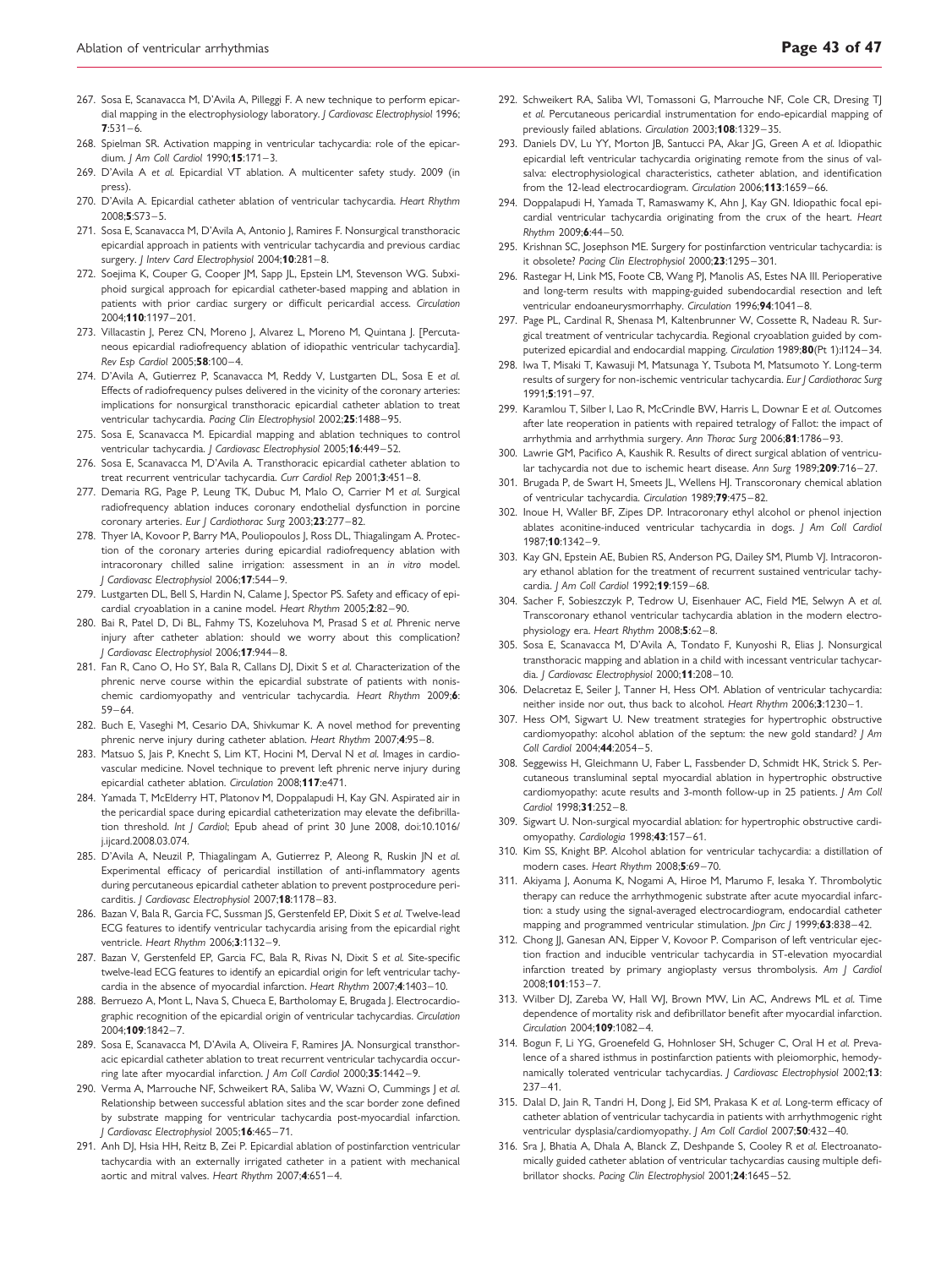- 317. Bansch D, Oyang F, Antz M, Arentz T, Weber R, Val-Mejias JE et al. Successful catheter ablation of electrical storm after myocardial infarction. Circulation 2003;  $108:3011 - 6.$
- 318. Cao K, Gonska BD. Catheter ablation of incessant ventricular tachycardia: acute and long-term results. Eur Heart J 1996;17:756-63.
- 319. Silva RM, Mont L, Nava S, Rojel U, Matas M, Brugada J. Radiofrequency catheter ablation for arrhythmic storm in patients with an implantable cardioverter defibrillator. Pacing Clin Electrophysiol 2004;27:971 –5.
- 320. Hsia HH, Callans DJ, Marchlinski FE. Characterization of endocardial electrophysiological substrate in patients with nonischemic cardiomyopathy and monomorphic ventricular tachycardia. Circulation 2003;108:704 –10.
- 321. Hoffman JIE. Incidence, mortality, and natural history. In: Anderson RH, Baker EJ, McCarthy FJ, Rigby ML, Shinebourne EA, Tynan M eds. Paediatric Cardiology. 2nd ed. London, UK: Churchill Livingston; 2002. p111-40.
- 322. Walsh EP. Interventional electrophysiology in patients with congenital heart disease. Circulation 2007;115:3224 – 34.
- 323. Steeds RP, Oakley D. Predicting late sudden death from ventricular arrhythmia in adults following surgical repair of tetralogy of Fallot. QJM 2004;97:7-13.
- 324. Harrison DA, Siu SC, Hussain F, MacLoghlin CJ, Webb GD, Harris L. Sustained atrial arrhythmias in adults late after repair of tetralogy of fallot. Am J Cardiol 2001;87:584 – 8.
- 325. Deanfield JE, McKenna WJ, Presbitero P, England D, Graham GR, Hallidie-Smith K. Ventricular arrhythmia in unrepaired and repaired tetralogy of Fallot. Relation to age, timing of repair, and haemodynamic status. Br Heart J 1984;52:77 –81.
- 326. Gatzoulis MA, Balaji S, Webber SA, Siu SC, Hokanson JS, Poile C et al. Risk factors for arrhythmia and sudden cardiac death late after repair of tetralogy of Fallot: a multicentre study. Lancet 2000;356:975–81.
- 327. Khairy P, Harris L, Landzberg MJ, Viswanathan S, Barlow A, Gatzoulis MA et al. Implantable cardioverter-defibrillators in tetralogy of Fallot. Circulation 2008;117: 363 –70.
- 328. Murphy JG, Gersh BJ, Mair DD, Fuster V, McGoon MD, Ilstrup DM et al. Longterm outcome in patients undergoing surgical repair of tetralogy of Fallot. N Engl J Med 1993;329:593 –9.
- 329. Nollert G, Fischlein T, Bouterwek S, Bohmer C, Klinner W, Reichart B. Longterm survival in patients with repair of tetralogy of Fallot: 36-year follow-up of 490 survivors of the first year after surgical repair. J Am Coll Cardiol 1997; 30:1374 – 83.
- 330. Morwood JG, Triedman JK, Berul CI, Khairy P, Alexander ME, Cecchin F et al. Radiofrequency catheter ablation of ventricular tachycardia in children and young adults with congenital heart disease. Heart Rhythm 2004;1:301 – 8.
- 331. Zeppenfeld K, Schalij MJ, Bartelings MM, Tedrow UB, Koplan BA, Soejima K et al. Catheter ablation of ventricular tachycardia after repair of congenital heart disease: electroanatomic identification of the critical right ventricular isthmus. Circulation 2007;116:2241 –52.
- 332. Biblo LA, Carlson MD. Transcatheter radiofrequency ablation of ventricular tachycardia following surgical correction of tetralogy of Fallot. Pacing Clin Electrophysiol 1994;17:1556 – 60.
- 333. Burton ME, Leon AR. Radiofrequency catheter ablation of right ventricular outflow tract tachycardia late after complete repair of tetralogy of Fallot using the pace mapping technique. Pacing Clin Electrophysiol 1993;16:2319-25.
- 334. Furushima H, Chinushi M, Sugiura H, Komura S, Tanabe Y, Watanabe H et al. Ventricular tachycardia late after repair of congenital heart disease: efficacy of combination therapy with radiofrequency catheter ablation and class III antiarrhythmic agents and long-term outcome. J Electrocardiol 2006;39:219-24.
- 335. Goldner BG, Cooper R, Blau W, Cohen TJ. Radiofrequency catheter ablation as a primary therapy for treatment of ventricular tachycardia in a patient after repair of tetralogy of Fallot. Pacing Clin Electrophysiol 1994;17:1441-6.
- 336. Gonska BD, Cao K, Raab J, Eigster G, Kreuzer H. Radiofrequency catheter ablation of right ventricular tachycardia late after repair of congenital heart defects. Circulation 1996;94:1902-8.
- 337. Horton RP, Canby RC, Kessler DJ, Joglar JA, Hume A, Jessen ME et al. Ablation of ventricular tachycardia associated with tetralogy of Fallot: demonstration of bidirectional block. J Cardiovasc Electrophysiol 1997;8:432-5.
- 338. Muthappan P, Calkins H. Arrhythmogenic right ventricular dysplasia. Prog Cardiovasc Dis 2008;51:31-43.
- 339. Menz V, Duthinh V, Callans DJ, Schwartzman D, Gottlieb CD, Marchlinski FE. Right ventricular radiofrequency ablation of ventricular tachycardia after myocardial infarction. Pacing Clin Electrophysiol 1997;20:1727-31.
- 340. Verma A, Kilicaslan F, Schweikert RA, Tomassoni G, Rossillo A, Marrouche NF et al. Short- and long-term success of substrate-based mapping and ablation of ventricular tachycardia in arrhythmogenic right ventricular dysplasia. Circulation 2005;111:3209 – 16.
- 341. Bakir I, Brugada P, Sarkozy A, Vandepitte C, Wellens F. A novel treatment strategy for therapy refractory ventricular arrhythmias in the setting of arrhythmogenic right ventricular dysplasia. Europace 2007;9:267–9.
- 342. O'Donnell D, Cox D, Bourke J, Mitchell L, Furniss S. Clinical and electrophysiological differences between patients with arrhythmogenic right ventricular dysplasia and right ventricular outflow tract tachycardia. Eur Heart J 2003;24:  $801 - 10$
- 343. Nogami A, Sugiyasu A, Tada H, Kurosaki K, Sakamaki M, Kowase S et al. Changes in the isolated delayed component as an endpoint of catheter ablation in arrhythmogenic right ventricular cardiomyopathy. Predictor of long-term success. J Cardiovasc Electrophysiol 2008;19:681-8.
- 344. Bogun F, Crawford T, Reich S, Koelling TM, Armstrong W, Good E et al. Radiofrequency ablation of frequent, idiopathic premature ventricular complexes: comparison with a control group without intervention. Heart Rhythm 2007;4: 863 –7.
- 345. Yarlagadda RK, Iwai S, Stein KM, Markowitz SM, Shah BK, Cheung JW et al. Reversal of cardiomyopathy in patients with repetitive monomorphic ventricular ectopy originating from the right ventricular outflow tract. Circulation 2005;112:  $1092 - 7$
- 346. El-Sherif N. Reentrant ventricular arrhythmias in the late myocardial infarction period. 6. Effect of the autonomic system. Circulation 1978:58:103-10.
- 347. Bogun F, Crawford T, Chalfoun N, Kuhne M, Sarrazin JF, Wells D et al. Relationship of frequent postinfarction premature ventricular complexes to the reentry circuit of scar-related ventricular tachycardia. Heart Rhythm 2008;5:367-74.
- 348. Yamada T, Murakami Y, Yoshida N, Okada T, Shimizu T, Toyama I et al. Preferential conduction across the ventricular outflow septum in ventricular arrhythmias originating from the aortic sinus cusp. J Am Coll Cardiol 2007;50:884-91.
- 349. Yamada T, McElderry HT, Doppalapudi H, Murakami Y, Yoshida Y, Yoshida N et al. Idiopathic ventricular arrhythmias originating from the aortic root prevalence, electrocardiographic and electrophysiologic characteristics, and results of radiofrequency catheter ablation. J Am Coll Cardiol 2008;52:139-47.
- 350. Blanck Z, Dhala A. Bundle branch reentry: mechanisms, diagnosis, and treatment. In: Zipes DP ed. Cardiac Electrophysiology: from Cell to Bedside. Philadelphia: Saunders; 1995. p875 –85.
- 351. Merino JL, Carmona JR, Fernandez-Lozano I, Peinado R, Basterra N, Sobrino JA. Mechanisms of sustained ventricular tachycardia in myotonic dystrophy: implications for catheter ablation. Circulation 1998;98:541 –6.
- 352. Oreto G, Smeets JL, Rodriguez LM, Timmermans C, Wellens HJ. Wide complex tachycardia with atrioventricular dissociation and QRS morphology identical to that of sinus rhythm: a manifestation of bundle branch reentry. Heart 1996;76:  $541 - 7$
- 353. Blanck Z, Jazayeri M, Dhala A, Deshpande S, Sra J, Akhtar M. Bundle branch reentry: a mechanism of ventricular tachycardia in the absence of myocardial or valvular dysfunction. J Am Coll Cardiol 1993;22:1718 –22.
- 354. Gupta AK, Vajifdar BU, Vora AM. Bundle branch re-entrant ventricular tachycardia in a patient with structurally normal heart. Indian Heart | 1999;51:80-2.
- 355. Simons GR, Sorrentino RA, Zimerman LI, Wharton JM, Natale A. Bundle branch reentry tachycardia and possible sustained interfascicular reentry tachycardia with a shared unusual induction pattern. J Cardiovasc Electrophysiol 1996;7:44-50.
- 356. Berger RD, Orias D, Kasper EK, Calkins H. Catheter ablation of coexistent bundle branch and interfascicular reentrant ventricular tachycardias. J Cardiovasc Electrophysiol 1996;7:341–7.
- 357. Blanck Z, Dhala A, Deshpande S, Sra J, Jazayeri M, Akhtar M. Bundle branch reentrant ventricular tachycardia: cumulative experience in 48 patients. J Cardiovasc Electrophysiol 1993;4:253–62.
- 358. Josephson ME. Clinical Cardiac Electrophysiology: Technique and Interpretation. 3rd ed. Philadelphia: Lippincott Williams and Wilkins; 2002.
- 359. Andress JD, Vander Salm TJ, Huang SK. Bidirectional bundle branch reentry tachycardia associated with Ebstein's anomaly: cured by extensive cryoablation of the right bundle branch. Pacing Clin Electrophysiol 1991;14(Pt 1):1639-47.
- 360. Cohen TJ, Chien WW, Lurie KG, Young C, Goldberg HR, Wang YS et al. Radiofrequency catheter ablation for treatment of bundle branch reentrant ventricular tachycardia: results and long-term follow-up. J Am Coll Cardiol 1991;18:1767-73.
- 361. Mehdirad AA, Keim S, Rist K, Tchou P. Long-term clinical outcome of right bundle branch radiofrequency catheter ablation for treatment of bundle branch reentrant ventricular tachycardia. Pacing Clin Electrophysiol 1995; 18(Pt 1):2135-43.
- 362. Mittal S, Coyne RF, Herling IM, Kocovic DZ, Pavri BB. Sustained bundle branch reentry in a patient with hypertrophic cardiomyopathy and nondilated left ventricle. J Interv Card Electrophysiol 1997;1:73-7.
- 363. Narasimhan C, Jazayeri MR, Sra J, Dhala A, Deshpande S, Biehl M et al. Ventricular tachycardia in valvular heart disease: facilitation of sustained bundle-branch reentry by valve surgery. Circulation 1997;96:4307-13.
- 364. Negri SM, Cowan MD. Becker muscular dystrophy with bundle branch reentry ventricular tachycardia. J Cardiovasc Electrophysiol 1998;9:652 – 4.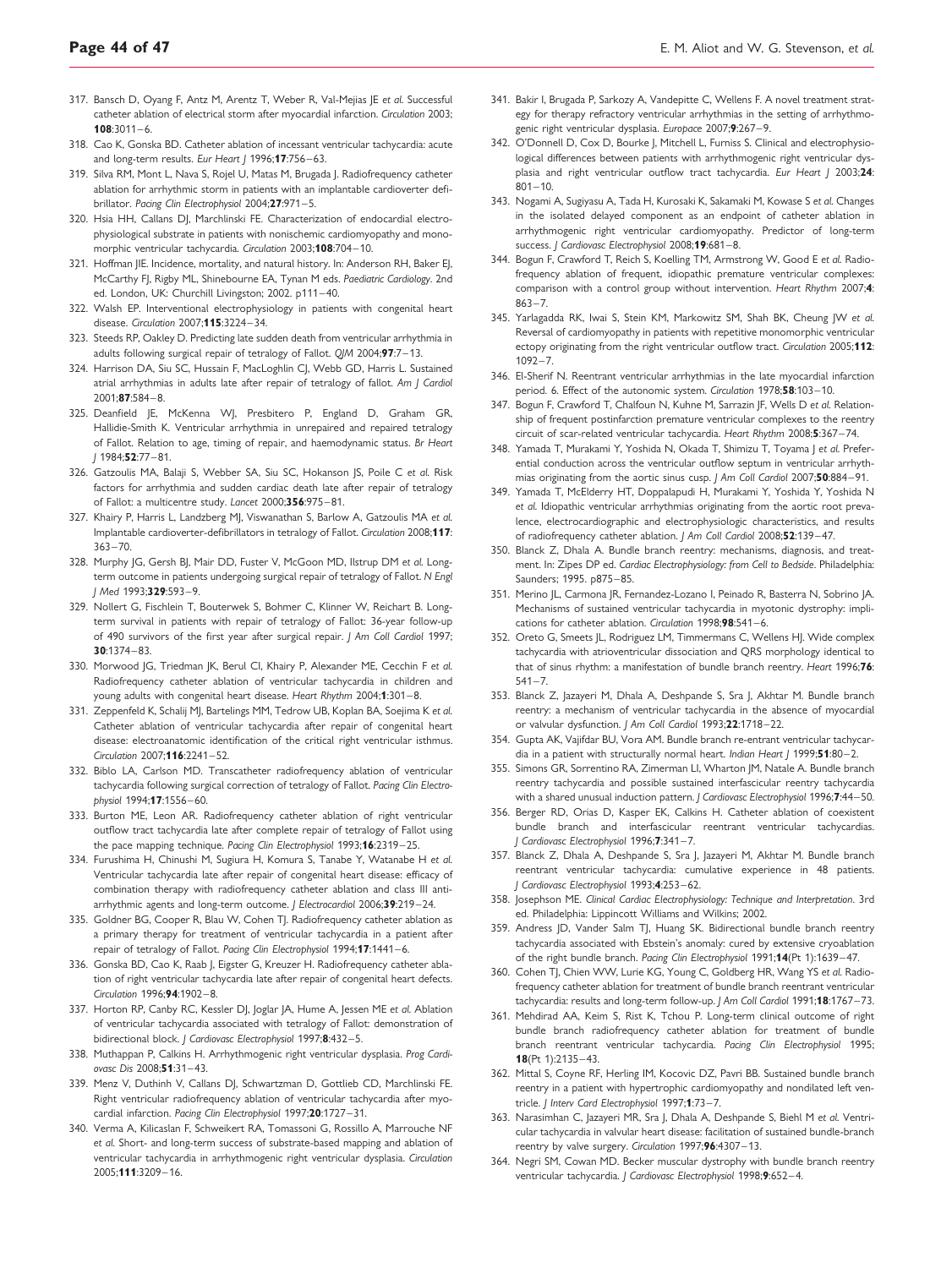- 365. Chalvidan T, Cellarier G, Deharo JC, Colin R, Savon N, Barra N et al. His-Purkinje system reentry as a proarrhythmic effect of flecainide. Pacing Clin Electrophysiol 2000;23(Pt 1):530-3.
- 366. Saoudi N, Berland J, Cribier A, Letac B. [Bundle branch reentry tachycardia: a possible mechanism of flecainide proarrhythmia effect]. Arch Mal Coeur Vaiss 1988;81:537–41.
- 367. Li YG, Gronefeld G, Israel C, Bogun F, Hohnloser SH. Bundle branch reentrant tachycardia in patients with apparent normal His –Purkinje conduction: the role of functional conduction impairment. J Cardiovasc Electrophysiol 2002;13:1233-9.
- 368. Blanck Z, Jazayeri M, Akhtar M. Facilitation of sustained bundle branch reentry by atrial fibrillation. *J Cardiovasc Electrophysiol* 1996;7:348-52.
- 369. Merino JL, Peinado R, Fernandez-Lozano I, Lopez-Gil M, Arribas F, Ramirez LJ et al. Bundle-branch reentry and the postpacing interval after entrainment by right ventricular apex stimulation: a new approach to elucidate the mechanism of wide-QRS-complex tachycardia with atrioventricular dissociation. Circulation 2001;103:1102 –8.
- 370. Wilkoff BL, Ousdigian KT, Sterns LD, Wang ZJ, Wilson RD, Morgan JM. A comparison of empiric to physician-tailored programming of implantable cardioverter-defibrillators: results from the prospective randomized multicenter EMPIRIC trial. J Am Coll Cardiol 2006;48:330-9.
- 371. Santini M, Pandozi C, Ricci R. Combining antiarrhythmic drugs and implantable devices therapy: benefits and outcome. J Interv Card Electrophysiol 2000;  $4$ (Suppl. 1):65-8.
- 372. Nayak HM, Verdino RJ, Russo AM, Gerstenfeld EP, Hsia HH, Lin D et al. Ventricular tachycardia storm after initiation of biventricular pacing: incidence, clinical characteristics, management, and outcome. J Cardiovasc Electrophysiol 2008;19: 708– 15.
- 373. Moss AJ, Zareba W, Hall WJ, Klein H, Wilber DJ, Cannom DS et al. Prophylactic implantation of a defibrillator in patients with myocardial infarction and reduced ejection fraction. N Engl J Med 2002;346:877-83.
- 374. Bardy GH, Lee KL, Mark DB, Poole JE, Packer DL, Boineau R et al. Amiodarone or an implantable cardioverter-defibrillator for congestive heart failure. N Engl J Med 2005:352:225-37.
- 375. Epstein AE, DiMarco JP, Ellenbogen KA, Estes NA III, Freedman RA, Gettes LS et al. ACC/AHA/HRS 2008 Guidelines for device-based therapy of cardiac rhythm abnormalities. Heart Rhythm 2008;5:e1 –62.
- 376. Ainsworth CD, Skanes AC, Klein GJ, Gula LJ, Yee R, Krahn AD. Differentiating arrhythmogenic right ventricular cardiomyopathy from right ventricular outflow tract ventricular tachycardia using multilead QRS duration and axis. Heart Rhythm 2006;3:416-23.
- 377. Bunch TJ, Day JD. Right meets left: a common mechanism underlying right and left ventricular outflow tract tachycardias. J Cardiovasc Electrophysiol 2006;17: 1059–61.
- 378. Callans DJ, Menz V, Schwartzman D, Gottlieb CD, Marchlinski FE. Repetitive monomorphic tachycardia from the left ventricular outflow tract: electrocardiographic patterns consistent with a left ventricular site of origin. J Am Coll Cardiol 1997;29:1023 –7.
- 379. Chinushi M, Aizawa Y, Takahashi K, Kitazawa H, Shibata A. Radiofrequency catheter ablation for idiopathic right ventricular tachycardia with special reference to morphological variation and long-term outcome. Heart 1997;78:255-61.
- 380. Haissaguerre M, Shoda M, Jais P, Nogami A, Shah DC, Kautzner J et al. Mapping and ablation of idiopathic ventricular fibrillation. Circulation  $2002:106:962 - 7$ .
- 381. Joshi S, Wilber DJ. Ablation of idiopathic right ventricular outflow tract tachycardia: current perspectives. J Cardiovasc Electrophysiol 2005;16(Suppl. 1):S52-8.
- 382. Kaseno K, Tada H, Ito S, Tadokoro K, Hashimoto T, Miyaji K et al. Ablation of idiopathic ventricular tachycardia in two separate regions of the outflow tract: prevalence and electrocardiographic characteristics. Pacing Clin Electrophysiol 2007;30(Suppl. 1):S88–93.
- 383. Kottkamp H, Chen X, Hindricks G, Willems S, Haverkamp W, Wichter T et al. Idiopathic left ventricular tachycardia: new insights into electrophysiological characteristics and radiofrequency catheter ablation. Pacing Clin Electrophysiol 1995;18:1285 –97.
- 384. Miles WM. Idiopathic ventricular outflow tract tachycardia: where does it originate? J Cardiovasc Electrophysiol 2001;12:536-7.
- 385. Miller JM, Pezeshkian NG, Yadav AV. Catheter mapping and ablation of right ventricular outflow tract ventricular tachycardia. *| Cardiovasc Electrophysiol* 2006;17:  $800 - 2.$
- 386. Proclemer A, Ciani R, Feruglio GA. Right ventricular tachycardia with left bundle branch block and inferior axis morphology: clinical and arrhythmological characteristics in 15 patients. Pacing Clin Electrophysiol 1989;12:977–89.
- 387. Sanders P, Hsu LF, Hocini M, Jais P, Takahashi Y, Rotter M et al. Mapping and ablation of ventricular fibrillation. Minerva Cardioangiol 2004;52:171–81.
- 388. Sumitomo N, Harada K, Nagashima M, Yasuda T, Nakamura Y, Aragaki Y et al. Catecholaminergic polymorphic ventricular tachycardia: electrocardiographic

characteristics and optimal therapeutic strategies to prevent sudden death. Heart 2003;89:66–70.

- 389. Movsowitz C, Schwartzman D, Callans DJ, Preminger M, Zado E, Gottlieb CD et al. Idiopathic right ventricular outflow tract tachycardia: narrowing the anatomic location for successful ablation. Am Heart J 1996;131:930-36.
- 390. Coggins DL, Lee RJ, Sweeney J, Chein WW, Van HG, Epstein L et al. Radiofrequency catheter ablation as a cure for idiopathic tachycardia of both left and right ventricular origin. J Am Coll Cardiol 1994;23:1333-41.
- 391. Hachiya H, Aonuma K, Yamauchi Y, Harada T, Igawa M, Nogami A et al. Electrocardiographic characteristics of left ventricular outflow tract tachycardia. Pacing Clin Electrophysiol 2000;23(Pt 2):1930-4.
- 392. Hirasawa Y, Miyauchi Y, Iwasaki YK, Kobayashi Y. Successful radiofrequency catheter ablation of epicardial left ventricular outflow tract tachycardia from the anterior interventricular coronary vein. J Cardiovasc Electrophysiol 2005;16: 1378 –80.
- 393. Ito S, Tada H, Naito S, Kurosaki K, Ueda M, Shinbo G et al. Simultaneous mapping in the left sinus of valsalva and coronary venous system predicts successful catheter ablation from the left sinus of valsalva. Pacing Clin Electrophysiol 2005:28(Suppl. 1):S150-4.
- 394. Kanagaratnam L, Tomassoni G, Schweikert R, Pavia S, Bash D, Beheiry S et al. Ventricular tachycardias arising from the aortic sinus of valsalva: an underrecognized variant of left outflow tract ventricular tachycardia. J Am Coll Cardiol 2001:37:1408-14.
- 395. Kumagai K, Yamauchi Y, Takahashi A, Yokoyama Y, Sekiguchi Y, Watanabe J et al. Idiopathic left ventricular tachycardia originating from the mitral annulus. J Cardiovasc Electrophysiol 2005;16:1029-36.
- 396. Sekiguchi Y, Aonuma K, Takahashi A, Yamauchi Y, Hachiya H, Yokoyama Y et al. Electrocardiographic and electrophysiologic characteristics of ventricular tachycardia originating within the pulmonary artery. J Am Coll Cardiol 2005;45:887-95.
- 397. Timmermans C, Rodriguez LM, Crijns HJ, Moorman AF, Wellens HJ. Idiopathic left bundle-branch block-shaped ventricular tachycardia may originate above the pulmonary valve. Circulation 2003;108:1960-7.
- 398. Yamauchi Y, Aonuma K, Takahashi A, Sekiguchi Y, Hachiya H, Yokoyama Y et al. Electrocardiographic characteristics of repetitive monomorphic right ventricular tachycardia originating near the His-bundle. J Cardiovasc Electrophysiol 2005;16:  $1041 - 8.$
- 399. Yamauchi Y, Aonuma K, Sekiguchi Y, Obayashi T, Kumagai K, Isobe M. Successful radiofrequency ablation of ventricular premature contractions within the coronary sinus. Pacing Clin Electrophysiol 2005;28:1250-2.
- 400. Farzaneh-Far A, Lerman BB. Idiopathic ventricular outflow tract tachycardia. Heart 2005;91:136-8.
- 401. Tandri H, Bluemke DA, Ferrari VA, Bomma C, Nasir K, Rutberg J et al. Findings on magnetic resonance imaging of idiopathic right ventricular outflow tachycardia. Am J Cardiol 2004;94:1441-5.
- 402. Globits S, Kreiner G, Frank H, Heinz G, Klaar U, Frey B et al. Significance of morphological abnormalities detected by MRI in patients undergoing successful ablation of right ventricular outflow tract tachycardia. Circulation 1997;96:2633-40.
- 403. Krittayaphong R, Saiviroonporn P, Boonyasirinant T, Nakyen S, Thanapiboonpol P, Watanaprakarnchai W et al. Magnetic resonance imaging abnormalities in right ventricular outflow tract tachycardia and the prediction of radiofrequency ablation outcome. Pacing Clin Electrophysiol 2006;29:837–45.
- 404. Proclemer A, Basadonna PT, Slavich GA, Miani D, Fresco C, Fioretti PM. Cardiac magnetic resonance imaging findings in patients with right ventricular outflow tract premature contractions. Eur Heart J 1997;18:2002-10.
- 405. Sinha S, Calkins H. Idiopathic right ventricular outflow tract tachycardia: no longer idiopathic? | Cardiovasc Electrophysiol 2006;17:776.
- 406. Iwai S, Cantillon DJ, Kim RJ, Markowitz SM, Mittal S, Stein KM, Shah BK et al. Right and left ventricular outflow tract tachycardias: evidence for a common electrophysiologic mechanism. J Cardiovasc Electrophysiol 2006;17:1052-8.
- 407. Nakagawa M, Takahashi N, Nobe S, Ichinose M, Ooie T, Yufu F et al. Gender differences in various types of idiopathic ventricular tachycardia. J Cardiovasc Electrophysiol 2002;13:633–8.
- 408. Marchlinski FE, Deely MP, Zado ES. Sex-specific triggers for right ventricular outflow tract tachycardia. Am Heart | 2000;139:1009-13.
- 409. Wilber DJ, Baerman J, Olshansky B, Kall J, Kopp D. Adenosine-sensitive ventricular tachycardia. Clinical characteristics and response to catheter ablation. Circulation 1993;87:126–34.
- 410. Lerman BB, Stein KM, Markowitz SM, Mittal S, Iwai S. Ventricular tachycardia in patients with structurally normal hearts. In: Zipes DP ed. Cardiac Electrophysiology: from Cell to Bedside. Philadelphia: Saunders; 2004. p668 –82.
- 411. Noda T, Shimizu W, Taguchi A, Aiba T, Satomi K, Suyama K et al. Malignant entity of idiopathic ventricular fibrillation and polymorphic ventricular tachycardia initiated by premature extrasystoles originating from the right ventricular outflow tract. J Am Coll Cardiol 2005;46:1288-94.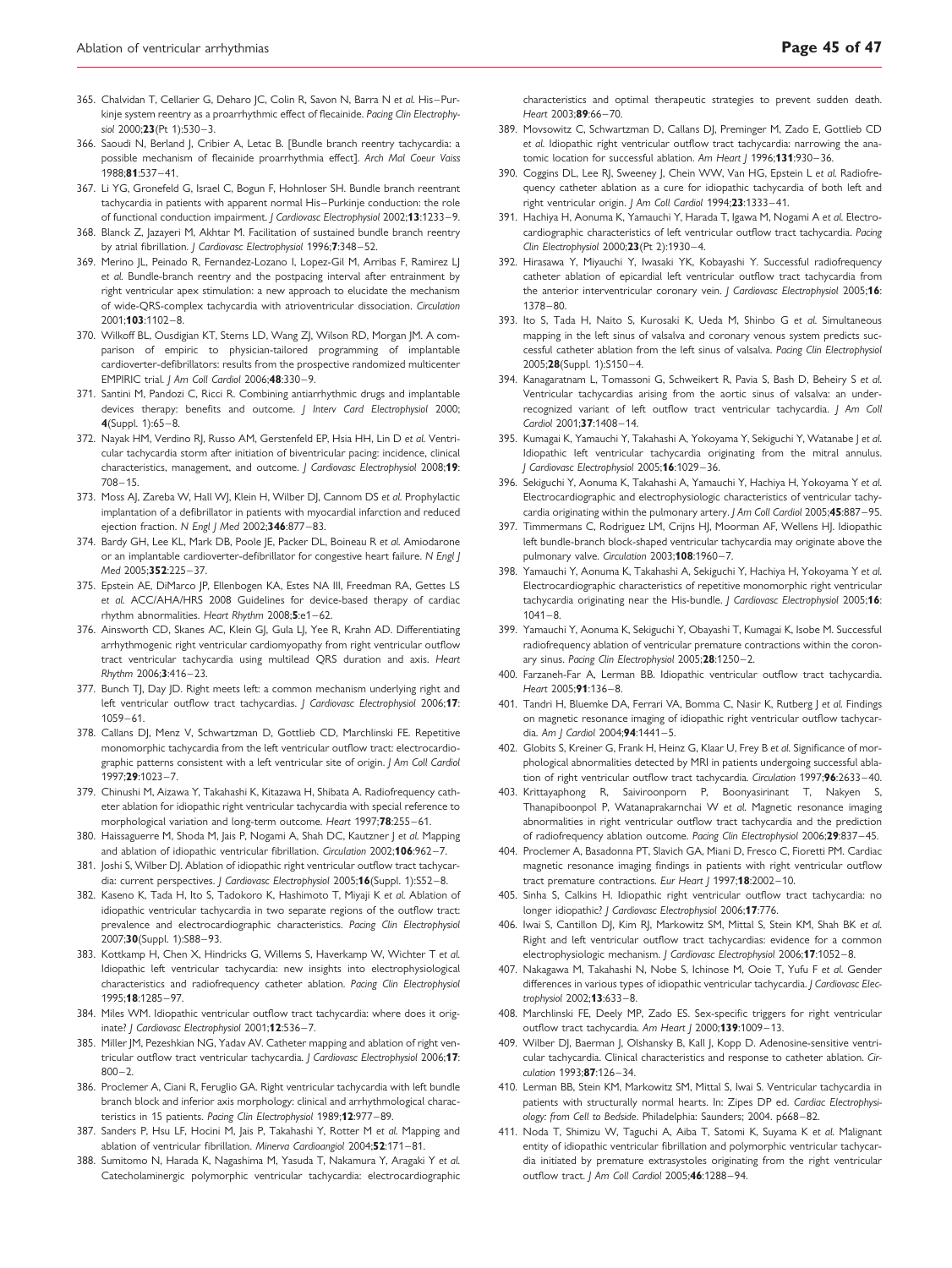- 412. Viskin S, Rosso R, Rogowski O, Belhassen B. The "short-coupled" variant of right ventricular outflow ventricular tachycardia: a not-so-benign form of benign ventricular tachycardia? J Cardiovasc Electrophysiol 2005;16:912-6.
- 413. Viskin S, Antzelevitch C. The cardiologists' worst nightmare sudden death from "benign" ventricular arrhythmias. J Am Coll Cardiol 2005;46:1295-7.
- 414. Tada H, Hiratsuji T, Naito S, Kurosaki K, Ueda M, Ito S et al. Prevalence and characteristics of idiopathic outflow tract tachycardia with QRS alteration following catheter ablation requiring additional radiofrequency ablation at a different point in the outflow tract. Pacing Clin Electrophysiol 2004:27:1240-9.
- 415. Boulos M, Lashevsky I, Gepstein L. Usefulness of electroanatomical mapping to differentiate between right ventricular outflow tract tachycardia and arrhythmogenic right ventricular dysplasia. Am J Cardiol 2005;95:935-40.
- 416. Sticherling C, Zabel M. Arrhythmogenic right ventricular dysplasia presenting as right ventricular outflow tract tachycardia. Europace 2005;7:345 –7.
- 417. Weerasooriya R, Hsu LF, Scavee C, Sanders P, Hocini M, Cabrera JA et al. Catheter ablation of ventricular fibrillation in structurally normal hearts targeting the RVOT and Purkinje ectopy. Herz 2003;28:598-606.
- 418. Nasir K, Bomma C, Tandri H, Roguin A, Dalal D, Prakasa K et al. Electrocardiographic features of arrhythmogenic right ventricular dysplasia/cardiomyopathy according to disease severity: a need to broaden diagnostic criteria. Circulation 2004;110:1527 – 34.
- 419. Arya A, Haghjoo M, Emkanjoo Z, Sadr-Ameli MA. Coronary sinus mapping to differentiate left versus right ventricular outflow tract tachycardias. Europace 2005;7:428 – 32.
- 420. Yamada T, McElderry HT, Doppalapudi H, Kay GN. Ventricular tachycardia with a myocardial fibre travelling from the origin in the right aortic sinus cusp to the epicardial breakout site of the right ventricular outflow tract. Europace 2008;10: 469 –70.
- 421. Hachiya H, Aonuma K, Yamauchi Y, Igawa M, Nogami A, Iesaka Y. How to diagnose, locate, and ablate coronary cusp ventricular tachycardia. J Cardiovasc Electrophysiol 2002;13:551–6.
- 422. Lin D, Ilkhanoff L, Gerstenfeld E, Dixit S, Beldner S, Bala R et al. Twelve-lead electrocardiographic characteristics of the aortic cusp region guided by intracardiac echocardiography and electroanatomic mapping. Heart Rhythm 2008;5:663–9.
- 423. Tada H, Nogami A, Naito S, Fukazawa H, Horie Y, Kubota S et al. Left ventricular epicardial outflow tract tachycardia: a new distinct subgroup of outflow tract tachycardia. Jpn Circ J 2001;65:723–30.
- 424. Yang Y, Saenz LC, Varosy PD, Badhwar N, Tan JH, Kilicaslan F et al. Using the initial vector from surface electrocardiogram to distinguish the site of outflow tract tachycardia. Pacing Clin Electrophysiol 2007;30:891-8.
- 425. Dixit S, Gerstenfeld EP, Callans DJ, Marchlinski FE. Electrocardiographic patterns of superior right ventricular outflow tract tachycardias: distinguishing septal and free-wall sites of origin. J Cardiovasc Electrophysiol 2003;14:1-7.
- 426. Bala R, Marchlinski FE. Electrocardiographic recognition and ablation of outflow tract ventricular tachycardia. Heart Rhythm 2007;4:366 –70.
- 427. Chun KR, Satomi K, Kuck KH, Ouyang F, Antz M. Left ventricular outflow tract tachycardia including ventricular tachycardia from the aortic cusps and epicardial ventricular tachycardia. Herz 2007;32:226 –32.
- 428. Aiba T, Shimizu W, Taguchi A, Suyama K, Kurita T, Aihara N et al. Clinical usefulness of a multielectrode basket catheter for idiopathic ventricular tachycardia originating from right ventricular outflow tract. J Cardiovasc Electrophysiol 2001;  $12:511 - 7.$
- 429. Greil GF, Gass M, Kuehlkamp V, Botnar RM, Wolf I, Miller S et al. Radiofrequency ablation of right ventricular outflow tract tachycardia using a magnetic resonance 3D model for interactive catheter guidance. Clin Res Cardiol 2006;  $95:610 - 3.$
- 430. Saleem MA, Burkett S, Passman R, Dibs S, Engelstein ED, Kadish AH et al. New simplified technique for 3D mapping and ablation of right ventricular outflow tract tachycardia. Pacing Clin Electrophysiol 2005;28:397–403.
- 431. Amerendral JPR. Radiofrequency Catheter Ablation of Idiopathic Right Ventricular Outflow Tract Tachycardia. Armonk, NY: Futura; 1998.
- 432. Rodriguez LM, Smeets IL, Timmermans C, Wellens HI, Predictors for successful ablation of right- and left-sided idiopathic ventricular tachycardia. Am J Cardiol 1997;79:309 – 14.
- 433. Soejima Y, Aonuma K, Iesaka Y, Isobe M. Ventricular unipolar potential in radiofrequency catheter ablation of idiopathic non-reentrant ventricular outflow tachycardia. Jpn Heart J 2004; 45:749 - 60.
- 434. Gerstenfeld EP, Dixit S, Callans DJ, Rajawat Y, Rho R, Marchlinski FE. Quantitative comparison of spontaneous and paced 12-lead electrocardiogram during right ventricular outflow tract ventricular tachycardia. J Am Coll Cardiol 2003; 41:2046 – 53.
- 435. Krittayaphong R, Sriratanasathavorn C, Dumavibhat C, Pumprueg S, Boonyapisit W, Pooranawattanakul S et al. Electrocardiographic predictors of long-term outcomes after radiofrequency ablation in patients with rightventricular outflow tract tachycardia. Europace 2006;8:601 –6.
- 436. Vestal M, Wen MS, Yeh SJ, Wang CC, Lin FC, Wu D. Electrocardiographic predictors of failure and recurrence in patients with idiopathic right ventricular outflow tract tachycardia and ectopy who underwent radiofrequency catheter ablation. | Electrocardiol 2003;36:327-32.
- 437. Frey B, Kreiner G, Fritsch S, Veit F, Gossinger HD. Successful treatment of idiopathic left ventricular outflow tract tachycardia by catheter ablation or minimally invasive surgical cryoablation. Pacing Clin Electrophysiol 2000;23:870-6.
- 438. Krebs ME, Krause PC, Engelstein ED, Zipes DP, Miles WM. Ventricular tachycardias mimicking those arising from the right ventricular outflow tract. J Cardiovasc Electrophysiol 2000;11:45– 51.
- 439. Kumagai K, Fukuda K, Wakayama Y, Sugai Y, Hirose M et al. Electrocardiographic characteristics of the variants of idiopathic left ventricular outflow tract ventricular tachyarrhythmias. J Cardiovasc Electrophysiol 2008;19:495-501.
- 440. Yamada T, Yoshida N, Murakami Y, Okada T, Muto M, Murohara T et al. Electrocardiographic characteristics of ventricular arrhythmias originating from the junction of the left and right coronary sinuses of valsalva in the aorta: the activation pattern as a rationale for the electrocardiographic characteristics. Heart Rhythm 2008;5:184–92.
- 441. Tada H, Naito S, Ito S, Kurosaki K, Ueda M, Shinbo G et al. Significance of two potentials for predicting successful catheter ablation from the left sinus of valsalva for left ventricular epicardial tachycardia. Pacing Clin Electrophysiol 2004;  $27.1053 - 9$
- 442. Kaseno K, Tada H, Tanaka S, Goto K, Yokokawa M, Hiramatsu S et al. Successful catheter ablation of left ventricular epicardial tachycardia originating from the great cardiac vein: a case report and review of the literature. Circ J 2007;71: 1983 –8.
- 443. Lin D, Hsia HH, Gerstenfeld EP, Dixit S, Callans DJ, Nayak H et al. Idiopathic fascicular left ventricular tachycardia: linear ablation lesion strategy for noninducible or nonsustained tachycardia. Heart Rhythm 2005;2:934 –9.
- 444. Tada H, Nogami A, Naito S, Tomita T, Oshima S, Taniguchi K et al. Retrograde Purkinje potential activation during sinus rhythm following catheter ablation of idiopathic left ventricular tachycardia. J Cardiovasc Electrophysiol 1998;9: 1218 –24.
- 445. Tsuchiya T, Okumura K, Honda T, Honda T, Iwasa A, Yasue H et al. Significance of late diastolic potential preceding Purkinje potential in verapamil-sensitive idiopathic left ventricular tachycardia. Circulation 1999;99:2408-13.
- 446. Wen MS, Yeh SJ, Wang CC, Lin FC, Wu D. Successful radiofrequency ablation of idiopathic left ventricular tachycardia at a site away from the tachycardia exit. J Am Coll Cardiol 1997;30:1024 –31.
- 447. Nogami A, Naito S, Tada H, Taniguchi K, Okamoto Y, Nishimura S et al. Demonstration of diastolic and presystolic Purkinje potentials as critical potentials in a macroreentry circuit of verapamil-sensitive idiopathic left ventricular tachycardia. *J Am Coll Cardiol* 2000;36:811-23.
- 448. Arya A, Haghjoo M, Emkanjoo Z, Fazelifar AF, Dehghani MR, Heydari A et al. Comparison of presystolic purkinje and late diastolic potentials for selection of ablation site in idiopathic verapamil sensitive left ventricular tachycardia. J Interv Card Electrophysiol 2004;11:135 –41.
- 449. Verma A, Kilicaslan F, Marrouche NF, Minor S, Khan M, Wazni O et al. Prevalence, predictors, and mortality significance of the causative arrhythmia in patients with electrical storm. J Cardiovasc Electrophysiol 2004;15: 1265 –70.
- 450. Survivors of out-of-hospital cardiac arrest with apparently normal heart. Need for definition and standardized clinical evaluation. Consensus Statement of the Joint Steering Committees of the Unexplained Cardiac Arrest Registry of Europe and of the Idiopathic Ventricular Fibrillation Registry of the United States. Circulation 1997:95:265-72.
- 451. Belhassen B, Viskin S. Idiopathic ventricular tachycardia and fibrillation. J Cardiovasc Electrophysiol 1993;4:356–68.
- 452. Meissner MD, Lehmann MH, Steinman RT, Mosteller RD, Akhtar M, Calkins H et al. Ventricular fibrillation in patients without significant structural heart disease: a multicenter experience with implantable cardioverter-defibrillator therapy. J Am Coll Cardiol 1993;21:1406-12.
- 453. Nademanee K, Taylor R, Bailey WE, Rieders DE, Kosar EM. Treating electrical storm: sympathetic blockade versus advanced cardiac life support-guided therapy. Circulation 2000;102:742-7.
- 454. Zipes DP, Camm AJ, Borggrefe M, Buxton AE, Chaitman B, Fromer M et al. ACC/AHA/ESC 2006 guidelines for management of patients with ventricular arrhythmias and the prevention of sudden cardiac death: a report of the American College of Cardiology/American Heart Association Task Force and the European Society of Cardiology Committee for Practice Guidelines (Writing Committee to Develop Guidelines for Management of Patients With Ventricular Arrhythmias and the Prevention of Sudden Cardiac Death). J Am Coll Cardiol 2006;48:e247 – 346.